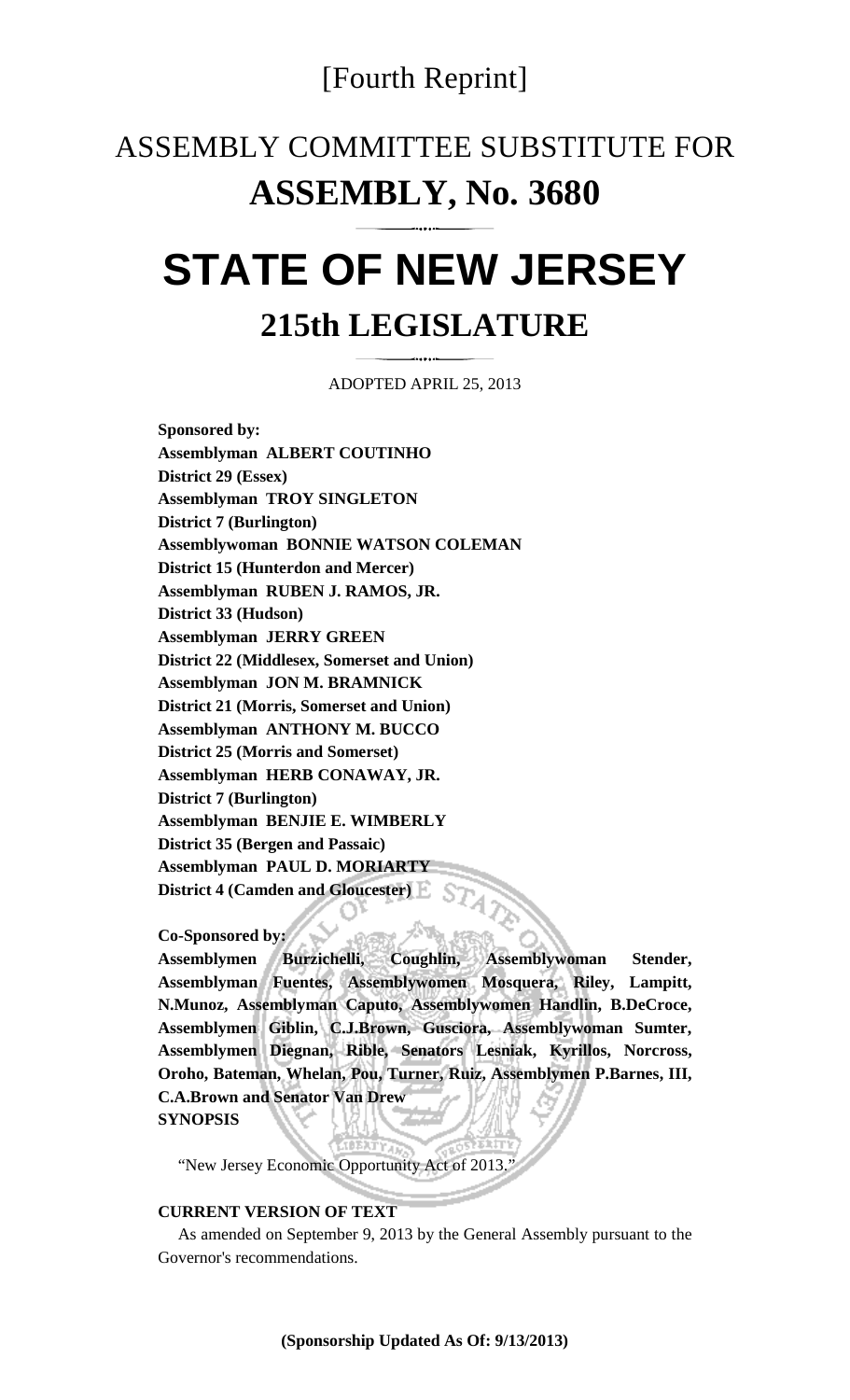$\mathcal{D}$ 

1 **AN ACT** concerning incentives for certain economic development 2 projects, amending  $\binom{2}{1}$  and supplementing  $\binom{3}{2}$  various parts of the 3 statutory law<sup>2</sup>, and supplementing Titles 34 and 52 of the 4 Revised Statutes<sup>2</sup>. 5 6 **BE IT ENACTED** *by the Senate and General Assembly of the State*  7 *of New Jersey:*  8 9 1. (New section) This act shall be known and may be cited as 10 the "New Jersey Economic Opportunity Act of 2013." 11 12 2. Section 3 of P.L.1996, c.25 (C.34:1B-114) is amended to 13 read as follows: 14 3. a. The Business Retention and Relocation Assistance Grant 15 Program is hereby established as a program under the jurisdiction of 16 the New Jersey Economic Development Authority and shall be 17 administered by the authority. The purpose of the program is to 18 encourage economic development and job creation and to preserve 19 jobs that currently exist in New Jersey but which are in danger of 20 being relocated to premises outside of the State. To implement that 21 purpose, and to the extent that funding for the program is available, 22 the program may provide grants of tax credits. To be eligible for 23 any grant of tax credits pursuant to P.L.1996, c.25 (C.34:1B-112 et 24 seq.), a business shall demonstrate to the authority, at the time of 25 application, that the grant of tax credits and resultant retention of 26 full-time jobs and any capital investment will yield a net positive 27 benefit to the State. The net benefit resulting from the retention of 28 full-time jobs and any capital investment by a business that has had 29 grant pre-application meetings with the authority and has executed 30 contracts relating to the new business location during the period 31 commencing May 1, 2010 until the enactment of P.L.2010, c.123, 32 shall be calculated from the date of the initial grant pre-application 33 meeting. 34 b. (1) If an application under P.L.1996, c.25 (C.34:1B-112 et 35 seq.) has been received by the authority prior to the effective date of 36 the "New Jersey Economic Opportunity Act of 2013," P.L. ,  $37 \quad \text{c.} \quad \text{(C.)} \quad \text{(pending before the Legislature as this bill), then, to}$ 38 the extent that there remains sufficient financial authorization for 39 the grant of tax credits, the authority is authorized to consider the 40 application and to make a grant of tax credits to an eligible 41 applicant, provided that the authority shall take final action on that

 **EXPLANATION – Matter enclosed in bold-faced brackets** [**thus**] **in the above bill is not enacted and is intended to be omitted in the law.** 

 **Matter underlined thus is new matter.** 

 **Matter enclosed in superscript numerals has been adopted as follows: 1**

 **Assembly floor amendments adopted April 29, 2013.** 

**2 Senate SBA committees amendments adopted June 24, 2013.** 

- **3 Assembly floor amendments adopted June 27, 2013.**
- **4 Assembly amendments adopted in accordance with Governor's**

**recommendations September 9, 2013.**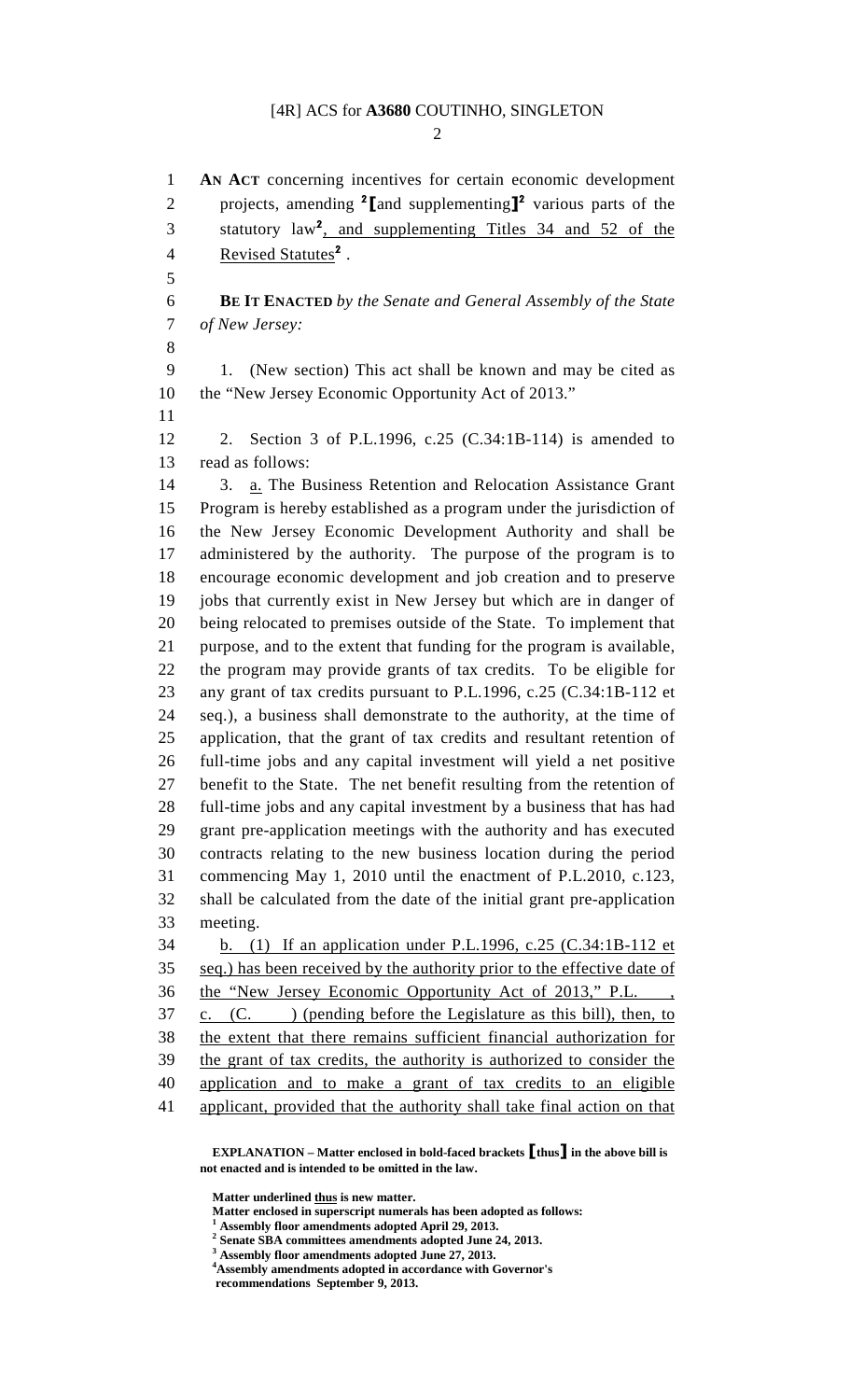3

1 grant of tax credits no later than  $2\llbracket 90 \text{ calendar days after the} \right.$ 2 effective date of the "New Jersey Economic Opportunity Act of 3 2013," P.L., c. (C.) (pending before the Legislature as this 4 bill)**]** December  $31, 2013^2$ . 5 (2) A business shall apply for a grant of tax credits under the 6 Business Retention and Relocation Assistance Grant Program prior 7 to the effective date of the "New Jersey Economic Opportunity Act 8 of 2013," P.L., c. (C.) (pending before the Legislature as 9 this bill), and shall submit its documentation for approval of a grant 10 of tax credits no later than  $2$ [July 1, 2013] 90 calendar days after 11 the effective date of the "New Jersey Economic Opportunity Act of 12 2013," P.L., c. (C.) (pending before the Legislature as this 13  $\text{bill}$ <sup>2</sup>. 14 (3) If a business has submitted an application under P.L.1996, 15 c.25 (C.34:1B-112 et seq.) and that application has not been 16 approved for any reason, the lack of approval shall not serve to 17 prejudice in any way the consideration of a new application as may 18 be submitted by a business for the provision of incentives offered 19 pursuant to the "New Jersey Economic Opportunity Act of 2013," 20 P.L. , c.  $(C.$  ) (pending before the Legislature as this bill). 21 (cf: P.L.2010, c.123, s.2) 22 23 3. Section 4 of P.L.1996, c.26 (C.34:1B-127) is amended to 24 read as follows: 25 4. a. A business may apply to the authority for a grant for any 26 project which: 27 (1) Will create at least 25 eligible positions in the base years; or 28 (2) Will create at least 10 eligible positions in the base years if 29 the business is an advanced computing company, an advanced 30 materials company, a biotechnology company, an electronic device 31 technology company, an environmental technology company, or a 32 medical device technology company. 33 b. In the case of a business which is a landlord, the business 34 may apply to the authority for a grant for any project in which at 35 least 25 eligible positions are created in the base years. 36 c. A project which consists solely of point-of-final-purchase 37 retail facilities shall not be eligible for a grant under [this act] 38 P.L.1996, c.26 (C.34:1B-124 et seq.). If a project consists of both 39 point-of-final-purchase retail facilities and non-retail facilities, only 40 the portion of the project consisting of non-retail facilities shall be 41 eligible for a grant, and only the withholdings from new employees 42 which are employed in the portion of the project which represents 43 non-retail facilities shall be used to determine the amount of the 44 grant. If a warehouse facility is part of a point-of-final-purchase 45 retail facility and supplies only that facility, the warehouse facility 46 shall not be eligible for a grant. For the purposes of [this act]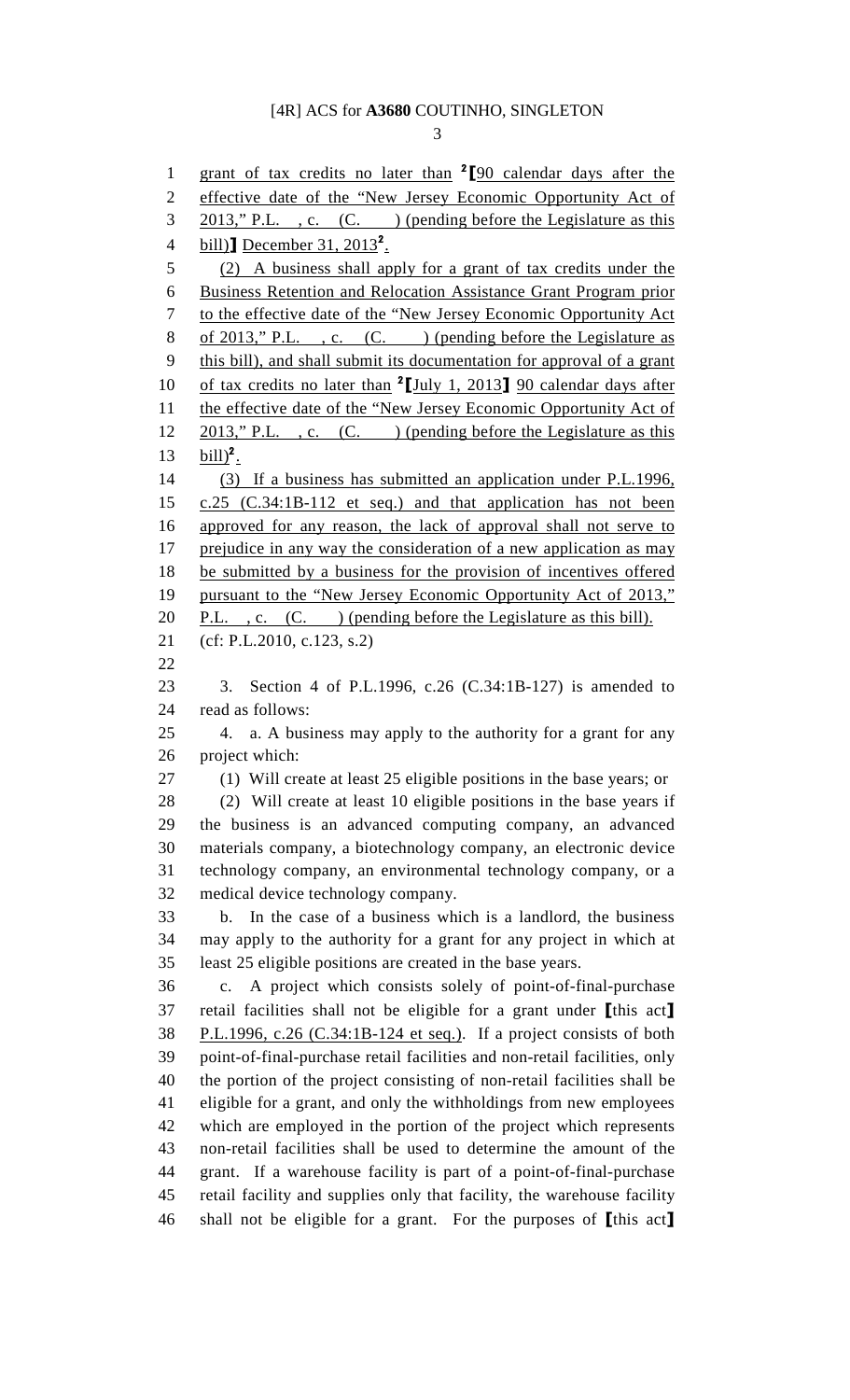4

1 P.L.1996, c.26 (C.34:1B-124 et seq.), catalog distribution centers 2 shall not be considered point-of-final-purchase retail facilities. 3 d. (1) If an application under P.L.1996, c.26 (C.34:1B-124 et 4 seq.) has been received by the authority prior to the effective date of 5 the "New Jersey Economic Opportunity Act of 2013," P.L. 6 c. (C. ) (pending before the Legislature as this bill), and, to 7 the extent that there remains sufficient appropriations for grant 8 issuance, then the authority is authorized to consider the application 9 and to make a grant to an eligible applicant, provided that the 10 authority shall take final action on that grant no later than  $2\llbracket 90 \rrbracket$ 11 calendar days after the effective date of the "New Jersey Economic 12 Opportunity Act of 2013," P.L., c. (C. ) (pending before the 13 Legislature as this bill)] December 31,  $2013^2$ . 14 (2) A business shall apply for a grant under the Business 15 Employment Incentive Program prior to the effective date of the 16 "New Jersey Economic Opportunity Act of 2013," 17 P.L. , c. (C. ) (pending before the Legislature as this bill), and 18 shall submit its documentation for approval of a grant no later than <sup>2</sup> 1 19 <sup>2</sup> 1 1 2013 <sup>90</sup> calendar days after the effective date of the 20 "New Jersey Economic Opportunity Act of 2013," P.L. 21 c.  $(C.$  ) (pending before the Legislature as this bill)<sup>2</sup>. 22 (3) If a business has submitted an application under P.L.1996, 23 c.26 (C.34:1B-124 et seq.) and that application has not been 24 approved for any reason, the lack of approval shall not serve to 25 prejudice in any way the consideration of a new application as may 26 be submitted by a business for the provision of incentives offered 27 pursuant to the "New Jersey Economic Opportunity Act of 2013," 28 P.L., c. (C.) (pending before the Legislature as this bill). 29 (cf: P.L.2003, c.166, s.2) 30 31 4. Section 3 of P.L.2007, c.346 (C.34:1B-209) is amended to 32 read as follows: 33 3. a. (1) A business, upon application to and approval from the 34 authority, shall be allowed a credit of 100 percent of its capital 35 investment, made after the effective date of P.L.2007, c.346 36 (C.34:1B-207 et seq.) but prior to its submission of documentation 37 pursuant to subsection c. of this section, in a qualified business 38 facility within an eligible municipality, pursuant to the restrictions 39 and requirements of this section. To be eligible for any tax credits 40 authorized under this section, a business shall demonstrate to the 41 authority, at the time of application, that the State's financial 42 support of the proposed capital investment in a qualified business 43 facility will yield a net positive benefit to both the State and the 44 eligible municipality. The value of all credits approved by the 45 authority pursuant to P.L.2007, c.346 (C.34:1B-207 et seq.) shall 46 not exceed \$1,750,000,000, except as may be increased by the 47 authority as set forth in paragraph (5) of subsection a. of P.L.2009,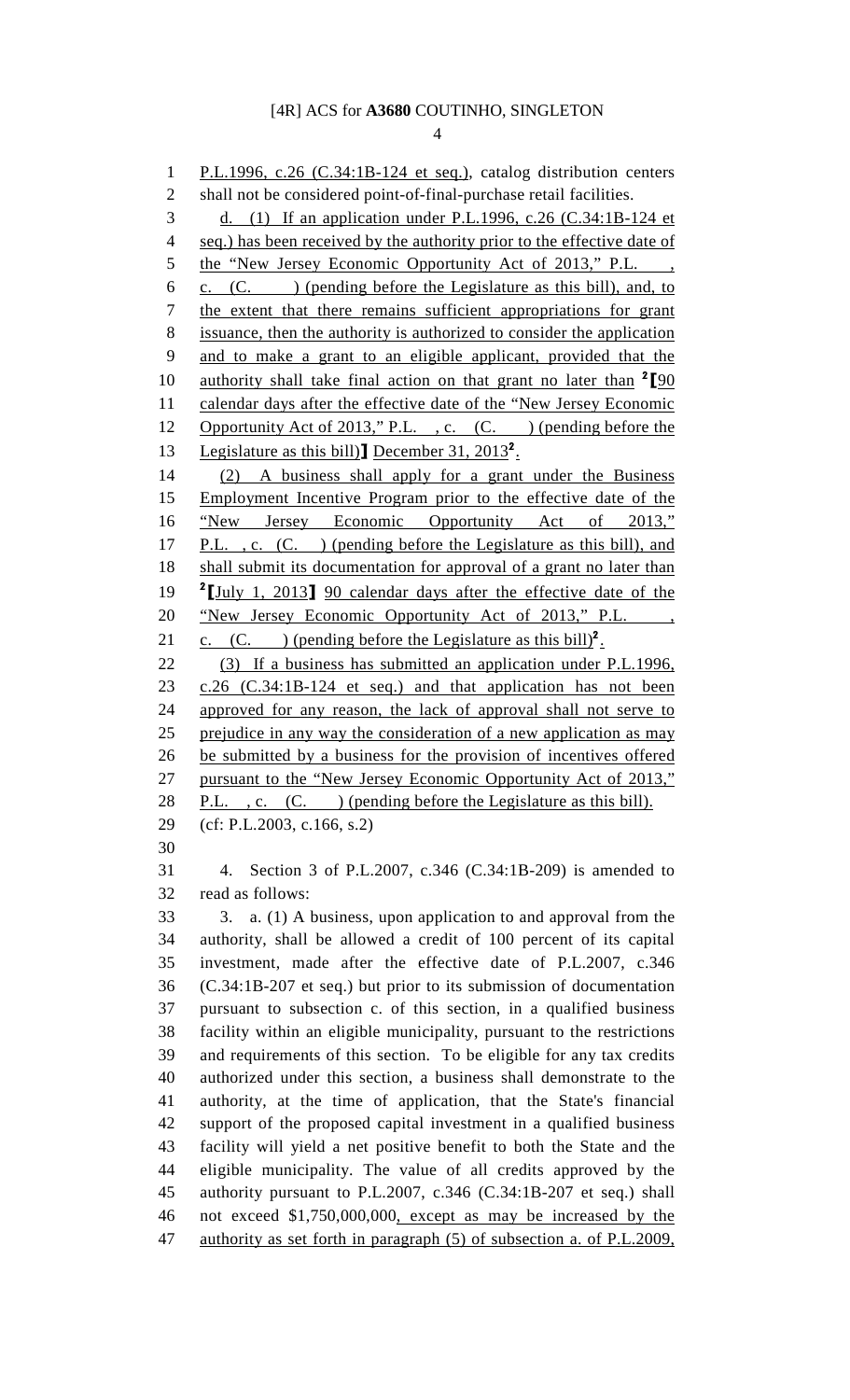1 c.90 (C.34:1B-209.3) <sup>2</sup> and section 6 of P.L.2010, c.57 (C.34:1B-

2  $209.4)^2$ .

3 (2) A business, other than a tenant eligible pursuant to paragraph 4 (3) of this subsection, shall make or acquire capital investments 5 totaling not less than \$50,000,000 in a qualified business facility, at 6 which the business shall employ not fewer than 250 full-time 7 employees to be eligible for a credit under this section. A business 8 that acquires a qualified business facility shall also be deemed to 9 have acquired the capital investment made or acquired by the seller.

10 (3) A business that is a tenant in a qualified business facility, the 11 owner of which has made or acquired capital investments in the 12 facility totaling not less than \$50,000,000, shall occupy a leased 13 area of the qualified business facility that represents at least 14 \$17,500,000 of the capital investment in the facility at which the 15 tenant business and up to two other tenants in the qualified business 16 facility shall employ not fewer than 250 full-time employees in the 17 aggregate to be eligible for a credit under this section. The amount 18 of capital investment in a facility that a leased area represents shall 19 be equal to that percentage of the owner's total capital investment in 20 the facility that the percentage of net leasable area leased by the 21 tenant is of the total net leasable area of the qualified business 22 facility. Capital investments made by a tenant shall be deemed to 23 be included in the calculation of the capital investment made or 24 acquired by the owner, but only to the extent necessary to meet the 25 owner's minimum capital investment of \$50,000,000. Capital 26 investments made by a tenant and not allocated to meet the owner's 27 minimum capital investment threshold of \$50,000,000 shall be 28 added to the amount of capital investment represented by the 29 tenant's leased area in the qualified business facility.

30 (4) A business shall not be allowed tax credits under this section 31 if the business participates in a business employment incentive 32 grant relating to the same capital and employees that qualify the 33 business for this credit, or if the business receives assistance 34 pursuant to P.L.1996, c.25 (C.34:1B-112 et seq.). A business that is 35 allowed a tax credit under this section shall not be eligible for 36 incentives authorized pursuant to P.L.2002, c.43 (C.52:27BBB-1 et 37 al.). A business shall not qualify for a tax credit under this section, 38 based upon capital investment and employment of full-time 39 employees, if that capital investment or employment was the basis 40 for which a grant was provided to the business pursuant to the 41 "InvestNJ Business Grant Program Act," P.L.2008, c.112 (C.34:1B-42 237 et seq.).

43 (5) Full-time employment for an accounting or privilege period 44 shall be determined as the average of the monthly full-time 45 employment for the period.

46 (6) The capital investment of the owner of a qualified business 47 facility is that percentage of the capital investment made or 48 acquired by the owner of the building that the percentage of net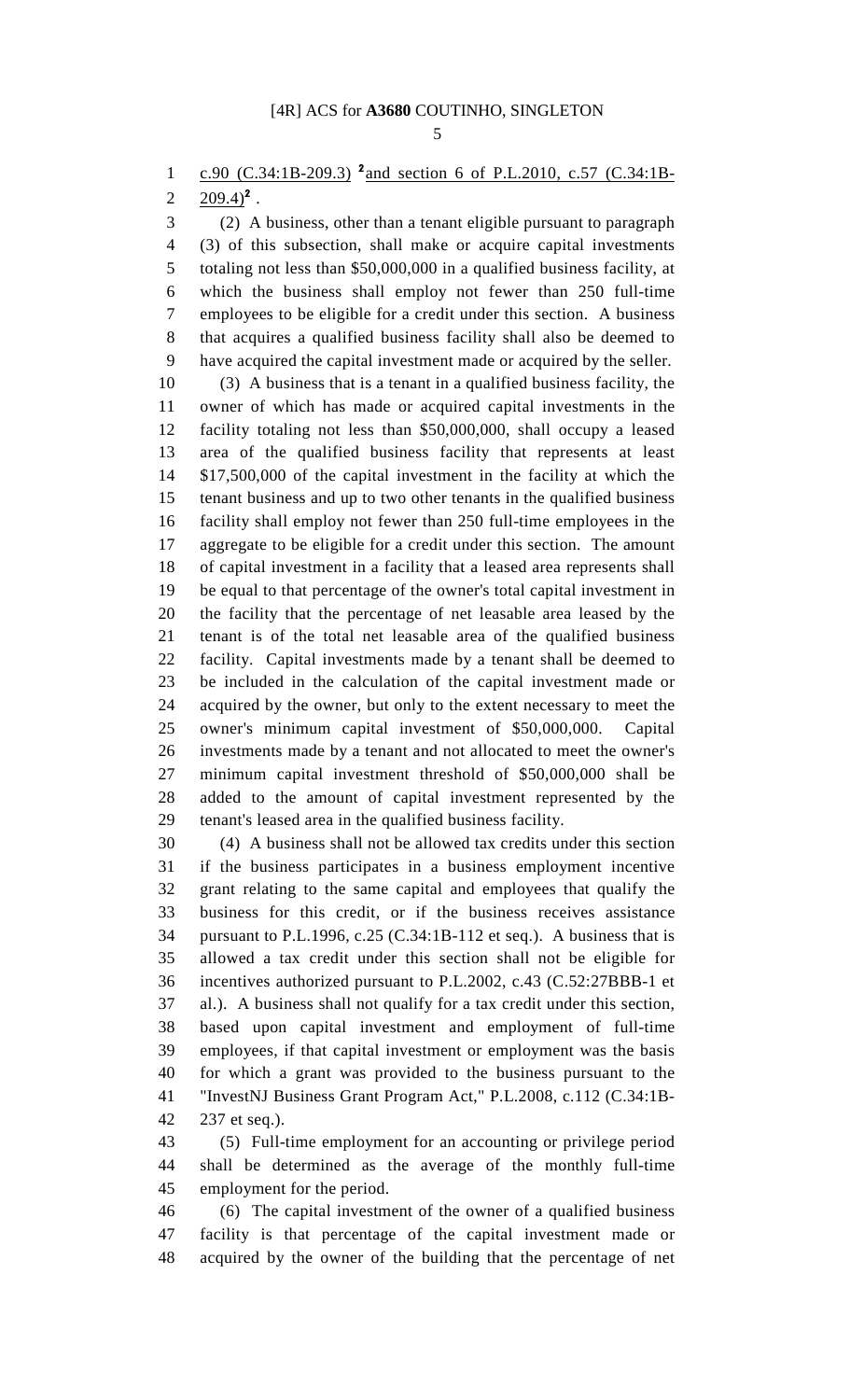6

1 leasable area of the qualified business facility not leased to tenants 2 is of the total net leasable area of the qualified business facility.

3 (7) A business shall be allowed a tax credit of 100 percent of its 4 capital investment, made after the effective date of P.L.2011, c.89 5 but prior to its submission of documentation pursuant to subsection 6 c. of this section, in a qualified business facility that is part of a 7 mixed use project, provided that (a) the qualified business facility 8 represents at least \$17,500,000 of the total capital investment in the 9 mixed use project, (b) the business employs not fewer than 250 full-10 time employees in the qualified business facility, and (c) the total 11 capital investment in the mixed use project of which the qualified 12 business facility is a part is not less than \$50,000,000. The 13 allowance of credits under this paragraph shall be subject to the 14 restrictions and requirements, to the extent that those are not 15 inconsistent with the provisions of this paragraph, set forth in 16 paragraphs (1) through (6) of this subsection, including but not 17 limited to the requirement that the business shall demonstrate to the 18 authority, at the time of application, that the State's financial 19 support of the proposed capital investment in a qualified business 20 facility will yield a net positive benefit to both the State and the 21 eligible municipality.

22 (8) In determining whether a proposed capital investment will 23 yield a net positive benefit, the authority shall not consider the 24 transfer of an existing job from one location in the State to another 25 location in the State as the creation of a new job, unless (a) the 26 business proposes to transfer existing jobs to a municipality in the 27 State as part of a consolidation of business operations from two or 28 more other locations that are not in the same municipality whether 29 in-State or out-of-State, or (b) the business's chief executive officer, 30 or equivalent officer, submits a certification to the authority 31 indicating that the existing jobs are at risk of leaving the State and 32 that the business's chief executive officer, or equivalent officer, has 33 reviewed the information submitted to the authority and that the 34 representations contained therein are accurate, and the business 35 intends to employ not fewer than 500 full-time employees in the 36 qualified business facility. In the event that this certification by the 37 business's chief executive officer, or equivalent officer, is found to 38 be willfully false, the authority may revoke any award of tax credits 39 in their entirety, which revocation shall be in addition to any other 40 criminal or civil penalties that the business and the officer may be 41 subject to. When considering an application involving intra-State 42 job transfers, the authority shall require the company to submit the 43 following information as part of its application: a full economic 44 analysis of all locations under consideration by the company; all 45 lease agreements, ownership documents, or substantially similar 46 documentation for the business's current in-State locations; and all 47 lease agreements, ownership documents, or substantially similar 48 documentation for the potential out-of-State location alternatives, to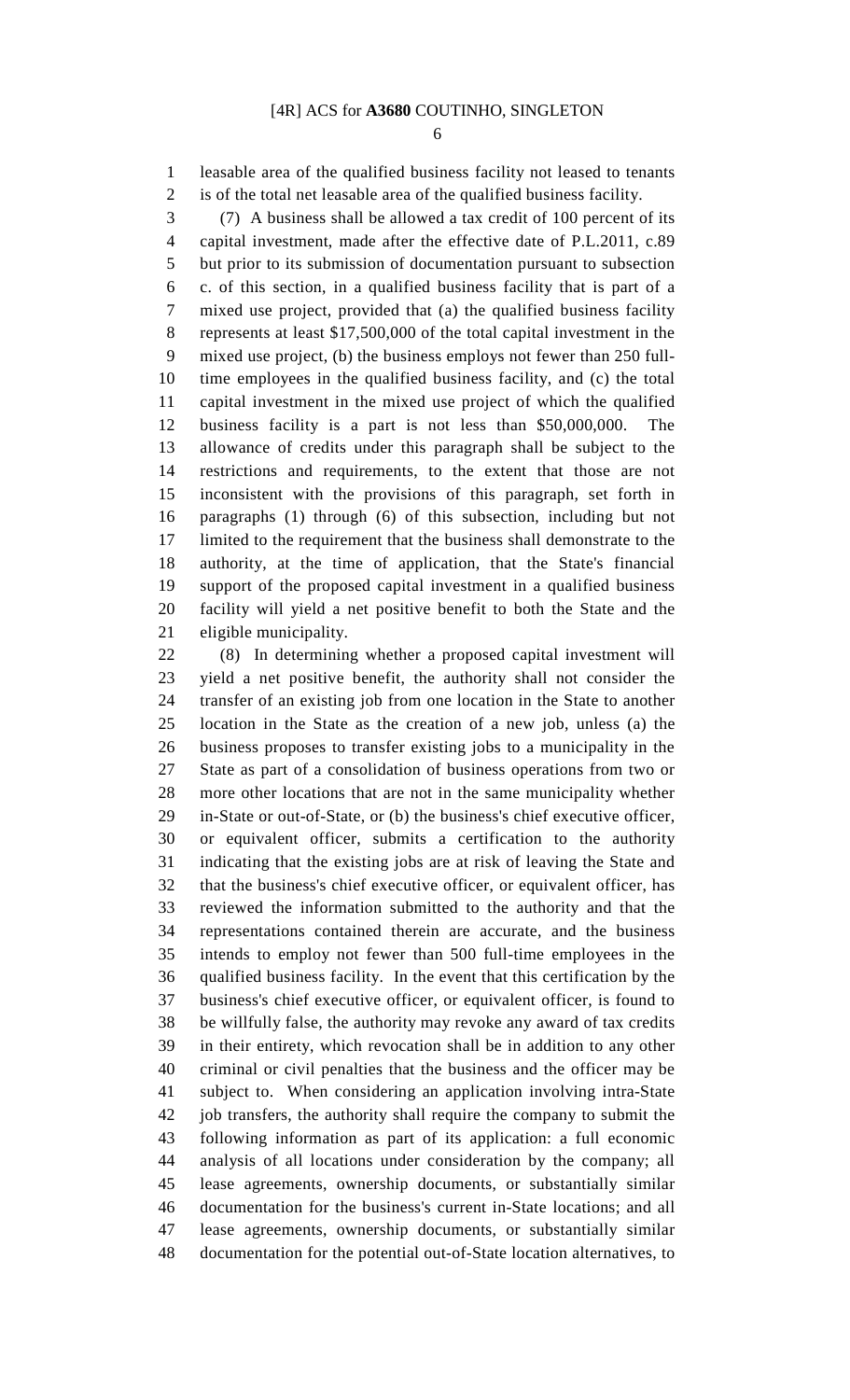7

1 the extent they exist. Based on this information, and any other 2 information deemed relevant by the authority, the authority shall 3 independently verify and confirm, by way of making a factual 4 finding by separate vote of the authority's board, the business's 5 assertion that the jobs are actually at risk of leaving the State, 6 before a business may be awarded any tax credits under this section. 7 b. (1) If applications under this section have been received by 8 the authority prior to the effective date of the "New Jersey 9 Economic Opportunity Act of 2013," P.L., c. (C.) (pending 10 before the Legislature as this bill), then, to the extent that there 11 remains sufficient financial authorization for the award of a tax 12 credit, the authority is authorized to consider those applications and 13 to make awards of tax credits to eligible applicants, provided that 14 the authority shall take final action on those applications  $2$  [prior to 15 the 90th day after the date of enactment of the "New Jersey 16 Economic Opportunity Act of 2013," P.L., c. (C. ) (pending 17 before the Legislature as this bill)] no later than December 31,  $18 \quad 2013^2$ . 19 (2) A business shall apply for the credit under this section prior 20 to [July 1, 2014] the effective date of the "New Jersey Economic 21 Opportunity Act of 2013," P.L., c. (C. ) (pending before the 22 Legislature as this bill), and shall submit its documentation for 23 approval of its credit amount no later than [July 28, 2017] April 26, 24 2017. 25 (3) If a business has submitted an application under this section 26 and that application has not been approved for any reason, the lack 27 of approval shall not serve to prejudice in any way the 28 consideration of a new application as may be submitted for the 29 qualified business facility for the provision of incentives offered 30 pursuant to the "New Jersey Economic Opportunity Act of 2013," 31 P.L., c. (C.) (pending before the Legislature as this bill). 32 (4) Tax credits awarded pursuant to P.L.2007, c.346 (C.34:1B-33 207 et seq.) for applications submitted to and approved by the 34 authority prior to the effective date of the "New Jersey Economic 35 Opportunity Act of 2013," P.L., c. (C. ) (pending before the 36 Legislature as this bill), shall be administered by the authority in the 37 manner established prior to that date.  $2(5)$  With respect to an application received by the authority 39 prior to the effective date of the "New Jersey Economic 40 Opportunity Act of 2013," P.L., c. (C.) (pending before the 41 Legislature as this bill) for a qualified business facility that is 42 located on or adjacent to the campus of an acute care medical 43 facility, (a) the minimum number of full-time employees required 44 for eligibility under the program may be employed by any number 45 of tenants or other occupants of the facility, in the aggregate, and 46 the initial satisfaction of such requirement following completion of 47 the project shall be deemed to satisfy the employment requirements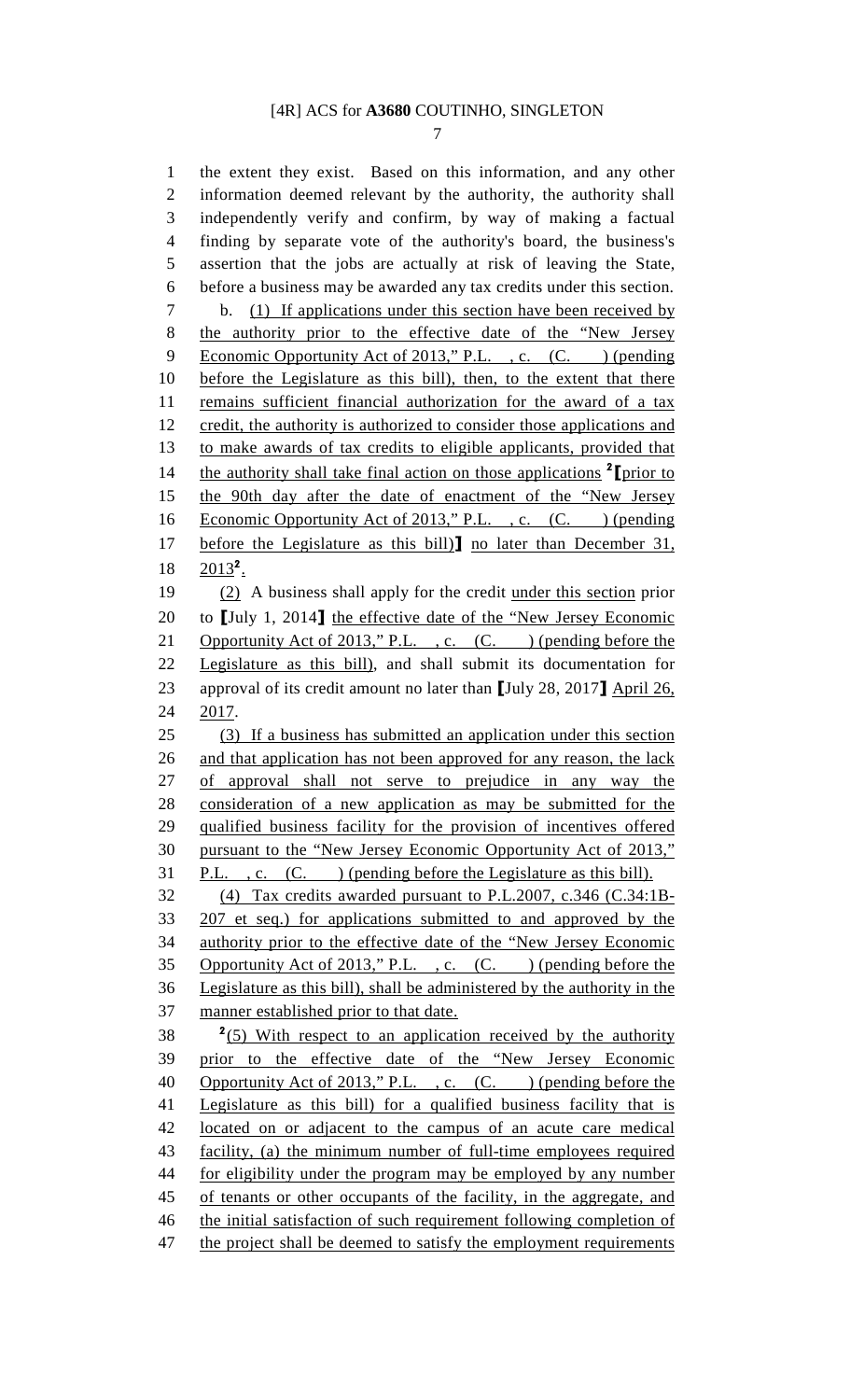8

1 of the program in all respects, and (b) if the capital investment in 2 the facility exceeds \$100,000,000, the determination of the net 3 positive benefit yield shall be based on the benefits generated

4 during a period of up to 30 years following the completion of the 5 project, as determined by the authority. $^2$ 6 c. (1) The amount of credit allowed shall, except as otherwise 7 provided, be equal to the capital investment made by the business, 8 or the capital investment represented by the business' leased area, or 9 area owned by the business as a condominium, and shall be taken 10 over a 10-year period, at the rate of one-tenth of the total amount of 11 the business' credit for each tax accounting or privilege period of 12 the business, beginning with the tax period in which the business is 13 first certified by the authority as having met the investment capital 14 and employment qualifications, subject to any reduction or 15 disqualification as provided by subsection d. of this section as 16 determined by annual review by the authority. In conducting its 17 annual review, the authority may require a business to submit any 18 information determined by the authority to be necessary and 19 relevant to its review. 20 The credit amount for any tax period ending after July 28, 2017 21 during which the documentation of a business' credit amount 22 remains uncertified shall be forfeited, although credit amounts for 23 the remainder of the years of the 10-year credit period shall remain 24 available to it. 25 The credit amount that may be taken for a tax period of the 26 business that exceeds the final liabilities of the business for the tax 27 period may be carried forward for use by the business in the next 20 28 successive tax periods, and shall expire thereafter, provided that the 29 value of all credits approved by the authority against tax liabilities 30 pursuant to P.L.2007, c.346 (C.34:1B-207 et seq.) in any fiscal year 31 shall not exceed [\$150,000,000] <sup>2</sup>[\$250,000,000] \$260,000,000<sup>2</sup>. 32 The amount of credit allowed for a tax period to a business that 33 is a tenant in a qualified business facility shall not exceed the 34 business' total lease payments for occupancy of the qualified 35 business facility for the tax period. 36 (2) A business that is a partnership shall not be allowed a credit 37 under this section directly, but the amount of credit of an owner of a 38 business shall be determined by allocating to each owner of the 39 partnership that proportion of the credit of the business that is equal 40 to the owner of the partnership's share, whether or not distributed, 41 of the total distributive income or gain of the partnership for its tax 42 period ending within or with the owner's tax period, or that 43 proportion that is allocated by an agreement, if any, among the 44 owners of the partnership that has been provided to the Director of 45 the Division of Taxation in the Department of the Treasury by such 46 time and accompanied by such additional information as the

47 director may require.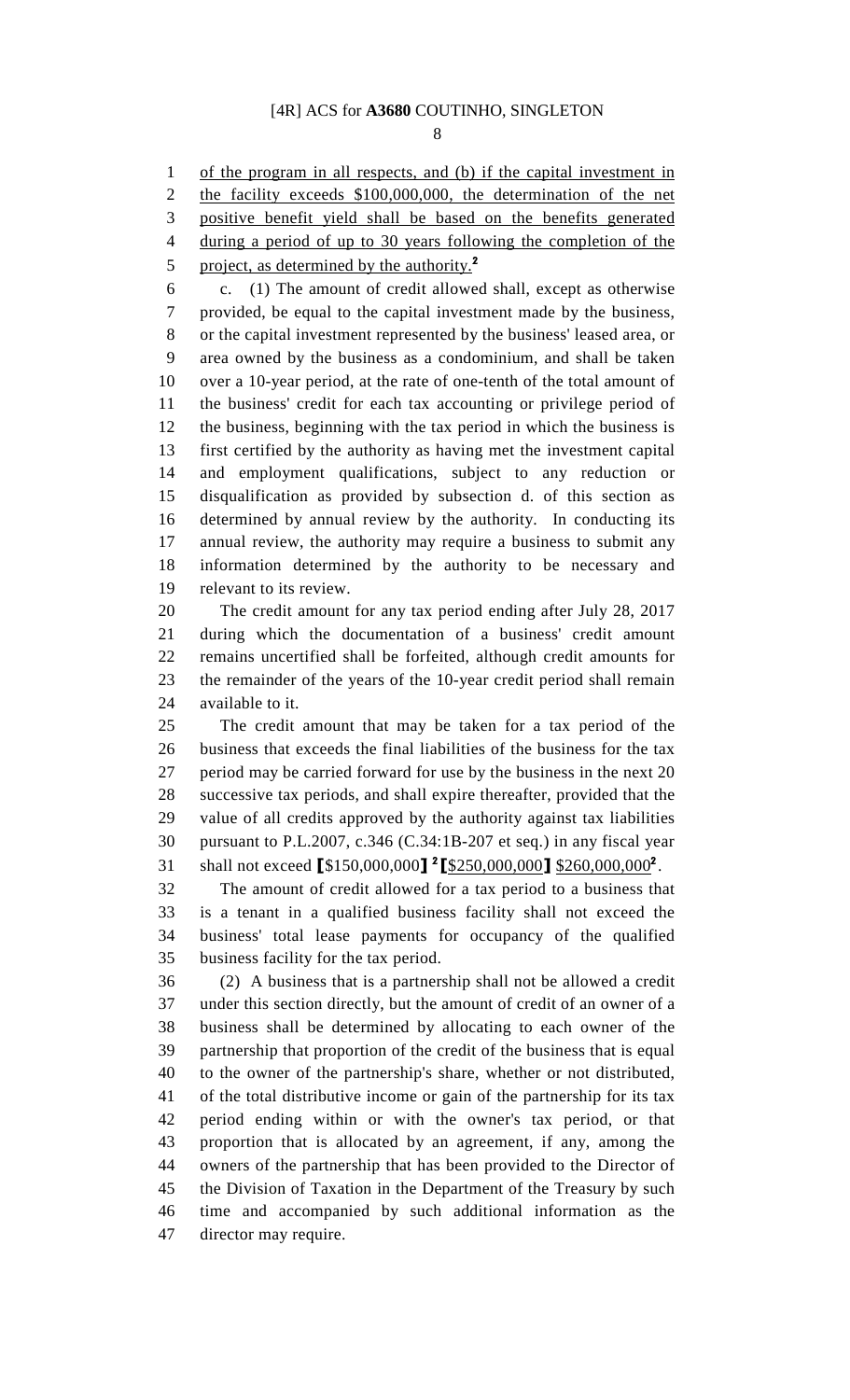9

1 (3) The amount of credit allowed may be applied against the tax 2 liability otherwise due pursuant to section 5 of P.L.1945, c.162 3 (C.54:10A-5), pursuant to sections 2 and 3 of P.L.1945, c.132 4 (C.54:18A-2 and 54:18A-3), pursuant to section 1 of P.L.1950, 5 c.231 (C.17:32-15), or pursuant to N.J.S.17B:23-5.

6 d. (1) If, in any tax period, fewer than 200 full-time employees 7 of the business at the qualified business facility are employed in 8 new full-time positions, the amount of the credit otherwise 9 determined pursuant to final calculation of the award of tax credits 10 pursuant to subsection c. of this section shall be reduced by 20 11 percent for that tax period and each subsequent tax period until the 12 first period for which documentation demonstrating the restoration 13 of the 200 full-time employees employed in new full-time positions 14 at the qualified business facility has been reviewed and approved by 15 the authority, for which tax period and each subsequent tax period 16 the full amount of the credit shall be allowed; provided, however, 17 that for businesses applying before January 1, 2010, there shall be 18 no reduction if a business relocates to an urban transit hub from 19 another location or other locations in the same municipality. For 20 the purposes of this paragraph, a "new full-time position" means a 21 position created by the business at the qualified business facility 22 that did not previously exist in this State.

23 (2) If, in any tax period, the business reduces the total number of 24 full-time employees in its Statewide workforce by more than 20 25 percent from the number of full-time employees in its Statewide 26 workforce in the last tax accounting or privilege period prior to the 27 credit amount approval under subsection a. of this section, then the 28 business shall forfeit its credit amount for that tax period and each 29 subsequent tax period, until the first tax period for which 30 documentation demonstrating the restoration of the business' 31 Statewide workforce to the threshold levels required by this 32 paragraph has been reviewed and approved by the authority, for 33 which tax period and each subsequent tax period the full amount of 34 the credit shall be allowed.

35 (3) If, in any tax period, (a) the number of full-time employees 36 employed by the business at the qualified business facility located 37 in an urban transit hub within an eligible municipality drops below 38 250, or (b) the number of full-time employees, who are not the 39 subject of intra-State job transfers, pursuant to paragraph (8) of 40 subsection a. of this section, employed by the business at any other 41 business facility in the State, whether or not located in an urban 42 transit hub within an eligible municipality, drops by more than 20 43 percent from the number of full-time employees in its workforce in 44 the last tax accounting or privilege period prior to the credit amount 45 approval under this section, then the business shall forfeit its credit 46 amount for that tax period and each subsequent tax period, until the 47 first tax period for which documentation demonstrating the 48 restoration of the number of full-time employees employed by the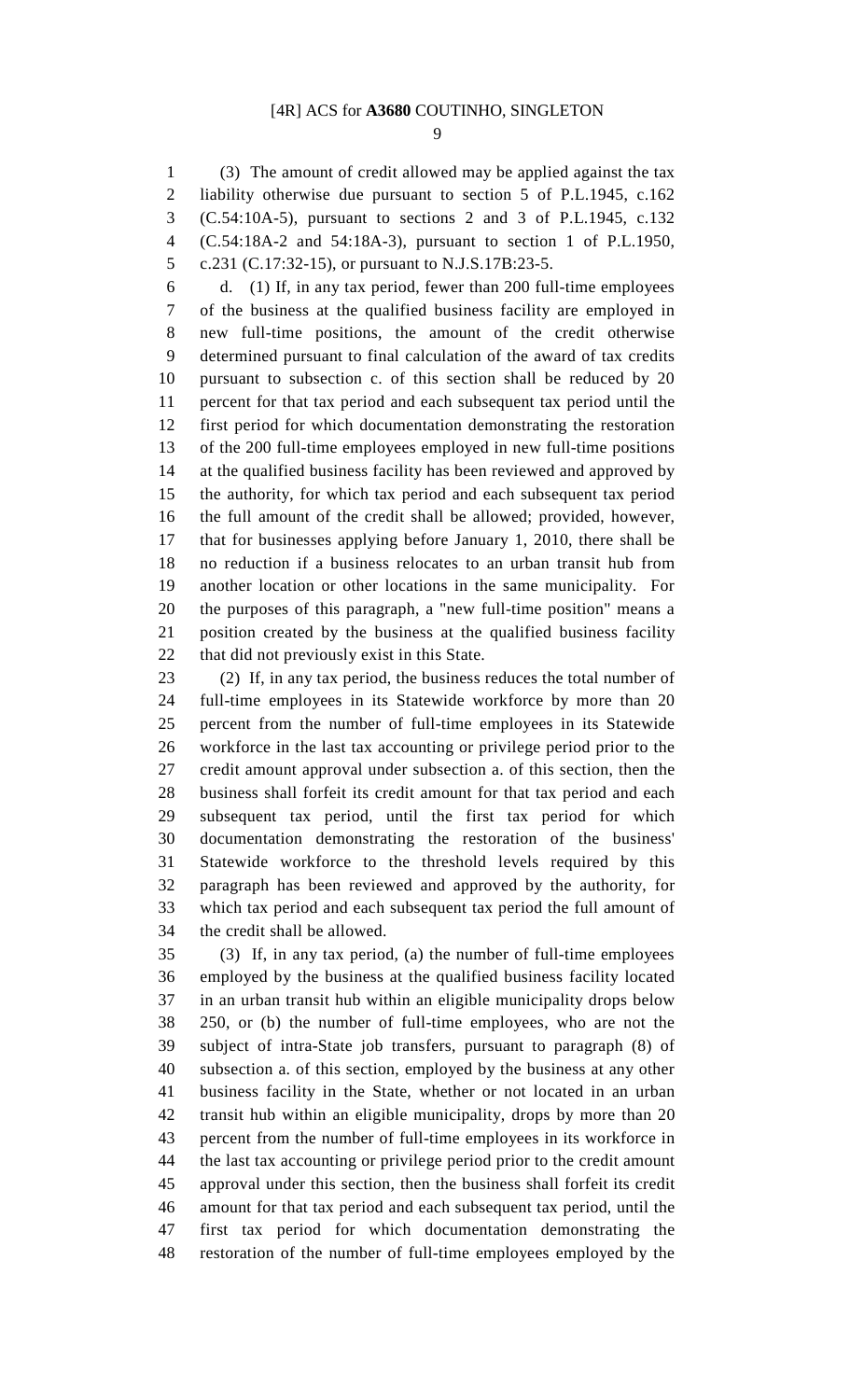10

1 business at the qualified business facility to 250 or an increase 2 above the 20 percent reduction has been reviewed and approved by 3 the authority, for which tax period and each subsequent tax period 4 the full amount of the credit shall be allowed.

5 (4) (i) If the qualified business facility is sold in whole or in part 6 during the 10-year eligibility period the new owner shall not acquire 7 the capital investment of the seller and the seller shall forfeit all 8 credits for the tax period in which the sale occurs and all subsequent 9 tax periods, provided however that any credits of tenants shall 10 remain unaffected.

11 (ii) If a tenant subleases its tenancy in whole or in part during 12 the 10-year eligibility period the new tenant shall not acquire the 13 credit of the sublessor, and the sublessor tenant shall forfeit all 14 credits for the tax period of its sublease and all subsequent tax 15 periods.

16 e. (1) The Executive Director of the New Jersey Economic 17 Development Authority, in consultation with the Director of the 18 Division of Taxation in the Department of the Treasury, shall adopt 19 rules in accordance with the "Administrative Procedure Act," 20 P.L.1968, c.410 (C.52:14B-1 et seq.) as are necessary to implement 21 this act, including but not limited to: examples of and the 22 determination of capital investment; the enumeration of eligible 23 municipalities; specific delineation of urban transit hubs; the 24 determination of the limits, if any, on the expense or type of 25 furnishings that may constitute capital improvements; the 26 promulgation of procedures and forms necessary to apply for a 27 credit, including the enumeration of the certification procedures and 28 allocation of tax credits for different phases of a qualified business 29 facility or mixed use project; and provisions for credit applicants to 30 be charged an initial application fee, and ongoing service fees, to 31 cover the administrative costs related to the credit.

32 (2) Through regulation, the Economic Development Authority 33 shall establish standards based on the green building manual 34 prepared by the Commissioner of Community Affairs pursuant to 35 section 1 of P.L.2007, c.132 (C.52:27D-130.6), regarding the use of 36 renewable energy, energy-efficient technology, and non-renewable 37 resources in order to reduce environmental degradation and 38 encourage long-term cost reduction.

39 (cf: P.L.2012, c.35, s.1)

40

41 5. Section 33 of P.L.2009, c.90 (C.34:1B-209.1) is amended to 42 read as follows:

43 33. A business may apply to the Director of the Division of 44 Taxation in the Department of the Treasury and the executive 45 director of the authority for a tax credit transfer certificate, covering 46 one or more years, in lieu of the business being allowed any amount 47 of the credit against the tax liability of the business. The tax credit 48 transfer certificate, upon receipt thereof by the business from the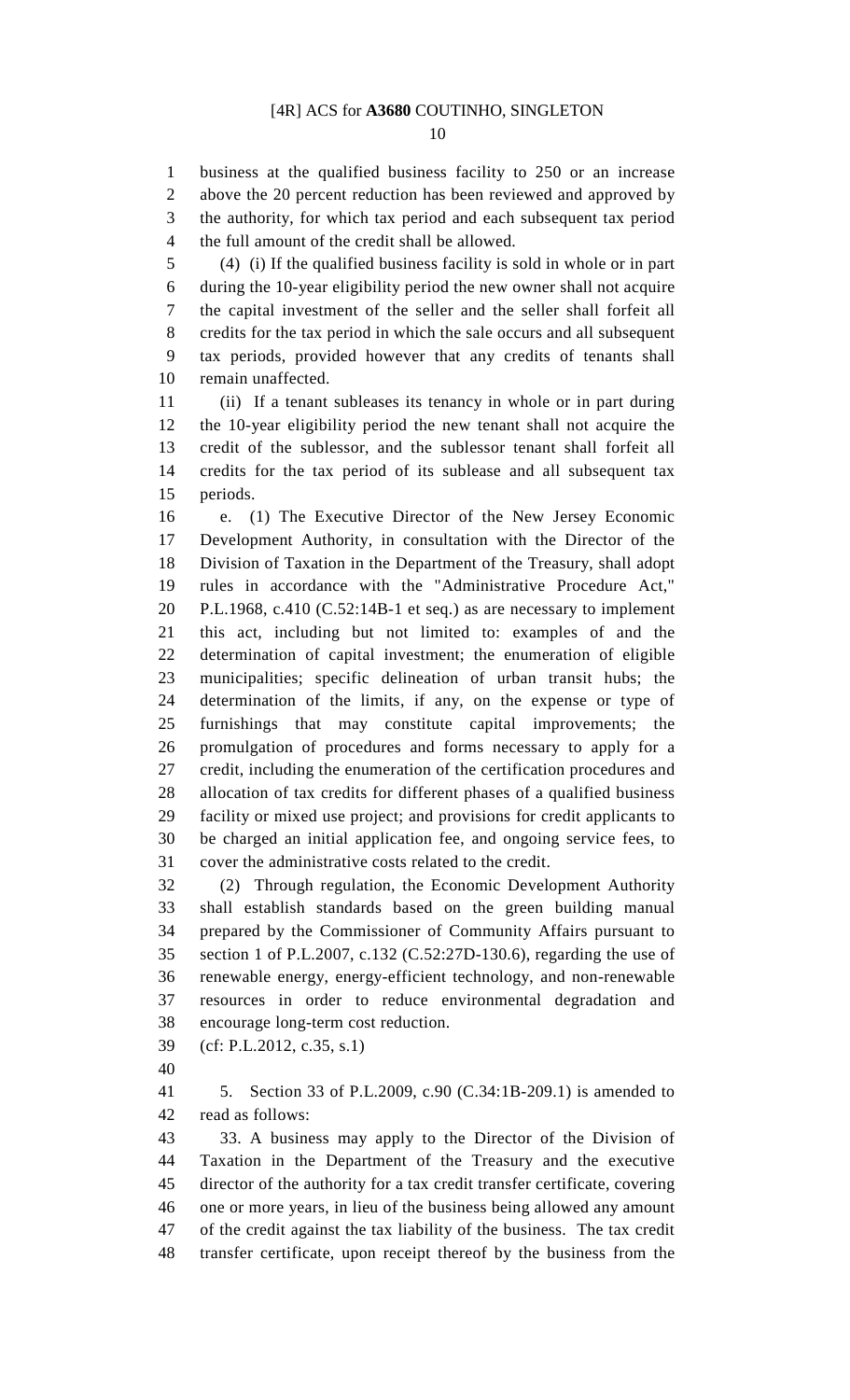11

1 director and the executive director of the authority, may be sold or 2 assigned, in full or in part, in an amount not less than \$100,000 of 3 tax credits, although one transfer in each tax period may be in an 4 amount less than \$100,000 to any other person that may have a tax 5 liability pursuant to section 5 of P.L.1945, c.162 (C.54:10A-5), 6 pursuant to sections 2 and 3 of P.L.1945, c.132 (C.54:18A-2 and 7 54:18A-3), pursuant to section 1 of P.L.1950, c.231 (C.17:32-15), 8 or pursuant to N.J.S.17B:23-5. The certificate provided to the 9 business shall include a statement waiving the business's right to 10 claim that amount of the credit against the taxes that the business 11 has elected to sell or assign. The sale or assignment of any amount 12 of a tax credit transfer certificate allowed under this section shall 13 not be exchanged for consideration received by the business of less 14 than 75 percent of the transferred credit amount before considering 15 any further discounting to present value which shall be permitted. 16 Any amount of a tax credit transfer certificate used by a purchaser 17 or assignee against a tax liability shall be subject to the same 18 limitations and conditions that apply to the use of the credit by the 19 business that originally applied for and was allowed the credit. 20 (cf: P.L.2009, c.90, s.33) 21 22 6. Section 35 of P.L.2009, c.90 (C.34:1B-209.3) is amended to 23 read as follows: 24 35. a. (1) A developer, upon application to and approval from 25 the authority, shall be allowed a credit of up to 35 percent of its 26 capital investment,  $2 \text{ or up to 40 percent for a project located in a}$ 27 Garden State Growth Zone,<sup>2</sup> made after the effective date of 28 P.L.2009, c.90 (C.52:27D-489a et al.) but prior to its submission of 29 documentation pursuant to subsection c. of this section, in a 30 qualified residential project, pursuant to the restrictions and 31 requirements of this section. To be eligible for any tax credits 32 authorized under this section, a developer shall demonstrate to the 33 authority, through a project pro forma analysis at the time of 34 application, that the qualified residential project is likely to be 35 realized with the provision of tax credits at the level requested but 36 is not likely to be accomplished by private enterprise without the 37 tax credits. The value of all credits approved by the authority 38 pursuant to [P.L.2009, c.90 (C.52:27D-489a et al.)] this section for 39 qualified residential projects may be up to \$150,000,000, except as 40 may be increased by the authority as set forth below and as set forth 41 in paragraph (5) of this subsection; provided, however, that the 42 combined value of all credits approved by the authority pursuant to 43 [both] section 3 of P.L.2007, c.346 (C.34:1B-207 [et seq.]) and 44 [P.L.2009, c.90 (C.52:27D-489a et al.)] this section shall not 45 exceed \$1,750,000,000, except as may be increased by the authority 46 as set forth in paragraph (5) of this subsection. The authority shall 47 monitor application and allocation activity under P.L.2007, c.346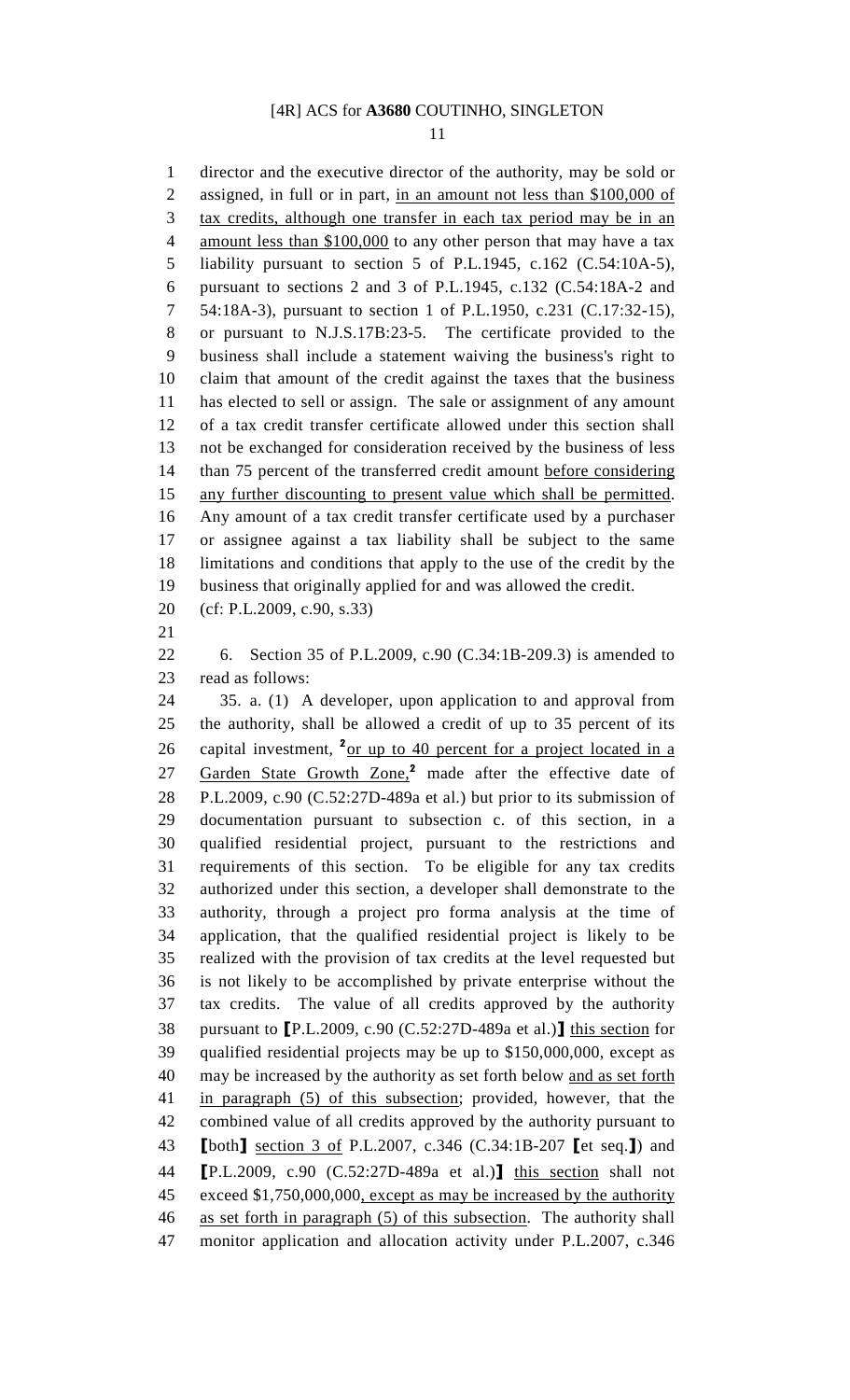12

1 (C.34:1B-207 et seq.), and if sufficient credits are available after 2 taking into account allocation under P.L.2007, c.346 (C.34:1B-207 3 et seq.) to those qualified business facilities for which applications 4 have been filed or for which applications are reasonably anticipated, 5 and if the executive director judges certain qualified residential 6 projects to be meritorious, the aforementioned \$150,000,000 cap 7 may, in the discretion of the executive director, from time to time, 8 be exceeded for allocation to qualified residential projects in such 9 amounts as the executive director deems reasonable, justified, and 10 appropriate. In allocating all credits to qualified residential projects 11 under this section, the executive director shall take into account, 12 together with other factors deemed relevant by the executive 13 director: input from the municipality in which the project is to be 14 located, whether the project contributes to the recovery of areas 15 affected by Hurricane Sandy, whether the project furthers specific 16 State or municipal planning and development objectives, or both, 17 and whether the project furthers a public purpose, such as 18 catalyzing urban development or maximizing the value of vacant, 19 dilapidated, outmoded, government-owned, or underutilized 20 property, or both. 21 (2) A developer shall make or acquire capital investments

22 totaling not less than \$50,000,000 in a qualified residential project 23 to be eligible for a credit under this section. A developer that 24 acquires a qualified residential project shall also be deemed to have 25 acquired the capital investment made or acquired by the seller.

26 (3) The capital investment requirement may be met by the 27 developer or by one or more of its affiliates.

28 (4) A developer of a mixed use project shall be allowed a credit 29 pursuant to subparagraph (a) or (b) of this paragraph, but not both.

30 (a) A developer shall be allowed a credit in accordance with this 31 section for a qualified residential project that includes a mixed use 32 project.

33 (b) A developer shall be allowed a credit of up to 35 percent of 34 its capital investment,  $2_{\text{or up to 40 percent}}$  for a project located in a 35 Garden State Growth Zone,<sup>2</sup> made after the effective date of 36 P.L.2011, c.89 but prior to its submission of documentation 37 pursuant to subsection c. of this section, in a qualified residential 38 project that is part of a mixed use project, provided that: (a) the 39 capital investment in the qualified residential project represents at 40 least \$17,500,000 of the total capital investment in the mixed use 41 project; and (b) the total capital investment in the mixed use project 42 of which the qualified residential project is a part is not less than 43 \$50,000,000. The allowance of credits under this paragraph shall 44 be subject to the restrictions and requirements, to the extent that 45 those are not inconsistent with the provisions of this paragraph, set 46 forth in paragraphs (1) through (3) of this subsection, including but 47 not limited to the requirement prescribed in paragraph (1) of this 48 subsection that the developer shall demonstrate to the authority,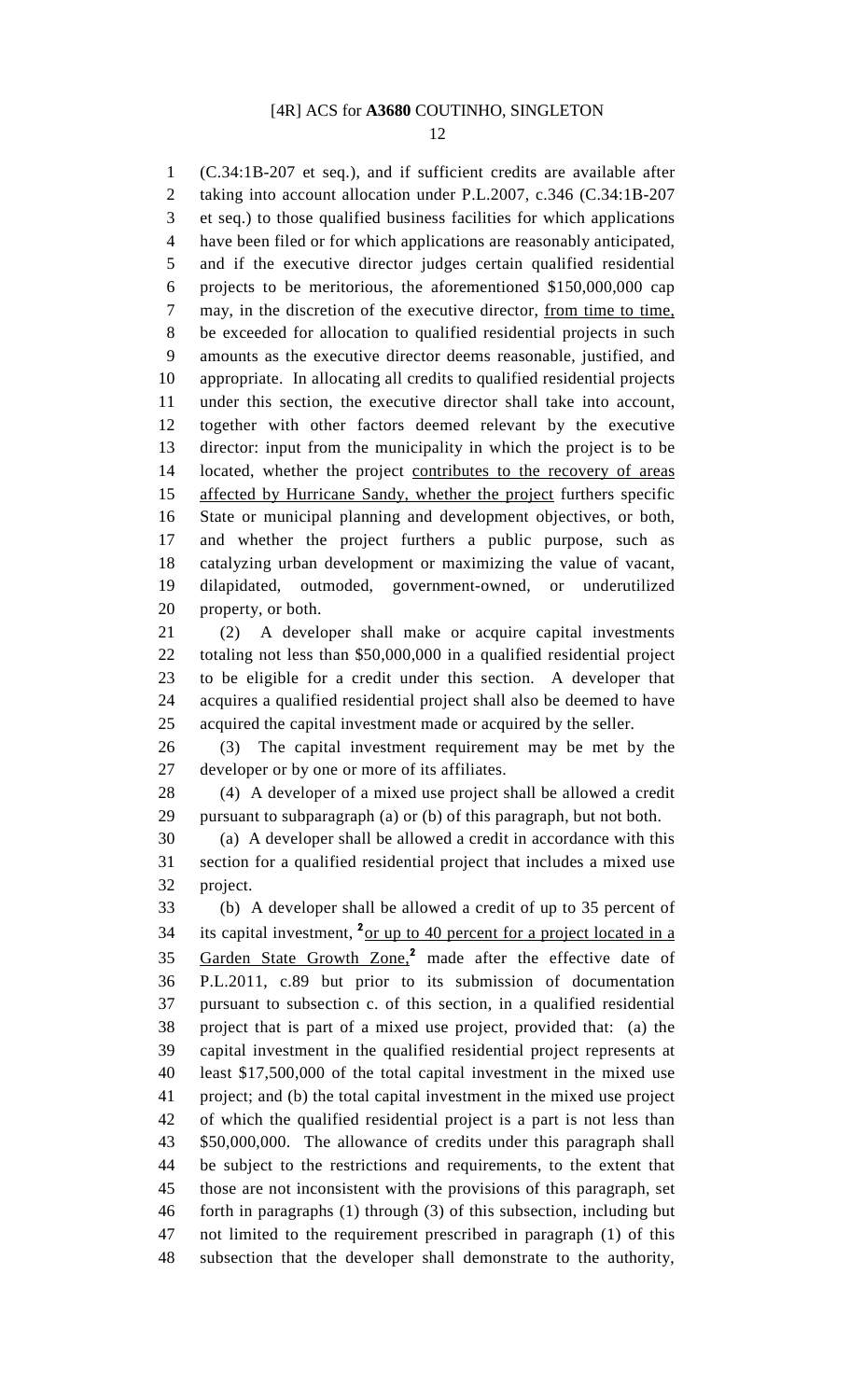13

1 through a project pro forma analysis at the time of application, that 2 the qualified residential project is likely to be realized with the 3 provision of tax credits at the level requested but is not likely to be 4 accomplished by private enterprise without the tax credits.

5 As used in this subparagraph:

6 "Mixed use project" means a project comprising both a qualified 7 residential project and a qualified business facility.

8 (5) The authority may approve and allocate credits for qualified 9 residential projects in a value sufficient to meet the requirements of 10 all applications that were received by the authority between October 11 24, 2012 and December 21, 2012, without regard to the terms of 12 any competitive solicitation <sup>2</sup>, except for the \$33,000,000 per 13 project cap, $^2$  and without need for reapplication by any applicant. 14 The authority shall take final action on those applications prior to 15 the <sup>2</sup>[90th]  $120th^2$  day after the date of enactment of the "New 16 Jersey Economic Opportunity Act of 2013," P.L., c. (C.) 17 (pending before the Legislature as this bill).

18 b. (1) A developer shall apply for the credit under this section 19 on or prior to [July 1, 2014] December 21, 2012 but [and a] may 20 thereafter supplement an application as may be requested by the 21 authority. A developer shall submit its documentation for approval 22 of its credit amount no later than [July 28, 2017] April 26, 2017.

23 (2) If a developer has submitted an application under this 24 section and the application has not been approved for any reason, 25 the lack of approval shall not serve to prejudice in any way the 26 consideration of a new application as may be submitted for the 27 project for the provision of incentives offered pursuant to the "New 28 Jersey Economic Opportunity Act of 2013," P.L., c. (C. ) 29 (pending before the Legislature as this bill).

30 c. The credit shall be administered in accordance with the 31 provisions of subsections c. and e. of section 3 of P.L.2007, c.346 32 (C.34:1B-209), as amended by section 32 of P.L.2009, c.90, and 33 section 33 of P.L.2009, c.90 (C.34:1B-209.1), except that (1) all 34 references therein to "business" and "qualified business facility" 35 shall be deemed to refer respectively to "developer" and "qualified 36 residential project," as such terms are defined in section 34 of 37 P.L.2009, c.90 (C.34:1B-209.2) and (2) all references therein to 38 credits claimed by tenants and to reductions or disqualifications in 39 credits as determined by annual review of the authority shall be 40 disregarded. Provided however, for purposes of a "mixed use 41 project" as that term is used and defined pursuant to subparagraph 42 (b) of paragraph (4) of subsection a. of this section, "qualified 43 business facility" means that term as defined pursuant to section 2 44 of P.L.2007, c.346 (C.34:1B-208).

45 (cf: P.L.2012, c.35, s.2)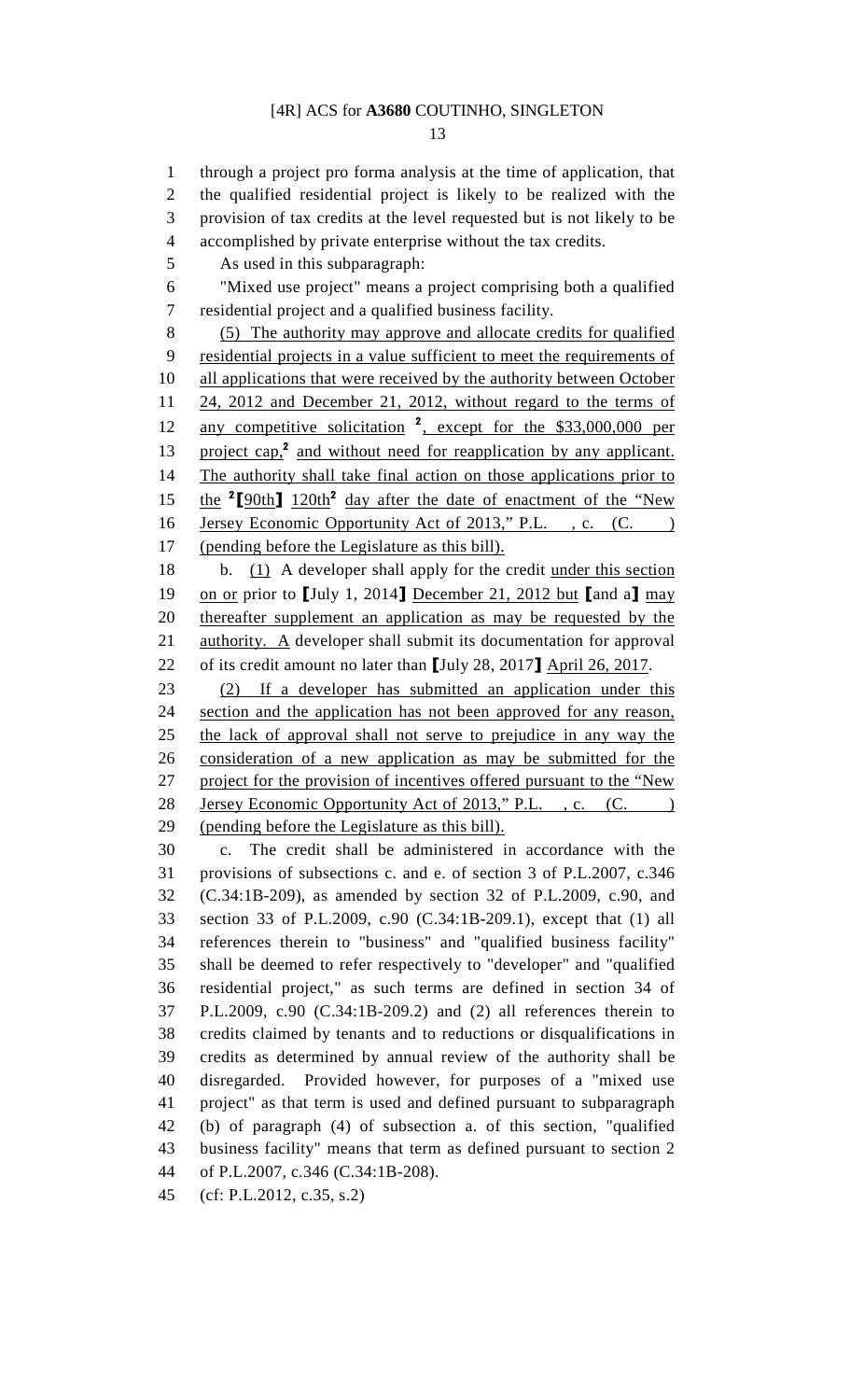1 7. Section 2 of P.L.2011, c.149 (C.34:1B-243) is amended to 2 read as follows: 3 2. As used in [this act] P.L.2011, c.149 (C.34:1B-242 et seq.): 4 "Affiliate" means an entity that directly or indirectly controls, is 5 under common control with, or is controlled by the business. 6 Control exists in all cases in which the entity is a member of a 7 controlled group of corporations as defined pursuant to section 1563 8 of the Internal Revenue Code of 1986 (26 U.S.C.s.1563) or the 9 entity is an organization in a group of organizations under common 10 control as defined pursuant to subsection (b) or (c) of section 414 of 11 the Internal Revenue Code of 1986 (26 U.S.C.s.414). A taxpayer 12 may establish by clear and convincing evidence, as determined by 13 the Director of the Division of Taxation in the Department of the 14 Treasury, that control exists in situations involving lesser 15 percentages of ownership than required by those statutes. An 16 affiliate of a business may contribute to meeting either the qualified 17 investment or full-time employee requirements of a business that 18 applies for a credit under section 3 of P.L.2007, c.346 (C.34:1B-19 209). 20 "Authority" means the New Jersey Economic Development 21 Authority established by section 4 of P.L.1974, c.80 (C.34:1B-4). 22 • "Aviation district" means the area within a  $2[\text{1-mile}]$  one-mile<sup>2</sup> 23 radius of the outermost boundary of the "Atlantic City International 24 Airport," established pursuant to section 24 of P.L.1991, c.252 25 (C.27:25A-24). 26 "Business" means an applicant proposing to own or lease 27 premises in a qualified business facility that is: 28 a corporation that is subject to the tax imposed pursuant to 29 section 5 of P.L.1945, c.162 (C.54:10A-5)  $^{2}$ [,] $\frac{1}{2}$ <sup>2</sup> 30 a corporation that is subject to the tax imposed pursuant to 31 sections 2 and 3 of P.L.1945, c.132 (C.54:18A-2 and 54:18A-3), 32 section 1 of P.L.1950, c.231 (C.17:32-15) or N.J.S.17B:23-5  $^{2}$ [,] $\frac{1}{2}$ 33 [or is] 34 a partnership  ${}^2$ [,] $\frac{1}{2}$ <sup>2</sup> 35 an S corporation  ${}^2$ [,]  ${}_{\cdot}$ <sup>2</sup> [or] 36 a limited liability  $\lbrack \text{corporation} \rbrack$  company  $\lbrack^2 \rbrack$ ,  $\lbrack \rbrack$ ,  $\lbrack$   $\lbrack$   $\lbrack$   $\lbrack$   $\lbrack$   $\lbrack$   $\lbrack$   $\lbrack$   $\lbrack$   $\lbrack$   $\lbrack$   $\lbrack$   $\lbrack$   $\lbrack$   $\lbrack$   $\lbrack$   $\lbrack$   $\lbrack$   $\lbrack$   $\lbrack$   $\lbrack$ 37 a non-profit corporation.  $2 \text{ If the business or tenant is a cooperative or part of a}$ 39 cooperative, then the cooperative may qualify for credits by 40 counting the full-time employees and capital investments of its 41 member organizations, and the cooperative may distribute credits to 42 its member organizations. If the business or tenant is a cooperative 43 that leases to its member organizations, the lease shall be treated as 44 a lease to an affiliate or affiliates.<sup>2</sup> 45 A business shall include an affiliate of the business if that 46 business applies for a credit based upon any capital investment

47 made by or full-time employees of an affiliate.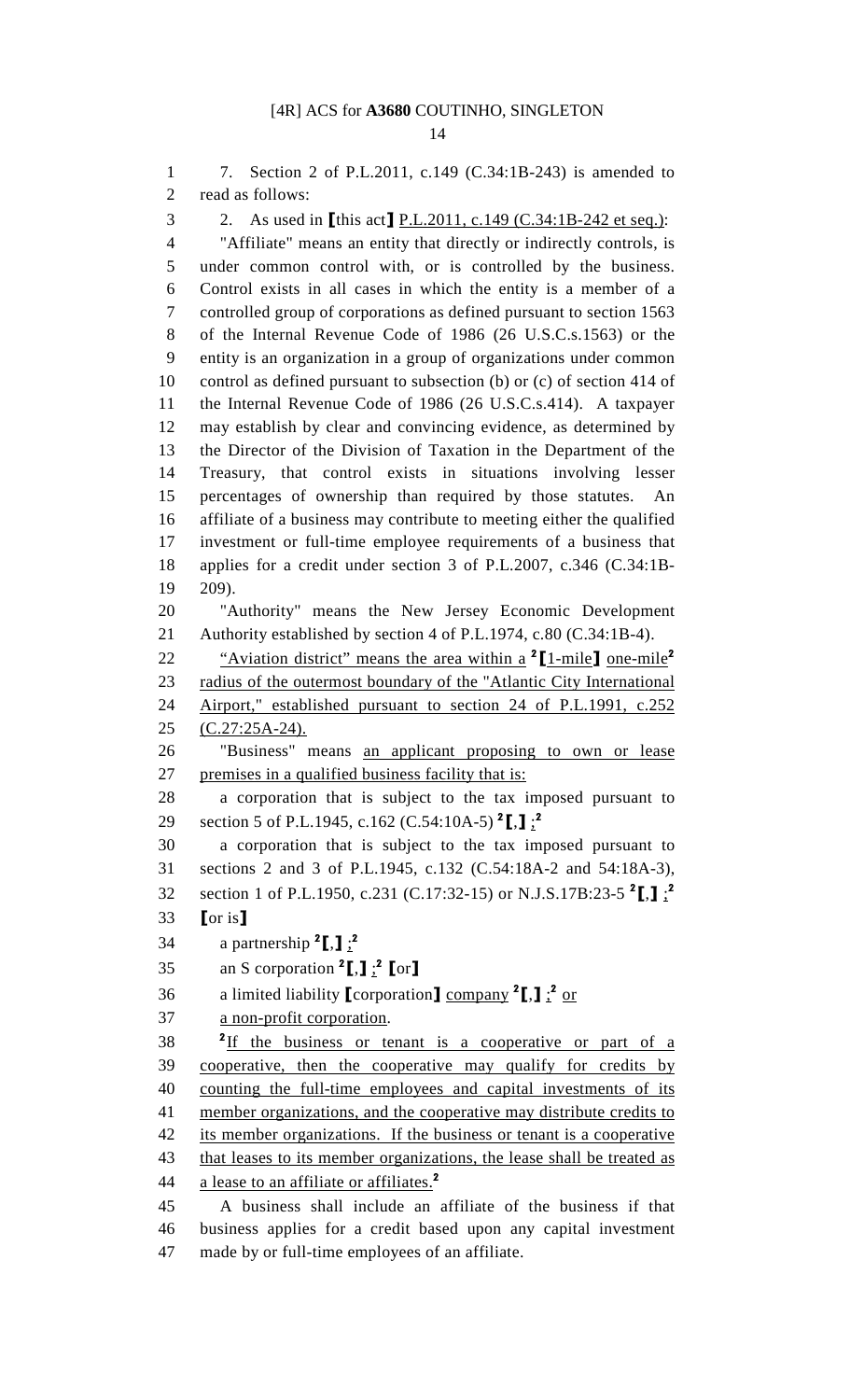15

1 "Capital investment" in a qualified business facility means 2 expenses by a business or any affiliate of the business incurred after 3 application [, but before the end of the tenth year after, the effective 4 date of P.L.2011, c.149 (C.34:1B-242 et al.)**]** for  $^2$  **[**either]<sup>2</sup> : 5 a. site  $\frac{2}{x}$  acquisition, if purchased within 24 months prior to 6 project application,  $site^2$  preparation and construction, repair, 7 renovation, improvement, equipping, or furnishing on real property 8 or of a building, structure, facility, or improvement to real property; 9  $\text{land}$   $\text{I}$   $\text{2}$   $\text{for}$   $\text{I}$   $\text{2}$ 10 b. obtaining and installing furnishings and machinery, 11 apparatus, or equipment, including but not limited to material goods 12 subject to bonus depreciation under sections 168 and 179 of the 13 federal Internal Revenue Code (26 U.S.C. s.168 and s.179), for the 14 operation of a business on real property or in a building, structure, 15 facility, or improvement to real property  $2 \cdot \frac{\pi}{6}$ . 16  $\frac{c}{c}$  <sup>2</sup> [both] receiving Highlands Development Credits under the 17 Highlands Transfer Development Rights Program authorized 18 pursuant to section 13 of P.L.2004, c.120 (C.13:20-13); or 19  $d.$  any of the foregoing<sup>2</sup>. <sup>2</sup>In addition to the foregoing, in a Garden State Growth Zone, the 21 following qualify as a capital investment: any and all 22 redevelopment and relocation costs, including, but not limited to, 23 site acquisition if made within 24 months of application to the 24 authority, engineering, legal, accounting, and other professional 25 services required; and relocation, environmental remediation, and 26 infrastructure improvements for the project area, including, but not 27 limited to, on- and off-site utility, road, pier, wharf, bulkhead, or 28 sidewalk construction or repair.<sup>2</sup> 29 In addition to the foregoing, if a business acquires or leases a 30 qualified business facility, the capital investment made or acquired 31 by the seller or owner, as the case may be, if pertaining primarily to 32 the premises of the qualified business facility, shall be considered a 33 capital investment by the business and, if pertaining generally to the 34 qualified business facility being acquired or leased, shall be 35 allocated to the premises of the qualified business facility on the 36 basis of the gross leasable area of the premises in relation to the 37 total gross leasable area in the qualified business facility. The 38 capital investment described herein may include any capital 39 investment made or acquired  $2\pi$  is a months<sup>2</sup> prior to the date of 40 application so long as the amount of capital investment made or 41 acquired by the business, any affiliate of the business, or any owner 42 after the date of application equals at least 50 percent of the amount 43 of capital investment, allocated to the premises of the qualified 44 business facility being acquired or leased on the basis of the gross 45 leasable area of such premises in relation to the total gross leasable 46 area in the qualified business facility made or acquired prior to the 47 date of application.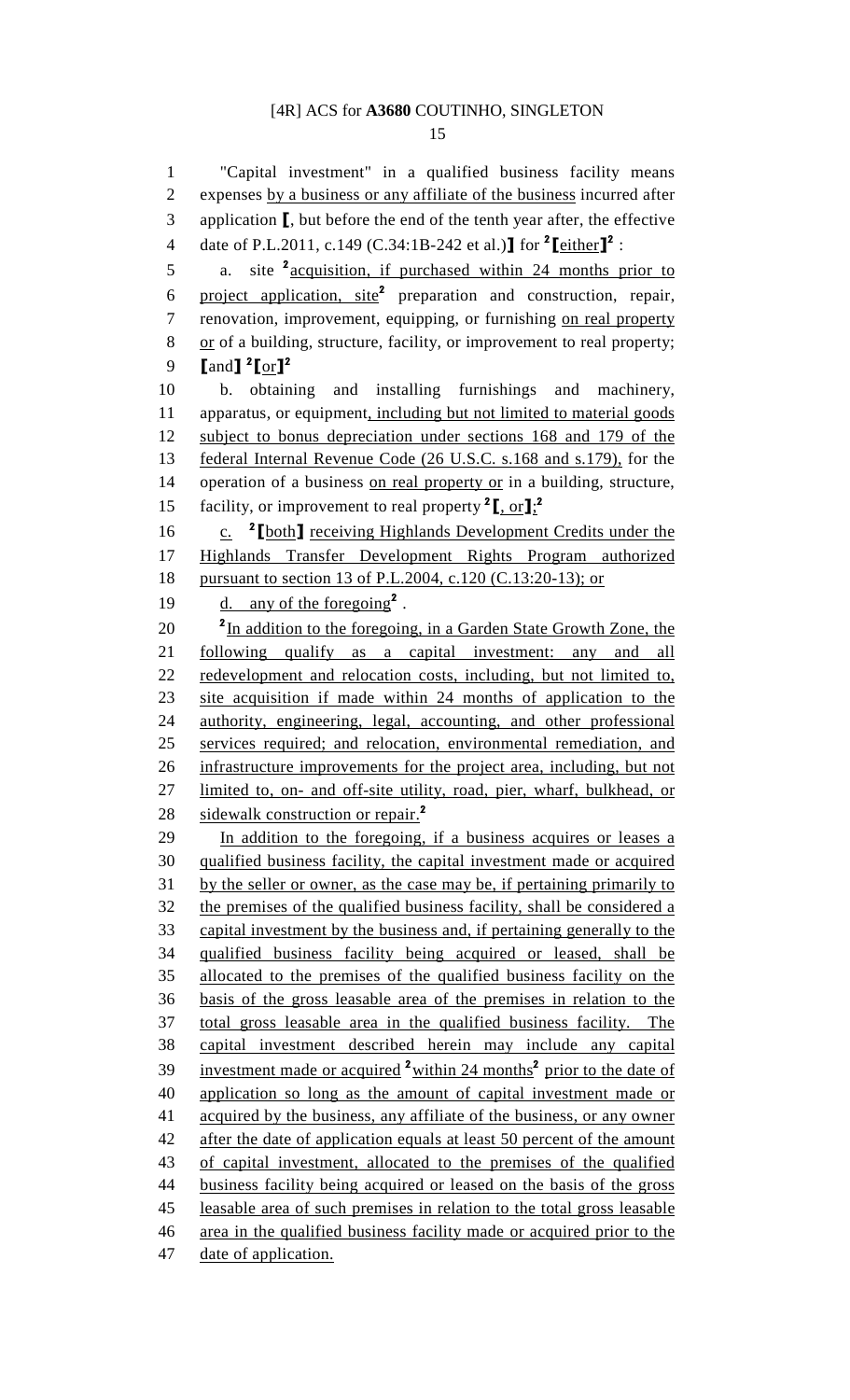16

1 "Commitment period" means the period of time that is 1.5 times 2 the eligibility period. 3 "Deep poverty pocket" means a population census tract having a 4 poverty level of 20 percent or more, and which is located within the 5 qualified incentive area and has been determined by the authority to 6 be an area appropriate for development and in need of economic 7 development incentive assistance. 8 "Disaster recovery project" means a project located on property 9 that has been wholly or substantially damaged or destroyed as a 10 result of a federally-declared disaster <sup>2</sup>which, after utilizing all 11 disaster funds available from federal, State, county, and local 12 funding sources, demonstrates to the satisfaction of the authority 13 that access to additional funding authorized pursuant to the "New 14 Jersey Economic Opportunity Act of 2013," P.L., c. (C. ) 15 (pending before the Legislature as this bill), is necessary to 16 complete such redevelopment project<sup>2</sup>, and which is located within 17 the qualified incentive area and has been determined by the 18 authority to be in an area appropriate for development and in need 19 of economic development incentive assistance. 20 "Distressed municipality" means a municipality that is qualified 21 to receive assistance under P.L.1978, c.14 (C.52:27D-178 et seq.), a 22 municipality under the supervision of the Local Finance Board 23 pursuant to the provisions of the "Local Government Supervision 24 Act (1947)," P.L.1947, c.151 (C.52:27BB-1 et seq.), a municipality 25 identified by the Director of the Division of Local Government 26 Services in the Department of Community Affairs to be facing 27 serious fiscal distress, a SDA municipality, or a municipality in 28 which a major rail station is located. 29 "Eligibility period" means the period in which a business may 30 claim a tax credit under the Grow New Jersey Assistance Program, 31 beginning with the tax period in which the authority accepts 32 certification of the business that it has met the capital investment 33 and employment requirements of the Grow New Jersey Assistance 34 Program and extending thereafter for a term of not more than 10 35 years, with the term to be determined solely at the discretion of the 36 applicant. 37 "Eligible position" or "full-time job" means a full-time 38 **[employee]** position **[retained or created by]** in a business in this 39 State [for which a business provides employee health benefits 40 under a group health plan as defined under section 14 of P.L.1997, 41 c.146 (C.17B:27-54), a health benefits plan as defined under section 42 1 of P.L.1992, c.162 (C.17B:27A-17), or a policy or contract of 43 health insurance covering more than one person issued pursuant to 44 Article 2 of chapter 27 of Title 17B of the New Jersey Statutes] 45 which the business has filled with a full-time employee. 46 "Full-time employee" means a person: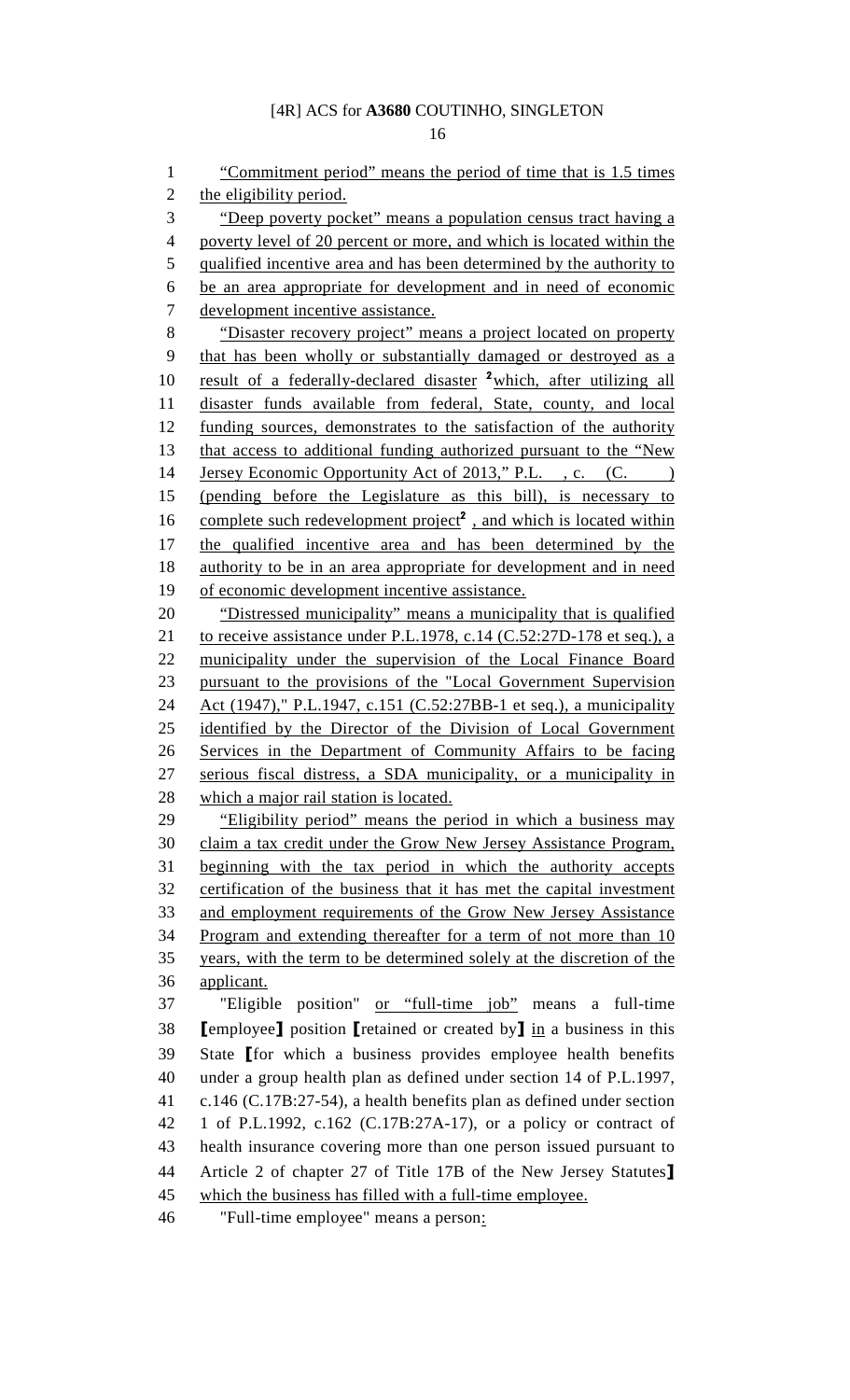17

1 a. who is employed by  $[\theta]$  a business for consideration for at 2 least 35 hours a week, or who renders any other standard of service 3 generally accepted by custom or practice as full-time employment, 4 or [a person] 5 b. who is employed by a professional employer organization

6 pursuant to an employee leasing agreement between the business 7 and the professional employer organization, in accordance with 8 P.L.2001, c.260 (C.34:8-67 et seq.) for at least 35 hours a week, or 9 who renders any other standard of service generally accepted by 10 custom or practice as full-time employment, and whose wages are 11 subject to withholding as provided in the "New Jersey Gross 12 Income Tax Act," N.J.S.54A:1-1 et seq., or [an employee]

13 c. who is a resident of another State but whose income is not 14 subject to the "New Jersey Gross Income Tax Act," N.J.S.54A:1-1 15 et seq. or who is a partner of a business who works for the 16 partnership for at least 35 hours a week, or who renders any other 17 standard of service generally accepted by custom or practice as full-18 time employment, and whose distributive share of income, gain, 19 loss, or deduction, or whose guaranteed payments, or any 20 combination thereof, is subject to the payment of estimated taxes, as 21 provided in the "New Jersey Gross Income Tax Act," N.J.S.54A:1-1 22 et seq., and

23 d. who is provided, by the business, with employee health 24 benefits under a health benefits plan authorized pursuant to State or 25 federal law.

26 With respect to a logistics, manufacturing, energy, defense, 27 aviation, or maritime business, excluding  $2[a]^2$  primarily 28 warehouse or distribution <sup>2</sup> [business] operations<sup>2</sup>, located in a port 29 district having a container terminal:

30 the requirement that employee health benefits are to be provided 31 shall be deemed to be satisfied if such benefits are provided in 32 accordance with industry practice by a third party obligated to 33 provide such benefits pursuant to a collective bargaining agreement; 34 full-time employment shall include, but not be limited to, 35 employees that have been hired by way of a labor union hiring hall 36 or its equivalent; 37 35 hours of employment per week at a qualified business facility 38 shall constitute one "full-time employee," regardless of whether or 39 not the hours of work were performed by one or more persons. <sup>2</sup> For any project located in a Garden State Growth Zone which 41 qualifies under the "Municipal Rehabilitation and Economic

42 Recovery Act," P.L.2002, c.43 (C.52:27BBB-1 et al.), or any 43 project located in the Atlantic City Tourism District as established 44 pursuant to section 5 of P.L.2011, c.18 (C.5:12-219) and regulated 45 by the Casino Reinvestment Development Authority, and which 46 will include a retail facility of at least 150,000 square feet, of which 47 at least 50 percent will be occupied by either a full-service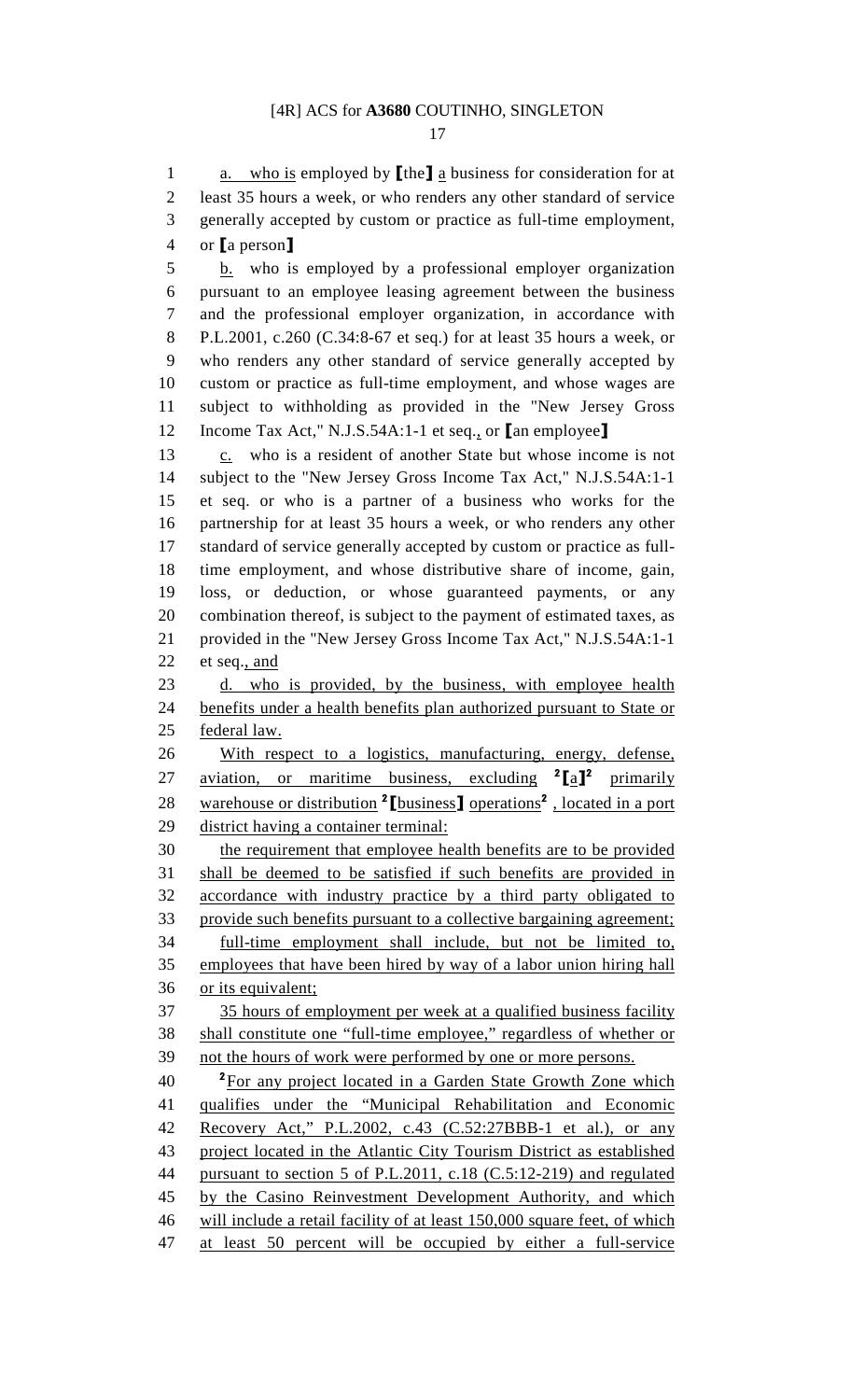18

1 supermarket or grocery store, the authority shall accept a standard 2 of service generally accepted by custom or practice as full-time 3 employment in a supermarket, grocery store, or other like retail 4 industry. $2$ 5 "Full-time employee" shall not include any person who works as 6 an independent contractor or on a consulting basis for the business. <sup>2</sup> <sup>2</sup> <del>Garden State Growth Zone" or "growth zone" means the four</del> 8 New Jersey cities with the lowest median family income based on 9 the 2009 American Community Survey from the US Census, (Table 10 708. Household, Family, and Per Capita Income and Individuals, 11 and Families Below Poverty Level by City: 2009). 12 "Highlands development credit receiving area or redevelopment 13 area" means an area located within a qualified incentive area and 14 designated by the Highlands Council for the receipt of Highlands 15 Development Credits under the Highlands Transfer Development 16 Rights Program authorized pursuant to section 13 of P.L.2004, 17 c.120 (C.13:20-13).<sup>2</sup> 18 "Incentive agreement" means the contract between the business 19 and the authority, which sets forth the terms and conditions under 20 which the business shall be eligible to receive the incentives 21 authorized pursuant to the program. 22 "Incentive effective date" means the date the authority issues a 23 tax credit based on documentation submitted by a business pursuant 24 to paragraph (1) of subsection b. of section 6 of P.L.2011, c.149 25 (C.34:1B-247). 26 "Major rail station" means a railroad station located within a 27 qualified incentive area which provides access to the public to a 28 minimum of six rail passenger service lines operated by the New 29 Jersey Transit Corporation. 30 "Mega project" means: 31 a. a qualified business facility located in a port district housing 32 a business in the logistics, manufacturing, energy, defense, or 33 maritime industries, either: 34 (1) having a capital investment in excess of \$20,000,000, and at 35 which more than 250 full-time employees of such business are 36 created or retained, or 37 (2) at which more than 1,000 full-time employees of such 38 business are created or retained; 39 b. a qualified business facility located in an aviation district 40 housing a business in the aviation industry,  $\frac{2 \text{ in a Garden State}}{2 \text{ in a Garden State}}$ 41 Growth Zone, or in a priority area housing the United States 42 headquarters and related facilities of an automobile manufacturer,<sup>2</sup> 43 either: 44 (1) having a capital investment in excess of \$20,000,000, and at 45 which more than 250 full-time employees of such business are 46 created or retained, or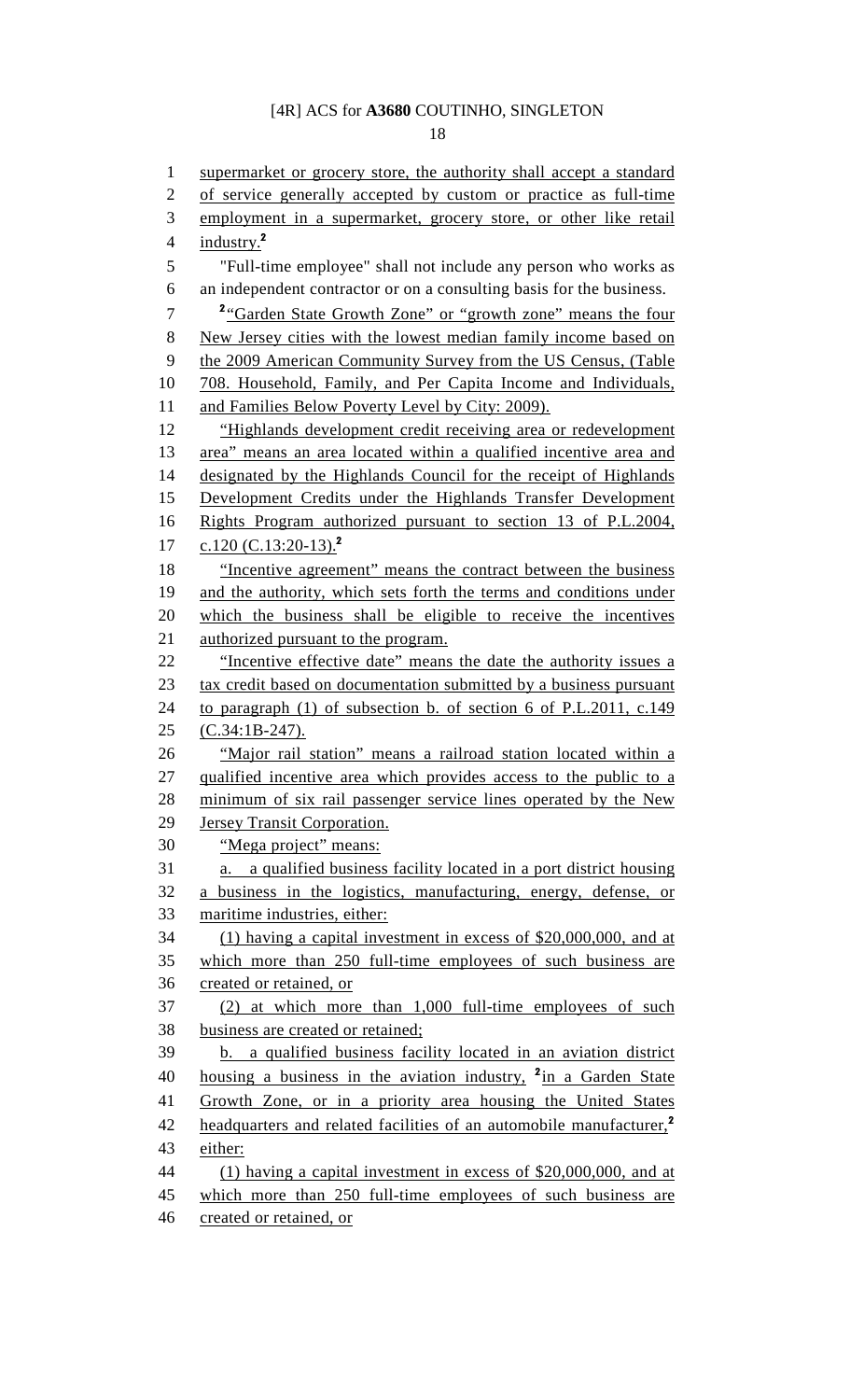19

1 (2) at which more than 1,000 full-time employees of such 2 business are created or retained; or 3 c. a qualified business facility located in an urban transit hub 4 housing a business of any kind, having a capital investment in 5 excess of \$50,000,000, and at which more than 250 full-time 6 employees of a business are created or retained. 7 "Minimum environmental and sustainability standards" means 8 standards established by the authority in accordance with the green 9 building manual prepared by the Commissioner of Community 10 Affairs pursuant to section 1 of P.L.2007, c.132 (C.52:27D-130.6), 11 regarding the use of renewable energy, energy-efficient technology, 12 and non-renewable resources in order to reduce environmental 13 degradation and encourage long-term cost reduction. 14 "Moderate-income housing" means housing affordable, 15 according to United States Department of Housing and Urban 16 Development or other recognized standards for home ownership 17 and rental costs, and occupied or reserved for occupancy by 18 households with a gross household income equal to more than 50 19 percent but less than 80 percent of the median gross household 20 income for households of the same size within the housing region in 21 which the housing is located. 22 <sup>2</sup> <u>"Municipal Revitalization Index" means the 2007 index by the</u> 23 Office for Planning Advocacy within the Department of State 24 measuring or ranking municipal distress.<sup>2</sup> 25 "New full-time job" means an eligible position created by the 26 business at the qualified business facility that did not previously 27 exist in this State. For the purposes of determining a number of 28 new full-time jobs, the eligible positions of an affiliate shall be 29 considered eligible positions of the business. 30 "Other eligible area" means the portions of the qualified 31 incentive area that are not located within a distressed municipality, 32 or the priority area. 33 <sup>2</sup>I <u>"Priority area" means the portions of the qualified incentive</u> 34 area that are not located within a distressed municipality and which: 35 a. are designated pursuant to the "State Planning Act," 36 P.L.1985, c.398 (C.52:18A-196 et seq.), as Planning Area 1 37 (Metropolitan), Planning Area 2 (Suburban), a designated center 38 under the State Development and Redevelopment Plan or a 39 designated growth center in an endorsed plan until June 30, 2013, or 40 until the State Planning Commission revises and readopts New 41 Jersey's State Strategic Plan and adopts regulations to revise this 42 definition; 43 b. intersect with portions of: a deep poverty pocket, a port 44 district, or federally owned land approved for closure under a 45 federal Base Realignment Closing Commission action; 46 c. are the proposed site of a disaster recovery project, a 47 qualified incubator facility, a tourism destination project, or transit 48 oriented development; or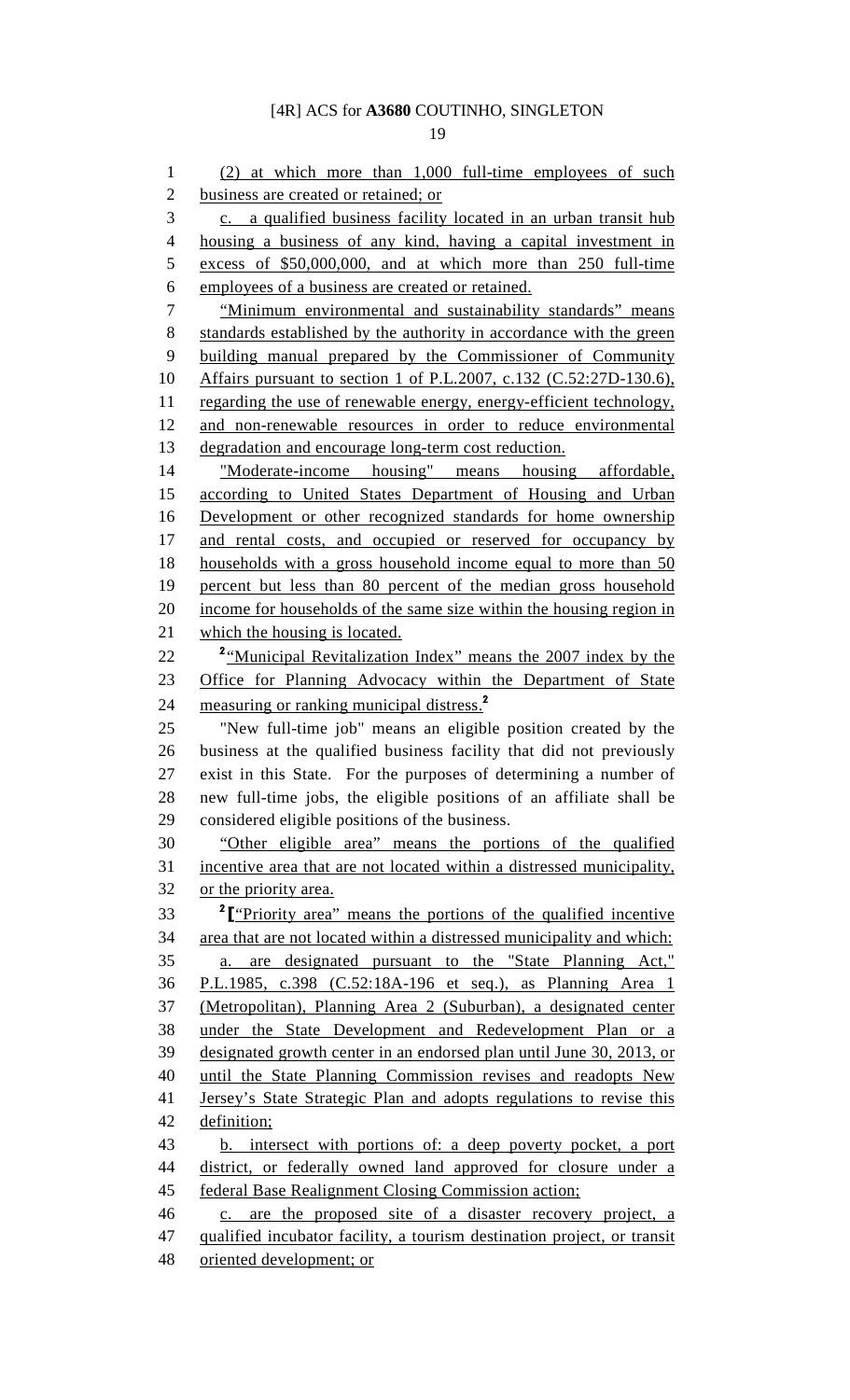20

1 d. contain: a vacant commercial building having over 400,000 2 square feet of office, laboratory, or industrial space available for 3 occupancy for a period of over one year; or a site that has been 4 negatively impacted by the approval of a "qualified business 5 facility," as defined pursuant to section 2 of P.L.2007, c.346 6  $(C.34:1B-208).$ <sup>2</sup> 7 "Partnership" means an entity classified as a partnership for 8 federal income tax purposes. 9 • "Port district" means the portions of  $2$  [the]  $a^2$  qualified incentive 10 area that are located within  $2 \times 15$ -mile radius of the outermost 11 boundary of: each marine terminal facility operated by<sup>1</sup>: 12  $\quad$  a. the port district of  $2$  the Port Authority of New York and New 13 Jersey, as defined in Article II of the Compact Between the States 14 of New York and New Jersey of 1921;  $2$ [and] or 15 b. a 15-mile radius of the outermost boundary of  $2$  each marine terminal  ${}^{2}$ facility<sup>2</sup> 16 terminal <sup>2</sup>facility<sup>2</sup> established, acquired, constructed, 17 rehabilitated<sup>2</sup>,<sup>2</sup> or improved by the South Jersey Port District 18 established pursuant to "The South Jersey Port Corporation Act," 19 P.L.1968, c.60 (C.12:11A-1 et seq.). 20 <sup>2</sup> Priority area" means the portions of the qualified incentive 21 area that are not located within a distressed municipality and which: 22 a. are designated pursuant to the "State Planning Act," 23 P.L.1985, c.398 (C.52:18A-196 et seq.), as Planning Area 1 24 (Metropolitan), Planning Area 2 (Suburban), a designated center 25 under the State Development and Redevelopment Plan, or a 26 designated growth center in an endorsed plan until June 30, 2013, or 27 until the State Planning Commission revises and readopts New 28 Jersey's State Strategic Plan and adopts regulations to revise this 29 definition; 30 b. intersect with portions of: a deep poverty pocket, a port 31 district, or federally-owned land approved for closure under a 32 federal Base Realignment Closing Commission action; 33 c. are the proposed site of a disaster recovery project, a 34 qualified incubator facility, a highlands development credit 35 receiving area or redevelopment area, a tourism destination project, 36 or transit oriented development; or 37 d. contain: a vacant commercial building having over 400,000 38 square feet of office, laboratory, or industrial space available for 39 occupancy for a period of over one year; or a site that has been 40 negatively impacted by the approval of a "qualified business 41 facility," as defined pursuant to section 2 of P.L.2007, c.346 42  $(C.34:1B-208)^2$ 43 "Professional employer organization" means an employee leasing 44 company registered with the Department of Labor and Workforce 45 Development pursuant to P.L.2001, c.260 (C.34:8-67 et seq.). 46 "Program" means the "Grow New Jersey Assistance Program" 47 established pursuant to section 3 of P.L.2011, c.149 (C.34:1B-244).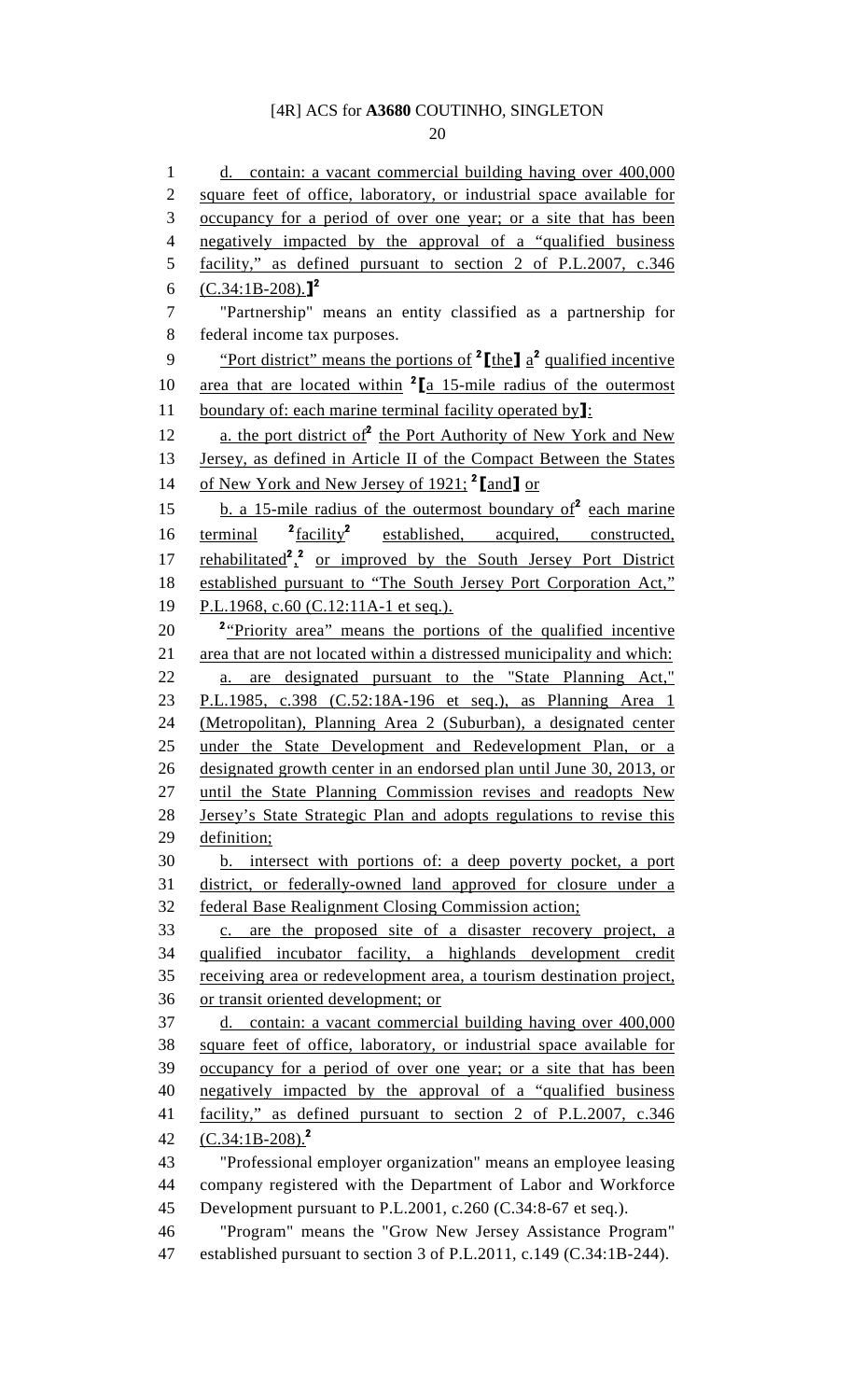21

1 "Qualified business facility" means any building, complex of 2 buildings or structural components of buildings, and all machinery 3 and equipment located within a qualified incentive area, used in 4 connection with the operation of a business  $2$ <sup>that</sup> is not engaged in 5 final point of sale retail business at that location unless the building, 6 complex of buildings or structural components of buildings, and all 7 machinery and equipment located within a qualified incentive area, 8 are used in connection with the operation of: 9 a. a final point of sale retail business located in a Garden State 10 Growth Zone that will include a retail facility of at least 150,000 11 square feet, of which at least 50 percent is occupied by either a full-12 service supermarket or grocery store; or 13 b. a tourism destination project located in the Atlantic City 14 Tourism District as established pursuant to section 5 of P.L.2011, 15  $c.18$  (C.5:12-219)<sup>2</sup>. 16 "Qualified incentive area" means: 17  $a.$  <sup>2</sup> an aviation district; 18 b. a port district; 19 c. a distressed municipality or urban transit hub municipality; 20  $\underline{d}$ .<sup>2</sup> an area (1) designated pursuant to the "State Planning Act," 21 P.L.1985, c.398 (C.52:18A-196 et seq.), as: 22 (a) Planning Area 1 (Metropolitan)  ${}^{3}$ [,]  ${}_{2}$ <sup>3</sup> 23 (b) Planning Area 2 (Suburban)  ${}^{3}$ [,]  ${}^{3}$  [or any urban, regional, 24 or town  $\frac{3 \text{ or } 3}{1}$ 25 (c) Planning Area 3 (Fringe Planning Area)  ${}^{3}$ [,  ${}^{2}$ or<sup>2</sup> 26  $(d)$ <sup>3</sup> <sup>2</sup>  $[a]$  designated center under the State Development and 27 Redevelopment Plan<sup>12</sup> I; an area zoned for development pursuant 28 to  $\int_{0}^{2}$  [, or 29 (e) a designated growth center in an endorsed plan until June 30, 30 2013, or until the State Planning Commission revises and readopts 31 New Jersey's State Strategic Plan and adopts regulations to revise 32 this definition as it pertains to Statewide planning areas, whichever 33 is later]<sup>3</sup> [Planning Area 4A (Rural Planning Area)<sup>2</sup>]<sup>3</sup>; 34 (2) located within a smart growth area and planning area 35 designated in a master plan adopted by the New Jersey 36 Meadowlands Commission pursuant to subsection (i) of section 6 of 37 P.L.1968, c.404 (C.13:17-6) or subject to a redevelopment plan 38 adopted by the New Jersey Meadowlands Commission pursuant to 39 section 20 of P.L.1968, c.404 (C.13:17-21); 40 (3) located within any land owned by the New Jersey Sports and 41 Exposition Authority, established pursuant to P.L.1971, c.137 42 (C.5:10-1 et seq.), within the boundaries of the Hackensack 43 Meadowlands District as delineated in section 4 of P.L.1968, c.404 44 (C.13:17-4); 45 (4) located within a [pinelands] regional growth area, [a 46 pinelands  $\text{I}$  town  $\text{I}$  management area $\text{I}^2$ ,  $\text{I}$  a pinelands village,  $\text{I}$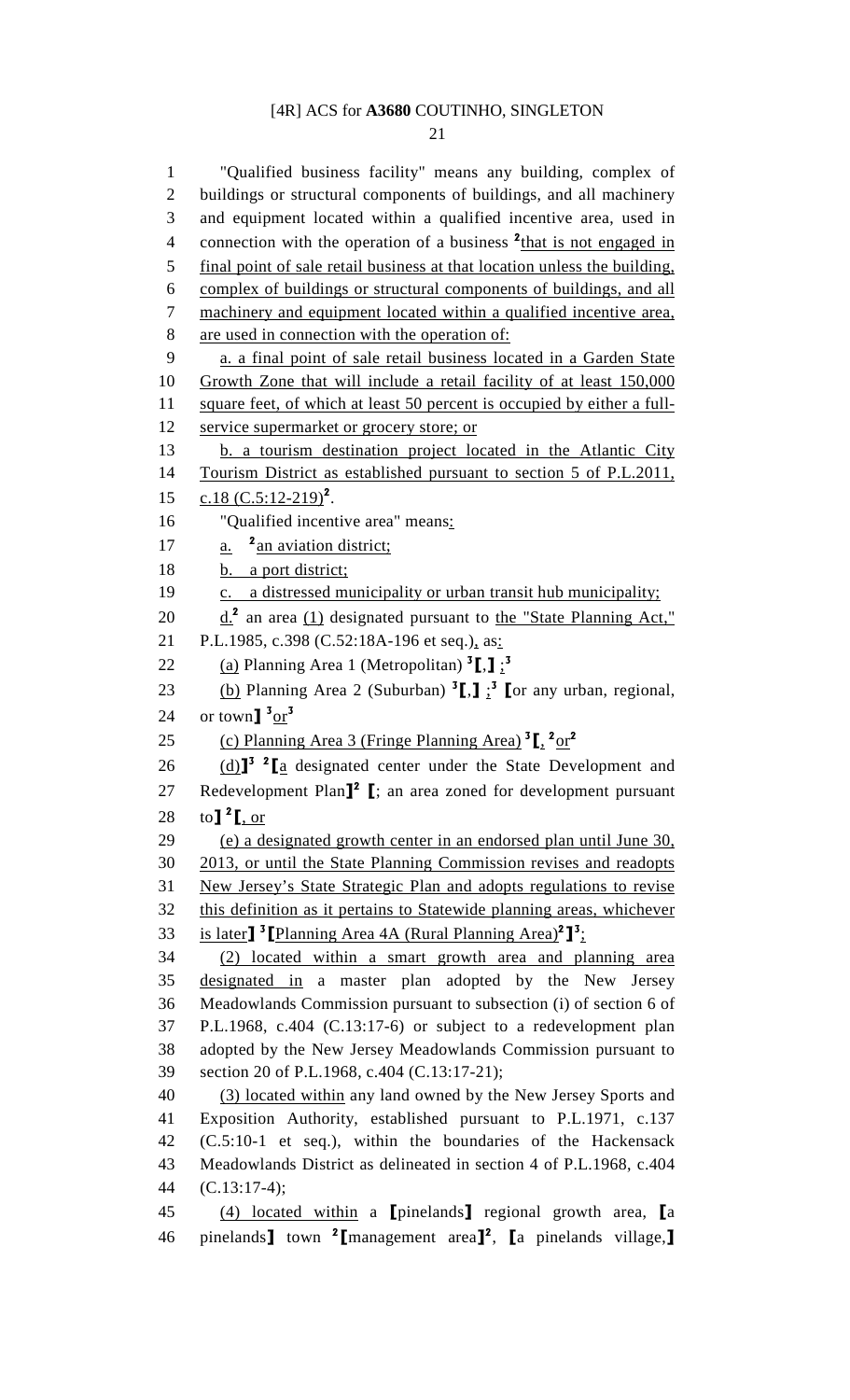22

 $\frac{2 \text{village}}{2}$  or a military and federal installation area [established 2 pursuant to] designated in the [pinelands] comprehensive 3 management plan prepared and adopted by the Pinelands 4 Commission pursuant to the "Pinelands Protection Act," P.L.1979, 5 c.111 (C.13:18A-1 et seq.); [an area designated for development, 6 redevelopment, or economic growth within the Highlands Region; 7 federally owned $\int_0^2 \frac{\cosh 2}{\cosh 2}$ 8  $(5)$  located within <sup>2</sup> the planning area of the Highlands Region as 9 defined in section 3 of P.L.2004, c.120 (C.13:20-3) or a highlands 10 development credit receiving area or redevelopment area; 11 (6) located within a Garden State Growth Zone;  $(7)$  located within<sup>2</sup> land approved for closure under any federal 13 Base Closure and Realignment Commission action [or any property 14 consisting of a vacant commercial building having over 400,000 15 square feet of office, laboratory, or industrial space available for 16 occupancy for a period of over one year or is negatively impacted 17 by the approval of a "qualified business facility," as defined 18 pursuant to section 2 of P.L.2007, c.346 (C.34:1B-208)]; <sup>2</sup>[but] 19 excluding 20 b. an area designated in the 2008 Highlands Regional Master 21 Plan, adopted pursuant to the "Highlands Water Protection and 22 Planning Act," P.L.2004, c.120 (C.13:20-1 et al.), unless located 23 within: 24 (1) (a) the Existing Community Zone, or 25 (b) a Highlands center, designated by the Highlands Water 26 Protection and Planning Council, established pursuant to section 4 27 of P.L.2004, c.120 (C.13:20-4); which area is not located within: 28 (2) (a) the Protection Zone, 29 (b) the Conservation Zone, or 30 (c) an Environmentally Constrained Sub-Zone] or 31 (8) located only within the following portions of the areas 32 designated pursuant to the "State Planning Act," P.L.1985, c.398 33 (C.52:18A-196 et al.), as <sup>3</sup>Planning Area 4A (Rural Planning 34 Area),<sup>3</sup> Planning Area 4B (Rural/Environmentally Sensitive) or 35 Planning Area 5 (Environmentally Sensitive) if <sup>3</sup>Planning Area 4A 36 (Rural Planning Area),<sup>3</sup> Planning Area 4B (Rural/Environmentally 37 Sensitive) or Planning Area 5 (Environmentally Sensitive) is 38 located within: 39 (a) a designated center under the State Development and 40 Redevelopment Plan; 41 (b) a designated growth center in an endorsed plan until the State 42 Planning Commission revises and readopts New Jersey's State 43 Strategic Plan and adopts regulations to revise this definition as it 44 pertains to Statewide planning areas; 45 (c) any area determined to be in need of redevelopment pursuant 46 to sections 5 and 6 of P.L.1992, c.79 (C.40A:12A-5 and 40A:12A-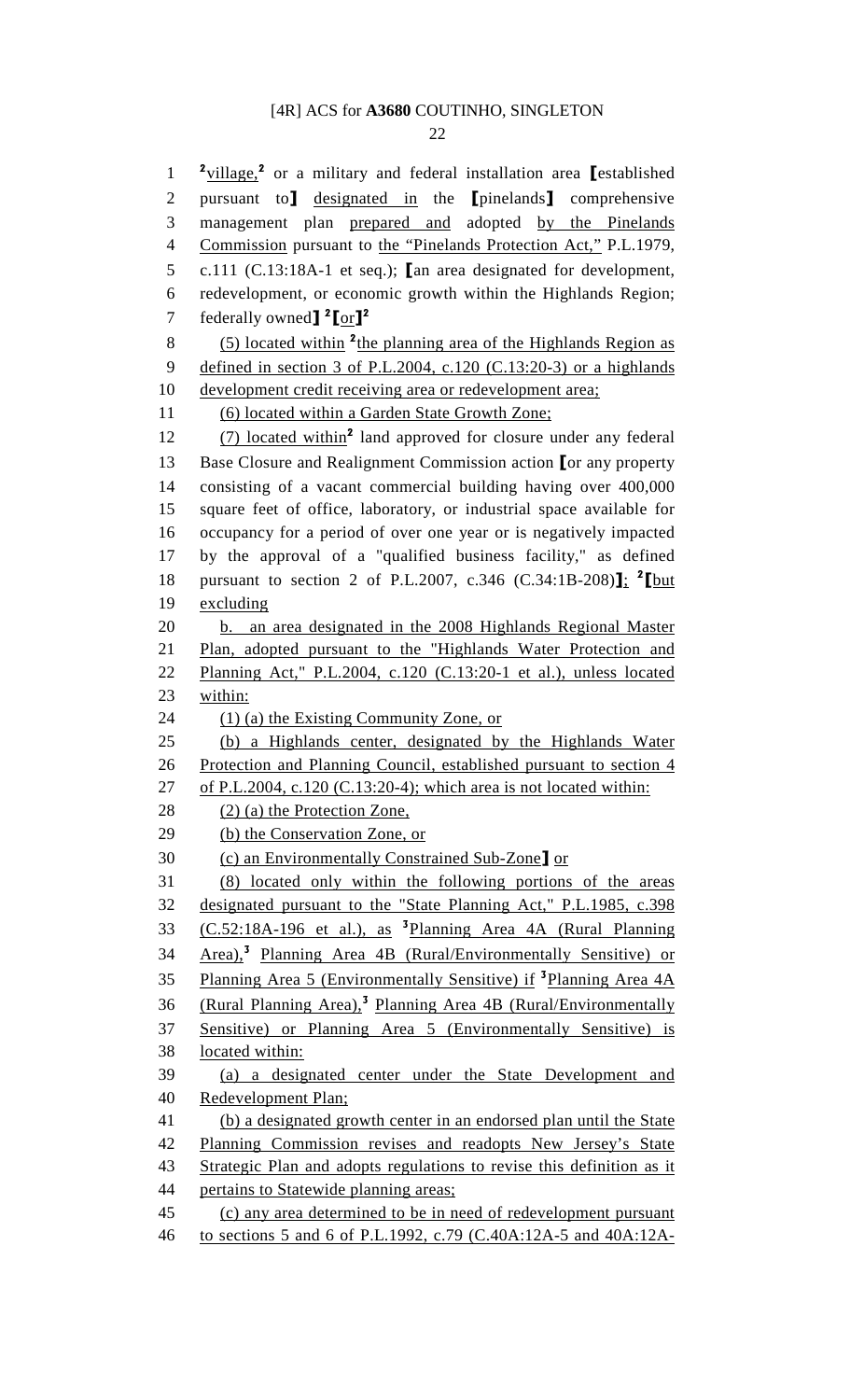1 6) or in need of rehabilitation pursuant to section 14 of P.L.1992, 2 c.79 (C.40A:12A-14); 3 (d) any area on which a structure exists or previously existed 4 including any desired expansion of the footprint of the existing or 5 previously existing structure provided such expansion otherwise 6 complies with all applicable federal, State, county, and local 7 permits and approvals; 8 (e)  $\frac{3}{2}$  [any] the<sup>3</sup> planning area of the Highlands Region as defined 9 in section 3 of P.L.2004, c.120 (C.13:20-3) or a highlands 10 development credit receiving area or redevelopment area; or 11 (f) any area on which an existing tourism destination project is 12 located. 13 "Qualified incentive area" shall not include any property located 14 within the preservation area of the Highlands Region as defined in 15 the "Highlands Water Protection and Planning Act," P.L.2004, 16  $c.120$  (C.13:20-1 et al.)<sup>2</sup>. 17 "Qualified incubator facility" means a commercial building 18 located within a qualified incentive area: which contains 100,000 or 19 more square feet of office, laboratory, or industrial space; which is 20 located near, and presents opportunities for collaboration with, a 21 research institution, teaching hospital, college, or university; and 22 within which, at least 75 percent of the gross leasable area is 23 restricted for use by one or more technology startup companies 24 during the commitment period. 25 "Retained full-time job" means an eligible position that currently 26 exists in New Jersey and is filled by a full-time employee but 27 which, because of a potential relocation by the business, is at risk of 28 being lost to another state or country  $\frac{2}{x}$ , or eliminated  $\frac{2}{x}$ . For the 29 purposes of determining a number of retained full-time jobs, the 30 eligible positions of an affiliate shall be considered eligible 31 positions of the business. 32 "SDA district" means an SDA district as defined in section 3 of 33 P.L.2000, c.72 (C.18A:7G-3). 34 "SDA municipality" means a municipality in which an SDA 35 district is situate. 36 "Targeted industry" means any industry identified from time to 37 time by the authority including initially, a transportation, 38 manufacturing, defense, energy, logistics, life sciences, technology, 39 health, and finance business, but excluding a primarily warehouse 40 or distribution business. 41 "Technology startup company" means a for profit business that 42 has been in operation fewer than five years and is developing or 43 possesses a proprietary technology or business method of a high-44 technology or life science-related product, process, or service which 45 the business intends to move to commercialization. 46 "Tourism destination project" means a qualified business facility

47 that will be among the most visited privately owned or operated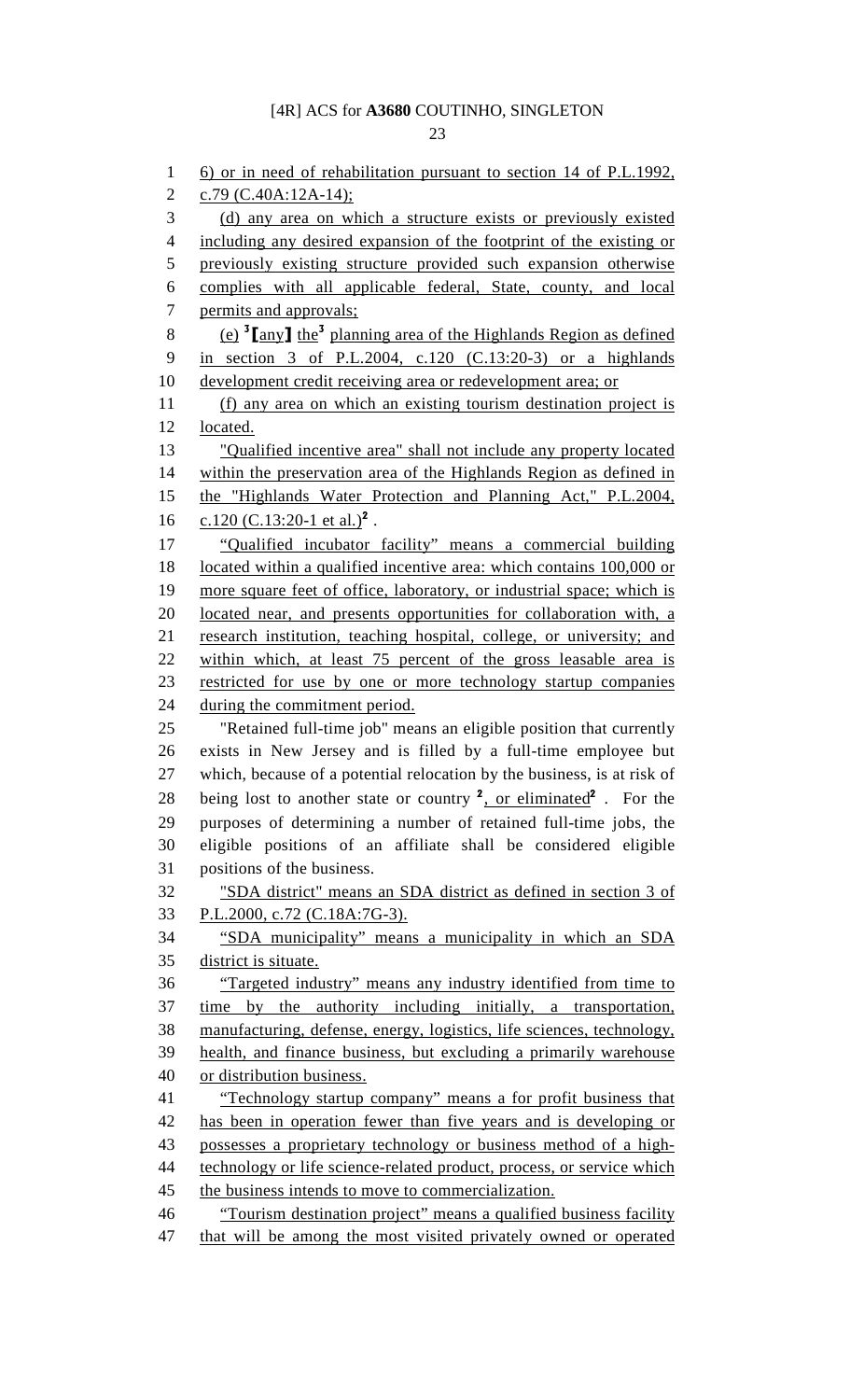24

1 tourism or recreation sites in the State <sup>1</sup> [as determined at the 2 discretion of the authority<sup>]</sup>, and which is located within the 3 qualified incentive area and has been determined by the authority to 4 be in an area appropriate for development and in need of economic 5 development incentive assistance<sup>1</sup>. 6 "Transit oriented development" means a qualified business 7 facility located within a  $1/2$ -mile radius  $^2$ , or one-mile radius for 8 projects located in a Garden State Growth Zone,<sup>2</sup> surrounding the 9 mid-point of a New Jersey Transit Corporation, Port Authority 10 Transit Corporation, or Port Authority Trans-Hudson Corporation 11 rail, bus, or ferry station platform area, including all light rail 12 stations. 13 "Urban transit hub" means an urban transit hub, as defined in 14 section 10 of P.L.2007, c.346 (C.34:1B-208), that is located within 15 an eligible municipality, as defined in section 10 of P.L.2007, c.346 16 (C.34:1B-208) and also located within a qualified incentive area. 17 <sup>2</sup> "Urban transit hub municipality" means a municipality: a. 18 which qualifies for State aid pursuant to P.L.1978, c.14 (C.52:27D-19 178 et seq.), or which has continued to be a qualified municipality 20 thereunder pursuant to P.L.2007, c.111; and b. in which 30 percent 21 or more of the value of real property was exempt from local 22 property taxation during tax year 2006. The percentage of exempt 23 property shall be calculated by dividing the total exempt value by 24 the sum of the net valuation which is taxable and that which is tax 25  $exempt.<sup>2</sup>$ 26 (cf: P.L.2011, c.149, s.2) 27 28 8. Section 3 of P.L.2011, c.149 (C.34:1B-244) is amended to 29 read as follows: 30 3. a. The Grow New Jersey Assistance Program is hereby 31 established as a program under the jurisdiction of the New Jersey 32 Economic Development Authority and shall be administered by the 33 authority. The purpose of the program is to encourage economic 34 development and job creation and to preserve jobs that currently 35 exist in New Jersey but which are in danger of being relocated 36 outside of the State. To implement this purpose, [and to the extent 37 that funding for the program is available,] the program may provide 38 tax credits to eligible businesses for an eligibility period not to 39 exceed 10 years. 40 To be eligible for any tax credits pursuant to P.L.2011, c.149 41 (C.34:1B-242 et al.), business's chief executive officer or equivalent 42 officer shall demonstrate to the authority, at the time of application, 43 that: 44 (1) the business, expressly including its landlord or seller, will 45 make, acquire, or lease a capital investment [of at least 46 \$20,000,000] equal to, or greater than, the applicable amount set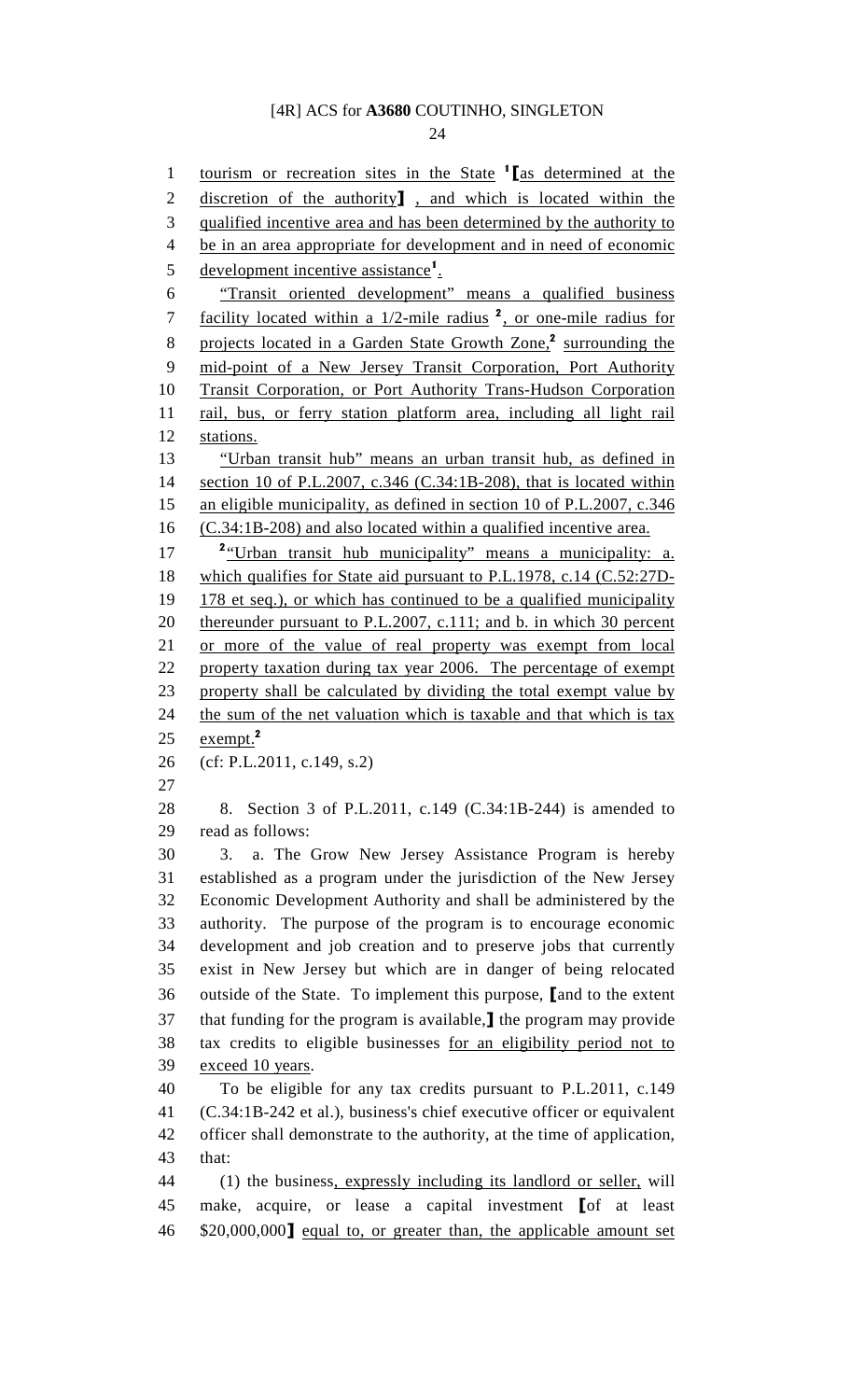25

1 forth in subsection b. of this section at a qualified business facility 2 at which it will: 3 (a) **[employ at least 100 full-time employees in retained]** retain 4 full-time jobs in an amount equal to or greater than the applicable 5 number set forth in subsection c. of this section  $\llbracket$ , or $\rrbracket$ ; 6 (b) create [at least 100] new full-time jobs [in an industry 7 identified by the authority as desirable for the State to maintain or 8 attract; (2) in an amount equal to or greater than the applicable 9 number set forth in subsection c. of this section; or 10 (c) in combination, retain full-time jobs and create new full-time 11 jobs in an amount equal to or greater than the applicable number set 12 forth in subsection c. of this section; 13 (2) the qualified business facility shall be constructed in 14 accordance with the minimum environmental and sustainability 15 standards; 16 (3) the capital investment resultant from the award of tax credits 17 and the resultant retention and creation of **[eligible positions]** full-18 time jobs will yield a net positive benefit to the State, equaling at 19 least 110 percent of the requested tax credit allocation amount, 20 which determination  $2_{is}$  calculated prior to taking into account the 21 value of the requested tax credit and<sup>2</sup> shall be based on the benefits 22 generated during the first 20 years following the completion of the 23 project, except that for a mega project  $2$ <sup>2</sup> or a project located in a 24 Garden State Growth Zone<sup>2</sup>, the determination shall be based on 25 the benefits generated during a period of up to 30 years following 26 the completion of the project, as determined by the authority  $2$ , and 27 except that, for a project located in a Garden State Growth Zone 28 which qualified for the "Municipal Rehabilitation and Economic 29 Recovery Act," P.L.2002, c.43 (C.52:27BBB-1 et al.), the net 30 positive benefit determination shall be based on the benefits 31 generated during a period of up to 35 years following completion of 32 the project, as determined by the authority, and shall equal at least 33 100 percent of the requested tax credit allocation amount and may 34 utilize the value of those property taxes subject to the provisions of 35 section  $\binom{4}{26}$   $\frac{24}{9}$  of P.L., c. (C. ) (pending before the 36 Legislature as this bill) and incremental sales and excise taxes that 37 are derived from activities within the area and which are rebated or 38 retained by the municipality pursuant to the "New Jersey Urban 39 Enterprise Zones Act," P.L.1983, c.303 (C.52:27H-60 et seq.) or 40 any other law providing for such rebate or retention<sup>2</sup>; and, 41 (4) except as provided in subsection  $[d.]\underline{f}$  of this section,  $[(3)]$ 42 the award of tax credits will be a material factor in the business's 43 decision to create or retain the minimum number of new or retained 44 full-time jobs for eligibility under the program. 45 With respect to the provisions of paragraph (3) of this 46 subsection, in the case of a <sup>2</sup> [logistics, manufacturing, energy,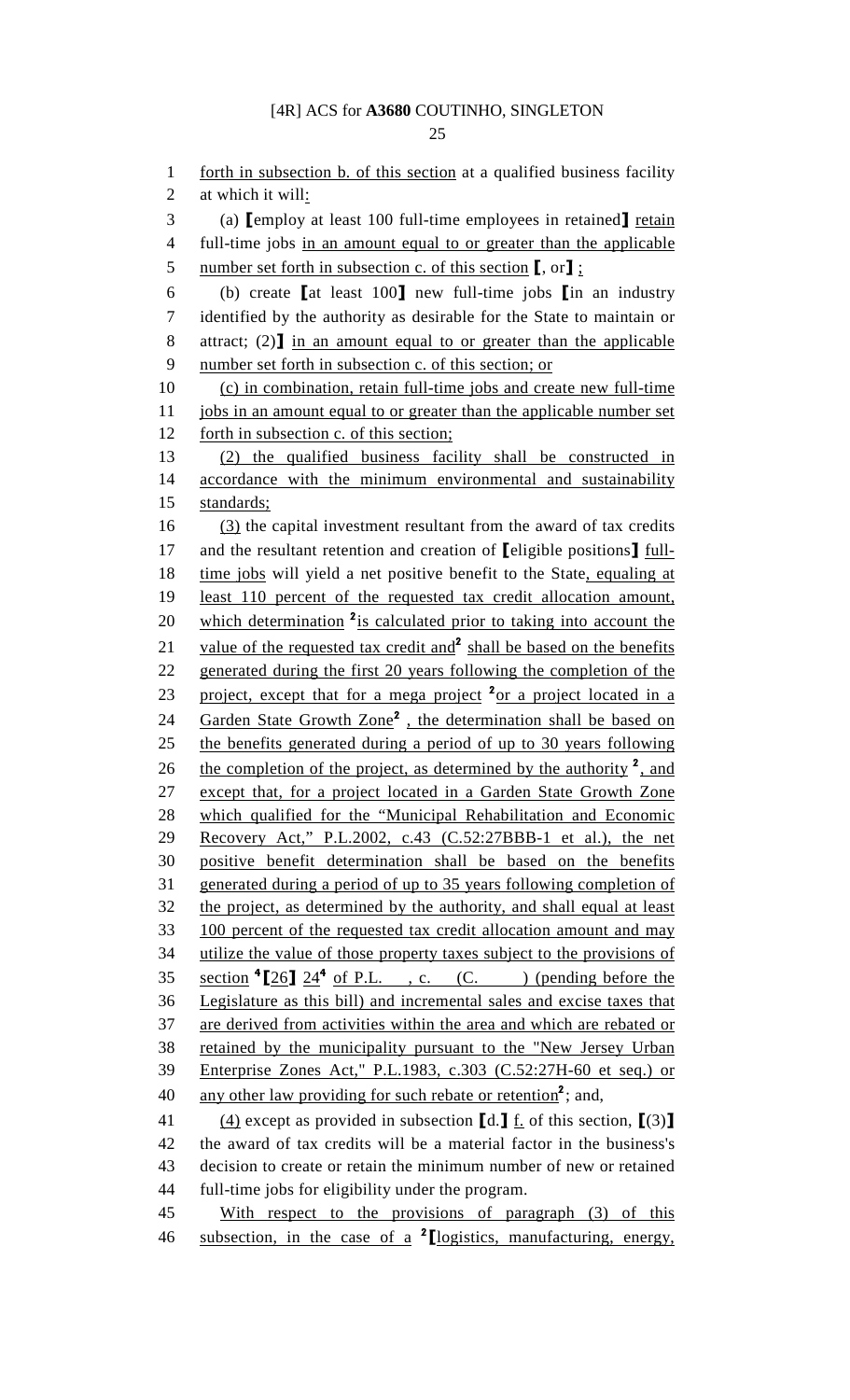26

1 defense, aviation, or maritime business, excluding a primarily 2 warehouse or distribution business] project located in a Garden 3 State Growth Zone<sup>2</sup>, the authority, in its discretion, may award <sup>2</sup>[bonus points] bonuses<sup>2</sup> in its net positive benefit calculation. 5 b. The minimum capital investment required to be eligible under 6 this program shall be as follows:  $(1)$  for the rehabilitation  $^2$ , improvement, fit-out, or retrofit<sup>2</sup> of an 8 existing industrial premises for continued industrial use by the 9 business, a minimum investment of \$20 per square foot of gross 10 leasable area; 11 (2) for the new construction of an industrial premises for 12 industrial use by the business, a minimum investment of \$60 per 13 square foot of gross leasable area; 14 (3) for the rehabilitation  $2$ , improvement, fit-out, or retrofit<sup>2</sup> of an 15 existing non-industrial premises for continued non-industrial use by 16 the business, a minimum investment of \$40 per square foot of gross 17 leasable area; and 18 (4) for the new construction of a non-industrial premises for non-19 industrial use by the business, a minimum investment of \$120 per 20 square foot of gross leasable area. 21 <sup>2</sup>The minimum capital investment required by this subsection 22 shall be reduced by one-third for projects located in a Garden State 23 Growth Zone or projects located within Atlantic, Burlington, 24 Camden, Cape May, Cumberland, Gloucester, Ocean, or Salem 25 counties.<sup>2</sup> 26 c. The minimum number of new or retained full-time jobs 27 required to be eligible under this program shall be as follows: 28 (1) for a business that is a technology startup company or a 29 manufacturing company, a minimum of 10 new or 25 retained full-30 time jobs; 31 (2) for a business engaged primarily in a targeted industry other 32 than a technology startup company or a manufacturing company, a 33 minimum of 25 new or 35 retained full-time jobs; and 34 (3) for any other business, a minimum of 35 new or 50 retained 35 full-time jobs. <sup>2</sup>The minimum number of new or retained full-time jobs required 37 by this subsection shall be reduced by one-quarter for projects 38 located in a Garden State Growth Zone or projects located within 39 Atlantic, Burlington, Camden, Cape May, Cumberland, Gloucester, 40 Ocean, or Salem counties.<sup>2</sup>  $41$  d. To assist the authority in determining whether a proposed 42 capital investment will yield a net positive benefit, the business's 43 chief executive officer, or equivalent officer, shall submit a 44 certification to the authority indicating  $2: (1)^2$  that any [existing] 45  $\mathrm{P}_\text{I}$   $\mathrm{P}_\text{I}$   $\mathrm{P}_\text{I}$   $\mathrm{P}_\text{I}$   $\mathrm{P}_\text{I}$   $\mathrm{P}_\text{2}$   $\mathrm{P}_\text{I}$   $\mathrm{P}_\text{I}$   $\mathrm{P}_\text{I}$   $\mathrm{P}_\text{I}$   $\mathrm{P}_\text{I}$   $\mathrm{P}_\text{I}$   $\mathrm{P}_\text{I}$   $\mathrm{P}_\text{I}$   $\mathrm{P}_\text{I}$   $\mathrm{P}_\text{I}$   $\mathrm{P}_\text{I$  $46$   $^2$  [and the date or dates at which it is expected that those full-time 47 jobs would leave the State,  $\int$  or being eliminated; (2)<sup>2</sup> that any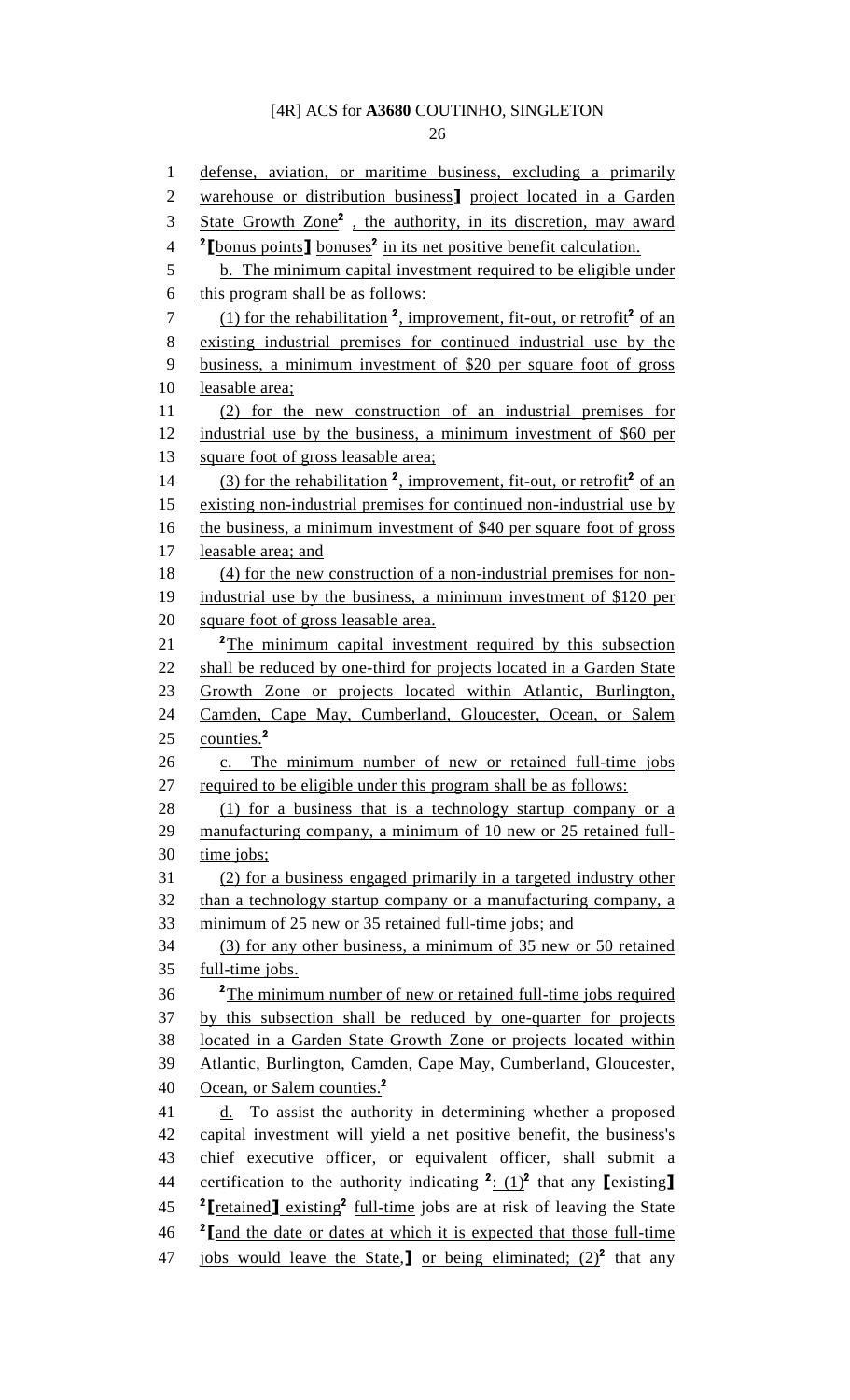27

1 projected creation  $2_{\text{or}}$  retention, as applicable,  $2$  of new full-time 2 jobs would not occur but for the provision of tax credits under the 3 program  $2[\cdot]$ ; and  $2(3)^2$  that the business's chief executive officer, 4 or equivalent officer, has reviewed the information submitted to the 5 authority and that the representations contained therein are 6 accurate<sup>2</sup>, provided however, that in satisfaction of the provisions 7 of paragraphs (1) and (2) of this subsection, the certification with 8 respect to a project in a Garden State Growth Zone that qualifies 9 under the "Municipal Rehabilitation and Economic Recovery Act," 10 P.L.2002, c.43 (C.52:27BBB-1 et al.), shall indicate that, the 11 provision of tax credits under the program is a material factor in the 12 business decision to make a capital investment and locate in a 13 Garden State Growth Zone that qualifies under the "Municipal 14 Rehabilitation and Economic Recovery Act," P.L.2002, c.43 15  $(C.52:27BBB-1$  et al.)<sup>2</sup>. In the event that this certification by the 16 business's chief executive officer, or equivalent officer, is found to 17 be willfully false, the authority may revoke any award of tax credits 18 in their entirety, which revocation shall be in addition to any other 19 criminal or civil penalties that the business and the officer may be 20 subject to. When considering an application involving intra-State 21 job transfers, the authority shall require the business to submit the 22 following information as part of its application: a full economic 23 analysis of all locations under consideration by the business; all 24 lease agreements, ownership documents, or substantially similar 25 documentation for the business's current in-State locations; and all 26 lease agreements, ownership documents, or substantially similar 27 documentation for the potential out-of-State location alternatives, to 28 the extent they exist. Based on this information, and any other 29 information deemed relevant by the authority, the authority shall 30 independently verify and confirm, by way of making a factual 31 finding by separate vote of the authority's board, the business's 32 assertion that the jobs are actually at risk of leaving the State, and 33 as to the date or dates at which the authority expects that those jobs 34 would actually leave the State  $2$ , or, with respect to projects located 35 in a Garden State Growth Zone that qualifies under the "Municipal 36 Rehabilitation and Economic Recovery Act," P.L.2002, c.43 37 (C.52:27BBB-1 et al.), the business's assertion that the provision of 38 tax credits under the program is a material factor in the business's 39 decision to make a capital investment and locate in a Garden State 40 Growth Zone that qualifies under the "Municipal Rehabilitation and 41 Economic Recovery Act," P.L.2002, c.43 (C.52:27BBB-1 et al.),<sup>2</sup> 42 before a business may be awarded any tax credits under this section. 43 **[c.] e.** A project that consists solely of point-of-final-purchase 44 retail facilities shall not be eligible for a grant of tax credits. If a 45 project consists of both point-of-final-purchase retail facilities and 46 non-retail facilities, only the portion of the project consisting of 47 non-retail facilities shall be eligible for a grant of tax credits.  $2 \text{In a}$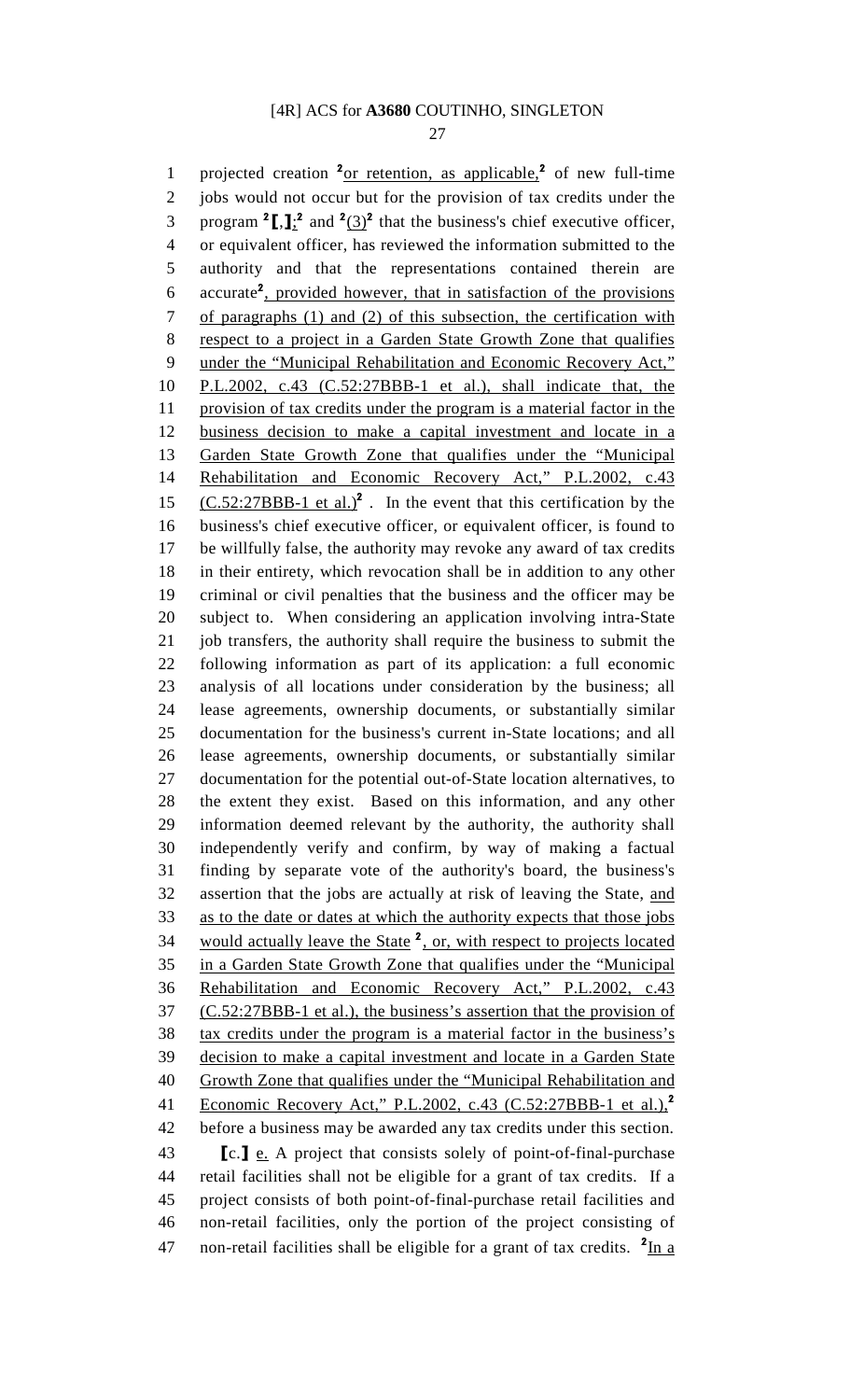28

1 Garden State Growth Zone or the Atlantic City Tourism District as 2 established pursuant to section 5 of P.L.2011, c.18 (C.5:12-219) and 3 regulated by the Casino Reinvestment Development Authority, up 4 to 7.5 percent of retail facilities included in a mixed use project 5 shall be eligible for a grant of tax credits along with the non-retail 6 facilities.<sup>2</sup> If a warehouse facility is part of a point-of-final-7 purchase retail facility and supplies only that facility, the warehouse 8 facility shall not be eligible for a grant of tax credits. For the 9 purposes of this section,  $\frac{2a}{a}$  retail facility of at least 150,000 square 10 feet, of which at least 50 percent is occupied by a full-service 11 supermarket or grocery store, located in a Garden State Growth 12 Zone which qualified under the "Municipal Rehabilitation and 13 Economic Recovery Act," P.L.2002, c.43 (C.52:27BBB-1 et al.), or 14 a tourism destination project in the Atlantic City Tourism District as 15 established pursuant to section 5 of P.L.2011, c.18 (C.5:12-219),  $16$  or<sup>2</sup> catalog distribution centers shall not be considered point-of-17 final-purchase retail facilities. 18  $\blacksquare$   $\blacksquare$   $\blacksquare$   $\blacksquare$   $\blacksquare$   $\blacksquare$   $\blacksquare$   $\blacksquare$   $\blacksquare$   $\blacksquare$   $\blacksquare$   $\blacksquare$   $\blacksquare$   $\blacksquare$   $\blacksquare$   $\blacksquare$   $\blacksquare$   $\blacksquare$   $\blacksquare$   $\blacksquare$   $\blacksquare$   $\blacksquare$   $\blacksquare$   $\blacksquare$   $\blacksquare$   $\blacksquare$   $\blacksquare$   $\blacksquare$   $\blacksquare$   $\blacksquare$   $\blacksquare$  19 under the program any business that is required to respond to a 20 request for proposals and to fulfill a contract with the federal 21 government although the business's chief executive officer or 22 equivalent officer has not demonstrated to the authority that the 23 award of tax credits will be a material factor in the business's 24 decision to retain [at least 100] the minimum number of retained 25 full-time jobs, as otherwise required by [paragraph (3) of 26 subsection a. of**]** this section. The authority may, in its discretion, 27 consider the economic benefit of the retained jobs servicing the 28 contract in conducting a net benefit analysis required by paragraph 29  $\left[\frac{2}{1} \cdot \frac{4}{1} \cdot \frac{4}{2} \cdot \frac{4}{2} \cdot \frac{4}{2} \cdot \frac{4}{2} \cdot \frac{4}{2} \cdot \frac{4}{2} \cdot \frac{4}{2} \cdot \frac{4}{2} \cdot \frac{4}{2} \cdot \frac{4}{2} \cdot \frac{4}{2} \cdot \frac{4}{2} \cdot \frac{4}{2} \cdot \frac{4}{2} \cdot \frac{4}{2} \cdot \frac{4}{2} \cdot \frac{4}{2} \cdot \frac{4}{2} \cdot \frac{4}{2} \cdot \frac{4}{2} \cdot \frac{4}{2} \cdot \frac{4}{2} \$ 30 this subsection, "retained full-time jobs" includes jobs that are at 31 risk of being eliminated. Applications to the authority for eligibility 32 under the program pursuant to the criteria set forth in this 33 subsection shall be completed by [March]<sup>4</sup>[July] December<sup>4</sup> 31, 34 [2012] 2013. Submission of a proposal to the federal government 35 prior to authority approval shall not disqualify a business from the 36 program. 37 g. Nothing shall preclude a business from applying for tax 38 credits under the program for more than one project pursuant to one 39 or more applications. 40 (cf: P.L.2011, c.149, s.3) 41 42 9. Section 4 of P.L.2011, c.149 (C.34:1B-245) is amended to 43 read as follows: 44 4. The authority shall require an eligible business to enter into 45 an incentive agreement prior to the issuance of tax credits. The 46 incentive agreement shall include, but shall not be limited to, the 47 following: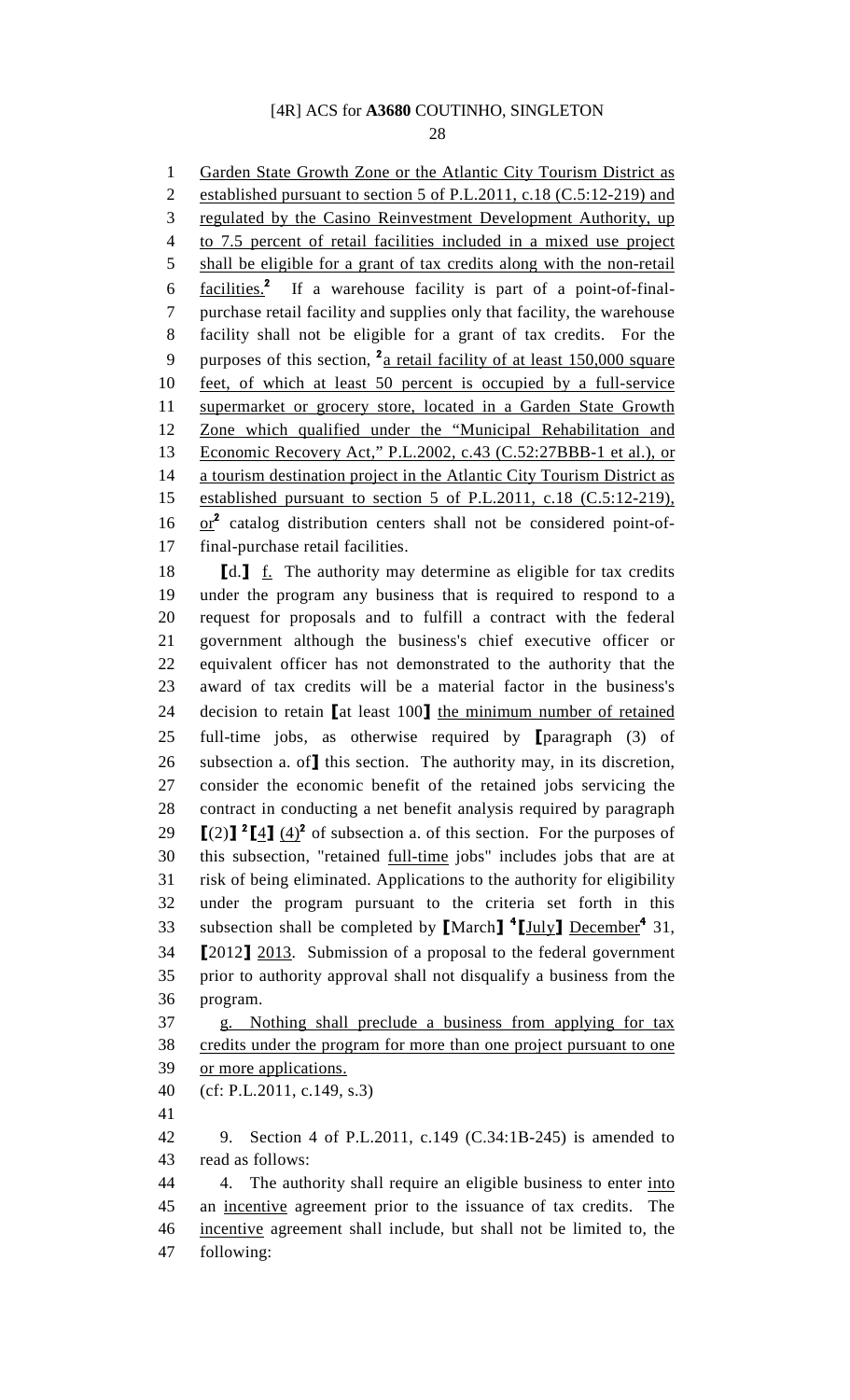29

1 a. A detailed description of the proposed project which will 2 result in job creation or retention, and the number of new or 3 retained full-time [employees] jobs that are approved for tax 4 credits.

5 b. The **[**term] eligibility period of the tax credits, [and] 6 including the first year for which the tax credits may be claimed.

7 c. Personnel information that will enable the authority to 8 administer the program.

9 d. A requirement that the applicant maintain the project at a 10 location in New Jersey [at least 1.5 times the number of years of 11 the term of the tax credits] for the commitment period, with at least 12 the minimum number of full-time employees as required by 13 [section 6 of P.L.2011, c.149 (C.34:1B-247)] this program, and a 14 provision to permit the authority to recapture all or part of any tax 15 **[**credit**]** credits awarded, at its discretion, if the business does not 16 remain [at the site] in compliance with this provision for the 17 required term  $2$ , and in the instance of the business terminating an 18 existing incentive agreement in order to participate in an incentive 19 agreement authorized pursuant to the "New Jersey Economic 20 Opportunity Act of 2013," P.L., c. (C. ) (pending before the 21 Legislature as this bill)<sup>2</sup>, <sup>2</sup>[with]<sup>2</sup> such permitted recapture <sup>2</sup>[not to 22 exceed the portion of the tax credits as were awarded for periods 23 when the business was not in compliance with this provision] may 24 be calculated to recognize the period of time that the business was 25 in compliance prior to termination<sup>2</sup>.

26 e. A method for the business to certify that it has met the 27 capital investment and employment requirements of the program 28 pursuant to paragraph (1) of subsection a. of section 3 of P.L.2011, 29 c.149 (C.34:1B-244) and to report annually to the authority the 30 number of full-time employees for which the tax credits are to be 31 made.

32 f. A provision permitting an audit of the payroll records of the 33 business from time to time, as the authority deems necessary.

34 g. A provision which permits the authority to amend the 35 agreement.

36 h. A provision establishing the conditions under which the 37 agreement may be terminated [and awarded tax credits are 38 recaptured, in whole or in part, by the authority at its discretion].

 $39 \frac{\text{4}}{\text{1}}$  (1) A requirement that each worker employed to perform 40 construction work at the qualified business facility shall be paid not 41 less than the prevailing wage rate, consistent with the requirements 42 of section 1 of P.L.1979, c.303 (C.34:1B-5.1); and

43 (2) A requirement that each worker employed to perform 44 building maintenance services at a qualified business facility by a 45 business or a tenant or subcontractor of a business shall be paid not 46 less than the prevailing wage rate for the worker's craft or trade as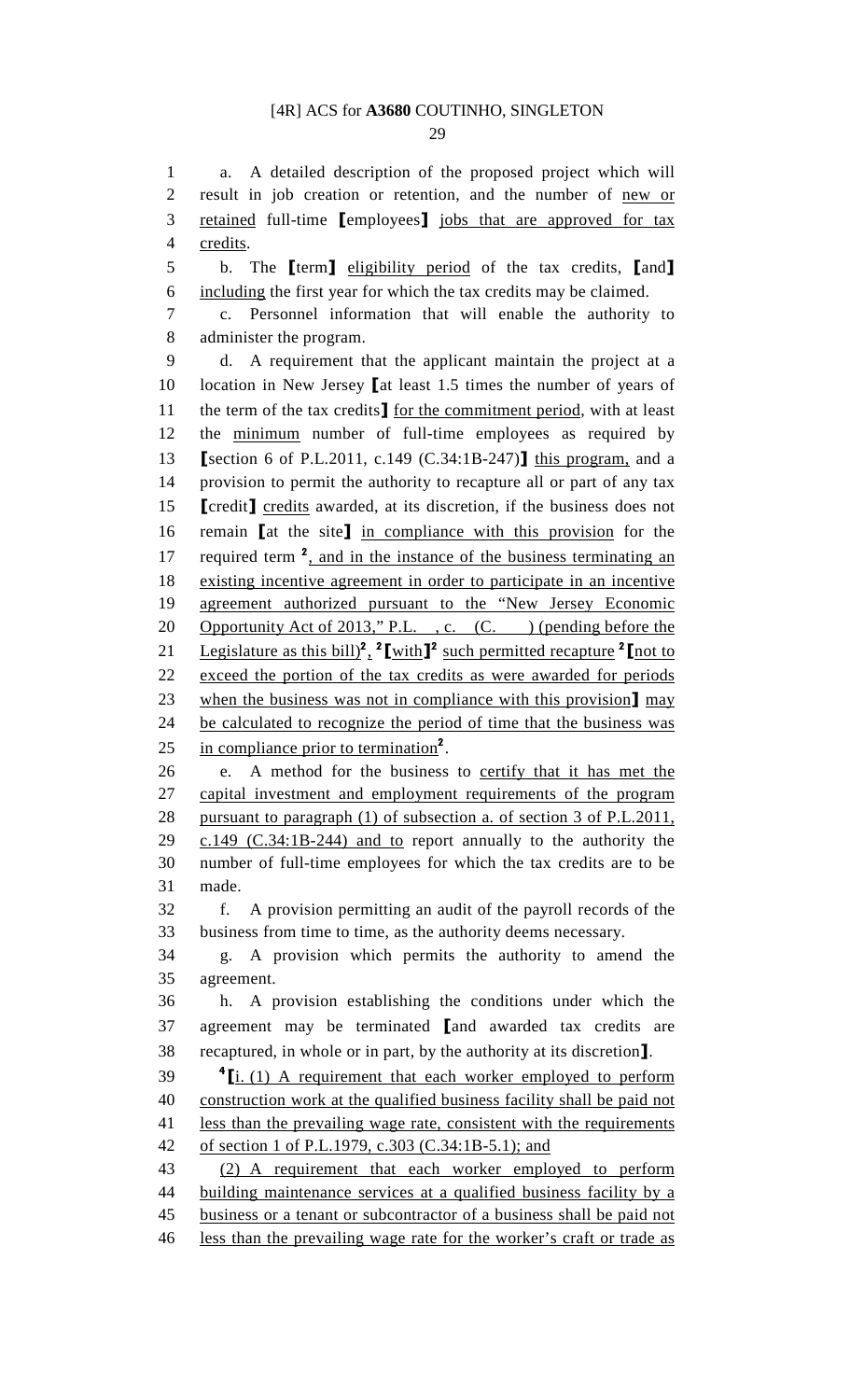30

1 determined by the Commissioner of Labor and Workforce 2 Development pursuant to P.L.1963, c.150 (C.34:11-56.25 et seq.) 3 and P.L.2005, c.379 (C.34:11-56.58 et seq.).<sup>14</sup> <sup>2</sup> [This requirement] 4 shall survive the termination of the incentive agreement.<sup>12</sup> 5 (cf: P.L.2011, c.149, s.4) 6 7 10. Section 5 of P.L.2011, c.149 (C.34:1B-246) is amended to 8 read as follows: 9 5. a. The [value] total amount of [each] tax credit for an 10 eligible business [shall be equal to \$5,000 per year for a period of 11 ten years] for each new or retained full-time job [determined by the 12 authority pursuant to section 3 of P.L.2011, c.149 (C.34:1B-244) to 13 be located at the qualified business facility, subject to the provisions 14 of this section] shall be as set forth in subsections b. through  $2 \leq$ . 15  $f_1^2$  of this section. The total tax credit amount shall be calculated 16 and credited to the business annually for each year of the eligibility 17 period<sup>2</sup>. Notwithstanding any other provisions of P.L. 18 c. (C. ) (pending before the Legislature as this bill), a 19 business may assign its ability to apply for the tax credit under this 20 subsection to a non-profit organization with a mission dedicated to 21 attracting investment and completing development and 22 redevelopment projects in a Garden State Growth Zone<sup>2</sup>. 23 b. [In addition to any grant of tax credits determined pursuant 24 to subsection a. of this section, a bonus award of up to an additional 25 \$3,000 per job of the amount of the original tax credits may be 26 made to any eligible business as determined by the authority. In 27 making a bonus award to an eligible business, the authority shall 28 consider the following factors, such that whether the business: (1) is 29 an industry identified by the authority as desirable for the State to 30 maintain or attract; (2) locates or relocates to a location within a 31 qualified incentive area adjacent to, or within walking distance or 32 short-distance-shuttle service of, a public transit facility, as 33 determined by the authority, by regulation; (3) creates jobs using 34 full-time employees in eligible positions whose annual salaries, 35 according to the Department of Labor and Workforce Development, 36 are greater than the average full-time salary in this State; or (4) is 37 locating to a project site that is or has been negatively impacted by 38 the approval of a "qualified business facility," as defined pursuant 39 to section 2 of P.L.2007, c.346 (C.34:1B-208).] The base amount 40 of the tax credit for each new or retained full-time job shall be as 41 follows: 42 (1) for a qualified business facility located within an urban 43 transit hub <sup>2</sup> municipality or Garden State Growth Zone<sup>2</sup> or is a 44 mega project, \$5,000 per year; 45 (2) for a qualified business facility located within a distressed 46 municipality but not qualifying under paragraph (1) of this 47 subsection, \$4,000 per year;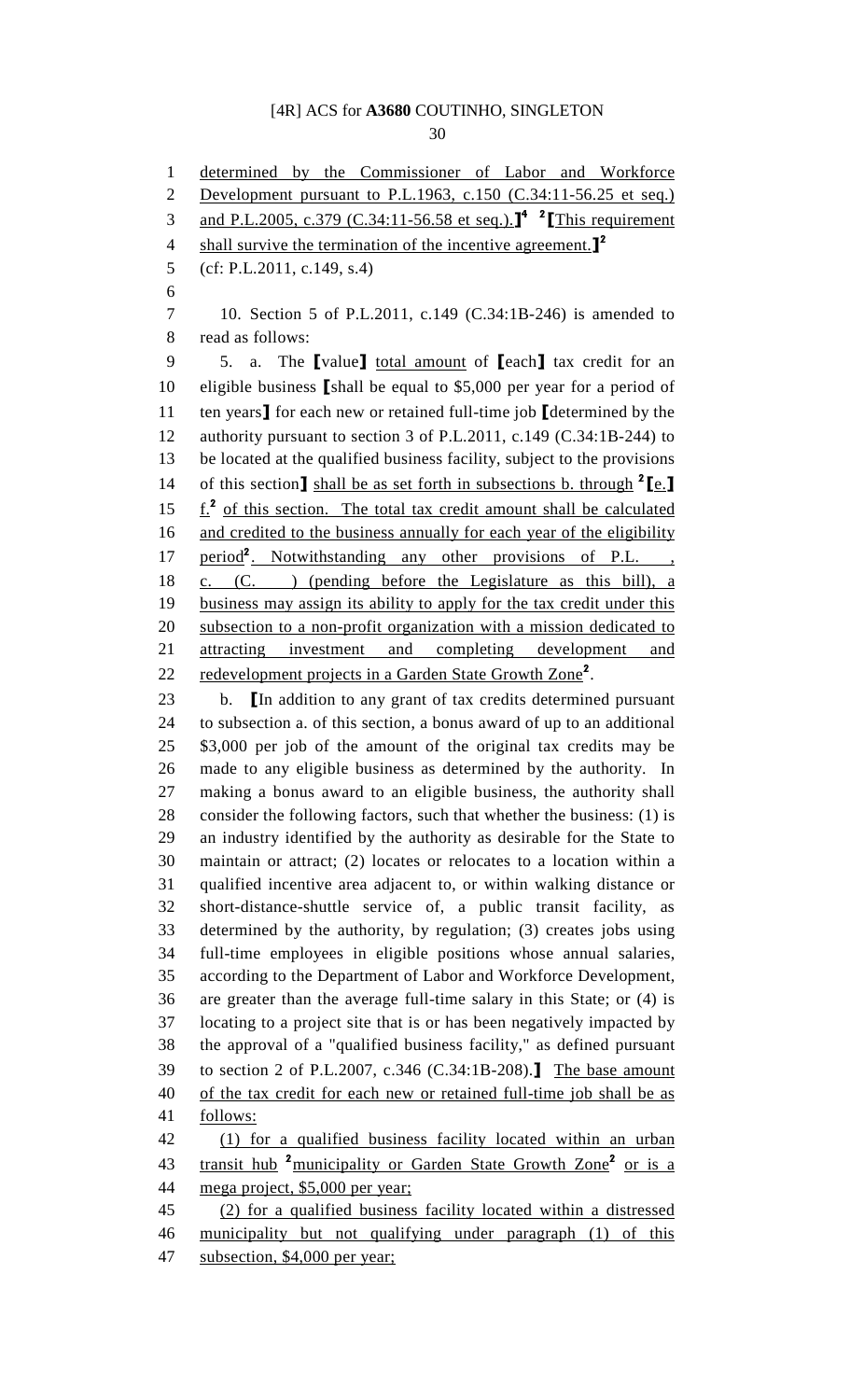1 (3) for a project in a priority area,  $2 \left[ \frac{2500}{12} \right]$  \$3,000<sup>2</sup> per year; 2 and 3 (4) for a project in other eligible areas,  $^{2}$ [\$1,500] \$500<sup>2</sup> per 4 year. 5 c. [Notwithstanding the provisions of subsections a. and b. of 6 this section, (1) the amount of tax credits available to be applied by 7 the business annually shall not exceed the lesser of one tenth of the 8 capital investment certified by the authority pursuant to section 6 of 9 P.L.2011, c.149 (C.34:1B-247) or \$4,000,000, and (2) the number 10 of new full-time jobs for which a business receives a tax credit shall 11 not exceed the number of retained full-time jobs for which a 12 business receives a tax credit, unless the business qualifies by 13 creating at least 100 new full-time jobs in an industry identified by 14 the authority as desirable for the State to maintain or attract.  $\mathbf{I}$  In 15 addition to the base amount of the tax credit, the amount of the tax 16 credit to be awarded for each new or retained full-time job shall be 17 increased if the qualified business facility meets any of the 18 following priority criteria or other additional or replacement criteria 19 determined by the authority from time to time in response to 20 evolving economic or market conditions: 21 (1) for a qualified business facility located in a deep poverty 22 pocket or in an area that is the subject of a Choice Neighborhoods 23 Transformation Plan funded by the federal Department of Housing 24 and Urban Development, an increase of \$1,500 per year; 25 (2) for a qualified business facility located in a qualified 26 incubator facility, an increase of \$500 per year; 27 (3) for a qualified business facility located in a mixed-use 28 development that incorporates sufficient moderate income housing 29 on site to accommodate a minimum of 20 percent of the full-time 30 employees of the business, an increase of \$500 per year; 31 (4) for a qualified business facility located within a transit 32 oriented development, an increase of \$2,000 per year;  $(5)$  <sup>2</sup> [for a qualified business facility not eligible for the increase 34 set forth in paragraph (4) of this subsection and at which a shuttle 35 service is available to a commuter rail, bus, or ferry station during 36 rush hour periods on all business days during the commitment 37 period, an increase of \$1,000 per year; 38 (6) for a qualified business facility whose location includes or is 39 directly connected by rail spur to a freight rail line if the applicant 40 utilizes that freight line as a regular part of the operation of its 41 business during the commitment period, an increase of \$2,000 per 42 year; 43 (7) for a qualified business facility not eligible for the increase 44 set forth in paragraph (6) of this subsection and whose location is 45 within one mile of a freight rail line spur if the applicant utilizes 46 that freight line as a regular part of the operation of its business 47 during the commitment period, an increase of \$1,000 per year;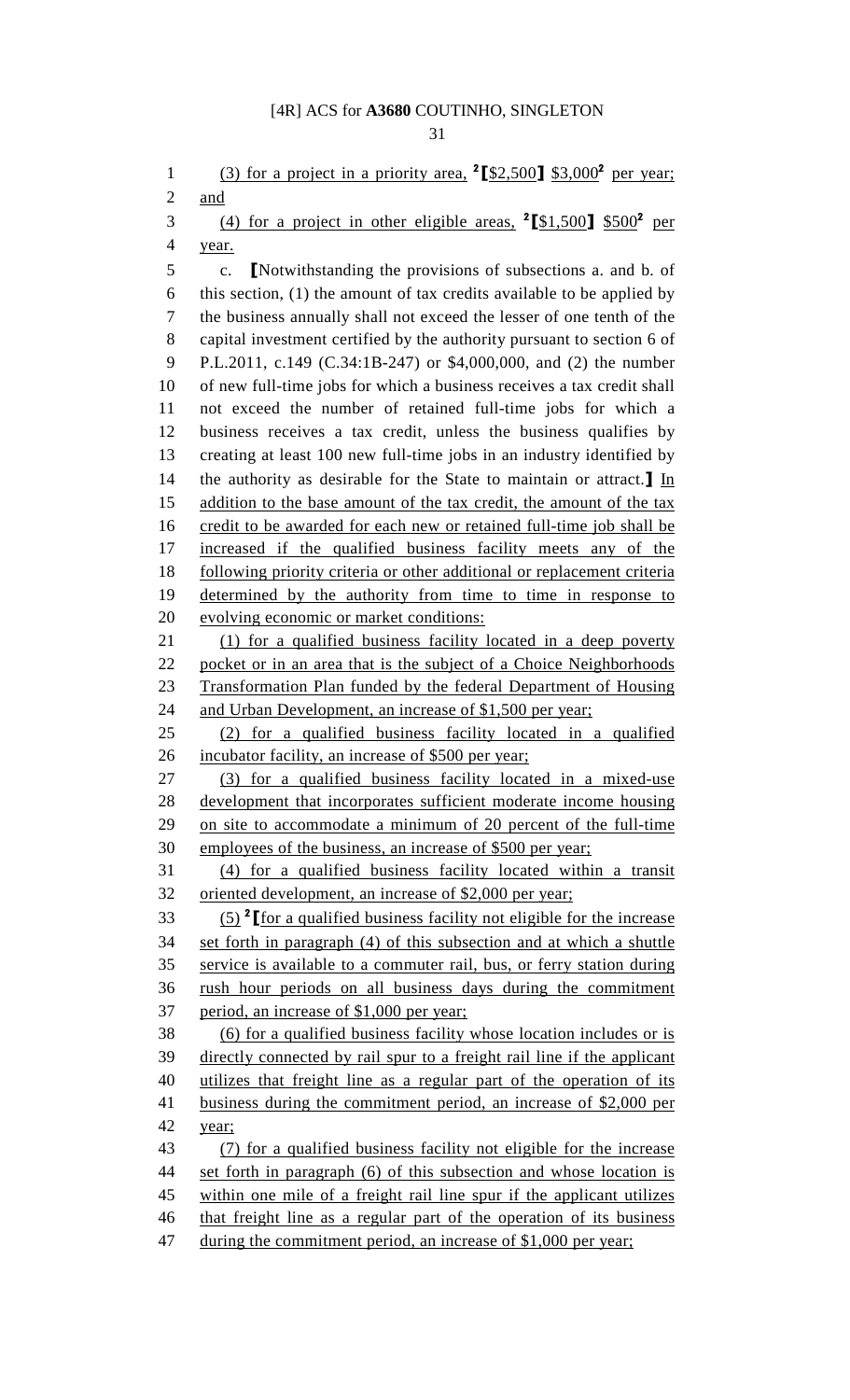32

 $(8)$ <sup>2</sup> for a qualified business facility, other than a mega project, 2 at which the capital investment in industrial premises for industrial 3 use by the business is in excess of the minimum capital investment 4 required for eligibility pursuant to subsection b. of section 3 of 5 P.L.2011, c.149 (C.34:1B-244), an increase of \$1,000 per year for 6 each additional amount of investment that exceeds the minimum 7 amount required for eligibility by 20 percent, with a maximum 8 increase of  $25.000$ ] \$3,000<sup>2</sup> per year; 9  ${}^{2}$ [(9)] (6)<sup>2</sup> for a business with new full-time jobs and retained 10 full-time jobs at the project with an average salary in excess of the 11 existing average salary for the county in which the project is 12 located,  $\frac{2}{3}$  or, in the case of a project in a Garden State Growth Zone, 13 a business that employs full-time positions at the project with an 14 average salary in excess of the average salary for the Garden State 15 Growth Zone,<sup>2</sup> an increase of \$250 per year during the commitment 16 period for each 35 percent by which the project's average salary 17 levels exceeds the county <sup>2</sup> or Garden State Growth Zone<sup>2</sup> average 18 salary, with a maximum increase of \$1,500 per year; 19  ${}^{2}$ [(10)] (7)<sup>2</sup> for a business with large numbers of new full-time 20 jobs and retained full-time jobs during the commitment period, the 21 increases shall be in accordance with the following schedule: 22 (a) if the number of new full-time jobs and retained full-time 23 jobs is between 251 and 400, \$500 per year; 24 (b) if the number of new full-time jobs and retained full-time 25 jobs is between 401 and 600, \$750 per year; 26 (c) if the number of new full-time jobs and retained full-time 27 jobs is between 601 and 800, \$1000 per year; 28 (d) if the number of new full-time jobs and retained full-time 29 jobs is between 801 and 1,000, \$1,250 per year; 30 (e)  $2$  if the number of new full-time jobs and retained full-time 31 jobs is between 1,001 and 1,200, \$1,500 per year; 32 (f) if the number of new full-time jobs and retained full-time jobs 33 is between 1,201 and 1,400, \$1,750 per year; 34 (g) if the number of new full-time jobs and retained full-time 35 jobs is between 1,401 and 1,600, \$2,000 per year; 36 (h) if the number of new full-time jobs and retained full-time 37 jobs is between 1,601 and 1,800, \$2,250 per year; 38 iii)<sup>2</sup> if the number of new full-time jobs and retained full-time 39 jobs is in excess of  $^{2}[1,800]$  1,000<sup>2</sup>,  $^{2}[$2,500]$  \$1,500<sup>2</sup> per year; 40  ${}^{2}$ [(11)] (8)<sup>2</sup> for a business in a targeted industry, an increase of 41 \$500 per year;  $2^2$   $\left[\frac{12}{12}\right]$  for a business that employs a significant number of 43 chronically unemployed or military veterans during the commitment 44 period, an increase of \$200 per year for each 10 percent of the new 45 full-time jobs that are filled by full-time employees that are either 46 chronically unemployed or military veterans, with a maximum 47 increase of \$1,000 per year;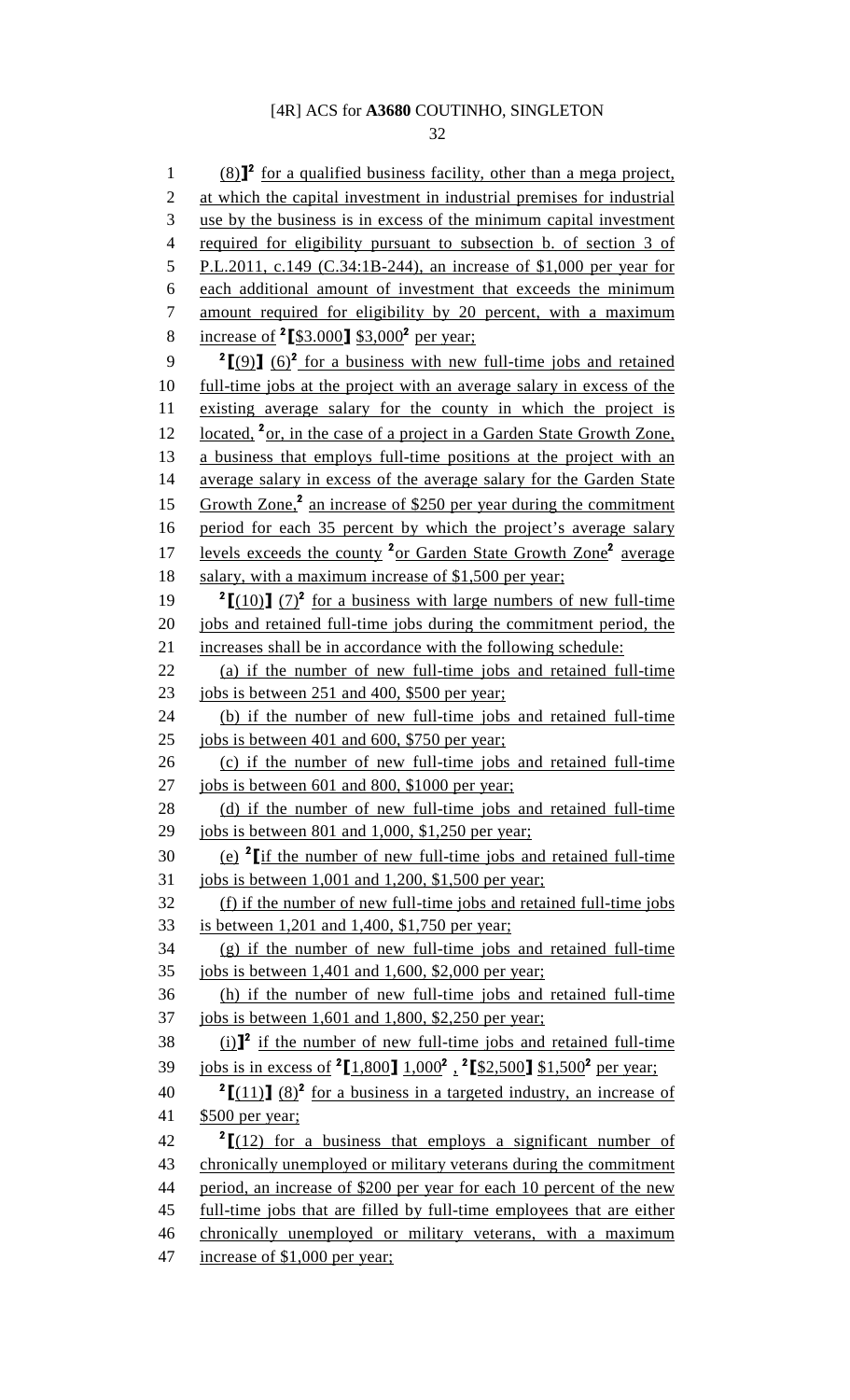33

1 (13) for a qualified business facility materially exceeding the 2 minimum environmental and sustainability standards by way of 3 energy efficiency or renewable energy features, measures, or 4 upgrades, an increase of \$250 per year;  $(14)$   $(9)^2$  for a qualified business facility exceeding the 6 Leadership in Energy and Environmental Design's "Silver" rating 7 standards <sup>2</sup> or completes substantial environmental remediation<sup>2</sup>, an 8 additional increase of \$250 per year;  $^2$  [and 9  $(15)$   $(10)^2$  for a mega project <sup>2</sup> or a project located within a 10 Garden State Growth Zone<sup>2</sup> at which the capital investment in 11 industrial premises for industrial use by the business is in excess of 12 the minimum capital investment required for eligibility pursuant to 13 subsection b. of section 3 of P.L.2011, c.149 (C.34:1B-244), an 14 increase of \$1,000 per year for each additional amount of 15 investment that exceeds the minimum amount by 20 percent, with a 16 maximum increase of \$5,000 per year  $2$ ; 17 (11) for a project in which a business retains at least 400 jobs 18 and is located within the municipality in which it was located 19 immediately prior to the filing of the application hereunder and is 20 the United States headquarters of an automobile manufacturer, an 21 increase of \$1,500 per year; 22 (12) for a project located in a municipality in Atlantic, 23 Burlington, Camden, Cape May, Cumberland, Gloucester, Ocean, 24 and Salem counties with a 2007 Municipality Revitalization Index 25 greater than 465, an increase of \$1,000 per year; 26 (13) for a project located within a half-mile of any light rail 27 station constructed after the effective date of P.L., c. (C. ) 28 (pending before the Legislature as this bill), an increase of \$1,000 29 per year; 30 (14) for a marine terminal project in a municipality located 31 outside the Garden State Growth Zone, but within the geographical 32 boundaries of the South Jersey Port District, an increase of \$1,500 33 per year; 34 (15) for a project located within an area determined to be in need 35 of redevelopment pursuant to sections 5 and 6 of P.L.1992, c.79 36 (C.40A:12A-5 and C.40A:12A-6), and which is located within a 37 quarter mile of at least one United States Highway and at least two 38 New Jersey State Highways, an increase of \$1,500 per year; and 39 (16) for a project that generates solar energy on site for use 40 within the project of an amount that equals at least 50 percent of the 41 project's electric supply service needs, an increase of \$250 per 42  $year<sup>2</sup>$ . 43 d. The gross amount of the tax credit for an eligible business 44 for each new or retained full-time job shall be the sum of the base 45 amount as set forth pursuant to subsection b. of this section and the 46 various additional bonus amounts for which the business is eligible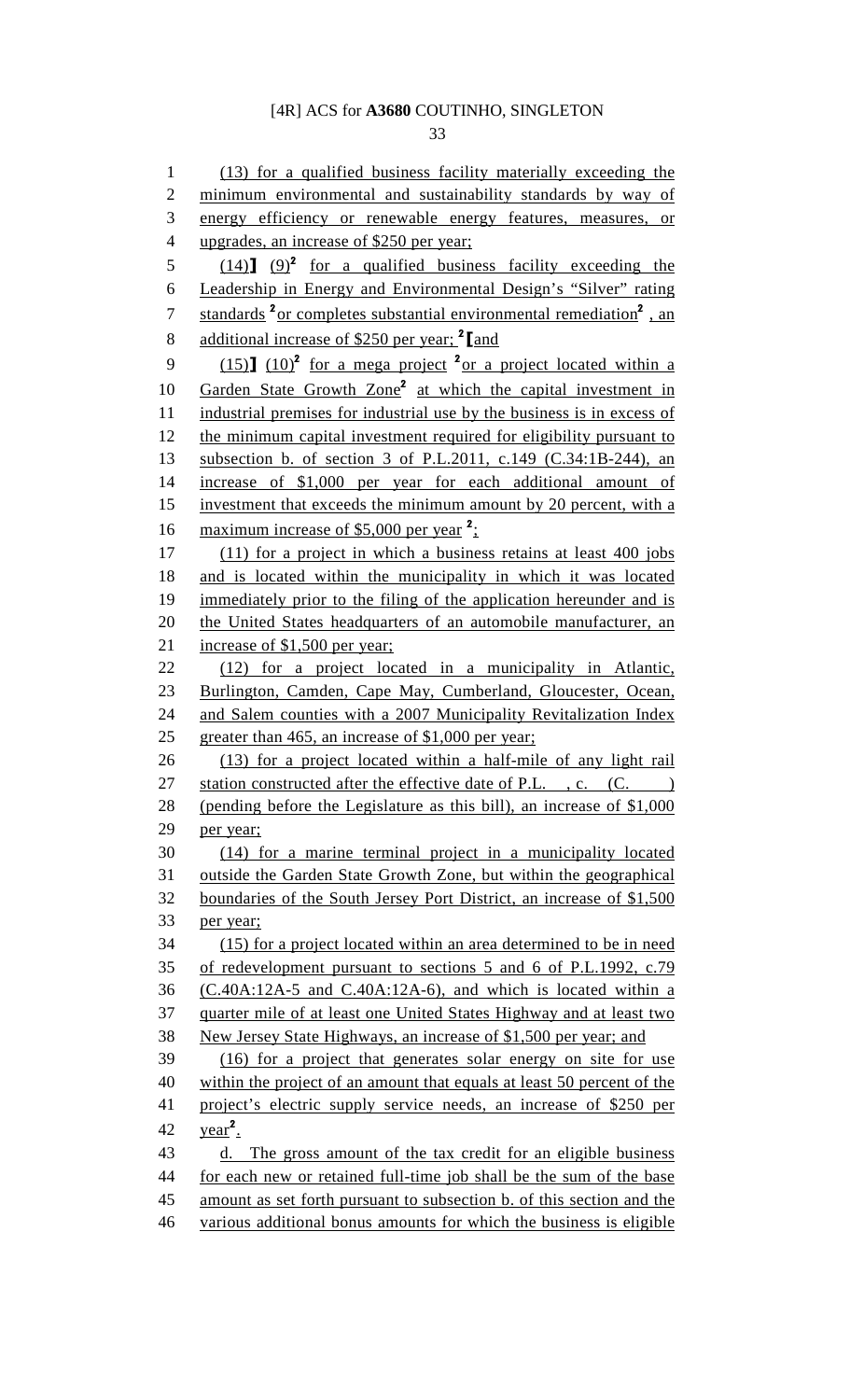34

1 pursuant to subsection c. of this section, subject to the following 2 limitations: (1) for a mega project <sup>2</sup> or a project in a Garden State Growth 4 Zone<sup>2</sup>, the gross amount for each new or retained full-time job 5 shall not exceed \$15,000 per year; 6 (2) for a qualified business facility located within an urban 7 transit hub <sup>2</sup> municipality<sup>2</sup>, the gross amount for each new or 8 retained full-time job shall not exceed  $\textdegree$  [\$10,000] \$12,000<sup>2</sup> per 9 year; 10 (3) for a qualified business facility in a distressed municipality 11 the gross amount for each new or retained full-time job shall not <u>exceed <sup>2</sup> [\$8,000] \$11,000</u><sup>2</sup> 12 exceed  $^{2}$  [\$8,000] \$11,000<sup>2</sup> per year;<br>13 (4) for a qualified business facility in other priority areas, the 14 gross amount for each new or retained full-time job shall not exceed 15  ${}^{2}$  [\$6,000] \$10,500<sup>2</sup> per year; <sup>2</sup> [and]<sup>2</sup> 16 (5) for a qualified business facility in other eligible areas, the 17 gross amount for each new or retained full-time job shall not exceed 18 <sup>2</sup>[\$4,000] \$6,000<sup>2</sup> per year <sup>2</sup> and; 19 (6) for a disaster recovery project, the gross amount for each new 20 or retained full-time job shall not exceed \$2,000 per year. 21 Notwithstanding anything to the contrary set forth herein and in 22 the provisions of subsections a. through f. of this section, for a 23 project located within a Garden State Growth Zone which qualifies 24 for the "Municipal Rehabilitation and Economic Recovery Act," 25 P.L.2002, c.43 (C.52:27BBB-1 et al.), the total tax credit shall be: 26 (a) for a project which creates 35 or more full-time jobs and 27 makes a capital investment of at least \$5,000,000, the total tax 28 credit amount per full-time job shall be the greater of: (i) the total 29 tax credit amount for a qualifying project in a Garden State Growth 30 Zone as calculated pursuant to subsections a. through f. of this 31 section; or (ii) the total capital investment of the project divided by 32 the total number of full-time jobs at that project but not greater than 33 \$20,000,000 over the grant term; 34 (b) for a project which creates 70 or more full-time jobs and 35 makes a capital investment of at least \$10,000,000, the total tax 36 credit amount per full-time job shall be the greater of: (i) the total 37 tax credit amount for a qualifying project in a Garden State Growth 38 Zone as calculated pursuant to subsections a. through f. of this 39 section; or (ii) the total capital investment of the project divided by 40 the total number of full-time jobs at that project but not greater than 41 \$30,000,000 over the grant term; 42 (c) for a project which creates 100 or more full-time jobs and 43 makes a capital investment of at least \$15,000,000, the total tax 44 credit amount per full-time job shall be the greater of: (i) the total 45 tax credit amount for a qualifying project in a Garden State Growth 46 Zone as calculated pursuant to subsections a. through f. of this 47 section; or (ii) the total capital investment of the project divided by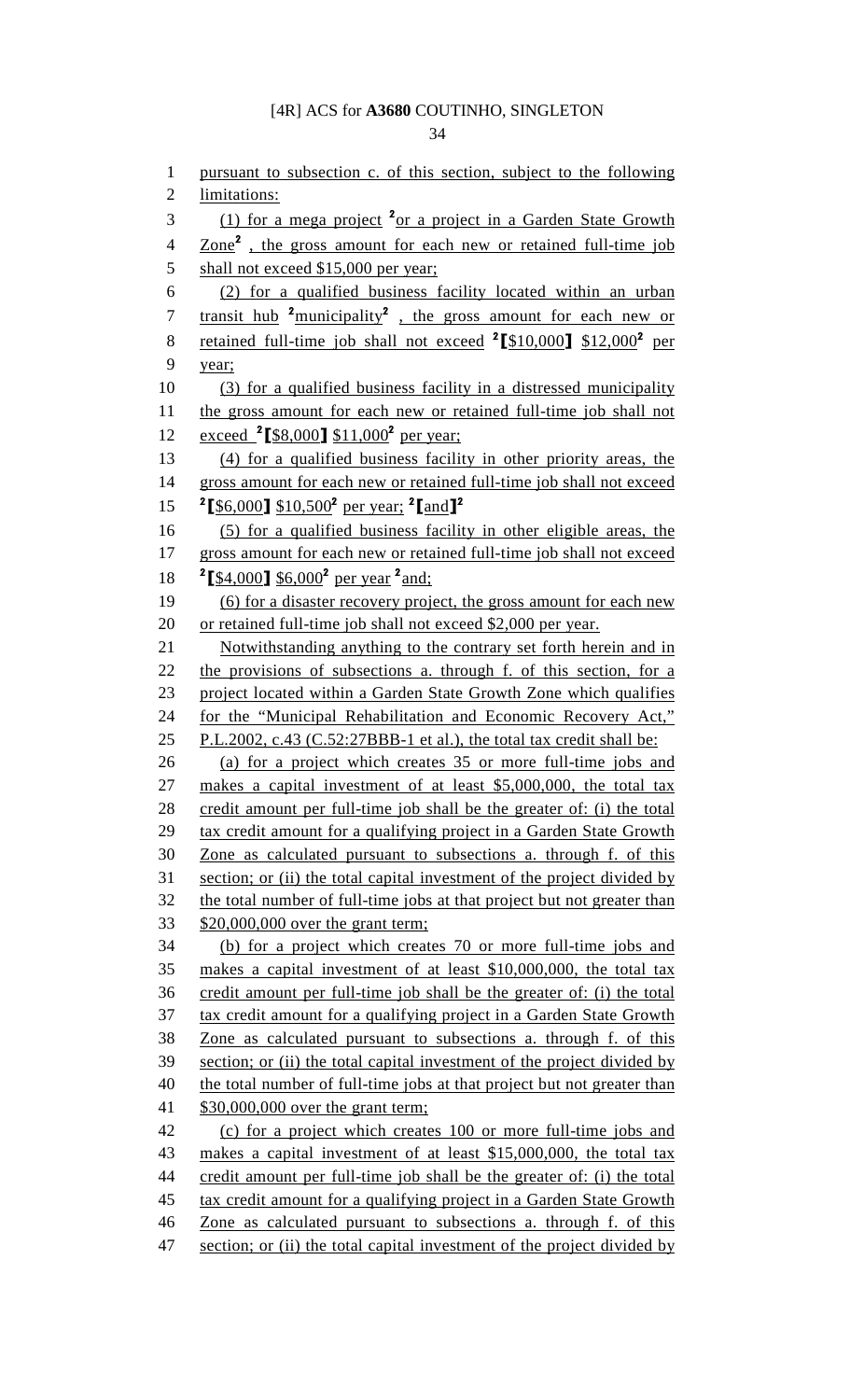35

1 the total number of full-time jobs at that project but not greater than 2 \$40,000,000 over the grant term; 3 (d) for a project which creates 150 or more full-time jobs and 4 makes a capital investment of at least \$20,000,000, the total tax 5 credit amount per full-time job shall be the greater of: (i) the total 6 tax credit amount for a qualifying project in a Garden State Growth 7 Zone as calculated pursuant to subsections a. through f. of this 8 section; or (ii) the total capital investment of the project divided by 9 the total number of full-time jobs at that project but not greater than 10 \$50,000,000 over the grant term; or 11 (e) for a project which creates 250 or more full-time jobs and 12 makes a capital investment of at least \$30,000,000, the total tax 13 credit amount per full-time job shall be the greater of: (i) the total 14 tax credit amount for a qualifying project in a Garden State Growth 15 Zone as calculated pursuant to subsections a. through f. of this 16 section; or (ii) the total capital investment of the project divided by 17 the total number of full-time jobs as defined herein at that project<sup>2</sup>. 18 e. After the determination by the authority of the gross amount 19 of tax credits for which a business is eligible pursuant to subsection 20 d. of this section, the final total tax credit amount shall be 21 calculated as follows: (1) for each new full-time job, the business 22 shall be allowed tax credits equaling 100 percent of the gross 23 amount of tax credits for each new full-time job; and (2) for each 24 retained full-time  $2\text{[employee]}^2$  job, the business shall be allowed 25 tax credits equaling  $25/75$ ]  $50<sup>2</sup>$  percent of the gross amount of tax 26 credits for each retained full-time job,  $^2$  unless the jobs are part of a 27 mega project which is the United States headquarters of an 28 automobile manufacturer located within a priority area or in a 29 Garden State Growth Zone, in which case the business shall be 30 entitled to tax credits equaling 100 percent of the gross amount of 31 tax credits for each retained full-time job,  $or^2$  unless the new 32 qualified business facility would replace a facility that has been 33 wholly or substantially damaged as a result of a federally-declared 34 disaster, in which case the business shall be entitled to tax credits 35 equaling 100 percent of the gross amount of tax credits for each 36 retained full-time job. 37 f. Notwithstanding the provisions of subsections a. through e. 38 of this section, for each application approved by the authority's 39 board, the amount of tax credits available to be applied by the 40 business annually shall not exceed: 41  $(1)$  <sup>2</sup>\$35,000,000 and provides a net benefit to the State as 42 provided herein with respect to a qualified business facility in a 43 Garden State Growth Zone which qualifies under the "Municipal 44 Rehabilitation and Economic Recovery Act," P.L.2002, c.43 45 (C.52:27BBB-1 et al.);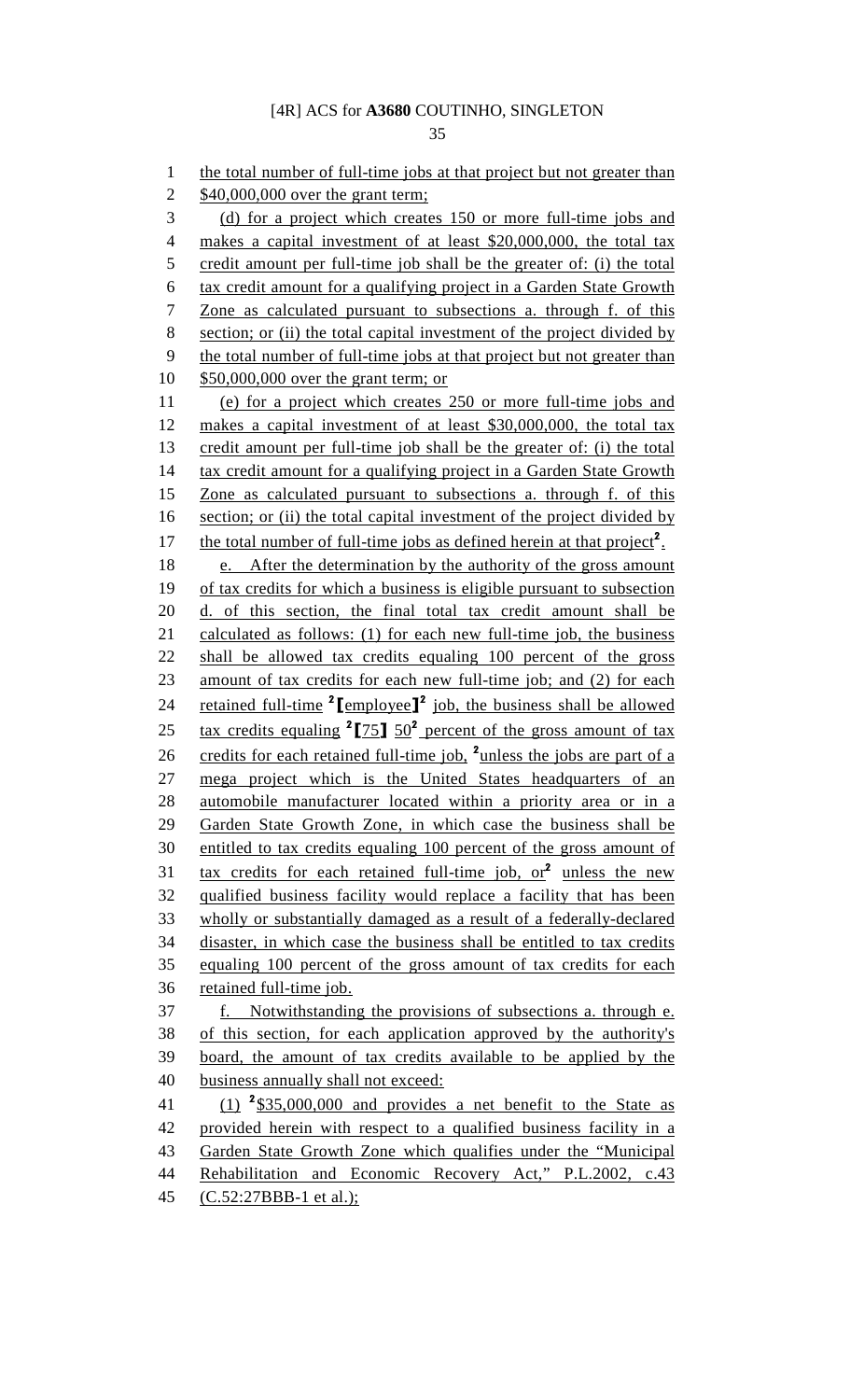36

 $(2)^2$  \$30,000,000 <sup>2</sup> and provides a net benefit to the State as 2 provided herein<sup>2</sup> with respect to a mega project <sup>2</sup> or a qualified 3 business facility in a Garden State Growth Zone<sup>2</sup>; 4  ${}^{2}$ [(2)] (3)<sup>2</sup> \$10,000,000 <sup>2</sup> and provides a net benefit to the State 5 as provided herein<sup>2</sup> with respect to a qualified business facility in 6 an urban transit hub  $\frac{2}{3}$  municipality  $\frac{2}{3}$ :  $\frac{2}{3}$   $\left[\frac{(3)}{(4)^2}\frac{88,000,000}{8}\right]$  and provides a net benefit to the State as 8 provided herein<sup>2</sup> with respect to a qualified business facility in a 9 distressed municipality; 10  ${}^{2}$ [(4)] (5)<sup>2</sup> \$4,000,000<sup>2</sup> and provides a net benefit to the State as 11 provided herein<sup>2</sup> with respect to a qualified business facility in 12 other priority areas  $2$ , but not more than 90 percent of the 13 withholdings of the business from the qualified business facility<sup>2</sup>; 14 and 15  ${}^{2}$ [(5)] (6)<sup>2</sup> \$2,500,000<sup>2</sup> and provides a net benefit to the State as 16 provided herein<sup>2</sup> with respect to a qualified business facility in 17 other eligible areas  $2$ , but not more than 90 percent of the 18 withholdings of the business from the qualified business facility. 19 Under paragraphs (1) through (6) of this subsection, for each 20 application for tax credits in excess of \$4,000,000 annually, the 21 amount of tax credits available to be applied by the business 22 annually shall be the lesser of the maximum amount under the 23 applicable subsection or an amount determined by the authority 24 necessary to complete the project, with such determination made by 25 the authority's utilization of a full economic analysis of all 26 locations under consideration by the business; all lease agreements, 27 ownership documents, or substantially similar documentation for 28 the business's current in-State locations, as applicable; and all lease 29 agreements, ownership documents, or substantially similar 30 documentation for the potential out-of-State location alternatives, to 31 the extent they exist. Based on this information, and any other 32 information deemed relevant by the authority, the authority shall 33 independently verify and confirm the amount necessary to complete 34 the project<sup>2</sup>. 35 (cf: P.L.2011, c.149, s.5) 36 37 11. Section 6 of P.L.2011, c.149 (C.34:1B-247) is amended to 38 read as follows: 39 6. a. (1) The [value of all credits approved by the authority 40 pursuant to P.L.2011, c.149 (C.34:1B-242 et al.) shall not exceed 41 \$200,000,000, except that the value of all credits approved by the 42 authority pursuant to this section may exceed \$200,000,000 if the 43 board of the authority determines the credits to be reasonable, 44 justifiable, and appropriate; provided, however, the] combined 45 value of all credits approved by the authority pursuant to P.L.2007, 46 c.346 (C.34:1B-207 et seq.) and P.L.2011, c.149 (C.34:1B-242 et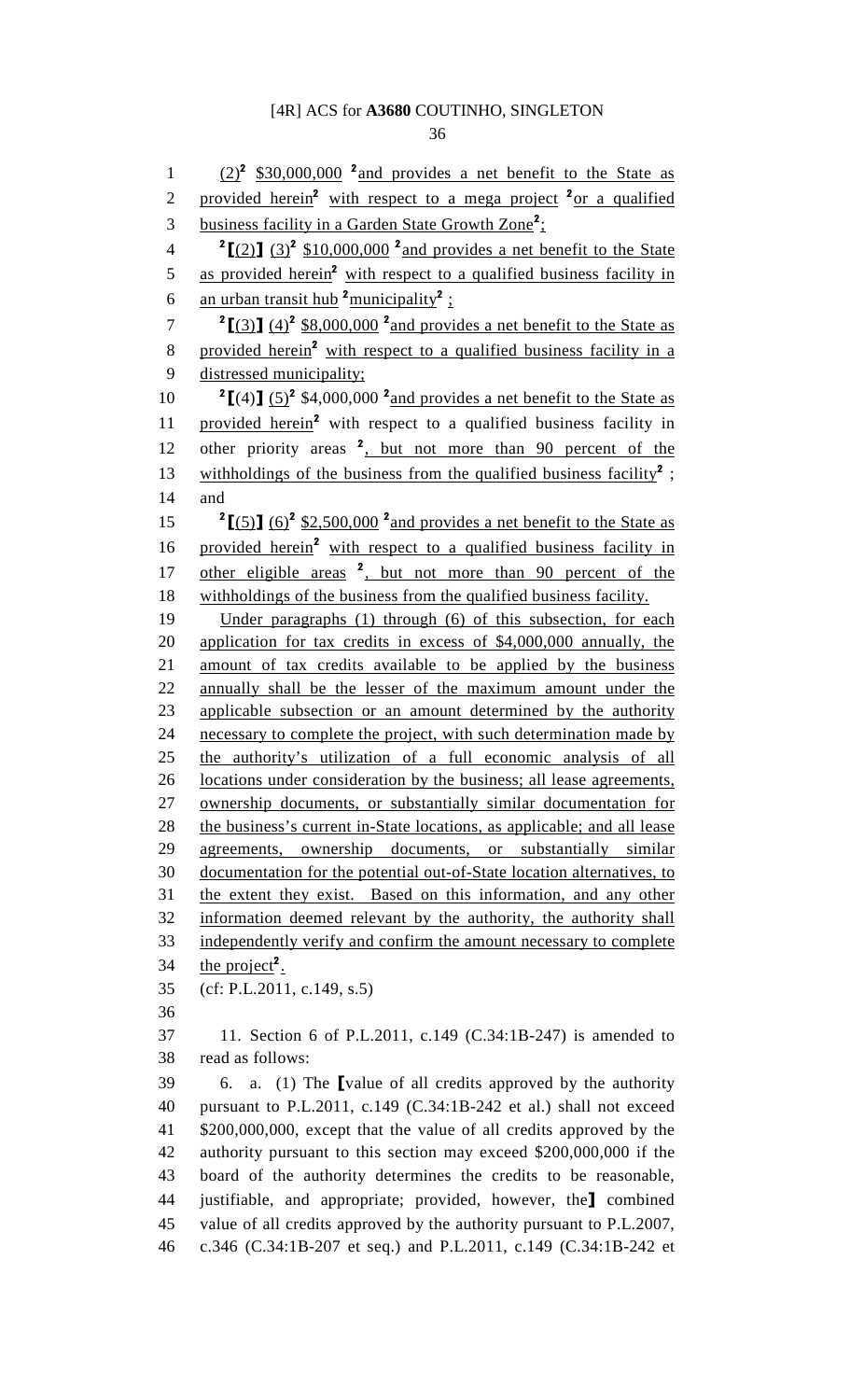37

1 al.) prior to  $2$  [the 90th day after the date of enactment of the "New 2 Jersey Economic Opportunity Act of 2013," P.L., c. (C. 3 (pending before the Legislature as this bill) December 31,  $2013^2$ 4 shall not exceed \$1,750,000,000, except as may be increased by the 5 authority as set forth in paragraph (5) of subsection a. of P.L.2009, 6 c.90 (C.34:1B-209.3). <sup>2</sup> Following the enactment of the "New 7 Jersey Economic Opportunity Act of 2013," P.L., c. (C.) 8 (pending before the Legislature as this bill), there shall be no 9 monetary cap on the value of credits approved by the authority 10 attributable to the program pursuant to "New Jersey Economic 11 Opportunity Act of 2013," P.L., c. (C.) (pending before the 12 Legislature as this bill). $^2$ 13 (2) [A business, including any affiliate of the business or any 14 business that is a tenant within any qualified business facility, shall 15 make or acquire capital investments totaling not less than 16 \$20,000,000 in a qualified business facility, at which the business 17 shall employ not fewer than 100 full-time employees to be eligible 18 for a credit pursuant to P.L.2011, c.149. A business that acquires or 19 leases a qualified business facility shall also be deemed to have 20 acquired the capital investment made or acquired by the seller or 21 landlord, as the case may be.] (Deleted by amendment, P.L., 22 c. ) (pending before the Legislature as this bill). 23 (3) [A business shall not be allowed tax credits pursuant to 24 P.L.1996, c.25 (C.34:1B-112 et seq.) or P.L.1996, c.26 (C.34:1B-25 124 et seq.) relating to the same capital and employees that qualify 26 the business for tax credits pursuant to P.L.2011, c.149. A business 27 that is allowed a tax credit under this section shall not be eligible 28 for incentives authorized pursuant to P.L.2002, c.43 (C.52:27BBB-1 29 et al.). A business shall not qualify for a tax credit under this 30 section, based upon capital investment and employment of full-time 31 employees, if that capital investment or employment was the basis 32 for which a grant was provided to the business pursuant to the 33 "Urban Transit Hub Tax Credit Act," P.L.2007, c.346 (C.34:1B-207 34 et seq.).] (Deleted by amendment, P.L. , c. ) (pending before 35 the Legislature as this bill). 36 (4) [Full-time employment for an accounting or privilege period 37 shall be determined as the average of the monthly full-time 38 employment for the period.] (Deleted by amendment, P.L. , c. ) 39 (pending before the Legislature as this bill). 40 (5) [The capital investment of the owner of a qualified business 41 facility is that percentage of the capital investment made or 42 acquired by the owner of the building that the percentage of net 43 leasable area of the qualified business facility not leased to tenants 44 is of the total net leasable area of the qualified business facility. For 45 a business that is a tenant, the amount of capital investment in a 46 facility that a leased area represents shall be equal to that 47 percentage of the owner's total capital investment in the facility that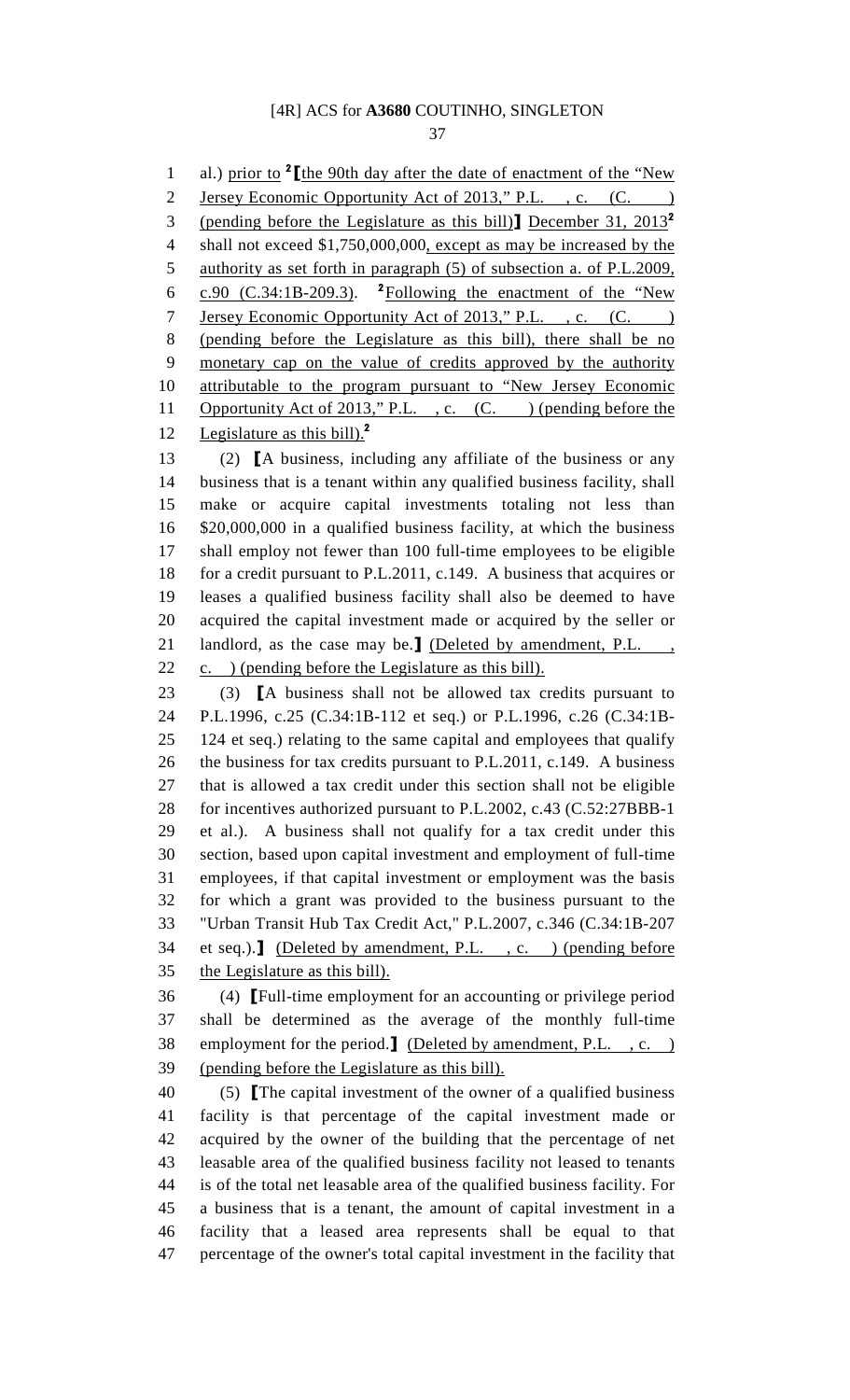38

1 the percentage of net leasable area leased by the tenant is of the 2 total net leasable area of the qualified business facility. Capital 3 investments made by a tenant shall be deemed to be included in the 4 calculation of the capital investment made or acquired by the 5 owner, but only to the extent necessary to meet the owner's 6 minimum capital investment of \$20,000,000. Capital investments 7 made by a tenant and not allocated to meet the owner's minimum 8 capital investment threshold of \$20,000,000 shall be added to the 9 amount of capital investment represented by the tenant's leased area 10 in the qualified business facility.] (Deleted by amendment, P.L., 11 c. ) (pending before the Legislature as this bill).

12 b. (1) A business shall [apply] submit an application for [the] 13 tax  $\text{[credit]}$  credits prior to July 1,  $\text{[}2014$ , and  $\text{[}2 \text{[}2018 \text{]}\text{]}$   $\frac{2019^2}{\text{.}}$ 14 The authority shall not approve an application for tax credits unless 15 the application was submitted prior to July 1,  $^{2}[2018]$   $2019^{2}$ .

16 (2) A business shall submit its documentation indicating that it 17 has met the capital investment and employment requirements 18 specified in the [project] incentive agreement for certification of its 19 tax credit amount **[**no later than July 28, 2017.**]** within three years 20 following the date of approval of its application by the authority. 21 The authority shall have the discretion to grant two six-month 22 extensions of this deadline. In no event shall the incentive effective 23 date occur later than four years following the date of approval of an 24 application by the authority.

25 (3) Full-time employment for an accounting or privilege period 26 shall be determined as the average of the monthly full-time 27 employment for the period.

28 (4) A business seeking a credit for a mega project shall apply for 29 the credit within four years after the effective date of the "New 30 Jersey Economic Opportunity Act of 2013," P.L., c. (C.) 31 (pending before the Legislature as this bill).

32 c. (1) [The amount of credit allowed shall not exceed the 33 capital investment made by the business or the capital investment 34 represented by the business' leased area, as certified by the authority 35 pursuant to subsection b. of this section, as having met the 36 investment capital and employment qualifications, subject to any 37 reduction or disqualification as provided by subsection d. of this 38 section as determined by annual review by the authority.] In 39 conducting its annual review, the authority may require a business 40 to submit any information determined by the authority to be 41 necessary and relevant to its review.

42 The credit amount for any tax period [ending after July 28, 2017, 43 during] for which the documentation of a business' credit amount 44 remains uncertified as of a date three years after the closing date of 45 that period shall be forfeited, although credit amounts for the 46 remainder of the years of the [10-year credit] eligibility period 47 shall remain available to it.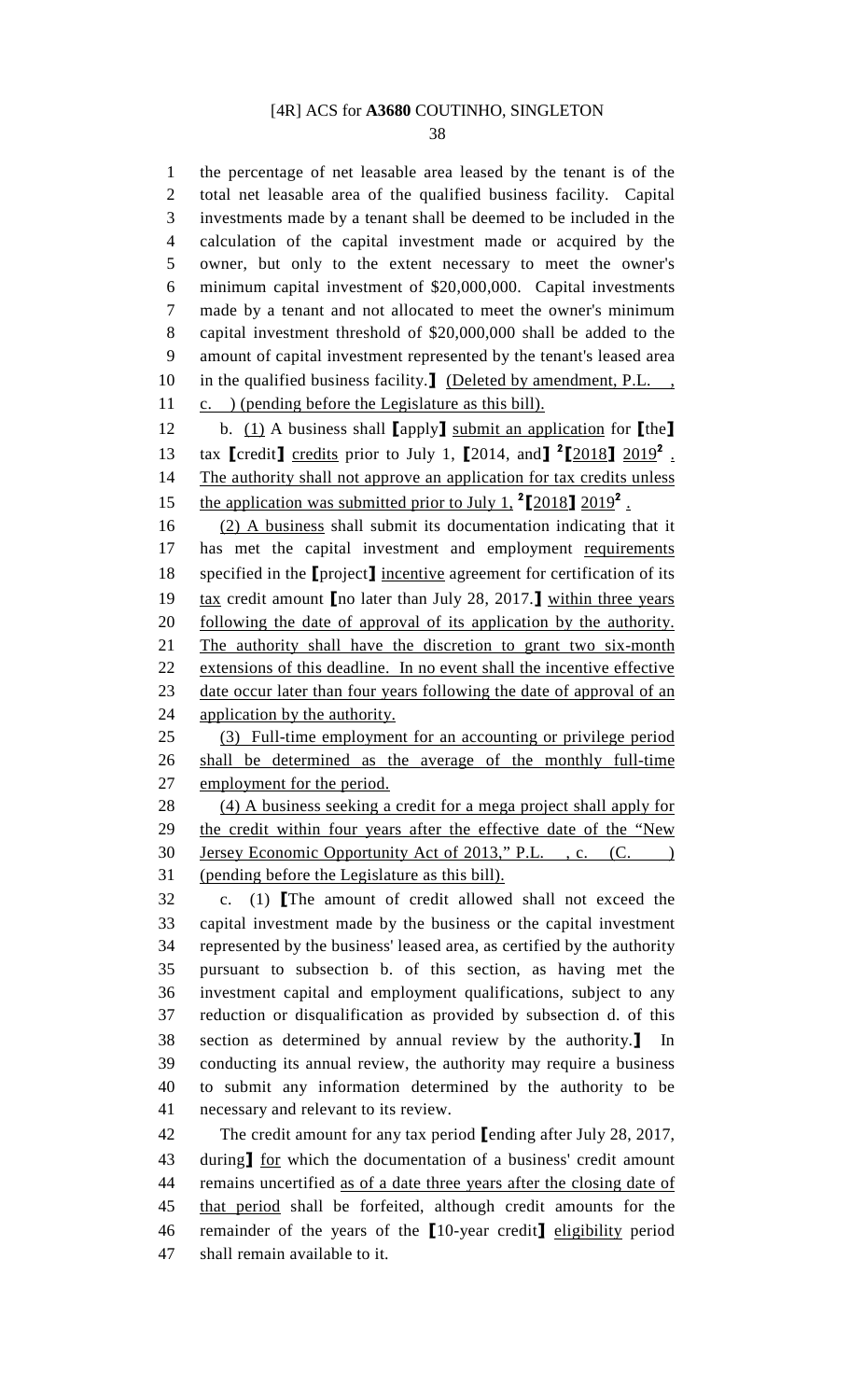39

1 The credit amount that may be taken for a tax period of the 2 business that exceeds the final liabilities of the business for the tax 3 period may be carried forward for use by the business in the next 20 4 successive tax periods, and shall expire thereafter [, provided that 5 the value of all credits approved by the authority against tax 6 liabilities pursuant to P.L.2011, c.149, in any fiscal year shall not 7 exceed \$150,000,000 and the combined value of all credits 8 approved by the authority pursuant to P.L.2007, c.346 (C.34:1B-9 207 et seq.) and P.L.2011, c.149 (C.34:1B-242 et al.) shall not 10 exceed \$1,750,000,000].

11 **[The amount of credit allowed for a tax period to a business that** 12 is a tenant in a qualified business facility shall not exceed the 13 business' total lease payments for occupancy of the qualified 14 business facility for the tax period.

15 (2) A business that is a partnership shall not be allowed a credit 16 under this section directly, but the amount of credit of an owner of a 17 business shall be determined by allocating to each owner of the 18 partnership that proportion of the credit of the business that is equal 19 to the owner of the partnership's share, whether or not distributed, 20 of the total distributive income or gain of the partnership for its tax 21 period ending within or with the owner's tax period, or that 22 proportion that is allocated by an agreement, if any, among the 23 owners of the partnership that has been provided to the Director of 24 the Division of Taxation in the Department of the Treasury by such 25 time and accompanied by such additional information as the 26 director may require.

27 (3) The amount of credit allowed may be applied against the tax 28 liability otherwise due pursuant to section 5 of P.L.1945, c.162 29 (C.54:10A-5), pursuant to sections 2 and 3 of P.L.1945, c.132 30 (C.54:18A-2 and 54:18A-3), pursuant to section 1 of P.L.1950, 31 c.231 (C.17:32-15), or pursuant to N.J.S.17B:23-5.

32 d. (1) If, in any tax period, the business reduces the total number 33 of full-time employees in its Statewide workforce by more than 20 34 percent from the number of full-time employees in its Statewide 35 workforce in the last tax period prior to the credit amount approval 36 under section 3 of P.L.2011, c.149 (C.34:1B-244), then the business 37 shall forfeit its credit amount for that tax period and each 38 subsequent tax period, until the first tax period for which 39 documentation demonstrating the restoration of the business' 40 Statewide workforce to the threshold levels required by this 41 paragraph has been reviewed and approved by the authority, for 42 which tax period and each subsequent tax period the full amount of 43 the credit shall be allowed.

44 (2) If, in any tax period, the number of full-time employees 45 employed by the business at the qualified business facility located 46 within a qualified incentive area drops below  $2[100 \text{ or}]^2$  80 percent 47 of the number of new and retained full-time jobs specified in the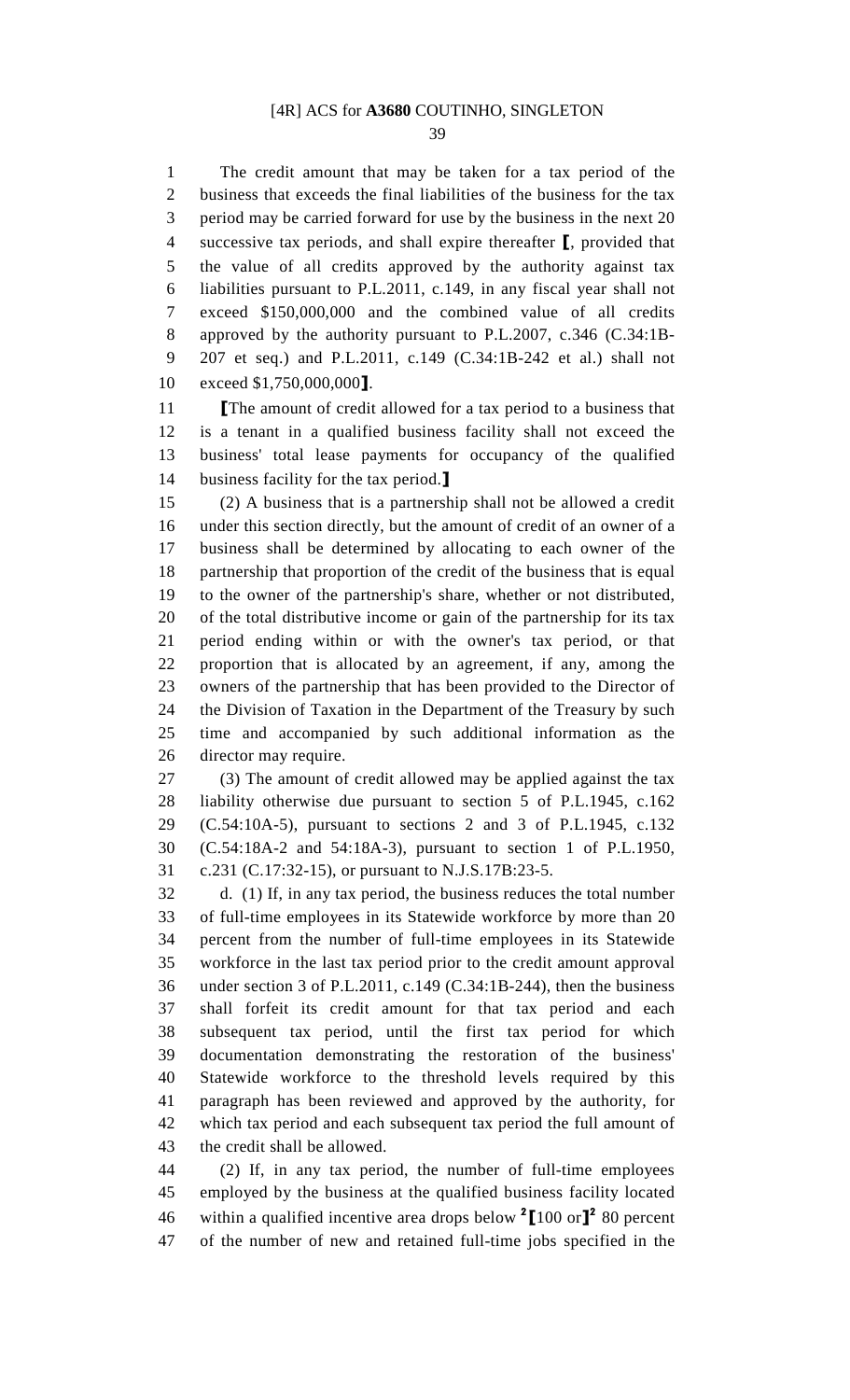40

1 **[project]** incentive agreement, then the business shall forfeit its 2 credit amount for that tax period and each subsequent tax period, 3 until the first tax period for which documentation demonstrating the 4 restoration of the number of full-time employees employed by the 5 business at the qualified business facility to  $2$  [100] 80 percent of 6 the number of jobs specified in the incentive agreement<sup>2</sup>.

7 (3) (a) If the qualified business facility is sold by the owner in 8 whole or in part during the [10-year] eligibility period, the new 9 owner shall not acquire the capital investment of the seller and the 10 seller shall forfeit all credits for the tax period in which the sale 11 occurs and all subsequent tax periods, provided however that any 12 credits of **[tenants]** the business shall remain unaffected.

13 (b) <sup>2</sup>[If a]<sup>2</sup> [tenant] <sup>2</sup>[business leases or subleases its]<sup>2</sup> 14 **[**tenancy**]** <sup>2</sup> [premises in the qualified business facility in whole or 15 in part during the<sup>12</sup> [10-year] <sup>2</sup> [eligibility period, the new tenant 16 or subtenant shall not acquire the<sup>1</sup> [credit] <sup>2</sup> [tax credits of the<sup>12</sup> 17  $\left[\text{sublessor}\right]$  <sup>2</sup> $\left[\text{business}, \text{and the}\right]$ <sup>2</sup> $\left[\text{sublessor tenant}\right]$  <sup>2</sup> $\left[\text{business}\right]$ 18 shall forfeit all credits for the tax period of its lease or sublease and 19 all subsequent tax periods. $\mathbf{I}^2$   $\mathbf{I}$  [Notwithstanding such forfeiture, a 20 business that leases or subleases less than all of its premises and 21 does not thereby reduce its new or retained full-time job count 22 below the minimum number required under section 3 of P.L.2011, 23 c.149 (C.34:1B-244) shall not be affected by this paragraph.  $\mathbf{I}^1$  <sup>2</sup>In 24 connection with a regional distribution facility of foodstuffs, the 25 business entity or entities which own or lease such facility shall 26 qualify as a business regardless of: (i) the type of the business entity 27 or entities which own or lease such facility; (ii) the ownership or 28 leasing of such facility by more than one business entity; or (iii) the 29 ownership of the business entity or entities which own or lease such 30 facility. Such ownership or leasing, whether by members, 31 shareholders, partners, or other owners of the business entity or 32 entities, shall be treated as ownership or leasing by affiliates. Such 33 members, shareholders, partners, or other ownership or leasing 34 participants and others that are tenants in the facility shall be treated 35 as affiliates for the purpose of counting the full-time employees and 36 capital investments in the facility. The business entity or entities 37 may distribute credits to members, shareholders, partners, or other 38 ownership or leasing participants in accordance with their 39 respective interests. If the business entity or entities or their 40 members, shareholders, partners, or other ownership or leasing 41 participants lease space in the facility to members, shareholders, 42 partners, or other ownership or leasing participants or others as 43 tenants in the facility, the leases shall be treated as a lease to an 44 affiliate, and the business entity or entities shall not be subject to 45 forfeiture of the credits. For the purposes of this section, leasing 46 shall include subleasing and tenants shall include subtenants.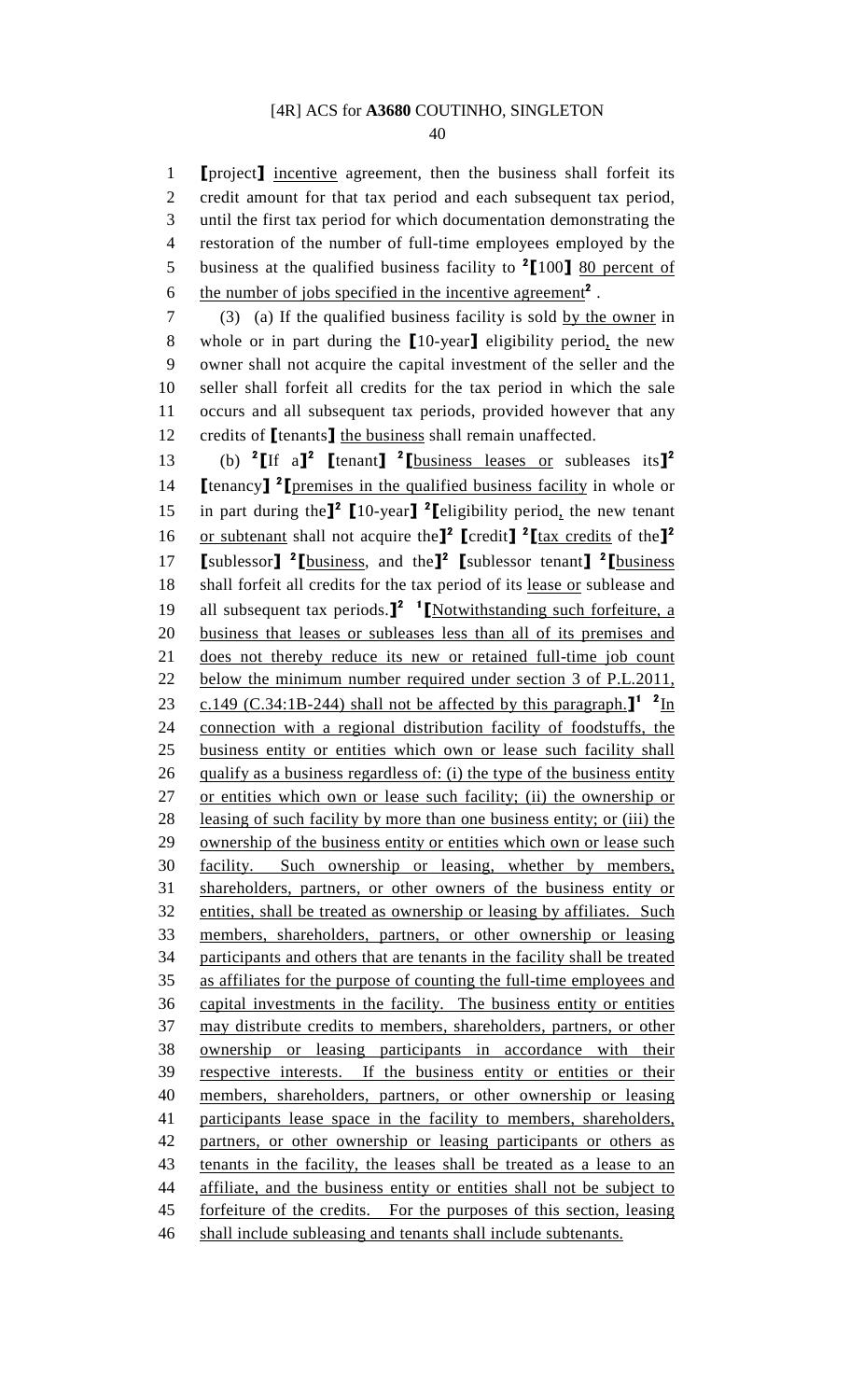41

1 (4) For a project located within a Garden State Growth Zone, if, 2 in any tax period, the number of full-time employees employed by 3 the business at the qualified business facility located within a 4 qualified incentive area increases above the number of full-time 5 employees specified in the incentive agreement, then the business 6 shall be entitled to an increased base credit amount for that tax 7 period and each subsequent tax period, for each additional full-time 8 employee added above the number of full-time employees specified 9 in the incentive agreement, until the first tax period for which 10 documentation demonstrating a reduction of the number of full-time 11 employees employed by the business at the qualified business 12 facility, at which time the tax credit amount will be adjusted 13 accordingly pursuant to this section.<sup>2</sup> 14 e. The authority shall not enter into an incentive agreement 15 with a business that has previously received incentives pursuant to 16 the "Business Retention and Relocation Assistance Act," P.L.1996, 17 c.25 (C.34:1B-112 et seq.), the "Business Employment Incentive 18 Program Act," P.L.1996, c.26 (C.34:1B-124 et seq.), or any other 19 program administered by the authority unless: 20 (1) the business has satisfied all of its obligations underlying the 21 previous award of incentives  $2$ <sup>2</sup> or is compliant with section 4 of 22 P.L.2011, c.149  $(C.34:1B-245)^2$ ; or 23 (2) the capital investment incurred and new or retained full-time 24 jobs pledged by the business in the new incentive agreement are 25 separate and apart from any capital investment or jobs underlying 26 the previous award of incentives.  $27$   $\frac{2}{1}$ . A business which has already applied for a tax credit 28 incentive award prior to the effective date of the "New Jersey 29 Economic Opportunity Act of 2013," P.L., c. (C. 30 (pending before the Legislature as this bill), but who has not yet 31 been approved for such tax credits, or has not executed an 32 agreement with the authority, may proceed under that application or 33 seek to amend such application or reapply for a tax credit incentive 34 award for the same project or any part thereof for the purpose of 35 availing itself of any more favorable provisions of the program.<sup>2</sup> 36 (cf: P.L.2012, c.35, s.4) 37 38 12. Section 8 of P.L.2011, c.149 (C.34:1B-249) is amended to 39 read as follows: 40 8. a. The chief executive officer of the authority, in 41 consultation with the Director of the Division of Taxation in the 42 Department of the Treasury, shall adopt rules in accordance with 43 the "Administrative Procedure Act," P.L.1968, c.410 (C.52:14B-1 et 44 seq.) as are necessary to implement P.L.2011, c.149 (C.34:1B-242 45 et al.), including but not limited to: examples of and the 46 determination of capital investment; the enumeration of qualified 47 incentive areas; the enumeration of specific targeted industries;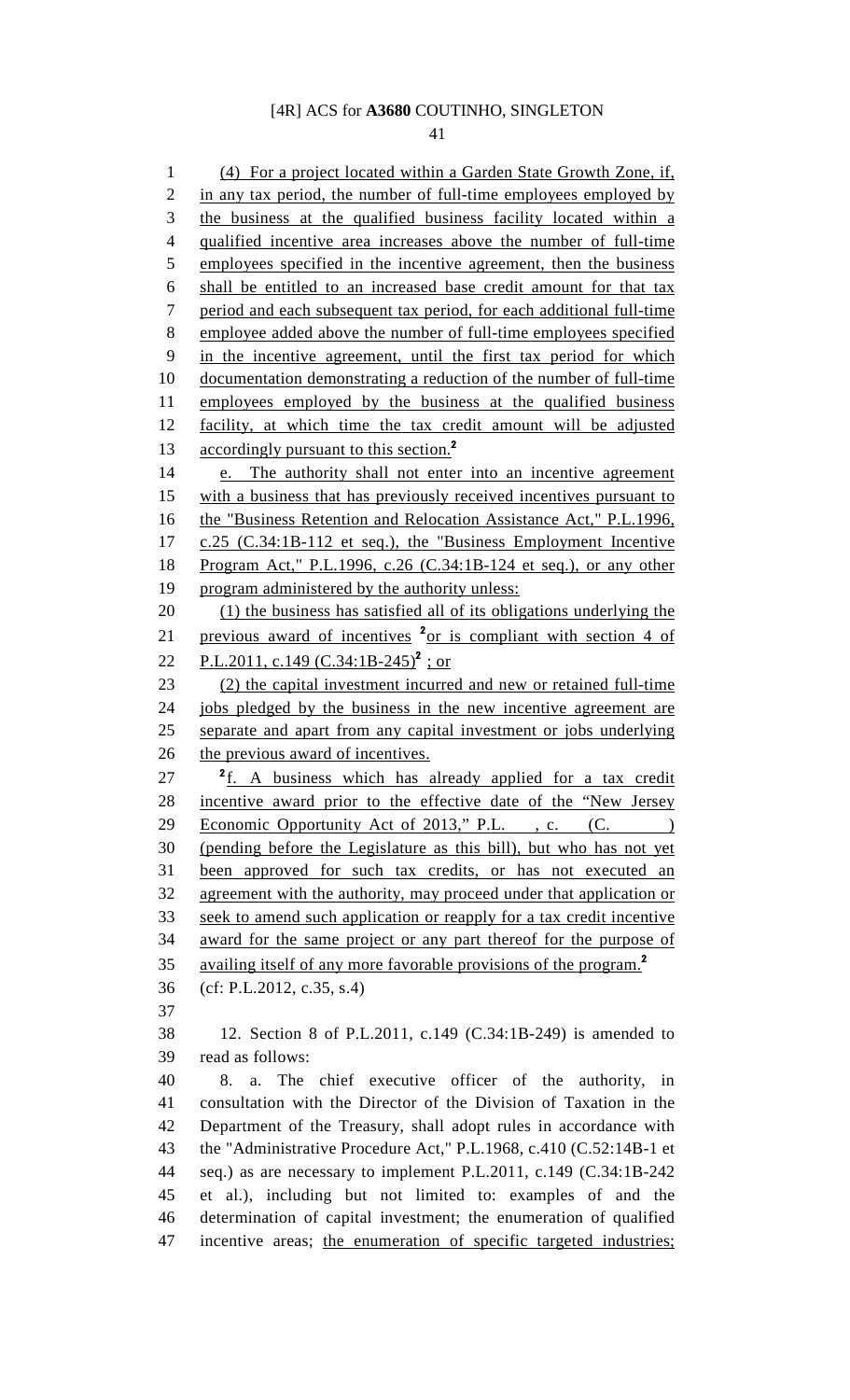42

1 specific delineation of [these] the incentive areas; the 2 determination of the limits, if any, on the expense or type of 3 furnishings that may constitute capital improvements; the 4 promulgation of procedures and forms necessary to apply for a tax 5 credit, including the enumeration of the certification procedures and 6 allocation of tax credits for different phases of a qualified business 7 facility; and provisions for tax credit applicants to be charged an 8 initial application fee, and ongoing service fees, to cover the 9 administrative costs related to the tax credit.

10 b. Through regulation, the authority shall establish standards 11 by which qualified business facilities shall be constructed or 12 renovated [based on the green building manual prepared by the 13 Commissioner of Community Affairs pursuant to section 1 of 14 P.L.2007, c.132 (C.52:27D-130.6), regarding the use of renewable 15 energy, energy-efficient technology, and non-renewable resources 16 in order to reduce environmental degradation and encourage long-17 term cost reduction] in compliance with the minimum 18 environmental and sustainability standards.

19 (cf: P.L.2011, c.149, s.8)

20

21 13. Section 1 of P.L.2009, c.136 (C.52:18-42) is amended to 22 read as follows:

23 1. As used in [this act] P.L.2009, c.136 (C.52:18-42 et seq.):

24 "Business" means a corporation; sole proprietorship; partnership; 25 corporation that has made an election under Subchapter S of 26 Chapter One of Subtitle A of the Internal Revenue Code of 1986, or 27 any other business entity through which income flows as a 28 distributive share to its owners; limited liability company; nonprofit 29 corporation; or any other form of business organization located 30 either within or outside this State, but excluding any public or 31 private institution of higher education.

32 "Environmental infrastructure project" means the acquisition, 33 construction, improvement, repair or reconstruction of all or part of 34 any structure, facility or equipment, or real or personal property 35 necessary for or ancillary to any (1) wastewater treatment system 36 project, including any stormwater management or combined sewer 37 overflow abatement projects; or (2) water supply project, as 38 authorized pursuant to P.L.1985, c.334 (C.58:11B-1 et seq.) or 39 P.L.1997, c.224 (C.58:11B-10.1 et al.), including any water 40 resources project, as authorized pursuant to P.L.2003, c.162, but 41 excluding the acquisition, construction, repair, or reconstruction of 42 any building or other improvements to real property, or the 43 acquisition or installation of any equipment or other personal 44 property, that, upon completion, shall constitute a qualified 45 employment incentive facility.

46 "Financial assistance" means funds made available as a grant or 47 loan, including funds derived as proceeds from the issuance of tax-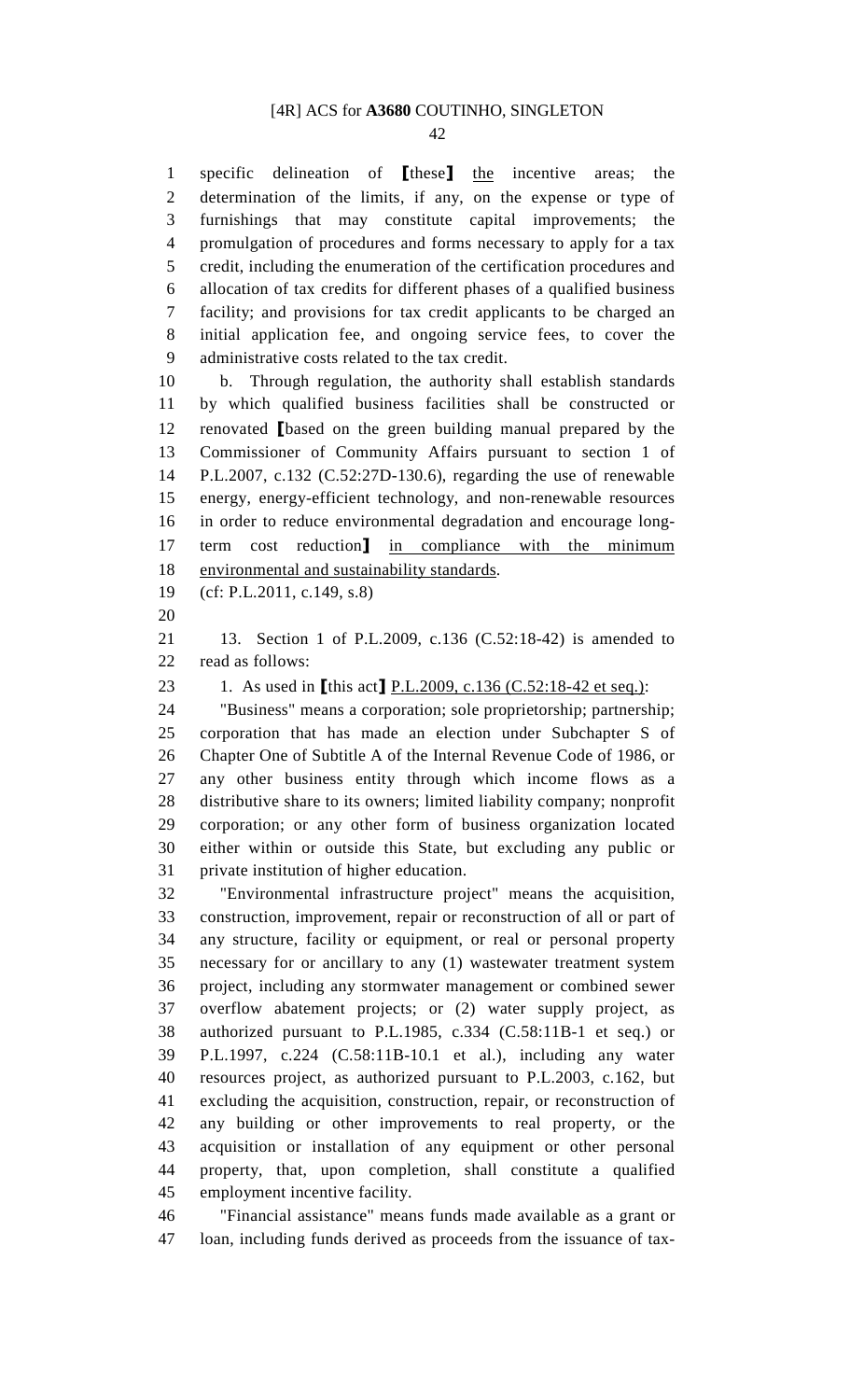43

1 exempt bonds by the entity providing such assistance, but excluding 2 proceeds from the issuance of any bonds which are issued on a 3 conduit basis or which are not supported by a full faith and credit 4 pledge of a public entity. <sup>2</sup> <sup>2</sup> Garden State Growth Zone" or "growth zone" means the four 6 New Jersey cities with the lowest median family income based on 7 the 2009 American Community Survey from the US Census, (Table 8 708. Household, Family, and Per Capita Income and Individuals, 9 and Families Below Poverty Level by City: 2009).<sup>2</sup> 10 "Lead public agency" means the public entity designated by the 11 State Treasurer pursuant to section 4 of [this act] P.L.2009, c.136 12 (C.52:18-45) to serve as the point of contact between a business and 13 every State governmental entity having oversight of, or involvement 14 in, a project for which the entity or entities are providing or will 15 provide the business with financial assistance. 16 "Public entity" means the State, other than the Judicial branch of 17 State government, any county, municipality, district, or other 18 political subdivision thereof, and any agency, authority, or 19 instrumentality of the foregoing, including, but not limited to, any 20 county improvement authority and any economic development 21 agency, authority, or other entity. 22 "Qualified employment incentive facility" means any building or 23 other structure or portion of a building or other structure that, 24 following the date on which occupation of the building or structure 25 shall have commenced, shall be used exclusively as the premises of 26 a project, related to the creation, relocation, or retention of jobs, 27 that qualifies for incentives under the Business Retention and 28 Relocation Assistance Grant Program established by section 3 of 29 P.L.1996, c.25 (C.34:1B-114), the Business Employment Incentive 30 Program established by section 3 of P.L.1996, c.26 (C.34:1B-126), 31 the Grow New Jersey Assistance Program established by P.L.2011, 32 c.149 (C.34:1B-242 et seq.), the Economic Redevelopment and 33 Growth Grant program established by sections 3 though 18 of P.L.2009, c.90 (C.52:27D-489c et al.), <sup>2</sup> sections <sup>4</sup> [24] 22<sup>4</sup> 34 through  $35$   $4$  [26]  $24<sup>4</sup>$  of the "New Jersey Economic Opportunity Act of 2013," 36 P.L. , c. (C. ) (pending before the Legislature as this bill) 37 allowing for the establishment of a Garden State Growth Zone,<sup>2</sup> the 38 corporation business tax credit and insurance premium tax credit 39 certificate transfer program established pursuant to section 17 of 40 P.L.2004, c.65 (C.34:1B-120.2), the sales and use tax exemption 41 certificate program established pursuant to section 20 of P.L.2004, 42 c.65 (C.34:1B-186), the exemption of retail sales of energy and 43 utility service to qualified businesses within an urban enterprise 44 zone from the sales and use tax pursuant to section 23 of P.L.2004, 45 c.65 (C.52:27H-87.1), the urban transit hub tax credit program 46 established pursuant to [section 3 of] P.L.2007, c.346 [(C.34:1B-47 209)]  $(C:34:1B-207$  et seq.), or any other program as the State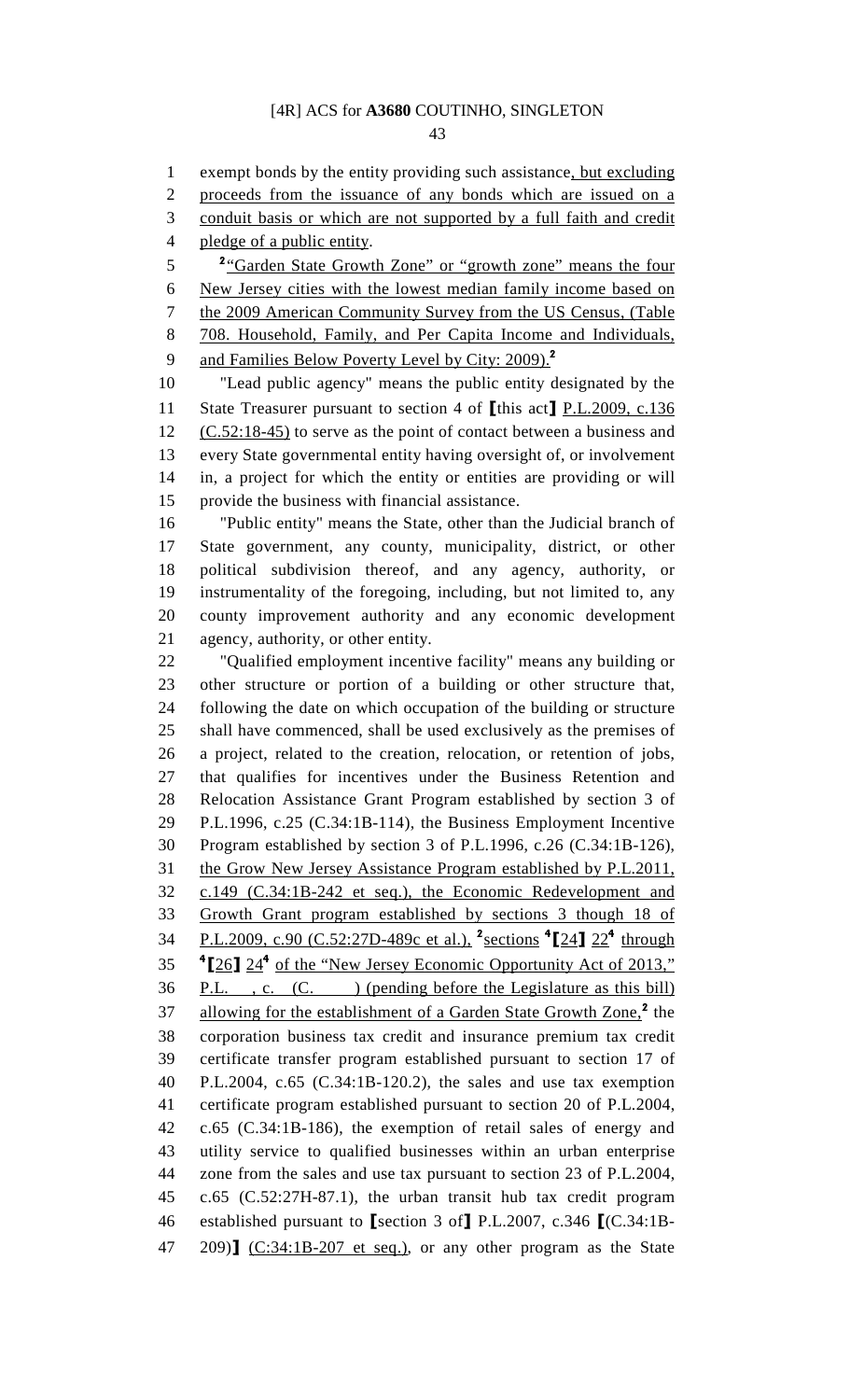44

1 Treasurer shall deem to be of similar kind and purpose; provided, 2 however, that such exclusive use shall continue for the minimum 3 period of time prescribed by the applicable law or any regulation 4 adopted pursuant thereto, or under any project agreement or other 5 contract executed pursuant to such law or regulation, or if no such 6 minimum period shall be so prescribed, for a period of four years.

7 "Redevelopment project" means a specific work or improvement, 8 including lands, buildings, structures, improvements, real and 9 personal property or any interest therein, including lands under 10 water, riparian rights, space rights and air rights, acquired, owned, 11 cleared, graded, developed or redeveloped, constructed, 12 reconstructed, rehabilitated or improved, undertaken by a 13 developer, but excluding the acquisition, construction, repair, or 14 reconstruction of any building or other improvements to real 15 property, or the acquisition or installation of any equipment or other 16 personal property, that, upon completion, shall constitute a qualified 17 employment incentive facility.

18 "Remediation" or "remediate" means all necessary actions to 19 investigate and clean up or respond to any known, suspected, or 20 threatened discharge of contaminants, including, as necessary, the 21 preliminary assessment, site investigation, remedial investigation, 22 and remedial action, provided, however, that "remediation" or 23 "remediate" shall not include the payment of compensation for 24 damage to, or loss of, natural resources, and shall not include  $2 \mathcal{L}_{the}$ 25 investigation or clean up of real property that shall be used to 26 construct a qualified employment incentive facility, or $\mathbf{I}^2$  the 27 acquisition, construction, repair, or reconstruction of any building 28 or other improvements to real property, or the acquisition or 29 installation of any equipment or other personal property, that, upon 30 completion, shall constitute a qualified employment incentive 31 facility.

32 "State governmental entity" means the Executive and Legislative 33 branches of the State government, any agency or instrumentality of 34 the State, including any board, bureau, commission, corporation, 35 department, or division, any independent State authority, including, 36 but not limited to, any economic development authority or agency, 37 and any State institution of higher education. A county, 38 municipality, or school district, or any agency or instrumentality 39 thereof, shall not be deemed a State governmental entity.

40 (cf: P.L.2009, c.136, s.1)

41

42 14. Section 3 of P.L.2009, c.90 (C.52:27D-489c) is amended to 43 read as follows:

44 3. As used in sections 3 through 18 of P.L.2009, c.90 45 (C.52:27D-489c et al.):

46 "Applicant" means a developer proposing to enter into a 47 redevelopment incentive grant agreement.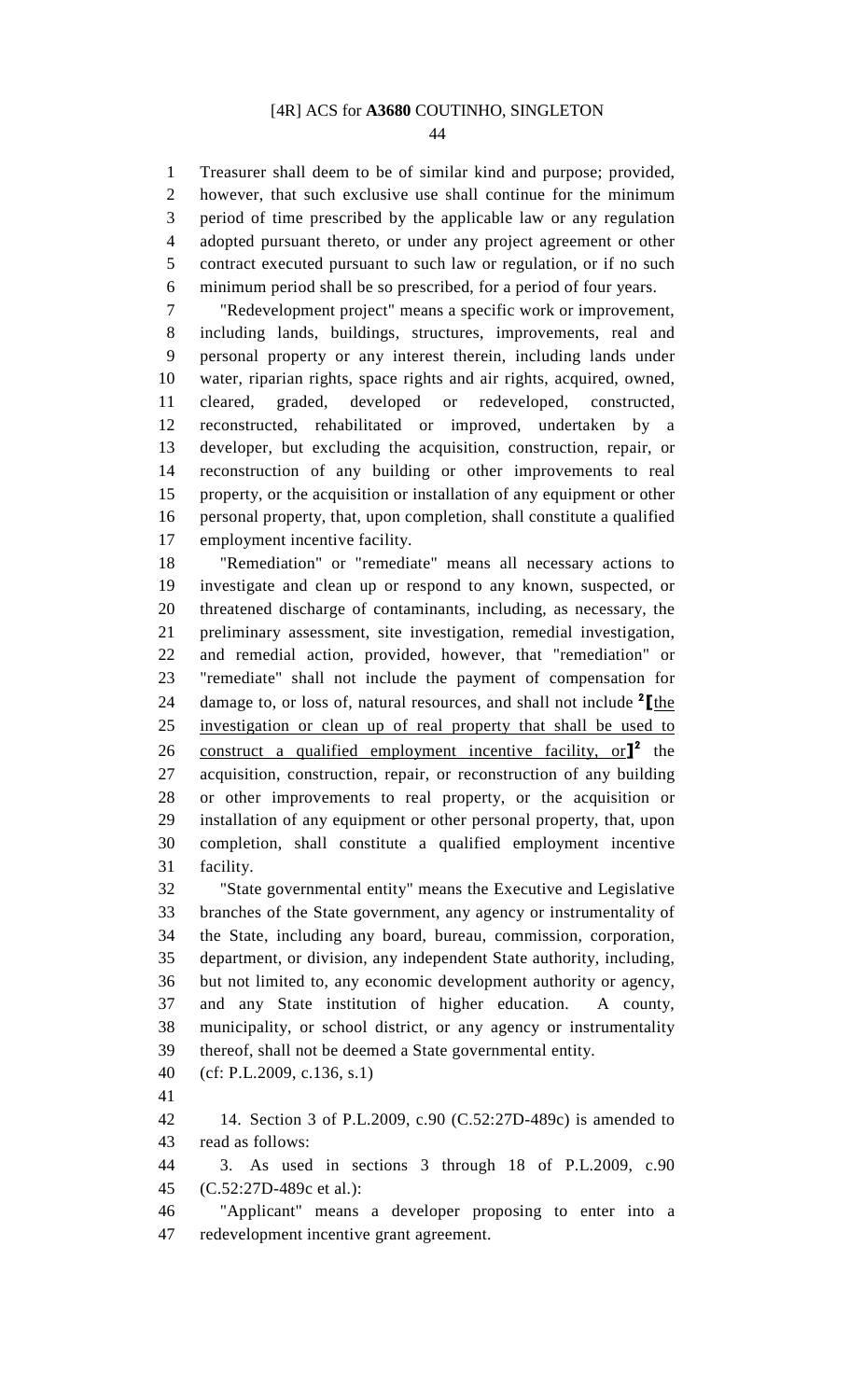45

1 "Ancillary infrastructure project" means [public] structures or 2 improvements <sup>2</sup> [that are located]<sup>2</sup> [in the public right-of-way] that 3 are located within the incentive area but outside the project area of 4 a redevelopment project, including, but not limited to, docks, 5 bulkheads, parking garages, freight rail spurs, roadway overpasses, 6 and train station platforms, provided a developer or municipal 7 redeveloper has demonstrated that the redevelopment project would 8 not be economically viable or promote the use of public 9 transportation without such improvements  $2$ , as approved by the 10 State Treasurer<sup>2</sup>. 11 "Authority" means the New Jersey Economic Development 12 Authority established under section 4 of P.L.1974, c.80 (C.34:1B-13 4). 14 <sup>2</sup>"Aviation district" means the area within a one-mile radius of 15 the outermost boundary of the "Atlantic City International Airport," 16 established pursuant to section 24 of P.L.1991, c.252 (C.27:25A- $17 \t24$ .<sup>2</sup> 18 "Deep poverty pocket" means a population census tract having a 19 poverty level of 20 percent or more, and which is located within the 20 incentive area and has been determined by the authority to be an 21 area appropriate for development and in need of economic 22 development incentive assistance. 23 "Developer" means any person who enters or proposes to enter 24 into a redevelopment incentive grant agreement pursuant to the 25 provisions of section 9 of P.L.2009, c.90 (C.52:27D-489i), or its 26 successors or assigns, including but not limited to a lender that 27 completes a redevelopment project, operates a redevelopment 28 project, or completes and operates a redevelopment project. A 29 developer also may be a municipal government or a redevelopment 30 agency as defined in section 3 of P.L.1992, c.79 (C.40A:12A-3). 31 "Director" means the Director of the Division of Taxation in the 32 Department of the Treasury. 33 "Disaster recovery project" means a redevelopment project 34 located on property that has been wholly or substantially damaged 35 or destroyed as a result of a federally-declared disaster, and which 36 is located within the incentive area and has been determined by the 37 authority to be in an area appropriate for development and in need 38 of economic development incentive assistance. 39 "Distressed municipality" means a municipality that is qualified 40 to receive assistance under P.L.1978, c.14 (C.52:27D-178 et seq.), a 41 municipality under the supervision of the Local Finance Board 42 pursuant to the provisions of the "Local Government Supervision 43 Act (1947)," P.L.1947, c.151 (C.52:27BB-1 et seq.), a municipality 44 identified by the Director of the Division of Local Government 45 Services in the Department of Community Affairs to be facing 46 serious fiscal distress, a SDA municipality, or a municipality in 47 which a major rail station is located.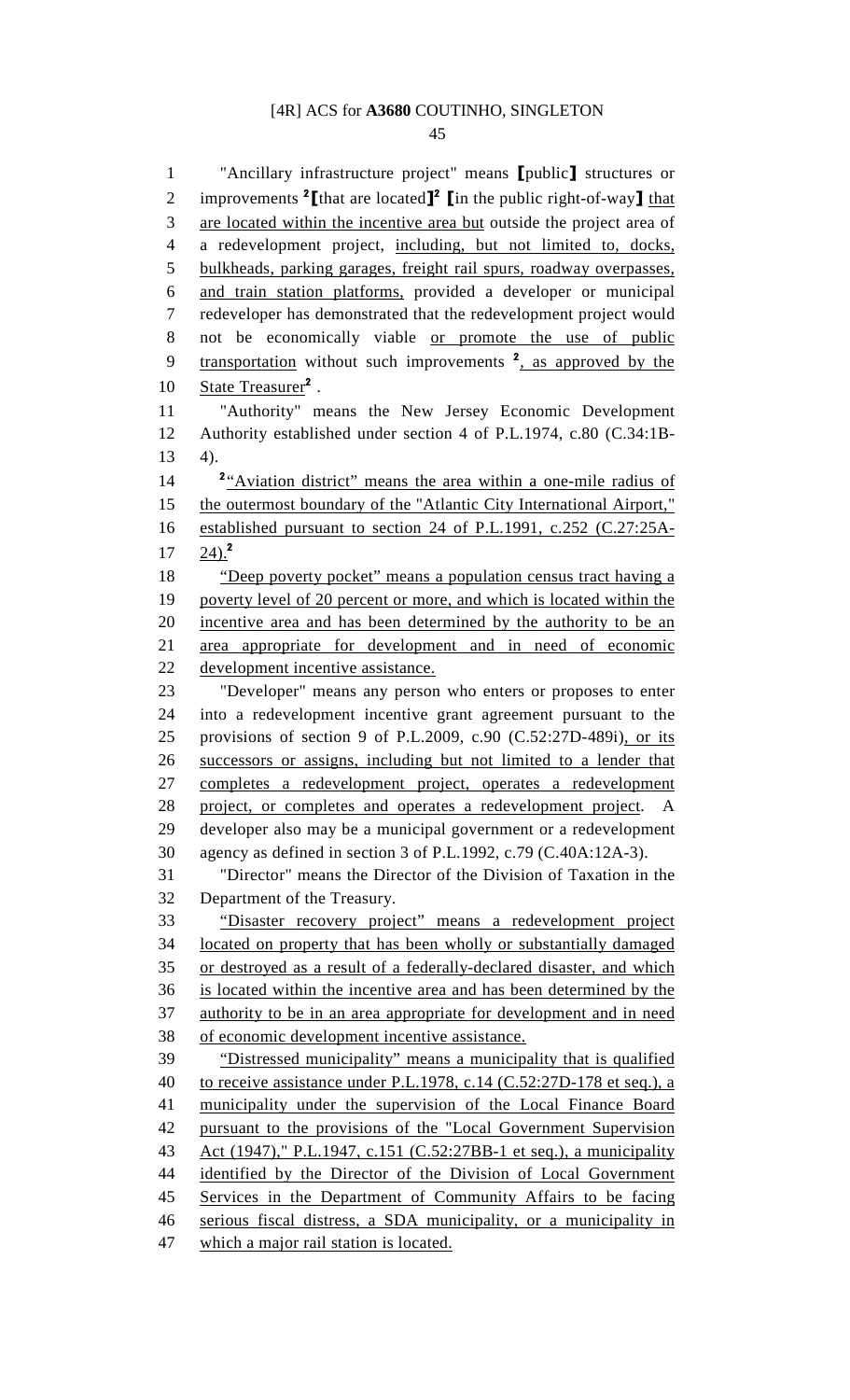46

1 "Eligibility period" means the period of time specified in a 2 redevelopment incentive grant agreement for the payment of 3 reimbursements to a developer, which period shall not exceed 20 4 years, with the term to be determined solely at the discretion of the 5 applicant. 6 "Eligible revenue" means the property tax increment and any 7 other incremental revenues set forth in section 11 of P.L.2009, c.90 8 (C.52:27D-489k)<sup>2</sup>, except in the case of a Garden State Growth 9 Zone, in which such property tax increment and any other 10 incremental revenues are calculated as those incremental revenues 11 that would have existed notwithstanding the provisions of the "New 12 Jersey Economic Opportunity Act of 2013," P.L., c. (C. ) 13 (pending before the Legislature as this bill)<sup>2</sup>. 14 <sup>2</sup> L<sup>\*</sup>Exempt business" means a business unrelated to the 15 developer that operates a premises at the site of the redevelopment 16 project but whose incurred costs to construct its respective premises 17 are excluded from the project cost. An exempt business shall not be 18 subject to the requirements of the Economic Redevelopment and 19 Growth Grant program. 20 "Garden State Growth Zone" or "growth zone" means the four 21 New Jersey cities with the lowest median family income based on 22 the 2009 American Community Survey from the US Census, (Table 23 708. Household, Family, and Per Capita Income and Individuals, 24 and Families Below Poverty Level by City: 2009). 25 "Highlands development credit receiving area or redevelopment 26 area" means an area located within an incentive area and designated 27 by the Highlands Council for the receipt of Highlands Development 28 Credits under the Highlands Transfer Development Rights Program 29 authorized under section 13 of P.L.2004, c.120 (C.13:20-13).<sup>2</sup> 30 "Incentive grant" means reimbursement of all or a portion of the 31 project financing gap of a redevelopment project through the State 32 or a local Economic Redevelopment and Growth Grant program 33 pursuant to section 4 or section 5 of P.L.2009, c.90 (C.52:27D-489d 34 or C.52:27D-489e). 35 "Infrastructure improvements in the public right-of-way" mean 36 public structures or improvements located in the public right of way 37 that are located within a project area or that constitute an ancillary 38 infrastructure project, <sup>2</sup> either of which are dedicated to or owned by 39 a governmental body or agency upon completion,<sup>2</sup> or any required 40 payment in lieu of such structures, improvements or projects or any 41 costs of remediation associated with such structures, improvements 42 or projects, and that are determined by the authority, in consultation 43 with applicable State agencies, to be consistent with and in 44 furtherance of State public infrastructure objectives and initiatives. 45 "Low-income housing" means housing affordable according to 46 federal Department of Housing and Urban Development or other 47 recognized standards for home ownership and rental costs and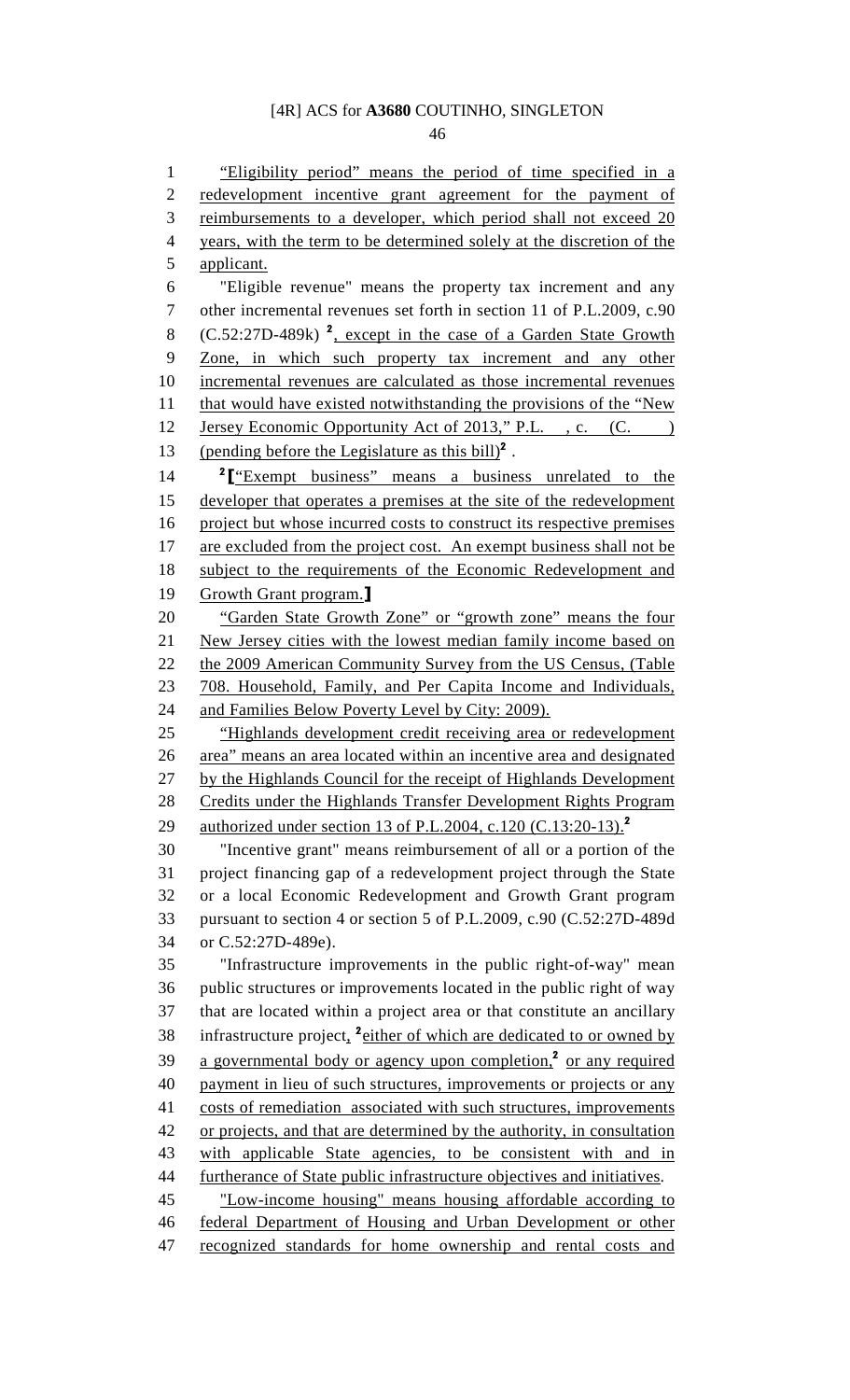47

1 occupied or reserved for occupancy by households with a gross 2 household income equal to 50 percent or less of the median gross 3 household income for households of the same size within the 4 housing region in which the housing is located. 5 "Major rail station" means a railroad station located within a 6 qualified incentive area which provides access to the public to a 7 minimum of six rail passenger service lines operated by the New 8 Jersey Transit Corporation. 9 "Moderate-income housing" means housing affordable, 10 according to United States Department of Housing and Urban 11 Development or other recognized standards for home ownership 12 and rental costs, and occupied or reserved for occupancy by 13 households with a gross household income equal to more than 50 14 percent but less than 80 percent of the median gross household 15 income for households of the same size within the housing region in 16 which the housing is located. 17 "Municipal redeveloper" means a municipal government or a 18 redevelopment agency acting on behalf of a municipal government 19 as defined in section 3 of P.L.1992, c.79 (C.40A:12A-3) that is an 20 applicant for a redevelopment incentive grant agreement. 21 <sup>2</sup> <u>"Municipal Revitalization Index" means the 2007 index by the</u> 22 Office for Planning Advocacy within the Department of State 23 measuring or ranking municipal distress.<sup>2</sup> 24 "Project area" means land or lands located within the incentive 25 area under common ownership or control including through  $2$  [one 26 or more property owners associations, a joint venture between one 27 or more property owners, $\mathbf{I}^2$  a redevelopment agreement with a 28 municipality, or as otherwise established by a municipality or a 29 redevelopment agreement executed by a State entity to implement a 30 redevelopment project. 31 "Project cost" means the costs incurred in connection with the 32 redevelopment project by the developer <sup>2</sup> [and such landlords, 33 tenants, or other business occupants as may be part of the project<sup> $]^2$ </sup> 34 until the issuance of a permanent certificate of occupancy, or until 35 such other time specified by the authority, for a specific investment 36 or improvement, including the costs relating to  $2\frac{\text{receiving}}{\text{c}}$ 37 Highlands Development Credits under the Highlands Transfer 38 Development Rights Program authorized pursuant to section 13 of 39 P.L.2004, c.120 (C.13:20-13),<sup>2</sup> lands, buildings, improvements, real 40 or personal property, or any interest therein, including leases 41 discounted to present value, including lands under water, riparian 42 rights, space rights and air rights acquired, owned, developed or 43 redeveloped, constructed, reconstructed, rehabilitated or improved, 44 any environmental remediation costs, plus costs not directly related 45 to construction, of an amount not to exceed 20 percent of the total 46 costs, capitalized interest paid to third parties, and the cost of 47 infrastructure improvements, including ancillary infrastructure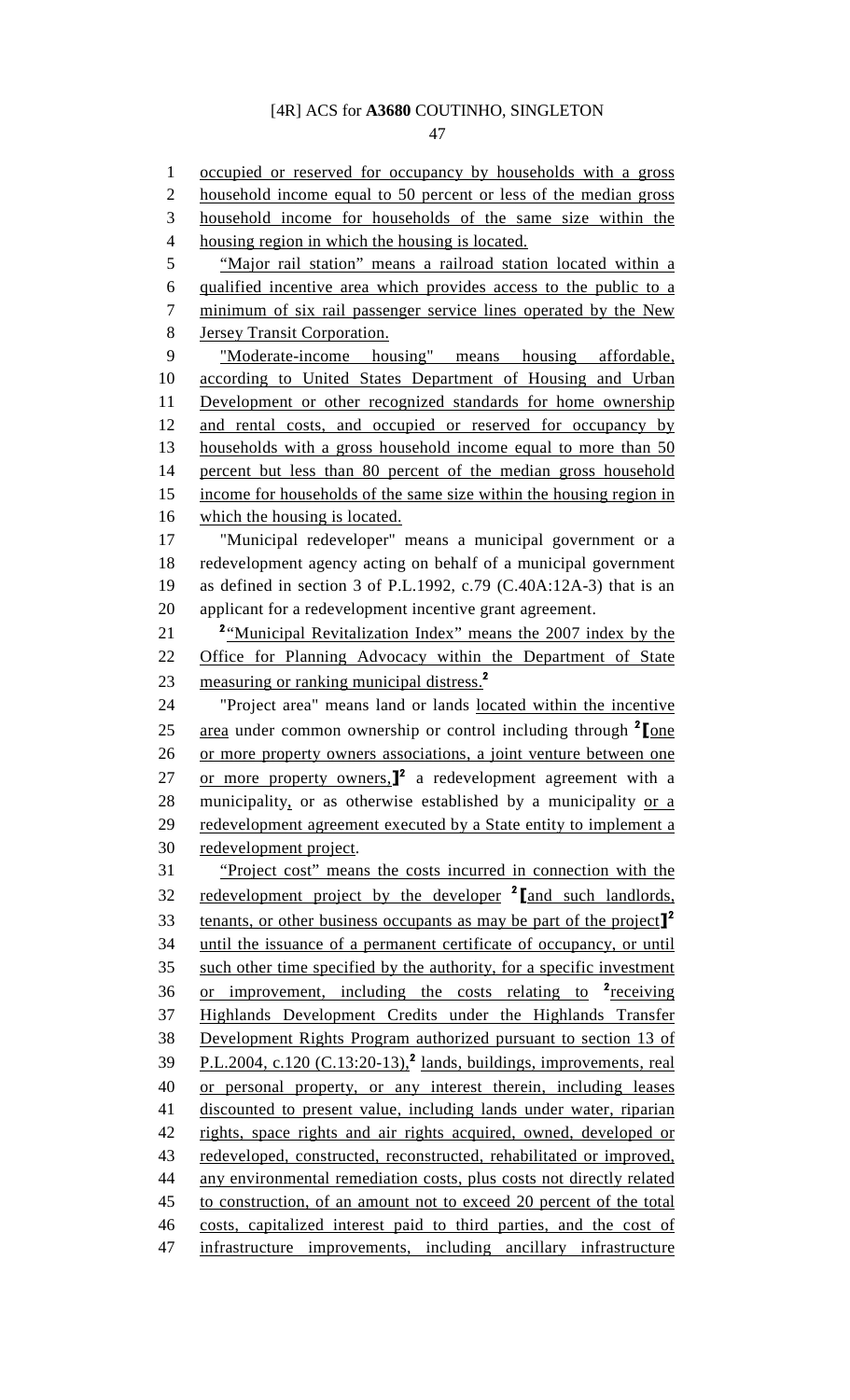48

1 projects, <sup>2</sup> and, for projects located in a Garden State Growth Zone 2 only, the cost of infrastructure improvements including any 3 ancillary infrastructure project and the amount by which total 4 project cost exceeds the cost of an alternative location for the 5 redevelopment project,<sup>2</sup> but excluding any particular costs for 6 which the project has received federal, State, or local funding. 7 "Project financing gap" means: a. the part of the total 8 [redevelopment] project cost, including return on investment, that 9 remains to be financed after all other sources of capital have been 10 accounted for, including, but not limited to, developer-contributed 11 capital, <sup>2</sup> which shall not be less than 20 percent of the total project  $12 \quad \text{cost}$ ,<sup>2</sup> which may include the value of any existing land and 13 improvements in the project area owned or controlled by the 14 developer, and  $2\mathbf{I}$  which shall not be less than 20 percent of the total 15 project cost, excluding the cost of infrastructure improvements in 16 the public right of way] the cost of infrastructure improvements in 17 the public right-of-way, subject to review by the State Treasurer,<sup>2</sup> 18 and investor or financial entity capital or loans for which the 19 developer, after making all good faith efforts to raise additional 20 capital, certifies that additional capital cannot be raised from other 21 sources <u>on a non-recourse basis;</u> <sup>2</sup> and<sup>2</sup> b. <sup>2</sup> [the cost of 22 infrastructure improvements including any ancillary infrastructure 23 project; and  $c.\mathbf{I}^2$  the amount by which total project cost exceeds the 24 cost of an alternative location for the <sup>2</sup>out-of-State<sup>2</sup> redevelopment 25 project. 26 "Project revenue" means all rents, fees, sales, and payments 27 generated by a project, less taxes or other government payments. 28 "Property tax increment" means the amount obtained by: 29 (1) multiplying the general tax rate levied each year by the 30 taxable value of all the property assessed within a project area in 31 the same year, excluding any special assessments; and 32 (2) multiplying that product by a fraction having a numerator 33 equal to the taxable value of all the property assessed within the 34 project area, minus the property tax increment base, and having a 35 denominator equal to the taxable value of all property assessed 36 within the project area. 37 For the purpose of this definition, "property tax increment base" 38 means the aggregate taxable value of all property assessed which is 39 located within the redevelopment project area as of October 1st of 40 the year preceding the year in which the redevelopment incentive 41 grant agreement is authorized. 42 "Qualified incubator facility" means a commercial building 43 located within an incentive area: which contains 100,000 or more 44 square feet of office, laboratory, or industrial space; which is 45 located near, and presents opportunities for collaboration with, a 46 research institution, teaching hospital, college, or university; and 47 within which, at least 75 percent of the gross leasable area is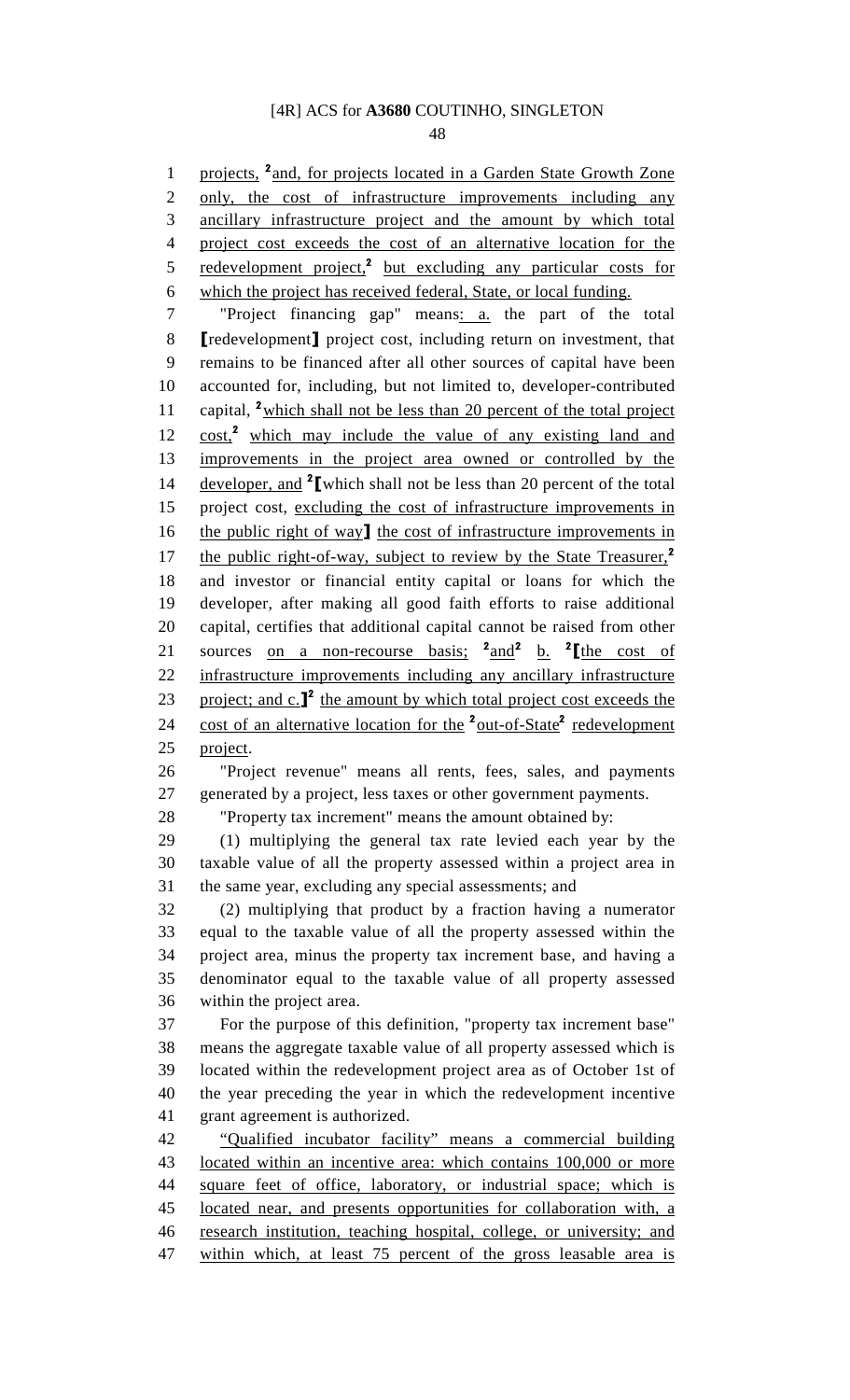49

1 restricted for use by one or more technology startup companies 2 during the commitment period. 3 "Qualified residential project" means a redevelopment project 4 that is predominantly residential and includes multi-family 5 residential units <sup>1</sup> for purchase or lease <sup>2</sup> [and may also include<sup>1</sup> 6 hotel units $\mathbf{I}^2$ , or dormitory units for purchase or lease,  $\mathbf{I}$  [that 7 represents having a total project cost of at least \$17,500,000  $^1$  of 8 the total project cost $\mathbf{J}^1$ , if the project is located in any municipality 9 with a population greater than 200,000 according to the latest 10 federal decennial census, or <sup>1</sup> having a total project cost of at least<sup>1</sup> 11  $$10,000,000$   $^1$  of the total project cost,  $^1$  if the project is located in 12 any municipality with a population less than 200,000 according to 13 the latest federal decennial census, or is a disaster recovery project<sup>2</sup>, 14 or having a total project cost of \$5,000,000 if the project is in a 15 Garden State Growth Zone<sup>2</sup>. 16 "Qualifying economic redevelopment and growth grant incentive 17 area" or "incentive area" means: 18  $a.$  <sup>2</sup> an aviation district; 19 b. a port district; 20 c. a distressed municipality; or 21  $\underline{d}$ .<sup>2</sup> an area (1) designated pursuant to the "State Planning Act," 22 P.L.1985, c.398 (C.52:18A-196 et seq.), as: 23  $\qquad \qquad$  (a) Planning Area 1 (Metropolitan)  $^3$ [,]  $\frac{3}{2}$ 24 (b) Planning Area 2 (Suburban)  ${}^{3}$ [,]  ${}^{3}$  [or a center as designated 25 by the State Planning Commission; an area zoned for development 26 pursuant to  $\frac{3 \text{ or }^3}{ }$ 27 (c) Planning Area 3 (Fringe Planning Area)  ${}^{3}$ [,  ${}^{2}$ or<sup>2</sup> 28  $(d)$ <sup>3</sup> <sup>2</sup> [a designated center under the State Development and 29 Redevelopment Plan, or 30 (e) a designated growth center in an endorsed plan until June 30, 31 2013, or until the State Planning Commission revises and readopts 32 New Jersey's State Strategic Plan and adopts regulations to revise 33 this definition as it pertains to Statewide planning areas, whichever 34 is later; <sup>3</sup> Planning Area 4A (Rural Planning Area)<sup>3</sup><sup>3</sup>;<sup>2</sup> 35 (2) located within a smart growth area and planning area 36 designated in a master plan adopted by the New Jersey 37 Meadowlands Commission pursuant to subsection (i) of section 6 of 38 P.L.1968, c.404 (C.13:17-6) or subject to a redevelopment plan 39 adopted by the New Jersey Meadowlands Commission pursuant to 40 section 20 of P.L.1968, c.404 (C.13:17-21); 41 (3) located within any land owned by the New Jersey Sports and 42 Exposition Authority, established pursuant to P.L.1971, c.137 43 (C.5:10-1 et seq.), within the boundaries of the Hackensack 44 Meadowlands District as delineated in section 4 of P.L.1968, c.404 45 (C.13:17-4);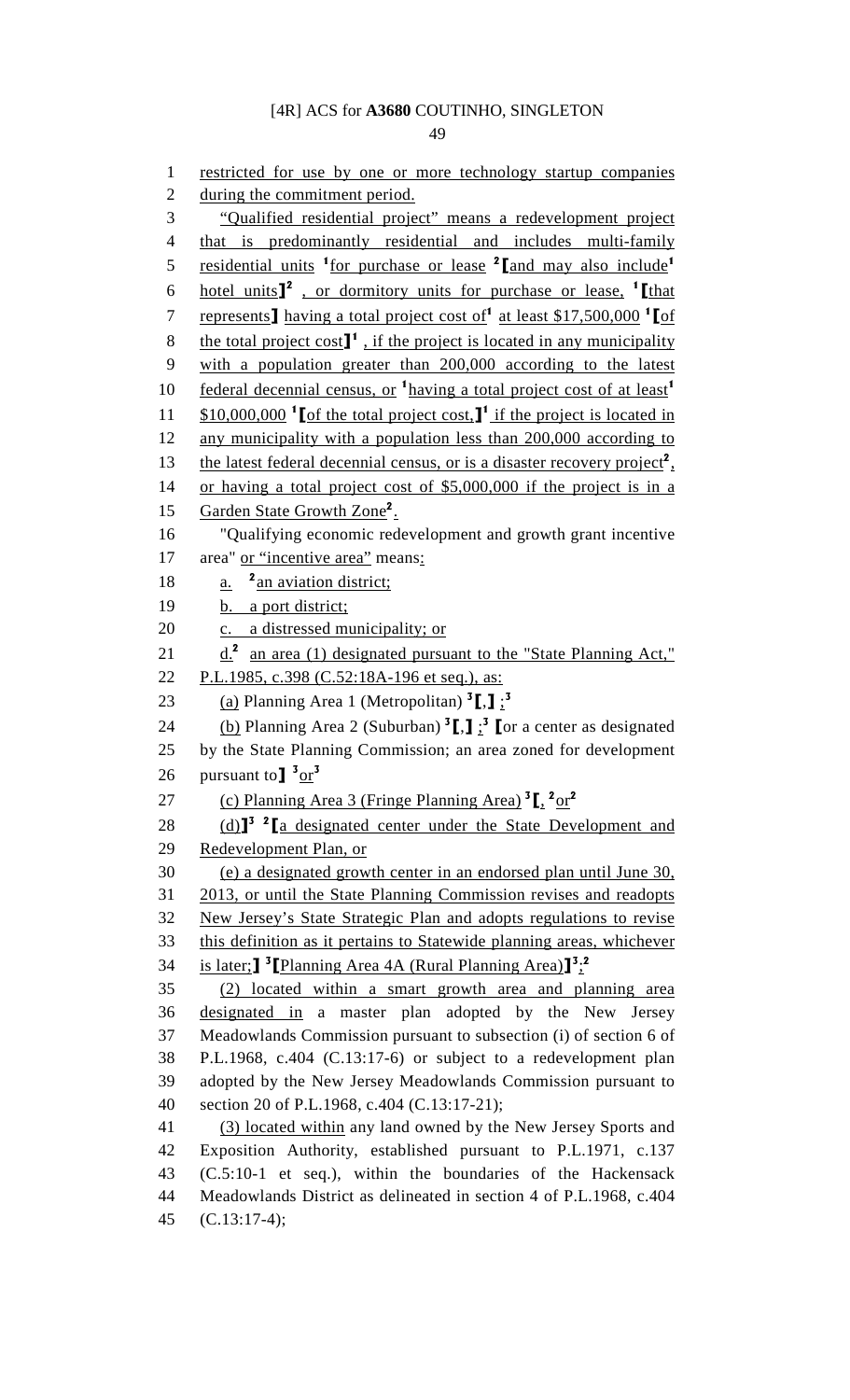50

1 (4) located within a [pinelands] regional growth area, a 2  $\Gamma$  [pinelands] town <sup>2</sup> [management area]<sup>2</sup>,  $\Gamma$ a pinelands village, <sup>2</sup> village,<sup>2</sup> or a military and federal installation area **[**established 4 pursuant to] designated in the [pinelands] comprehensive 5 management plan prepared and adopted by the Pinelands 6 Commission pursuant to the "Pinelands Protection Act," P.L.1979, 7 c.111 (C.13:18A-1 et seq.); [a transit village, as determined by the 8 Commissioner of Transportation; and federally owned]<sup>2</sup>[or]<sup>2</sup>  $(5)$  located within <sup>2</sup> the planning area of the Highlands Region as 10 defined in section 3 of P.L.2004, c.120 (C.13:20-3) or in a 11 highlands development credit receiving area or redevelopment area; 12 (6) located within a Garden State Growth Zone;  $(7)$  located within<sup>2</sup> land approved for closure under any federal 14 Base Closure and Realignment Commission action;  $^2$  [but excluding 15 b. an area designated in the 2008 Highlands Regional Master 16 Plan, adopted pursuant to the "Highlands Water Protection and 17 Planning Act," P.L.2004, c.120 (C.13:20-1 et al.), unless located 18 within: 19 (1) (a) the Existing Community Zone, or 20 (b) a Highlands center, designated by the Highlands Water 21 Protection and Planning Council, established pursuant to section 4 22 of P.L.2004, c.120 (C.13:20-4); which area is not located within: 23 (2) (a) the Protection Zone, 24 (b) the Conservation Zone, or 25 (c) an Environmentally Constrained Sub-Zone] or 26 (8) located only within the following portions of the areas 27 designated pursuant to the "State Planning Act," P.L.1985, c.398 28  $(C.52:18A-196$  et al.), as <sup>3</sup>Planning Area 4A (Rural Planning 29 Area),<sup>3</sup> Planning Area 4B (Rural/Environmentally Sensitive) or 30 Planning Area 5 (Environmentally Sensitive) if <sup>3</sup>Planning Area 4A 31 (Rural Planning Area),<sup>3</sup> Planning Area 4B (Rural/Environmentally 32 Sensitive) or Planning Area 5 (Environmentally Sensitive) is 33 located within: 34 (a) a designated center under the State Development and 35 Redevelopment Plan; 36 (b) a designated growth center in an endorsed plan until the State 37 Planning Commission revises and readopts New Jersey's State 38 Strategic Plan and adopts regulations to revise this definition as it 39 pertains to Statewide planning areas; 40 (c) any area determined to be in need of redevelopment pursuant 41 to sections 5 and 6 of P.L.1992, c.79 (C.40A:12A-5 and 40A:12A-42 6) or in need of rehabilitation pursuant to section 14 of P.L.1992, 43 c.79 (C.40A:12A-14); 44 (d) any area on which a structure exists or previously existed 45 including any desired expansion of the footprint of the existing or 46 previously existing structure provided such expansion otherwise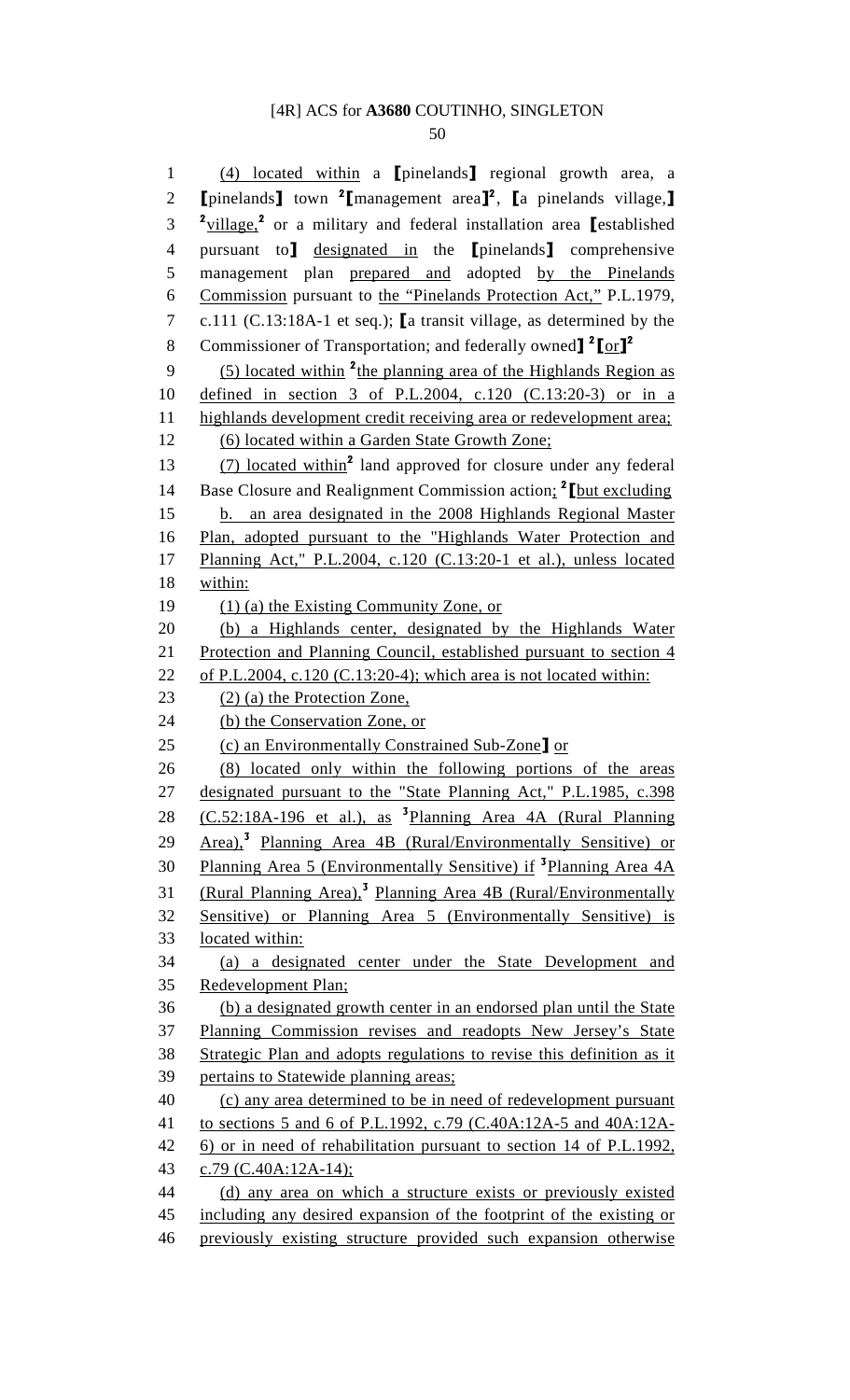51

1 complies with all applicable federal, State, county, and local

2 permits and approvals;

3 (e)  $\frac{3}{2}$  [any] the<sup>3</sup> planning area of the Highlands Region as defined 4 in section 3 of P.L.2004, c.120 (C.13:20-3) or a highlands 5 development credit receiving area or redevelopment area; or 6 (f) any area on which an existing tourism destination project is 7 located. 8 "Qualifying economic redevelopment and growth grant incentive 9 area" or "incentive area" shall not include any property located 10 within the preservation area of the Highlands Region as defined in 11 the "Highlands Water Protection and Planning Act," P.L.2004, 12 c.120 (C.13:20-1 et al.)<sup>2</sup>. 13 "Redevelopment incentive grant agreement" means an agreement 14 between, (1) the State and the New Jersey Economic Development 15 Authority and a developer, or (2) a municipality and a developer, or 16 a municipal ordinance authorizing a project to be undertaken by a 17 municipal redeveloper, under which, in exchange for the proceeds 18 of an incentive grant, the developer agrees to perform any work or 19 undertaking necessary for a redevelopment project, including the 20 clearance, development or redevelopment, construction, or 21 rehabilitation of any structure or improvement of commercial, 22 industrial, residential, or public structures or improvements within a 23 qualifying economic redevelopment and growth grant incentive area 24 or a transit village. 25 "Redevelopment project" means a specific [work] 26 <sup>2</sup>[investment] construction project<sup>2</sup> or improvement, including 27 lands, buildings, improvements, real and personal property or any 28 interest therein, including lands under water, riparian rights, space 29 rights and air rights, acquired, owned, leased, developed or 30 redeveloped, constructed, reconstructed, rehabilitated or improved, 31 undertaken by a developer, owner or tenant, or both, within a 32 project area and any ancillary infrastructure project [associated 33 therewith] including infrastructure improvements in the public right 34 of way, as set forth in an application to be made to the authority. 35 The use of the term "redevelopment project" in sections 3 through 36 18 of P.L.2009, c.90 (C.52:27D-489c et al.) shall not be limited to 37 only redevelopment projects located in areas determined to be in 38 need of redevelopment pursuant to sections 5 and 6 of P.L.1992,  $39$  c.79 (C.40A:12A-5 and 40A:12A-6) but shall also include any work 40 or undertaking in accordance with the "Redevelopment Area Bond 41 Financing Law," sections 1 through 10 of P.L.2001, c.310 42 (C.40A:12A-64 et seq.) or other applicable law, pursuant to a 43 redevelopment plan adopted by a State entity, or as described in the 44 resolution adopted by a public entity created by State law with the 45 power to adopt a redevelopment plan or otherwise determine the 46 location, type and character of a redevelopment project or part of a 47 redevelopment project on land owned or controlled by it or within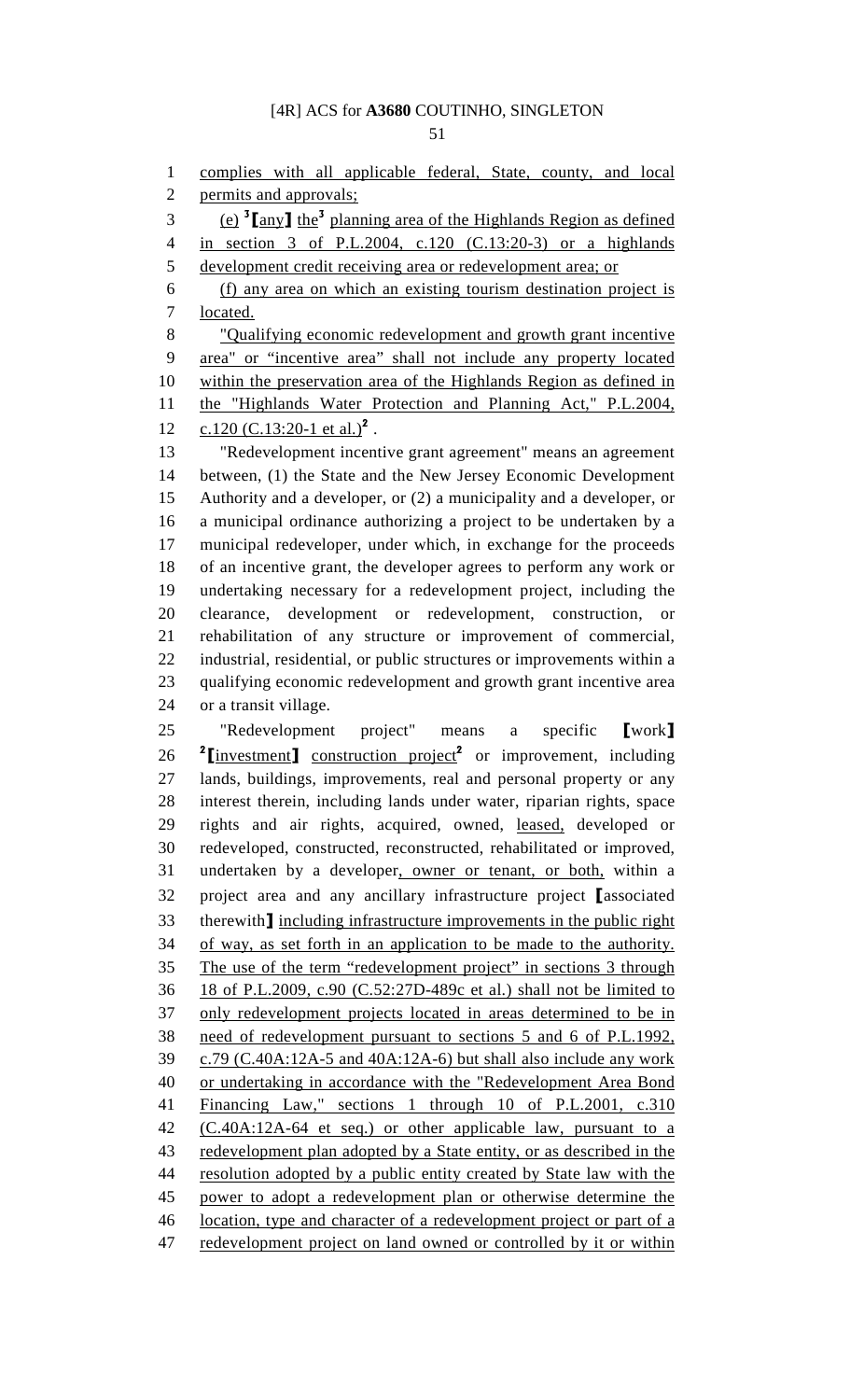52

1 its jurisdiction, including but not limited to, the New Jersey 2 Meadowlands Commission established pursuant to P.L.1968, c.404 3 (C.13:17-1 et seq.), the New Jersey Sports and Exposition Authority 4 established pursuant to P.L.1971 c.137 (C.5:10-1 et seq.) and the 5 Fort Monmouth Economic Revitalization Authority created 6 pursuant to P.L.2010, c.51 (C.52:27I-18 et seq.). 7 "Redevelopment utility" means a self-liquidating fund created by 8 a municipality pursuant to section 12 of P.L.2009, c.90 (C.52:27D-9 489l) to account for revenues collected and incentive grants paid 10 pursuant to section 11 of P.L.2009, c.90 (C.52:27D-489k), or other 11 revenues dedicated to a redevelopment project. 12 "Revenue increment base" means the amounts of all eligible 13 revenues from sources within the redevelopment project area in the 14 calendar year preceding the year in which the redevelopment 15 incentive grant agreement is executed, as certified by the State 16 Treasurer for State revenues, and the chief financial officer of the 17 municipality for municipal revenues. 18 "SDA district" means an SDA district as defined in section 3 of 19 P.L.2000, c.72 (C.18A:7G-3). 20 "SDA municipality" means a municipality in which an SDA 21 district is situate. 22 "Technology startup company" means a for profit business that 23 has been in operation fewer than five years and is developing or 24 possesses a proprietary technology or business method of a high-25 technology or life science-related product, process, or service which 26 the business intends to move to commercialization. 27 "Tourism destination project" means a redevelopment project 28 that will be among the most visited privately owned or operated 29 tourism or recreation sites in the State  $\frac{1}{2}$  as determined at the 30 discretion of the authority] , and which is located within the 31 incentive area and has been determined by the authority to be in an 32 area appropriate for development and in need of economic 33 development incentive assistance<sup>1</sup>. 34 "Transit project" means a redevelopment project located within a  $1/2$ -mile radius<sup>2</sup>, or one-mile radius for projects located in a Garden 36 State Growth Zone,<sup>2</sup> surrounding the mid-point of a New Jersey 37 Transit Corporation, Port Authority Transit Corporation, or Port 38 Authority Trans-Hudson Corporation rail, bus, or ferry station 39 platform area, including all light rail stations. 40 "Transit village" means a community with a bus, train, light rail, 41 or ferry station that has developed a plan to achieve its economic 42 development and revitalization goals and has been designated by 43 the New Jersey Department of Transportation as a transit village. 44 "Urban transit hub" means an urban transit hub, as defined in 45 section 10 of P.L.2007, c.346 (C.34:1B-208), that is located within 46 an eligible municipality, as defined in section 10 of P.L.2007, c.346 47  $(C.34:1B-208)^2$ , or all light rail stations and property located within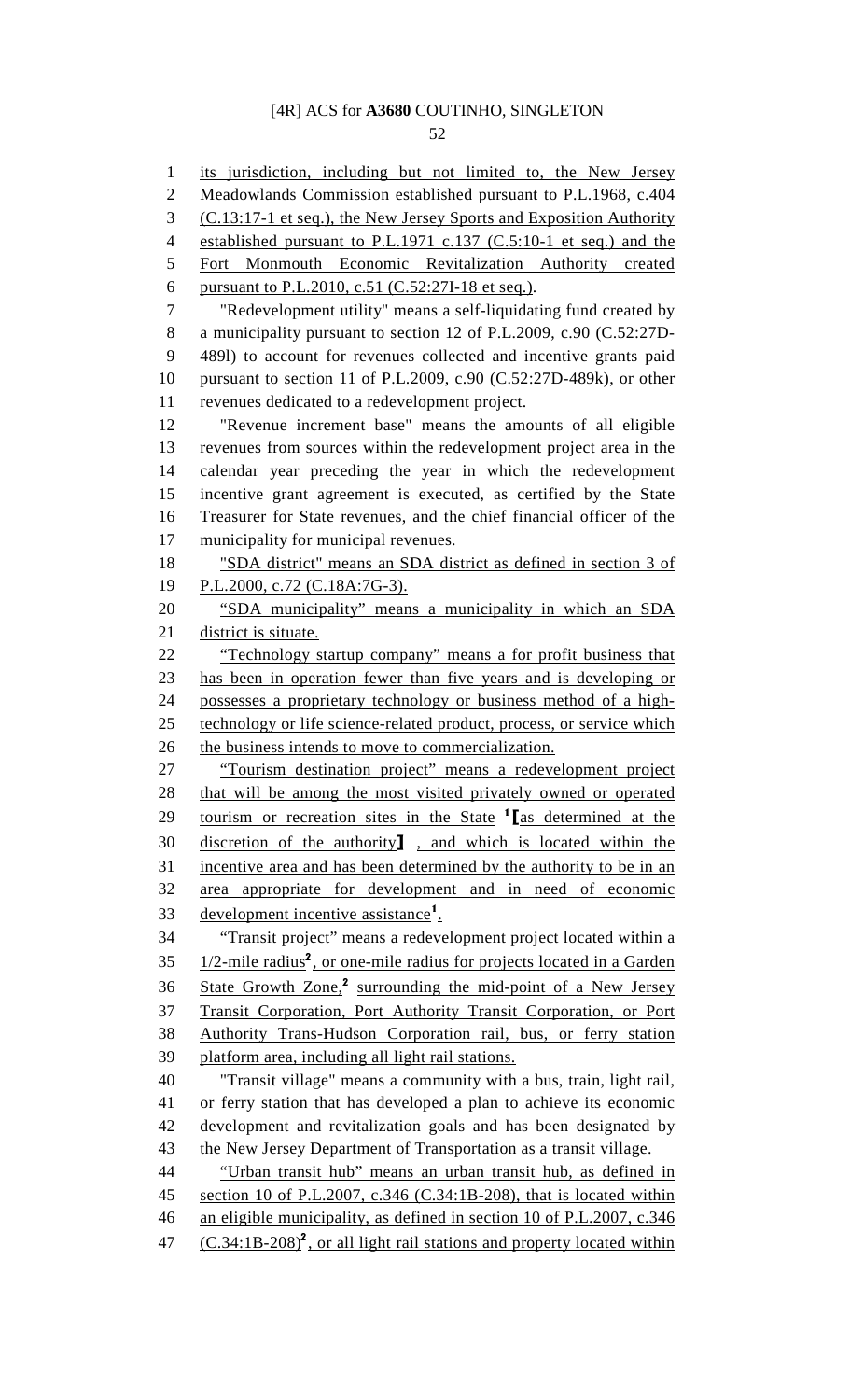53

1 a one-mile radius of the mid-point of the platform area of such a 2 rail, bus, or ferry station if the property is in a qualified 3 municipality under the "Municipal Rehabilitation and Economic 4 Recovery Act," P.L.2002, c.43 (C.52:27BBB-1 et al.)<sup>2</sup>. 5 "Vacant commercial building" means any commercial building 6 or complex of commercial buildings having over 400,000 square 7 feet of office, laboratory, or industrial space that is more than 70 8 percent unoccupied at the time of application to the authority or is 9 negatively impacted by the approval of a "qualified business 10 facility," as defined pursuant to section 2 of P.L.2007, c.346 11  $(C.34:1B-208)$  <sup>2</sup>, or any vacant commercial building in a Garden 12 State Growth Zone having over 35,000 square feet of office, 13 laboratory, or industrial space, or over 200,000 square feet of 14 office, laboratory, or industrial space in Atlantic, Burlington, 15 Camden, Cape May, Cumberland, Gloucester, Ocean, or Salem 16 counties available for occupancy for a period of over one year<sup>2</sup>. 17 "Vacant health facility project" means a redevelopment project 18 where a health facility, as defined by section 2 of P.L.1971, c.136 19 (C.26:2H-2), currently exists and is considered vacant. A health 20 facility shall be considered vacant if at least 70 percent of that 21 facility has not been open to the public or utilized to serve any 22 patients at the time of application to the authority. 23 (cf: P.L.2011, c.89, s.6) 24 25  $115.$  Section 4 of P.L.2009, c.90 (C.52:27D-489d) is amended to 26 read as follows: 27 4. a. The governing body of a municipality wherein is located a 28 qualifying economic redevelopment and growth grant incentive area 29 may adopt an ordinance to establish a local Economic 30 Redevelopment and Growth Grant program for the purpose of 31 encouraging redevelopment projects in that area through the 32 provision of incentive grants to reimburse developers for all or a 33 portion of the project financing gap for such projects. No local 34 Economic Redevelopment and Growth Grant program shall take 35 effect until the Local Finance Board approves the ordinance. 36 b. A developer shall submit an application for a local incentive 37 grant prior to July 1,  $2[2018]$   $2019^2$ . A developer that submits an 38 application for a local incentive grant shall indicate on the 39 application whether it is also applying for a State incentive grant. 40 An application by a developer applying for a local incentive grant 41 only shall not require approval by the authority. A municipal 42 redeveloper may only apply for local incentive grants for the 43 construction of: (1) infrastructure improvements in the public right-44 of-way, or (2) publicly owned facilities. 45 c. No local incentive grant shall be finally approved by a 46 municipality until approved by the Local Finance Board. The Local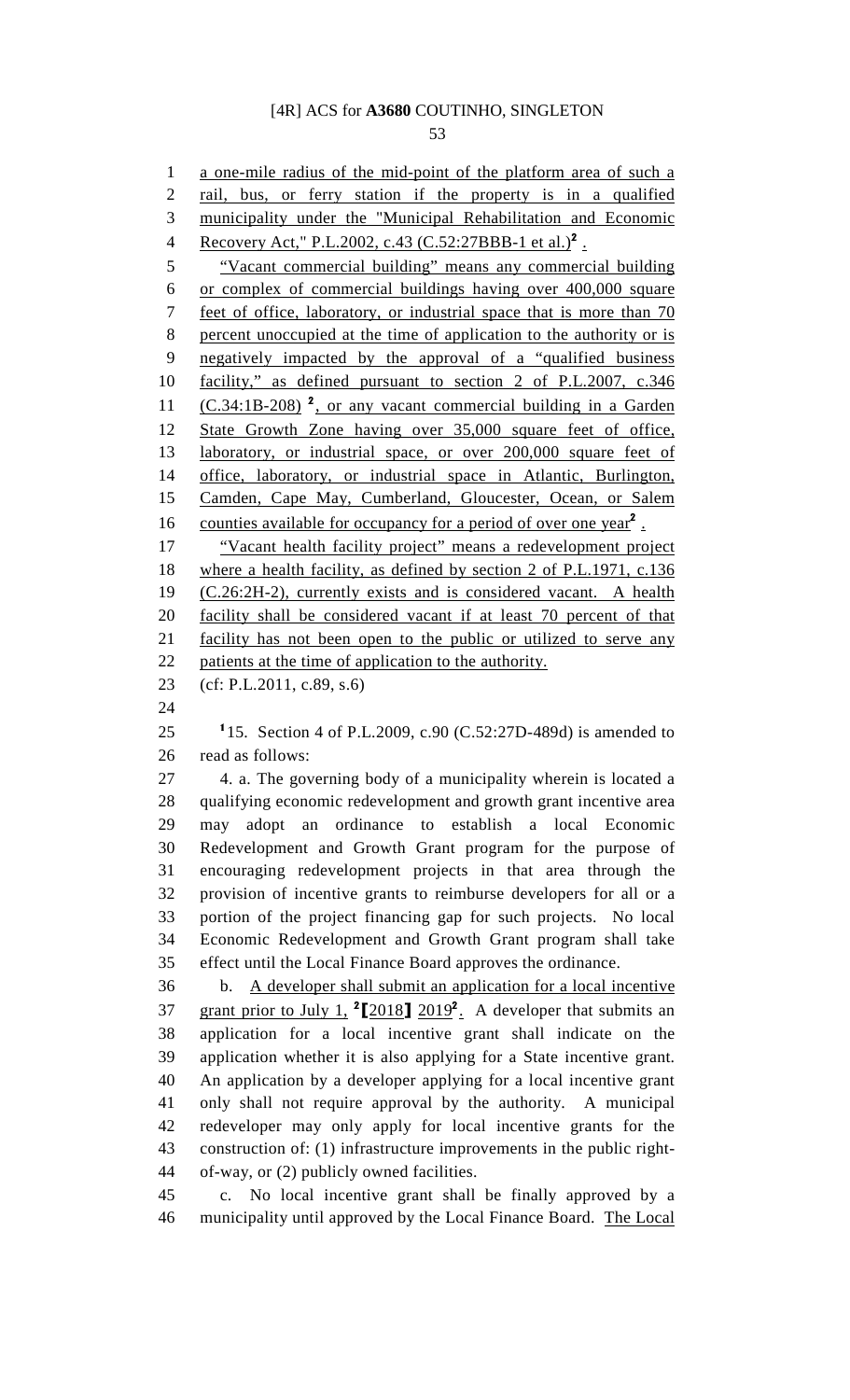54

1 Finance Board shall not approve a local incentive grant unless the 2 application was submitted prior to July 1,  $^{2}$ [2018] 2019<sup>2</sup>. 3 d. In deciding whether or not to approve a local incentive grant 4 agreement the Local Finance Board shall consider the following 5 factors: 6 (1) the economic feasibility of the redevelopment project; 7 (2) the extent of economic and related social distress in the 8 municipality and the area to be affected by the redevelopment 9 project; 10 (3) the degree to which the redevelopment project will advance 11 State, regional, and local development and planning strategies; 12 (4) the likelihood that the redevelopment project shall, upon 13 completion, be capable of generating new tax revenue in an amount 14 in excess of the amount necessary to reimburse the developer for 15 project costs incurred as provided in the redevelopment incentive 16 grant agreement; 17 (5) the relationship of the redevelopment project to a 18 comprehensive local development strategy, including other major 19 projects undertaken within the municipality; 20 (6) the need for the redevelopment incentive grant agreement to 21 the viability of the redevelopment project; 22 (7) compliance with the provisions of P.L.2009, c.90 23 (C.52:27D-489a et al.); and 24 (8) the degree to which the redevelopment project enhances and 25 promotes job creation and economic development.<sup>1</sup> 26 (cf: P.L.2010, c.10, s.3) 27 28 <sup>1</sup>[15.] 16<sup>1</sup> Section 5 of P.L.2009, c.90 (C.52:27D-489e) is 29 amended to read as follows: 30 5. a. The New Jersey Economic Development Authority, in 31 consultation with the State Treasurer, shall establish an Economic 32 Redevelopment and Growth Grant program for the purpose of 33 encouraging redevelopment projects in qualifying economic 34 redevelopment and growth grant incentive areas that do not qualify 35 as such areas solely by virtue of being a transit village, through the 36 provision of incentive grants to reimburse developers for certain 37 project financing gap costs. 38 b. (1) A developer shall submit an application for a State 39 incentive grant prior to July 1,  $2[2018]$   $2019^2$ . A developer that 40 submits an application for a State incentive grant shall indicate on 41 the application whether it is also applying for a local incentive 42 grant. 43 (2) When an applicant indicates it is also applying for a local 44 incentive grant, the authority shall forward a copy of the application 45 to the municipality wherein the redevelopment project is to be 46 located for approval by municipal ordinance.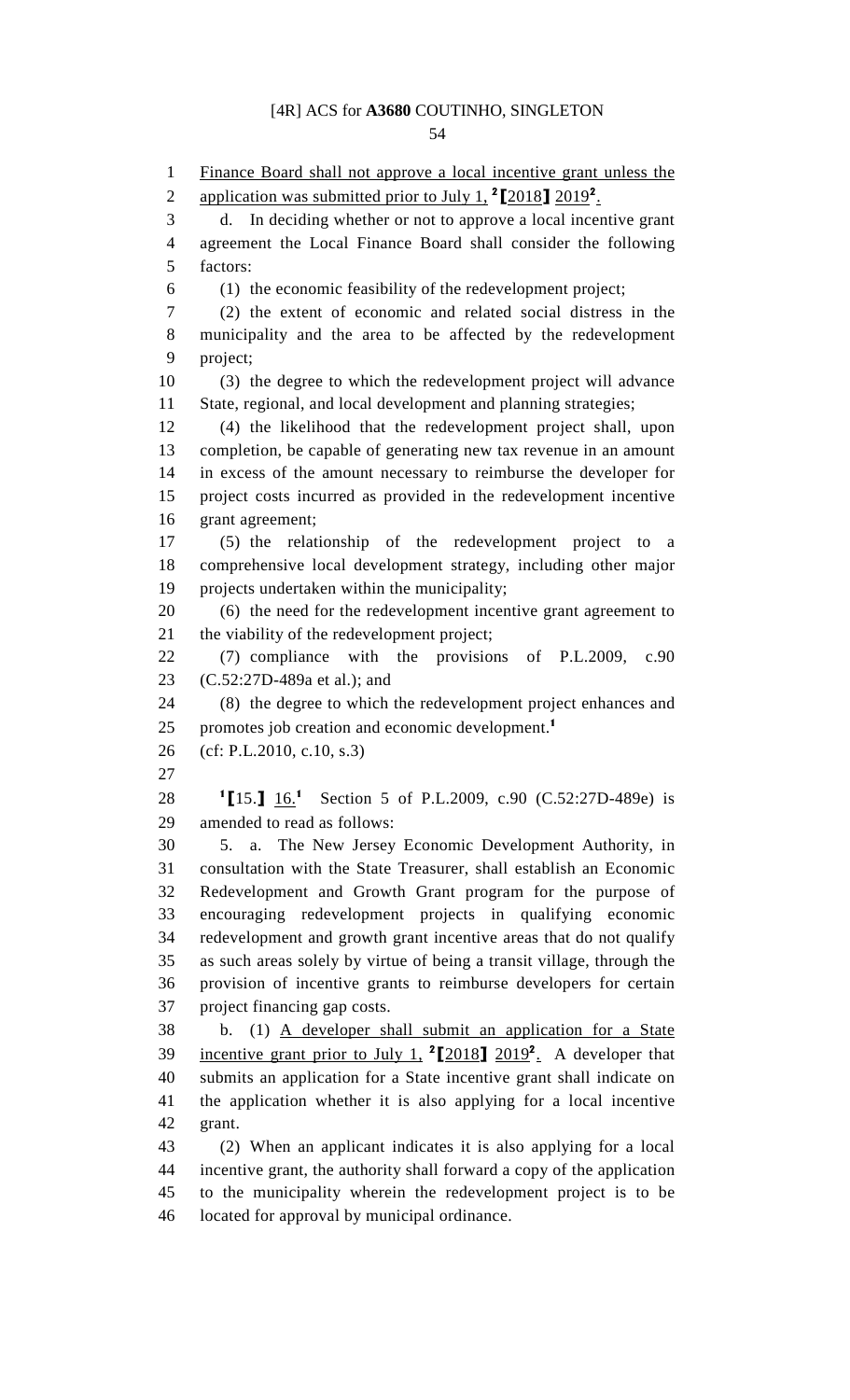55

1 c. An application for a State incentive grant shall be reviewed 2 and approved by the authority. The authority shall not approve an 3 application for a State incentive grant unless the application was 4 submitted prior to July 1,  $^2$ [2018]  $2019^2$ <sup>1</sup> 5 (cf: P.L.2010, c.10, s.5) 6 <sup>1</sup>[16.] <u>17.</u><sup>1</sup> Section 6 of P.L.2009, c.90 (C.52:27D-489f) is 8 amended to read as follows: 9 6. a. Up to the limits established in subsection b. of this section 10 and in accordance with a redevelopment incentive grant agreement, 11 beginning upon the receipt of occupancy permits for any portion of 12 the redevelopment project, or upon such other event evidencing 13 project completion as set forth in the incentive grant agreement, the 14 State Treasurer shall pay to the developer incremental State 15 revenues directly realized from businesses operating on or at the 16 site of the redevelopment project  $[$ premises $]$ <sup>2</sup> $[$ , including exempt 17 businesses,<sup>1</sup> from the following taxes: the Corporation Business 18 Tax Act (1945), P.L.1945, c.162 (C.54:10A-1 et seq.), the tax 19 imposed on marine insurance companies pursuant to R.S.54:16-1 et 20 seq., the tax imposed on insurers generally, pursuant to P.L.1945, 21 c.132 (C.54:18A-1 et seq.), the public utility franchise tax, public 22 utilities gross receipts tax and public utility excise tax imposed on 23 sewerage and water corporations pursuant to P.L.1940, c.5 24 (C.54:30A-49 et seq.), those tariffs and charges imposed by electric, 25 natural gas, telecommunications, water and sewage utilities, and 26 cable television companies under the jurisdiction of the New Jersey 27 Board of Utilities, or comparable entity, <sup>2</sup> except for those tariffs, 28 fees, or taxes<sup>2</sup> related to societal benefits charges assessed pursuant 29 to section 12 of P.L.1999, c.23 (C.48:3-60), any charges paid for 30 compliance with the "Global Warming Response Act," P.L.2007, 31 c.112 (C.26:2C-37 et seq.), transitional energy facility assessment 32 unit taxes paid pursuant to section 67 of P.L.1997, c.162 (C.48:2- 33 21.34), and the sales and use taxes on public utility and cable 34 television services and commodities, the tax derived from net 35 profits from business, a distributive share of partnership income, or 36 a pro rata share of S corporation income under the "New Jersey 37 Gross Income Tax Act," N.J.S.54A:1-1 et seq., the tax derived from 38 a business at the site of a redevelopment project that is required to 39 collect the tax pursuant to the "Sales and Use Tax Act," P.L.1966, 40 c.30 (C.54:32B-1 et seq.), the tax imposed pursuant to P.L.1966, 41 c.30 (C.54:32B-1 et seq.) from the purchase of furniture, fixtures 42 and equipment, or materials [used] for the remediation, the 43 construction of new structures [, or the construction of new 44 residences]  $\sqrt[2]{\text{for residues}}$ , or the renovation of same.]  $\sqrt[2]{\text{at}}$  the site 45 of a redevelopment project,  $^2$  [the tax imposed pursuant to P.L.1966, 46 c.30 (C.54:32B-1 et seq.) from purchases of goods and services 47 used in the ongoing operation of a business at the site of the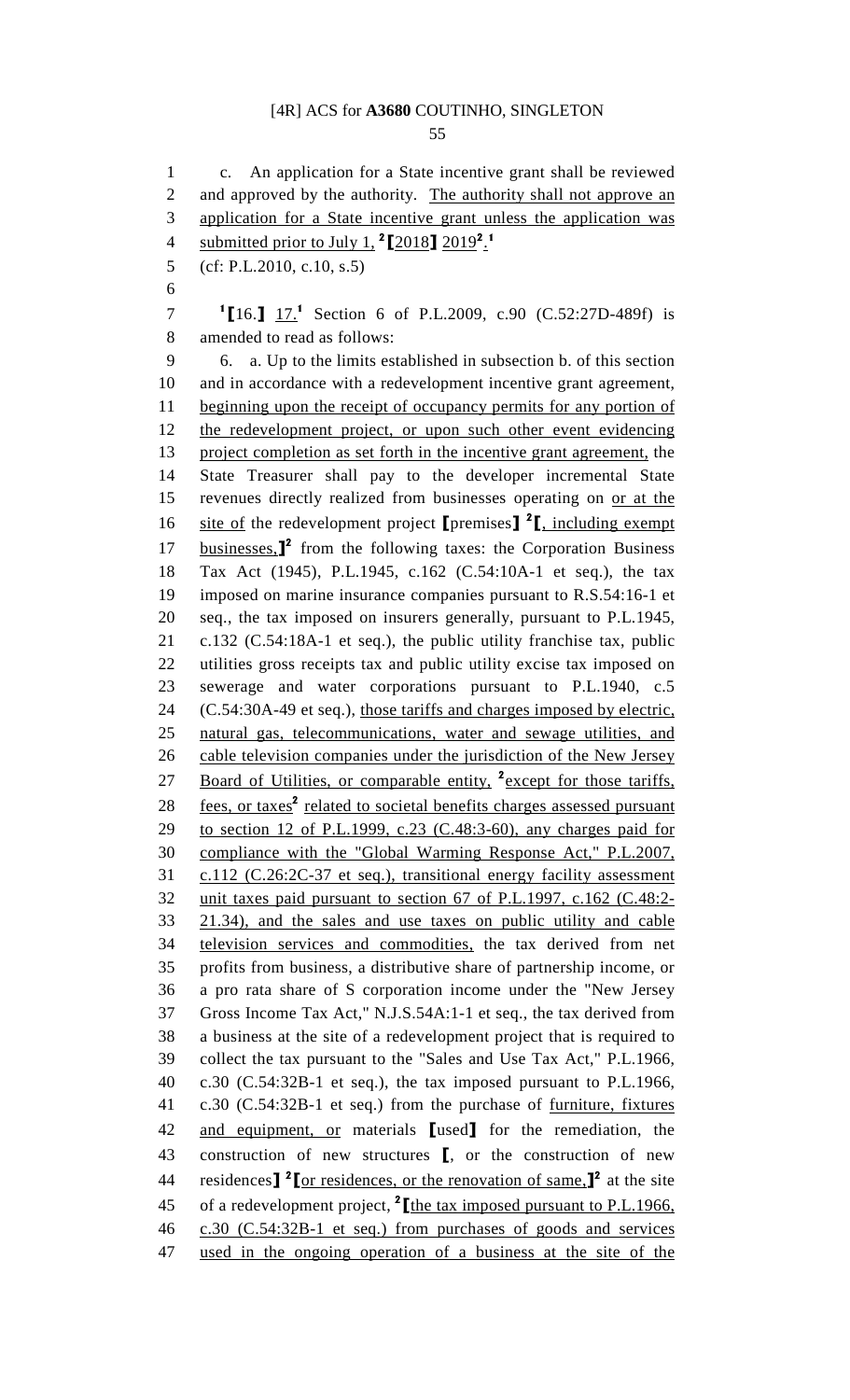56

1 redevelopment project, $\mathbf{I}^2$  the hotel and motel occupancy fee 2 imposed pursuant to section 1 of P.L.2003, c.114 (C.54:32D-1), or 3 the portion of the fee imposed pursuant to section 3 of P.L.1968, 4 c.49 (C.46:15-7) derived from the sale of real property at the site of 5 the redevelopment project and paid to the State Treasurer for use by 6 the State, that is not credited to the "Shore Protection Fund" or the 7 "Neighborhood Preservation Nonlapsing Revolving Fund" ("New 8 Jersey Affordable Housing Trust Fund") pursuant to section 4 of 9 P.L.1968, c.49 (C.46:15-8).  $^2$ Any developer shall be allowed to 10 assign their ability to apply for the tax credit under this subsection 11 to a non-profit organization with a mission dedicated to attracting 12 investment and completing development and redevelopment 13 projects in a Garden State Growth Zone. The non-profit 14 organization may make an application on behalf of a developer 15 which meets the requirements for the tax credit, or a group of non-16 qualifying developers, such that these will be considered a unified 17 project for the purposes of the incentives provided under this 18  $\text{section}^2$ 19 b. (1) Up to an average of 75 percent of the projected annual 20 incremental revenues  $2\left[\frac{\text{a}}{\text{b}}\right]$  averaged over the length of time during 21 which the reimbursement shall be granted,] or 85 percent of the 22 projected annual incremental revenues in a Garden State Growth 23 Zone<sup>2</sup> may be pledged towards the State portion of an incentive 24 grant. 25 (2) In the case of a qualified residential project, if the authority 26 determines that the estimated amount of incremental revenues 27 pledged towards the State portion of an incentive grant is 28 inadequate to fully fund the amount of the State portion of the 29 incentive grant, then in lieu of an incentive grant based on such 30 incremental revenue, the developer shall be awarded tax credits 31 equal to the full amount of the incentive grant. The value of all 32 credits approved by the authority pursuant to this paragraph shall 33 not exceed  $$600,000,000,$  of which  $2$ : 34 (a) \$250,000,000 shall be restricted to qualified residential 35 projects within Atlantic, Burlington, Camden, Cape May, 36 Cumberland, Gloucester, Ocean, and Salem counties, of which 37 \$175,000,000 of credits shall be restricted to qualified residential 38 projects in a Garden State Growth Zone located within the 39 aforementioned counties, and \$75,000,000 of credits shall be 40 restricted to qualified residential projects in municipalities with a 41 2007 Municipal Revitalization Index of 400 or higher as of the date 42 of enactment of the "New Jersey Economic Opportunity Act of 43 2013," P.L., c. (C.) (pending before the Legislature as this 44 bill) and located within the aforementioned counties;  $(45)$   $(b)^2$  \$250,000,000 shall be restricted to qualified residential 46 projects located in  $2: (i)^2$  urban transit hubs that are commuter rail 47 in nature  $\frac{2}{}$ that otherwise do not qualify under subparagraph (a) of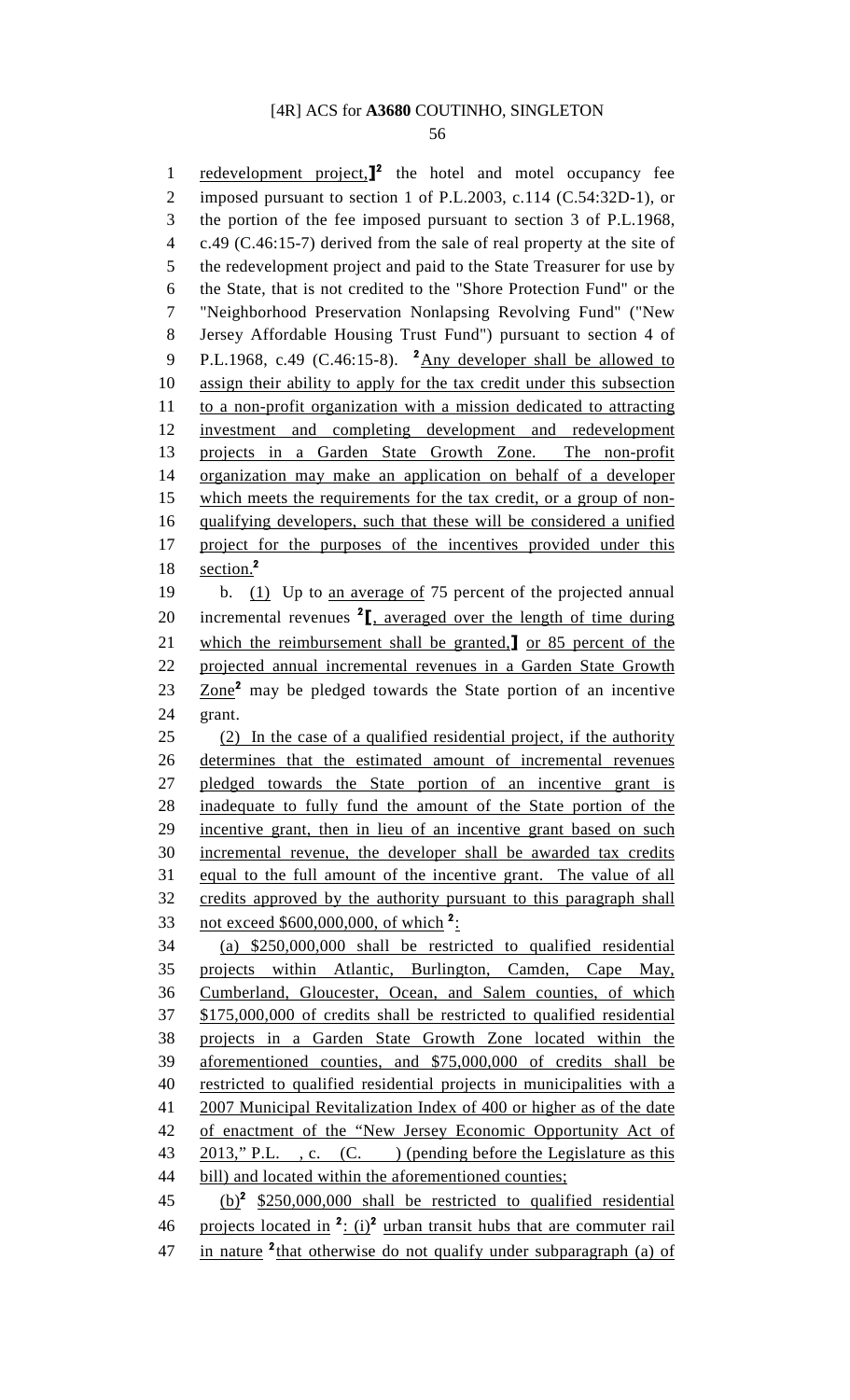57

1 this paragraph<sup>2</sup>, <sup>2</sup> [\$200,000,000] (ii) a Garden State Growth Zone 2 not located in a county mentioned in subparagraph (a) of this 3 paragraph, <sup>3</sup>[or]<sup>3</sup> (iii) disaster recovery projects that otherwise do 4 not qualify under subparagraph (a) of this paragraph  $\frac{3}{4}$ , or (iv) SDA 5 municipalities located in Hudson County that were awarded State 6 Aid in State Fiscal Year 2013 through the Transitional Aid to 7 Localities program and otherwise do not qualify under 8 subparagraph (a) of this paragraph<sup>3</sup>: 9  $(c)$  \$75,000,000<sup>2</sup> shall be restricted to qualified residential 10 projects in distressed municipalities  ${}^{2}$ [or],  ${}^{2}$  deep poverty pockets  ${}^{2}$ , 11 highlands development credit receiving areas or redevelopment 12 areas, otherwise not qualifying pursuant to subparagraphs (a) or (b) 13 of this paragraph<sup>2</sup>: <sup>2</sup>[\$100,000,000] and  $(14)$   $(25,000,000^2)$  shall be restricted to qualified residential 15 projects that are  $2$  [disaster recovery projects; and the remaining 16 \$50,000,000 shall be used for qualified residential projects in any 17 municipality falling  $\log$   $\frac{1}{2}$  within a qualifying economic 18 redevelopment and growth grant incentive area <sup>2</sup> otherwise not 19 qualifying under subparagraphs (a), (b), or (c) of this paragraph<sup>2</sup>. 20  $\frac{2 \text{Not}}{\text{Not}}$  (e) For subparagraphs (a) through (d) of this paragraph, 21 not<sup>2</sup> more than \$40,000,000 of credits shall be awarded to any 22 qualified residential project in a deep poverty pocket or distressed 23 municipality and not more than \$20,000,000 of credits shall be 24 awarded to any other qualified residential project. The developer of 25 a qualified residential project seeking an award of credits towards 26 the funding of its incentive grant shall submit an incentive grant 27 application prior to July 1, 2015 and if approved shall submit a 28 temporary certificate of occupancy for such project no later than 29 July 28, 2015. <sup>2</sup> Applications for tax credits pursuant to this 30 subsection relating to an ancillary infrastructure project or 31 infrastructure improvement in the public right of way, or both, shall 32 be accompanied with a letter of support relating to the project or 33 improvement by the governing body or agency in which the project is located.<sup>2</sup> 34 Credits awarded to a developer pursuant to this 35 subsection shall be subject to the same financial and related analysis 36 by the authority and shall be utilized or transferred by the developer 37 as if such credits had been awarded to the developer pursuant to 38 section 35 of P.L.2009, c.90 (C.34:1B-209.3) for qualified 39 residential projects thereunder. No portion of the revenues pledged 40 pursuant to the "New Jersey Economic Opportunity Act of 2013," 41 P.L., c. (C.) (pending before the Legislature as this bill) shall 42 be subject to withholding or retainage for adjustment, in the event 43 the developer or taxpayer waives its rights to claim a refund thereof.  $\frac{2}{3}$  A developer may apply to the Director of the Division of 45 Taxation in the Department of the Treasury and the chief executive 46 officer of the authority for a tax credit transfer certificate, if the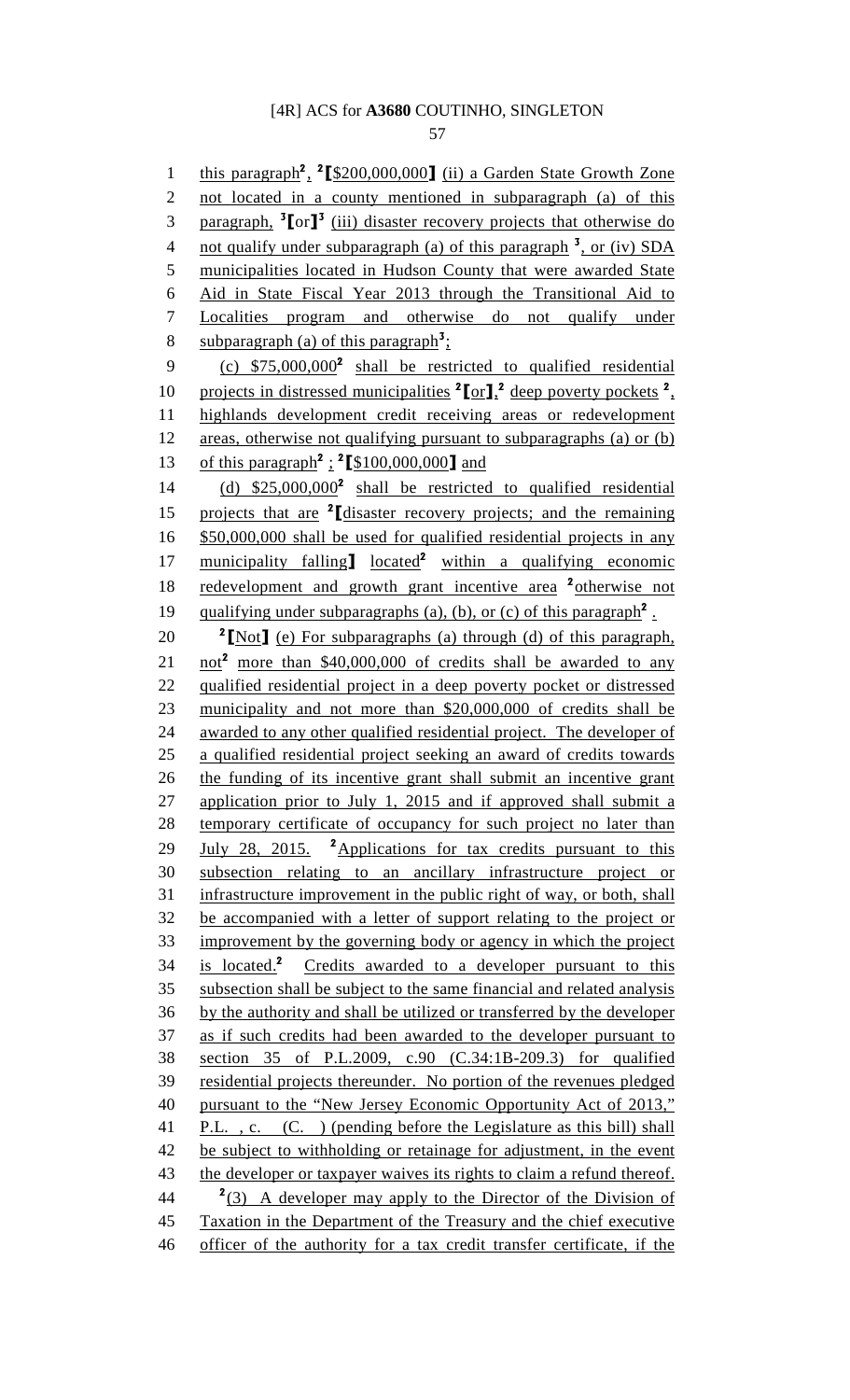58

1 developer is awarded a tax credit pursuant to paragraph (2) of this 2 subsection, covering one or more years, in lieu of the developer 3 being allowed any amount of the credit against the tax liability of 4 the developer. The tax credit transfer certificate, upon receipt 5 thereof by the developer from the director and the chief executive 6 officer of the authority, may be sold or assigned, in full or in part, 7 to any other person that may have a tax liability pursuant to section 8 5 of P.L.1945, c.162 (C.54:10A-5), sections 2 and 3 of P.L.1945, 9 c.132 (C.54:18A-2 and 54:18A-3), section 1 of P.L.1950, c.231 10 (C.17:32-15), or N.J.S.17B:23-5. The certificate provided to the 11 developer shall include a statement waiving the developer's right to 12 claim that amount of the credit against the taxes that the developer 13 has elected to sell or assign. The sale or assignment of any amount 14 of a tax credit transfer certificate allowed under this paragraph shall 15 not be exchanged for consideration received by the developer of 16 less than 75 percent of the transferred credit amount. Any amount 17 of a tax credit transfer certificate used by a purchaser or assignee 18 against a tax liability shall be subject to the same limitations and 19 conditions that apply to the use of the credit by the developer who 20 originally applied for and was allowed the credit.<sup>2</sup> 21 c. All administrative costs associated with the incentive grant 22 shall be assessed to the applicant and be retained by the State 23 Treasurer from the annual incentive grant payments. 24 d. The incremental revenue for the revenues listed in 25 subsection a. of this section shall be calculated as the difference 26 between the amount collected in any fiscal year from any eligible 27 revenue source included in the State redevelopment incentive grant 28 agreement, less the revenue increment base for that eligible 29 revenue. 30 e. The municipality is authorized to collect any and all 31 information necessary to facilitate grants under this program and 32 remit that information, as may be required from time to time, in 33 order to assist in the calculation of incremental revenue. 34 (cf: P.L.2010, c.10, s.6) 35 36 <sup>1</sup>[17.] <u>18.</u><sup>1</sup> Section 8 of P.L.2009, c.90 (C.52:27D-489h) is 37 amended to read as follows: 38 8. a. (1) The [New Jersey Economic Development Authority] 39 authority, in consultation with the State Treasurer, shall promulgate 40 an incentive grant application form and procedure for the Economic 41 Redevelopment and Growth Grant program. 42 (2) (a) The Local Finance Board, in consultation with the [New 43 Jersey Economic Development Authority] authority, shall develop 44 a minimum standard incentive grant application form for municipal 45 Economic Redevelopment and Growth Grant programs. 46 (b) Through regulation, the [Economic Development Authority] 47 authority shall establish standards for redevelopment projects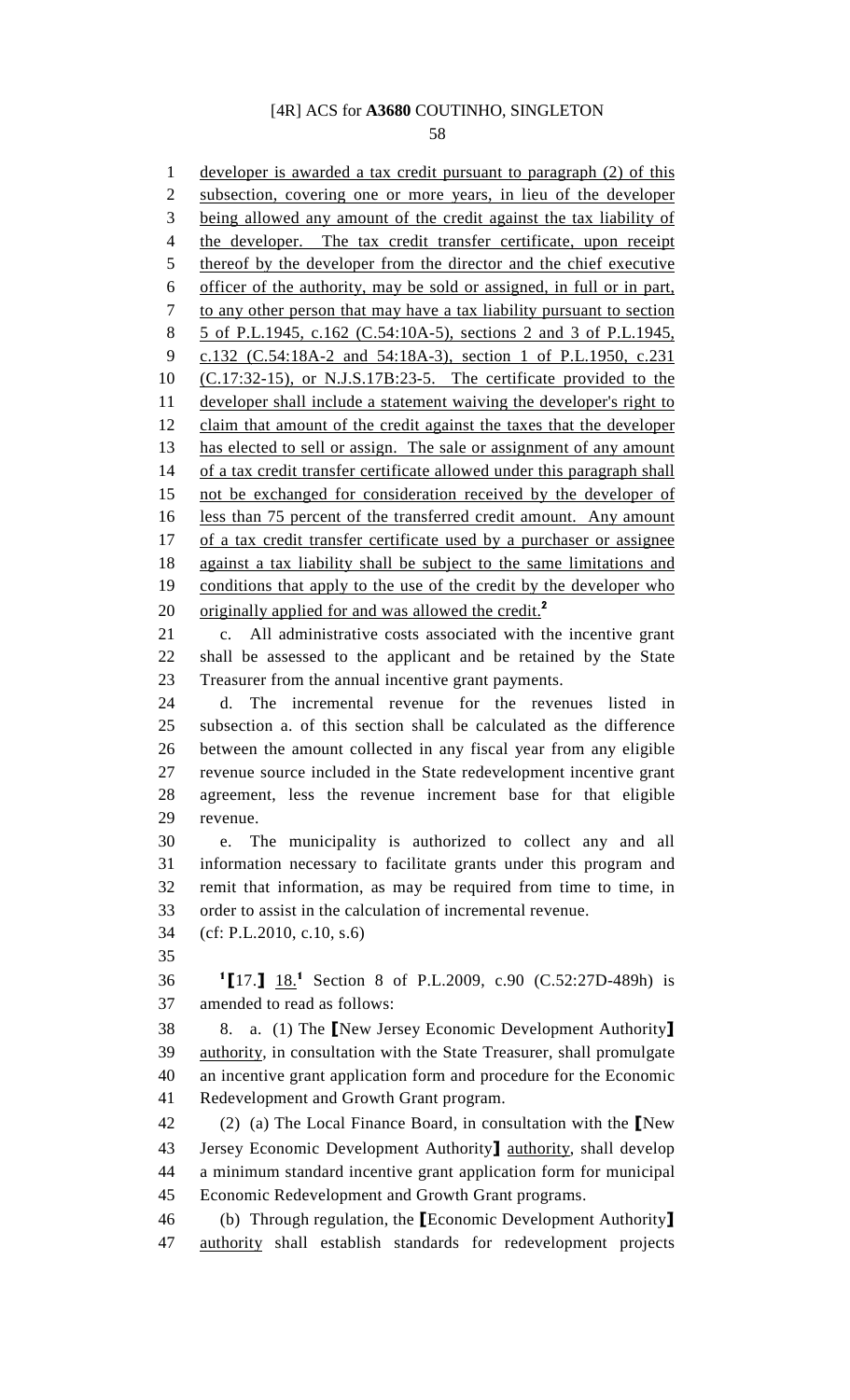59

1 seeking State or local incentive grants based on the green building 2 manual prepared by the Commissioner of Community Affairs 3 pursuant to section 1 of P.L.2007, c.132 (C.52:27D-130.6), 4 regarding the use of renewable energy, energy-efficient technology, 5 and non-renewable resources in order to reduce environmental 6 degradation and encourage long-term cost reduction.  $7 \cdot 4$   $\lceil \frac{4}{\ln 2} \rceil$  (c) Through regulation, the authority shall require that each 8 worker employed in the performance of any construction contract 9 for work at a redevelopment project shall be paid not less than the 10 prevailing wage rate, consistent with the requirements of section 1 11 of P.L.1979, c.303 (C.34:1B-5.1)<sup>2</sup>, provided that for a State 12 incentive grant solely for infrastructure improvements in the public 13 right of way or any ancillary infrastructure project, regardless of

14 whether the work or improvements are part of a larger 15 redevelopment project, the requirements of this subparagraph shall 16 only apply to the work relating to the infrastructure improvements 17 in the public right of way or the ancillary infrastructure project for 18 which the incentive grant is issued<sup>2</sup>.

19 (d) Through regulation, the authority shall require that each 20 worker employed in building maintenance services of a 21 redevelopment project by a developer or a tenant or subcontractor 22 of a developer shall be paid not less than the prevailing wage rate 23 for the worker's craft or trade as determined by the Commissioner 24 of Labor and Workforce Development pursuant to P.L.1963, c.150 25 (C.34:11-56.25 et seq.) and P.L.2005, c.379 (C.34:11-56.58 et 26 seq.). $]^{4}$ 

27 b. Within each incentive grant application, a developer shall 28 certify information concerning:

29 (1) the status of control of the entire redevelopment project site;

30 (2) all required State and federal government permits that have 31 been issued for the redevelopment project, or will be issued pending 32 resolution of financing issues;

33 (3) local planning and zoning board approvals, as required, for 34 the redevelopment project;

35 (4) estimates of the revenue increment base, the eligible revenues 36 for the project, and the assumptions upon which those estimates are 37 made.

38 c. (1) With regard to State tax revenues proposed to be pledged 39 for an incentive grant the authority and the State Treasurer shall 40 review the  $[redevelopment]$  project costs  $2$  $[$ and, except with 41 respect to an application by a municipal redeveloper or with respect 42 to a qualified residential project<sup> $\mathbf{I}^2$ </sup>, evaluate and validate the project 43 financing gap estimated by the developer, and conduct a State fiscal 44 impact analysis to ensure that the overall public assistance provided 45 to the project  $2$ , except with regards to a qualified residential 46 project, $^2$  will result in net benefits to the State including, without 47 limitation, both direct and indirect economic benefits and non-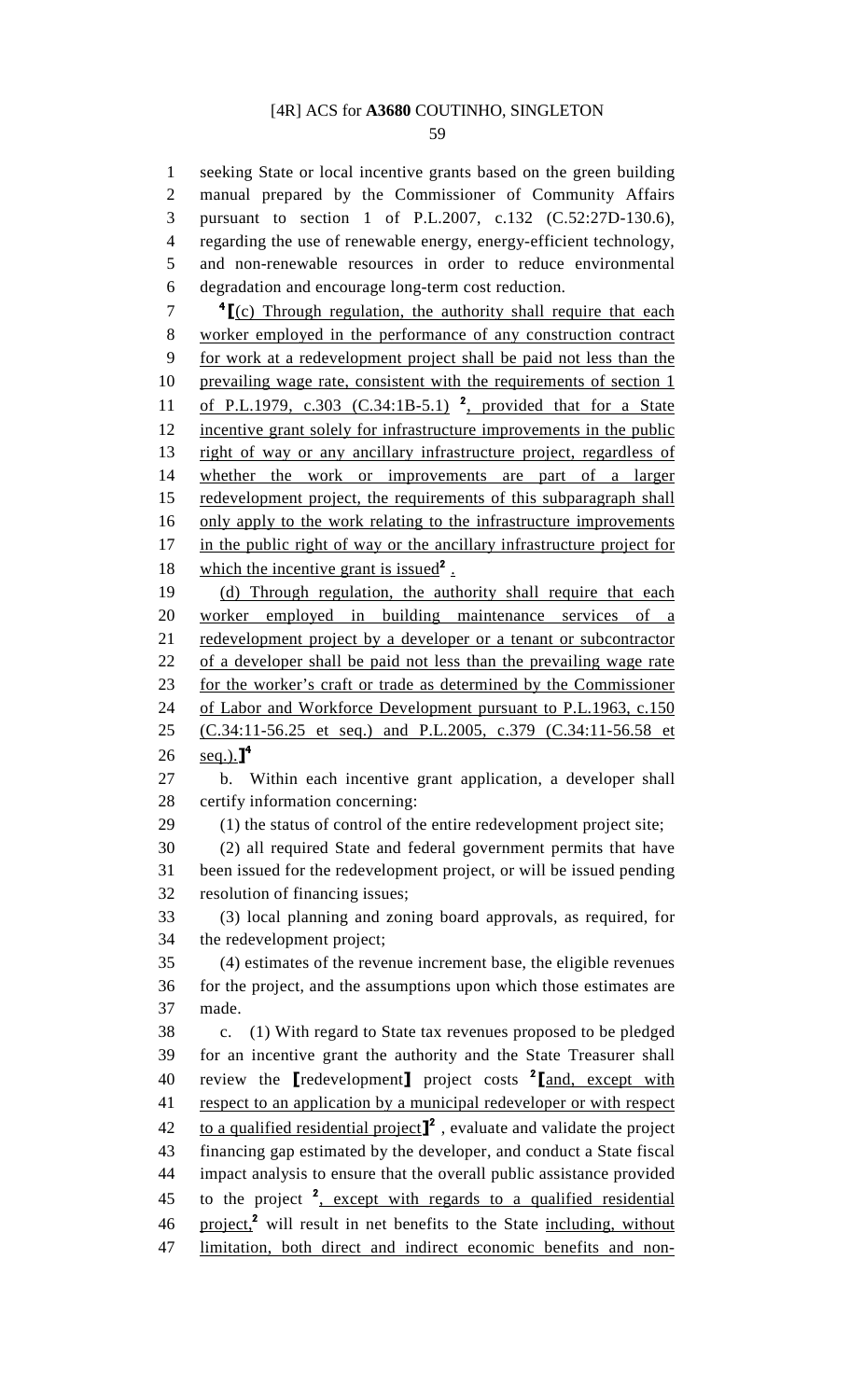60

1 financial community revitalization objectives, including but not 2 limited to, the promotion of the use of public transportation in the 3 case of the ancillary infrastructure project portion of any transit 4 project. 5 (2) With regard to local incremental revenues proposed to be 6 pledged for an incentive grant the authority and the Local Finance 7 Board shall review the [redevelopment] project costs, and except 8 with respect to an application by a municipal redeveloper  $2 \text{ for with}$ 9 respect to a qualified residential project<sup> $^2$ </sup>, evaluate and validate 10 the project financing gap projected by the developer, and conduct a 11 local fiscal impact analysis to ensure that the overall public 12 assistance provided to the project  $2$ , except with regards to a 13 qualified residential project,<sup>2</sup> will result in net benefits to the 14 municipality wherein the redevelopment project is located 15 including, without limitation, both direct and indirect economic 16 benefits and non-financial community revitalization objectives, 17 including but not limited to, the promotion of the use of public 18 transportation in the case of the ancillary infrastructure project 19 portion of any transit project. 20 (3) The authority, State Treasurer, and Local Finance Board may 21 act cooperatively to administer and review applications, and shall 22 consult with the Office of State Planning on matters concerning 23 State, regional, and local development and planning strategies. 24 (4) The costs of the aforementioned reviews shall be assessed to 25 the applicant as an application fee. 26 (5) A developer who has already applied for an incentive grant 27 award prior to the effective date of the "New Jersey Economic 28 Opportunity Act of 2013," P.L., c. (C.) (pending before 29 the Legislature as this bill)  $2 \text{[may not]}$ , but who has not yet been 30 approved for such grant, or has not executed an agreement with the 31 authority, may proceed under that application or  $2$  seek to amend 32 such application or reapply for an incentive grant award for the 33 same project or any part thereof for the purpose of availing itself of 34 any more favorable provisions of the Economic Redevelopment and 35 Growth Grant program established pursuant to the "New Jersey 36 Economic Opportunity Act of 2013," P.L., c. (C. ) (pending  $37$  before the Legislature as this bill)  $2$ , except that projects with costs 38 exceeding \$200,000,000 shall not be eligible for revised percentage 39 caps under subsection d. of section 19 of P.L., c. (C. ) 40 (pending before the Legislature as this bill)<sup>2</sup>. 41 (cf: P.L.2010, c.10, s.8) 42 43 <sup>1</sup>[18.]  $19.^1$  Section 9 of P.L.2009, c.90 (C.52:27D-489i) is 44 amended to read as follows: 45 9. a. The authority is authorized to enter into a redevelopment

46 incentive grant agreement with a developer for any redevelopment 47 project located within a qualifying economic redevelopment and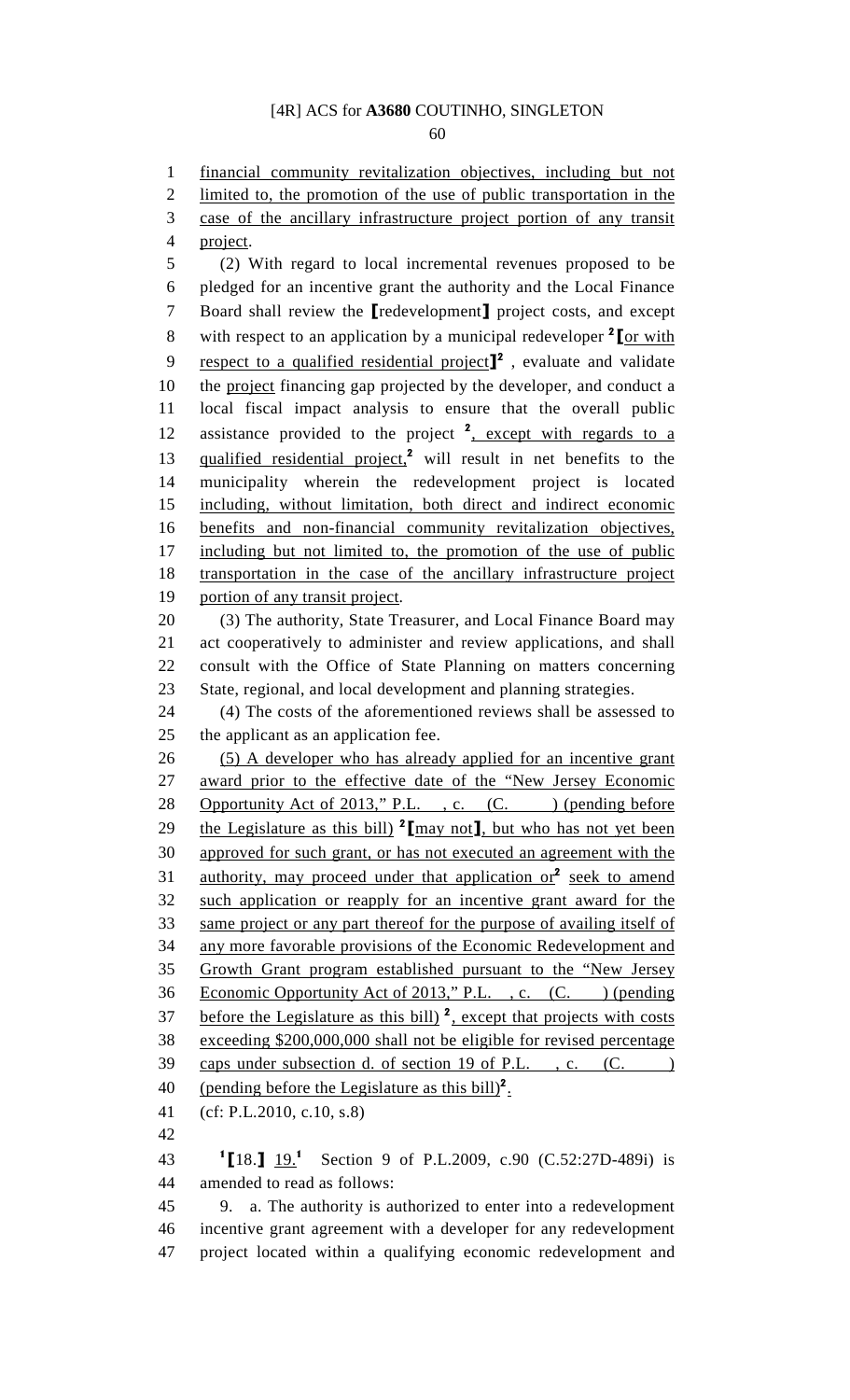61

1 growth grant incentive area that does not qualify as such area solely 2 by virtue of being a transit village.

3 b. The decision whether or not to enter into a redevelopment 4 incentive grant agreement is solely within the discretion of the 5 authority and the State Treasurer, provided that they both agree to 6 enter into an agreement.

7 c. The Chief Executive Officer of the [New Jersey Economic 8 Development Authority<sub>1</sub> authority, in consultation with the State 9 Treasurer shall negotiate the terms and conditions of any 10 redevelopment incentive grant agreement on behalf of the State.

11 d. (1) The redevelopment incentive grant agreement shall 12 specify the maximum amount of project costs, the amount of the 13 incentive grant to be awarded the developer, the frequency of 14 payments, and the [length of time, which shall not exceed 20 years, 15 during which that reimbursement shall be granted leligibility 16 period<sup>2</sup>, which shall not exceed 20 years, during which 17 reimbursement will be granted, and for a project receiving an 18 incentive grant in excess of \$50 million, the amount of the 19 negotiated repayment amount to the State, which may include, but 20 not be limited to, cash, equity, and warrants<sup>2</sup>. Except for 21 redevelopment incentive grant agreements with a municipal 22 redeveloper <u>or with the developer of a redevelopment project solely</u> 23 with respect to the cost of infrastructure improvements in the public 24 right-of-way including any ancillary infrastructure project in the 25 public right-of-way, in no event shall the base amount of the 26 combined [amount of the] reimbursements under redevelopment 27 incentive grant agreements with the State or municipality exceed 20 28 percent of the total project cost [of the project]  $^2$ , except in a 29 Garden State Growth Zone, which shall not exceed 30 percent<sup>2</sup>. 30 [For the purposes of calculating the total cost of all projects, the 31 cost of infrastructure improvements in the public right-of-way and 32 publicly owned facilities shall not be included. The amount of the 33 redevelopment incentive grant for a municipal redeveloper may 34 include the total cost of such infrastructure improvements and 35 publicly owned facilities.]

36 (2) The authority shall be permitted to increase the amount of the 37 reimbursement under the redevelopment incentive grant agreement 38 with the State by up to <sup>2</sup> [five]  $10^2$  percent of the total project cost 39 if the project is:

40 (a) located in a distressed municipality which lacks adequate 41 access to nutritious food in the judgment of the Chief Executive 42 Officer of the authority and will include either a supermarket or 43 grocery store with a minimum of 15,000 square feet of selling space 44 devoted to the sale of consumable products or a prepared food 45 establishment selling only nutritious ready to serve meals;

46 (b) located in a distressed municipality which lacks adequate 47 access to health care and health services in the judgment of the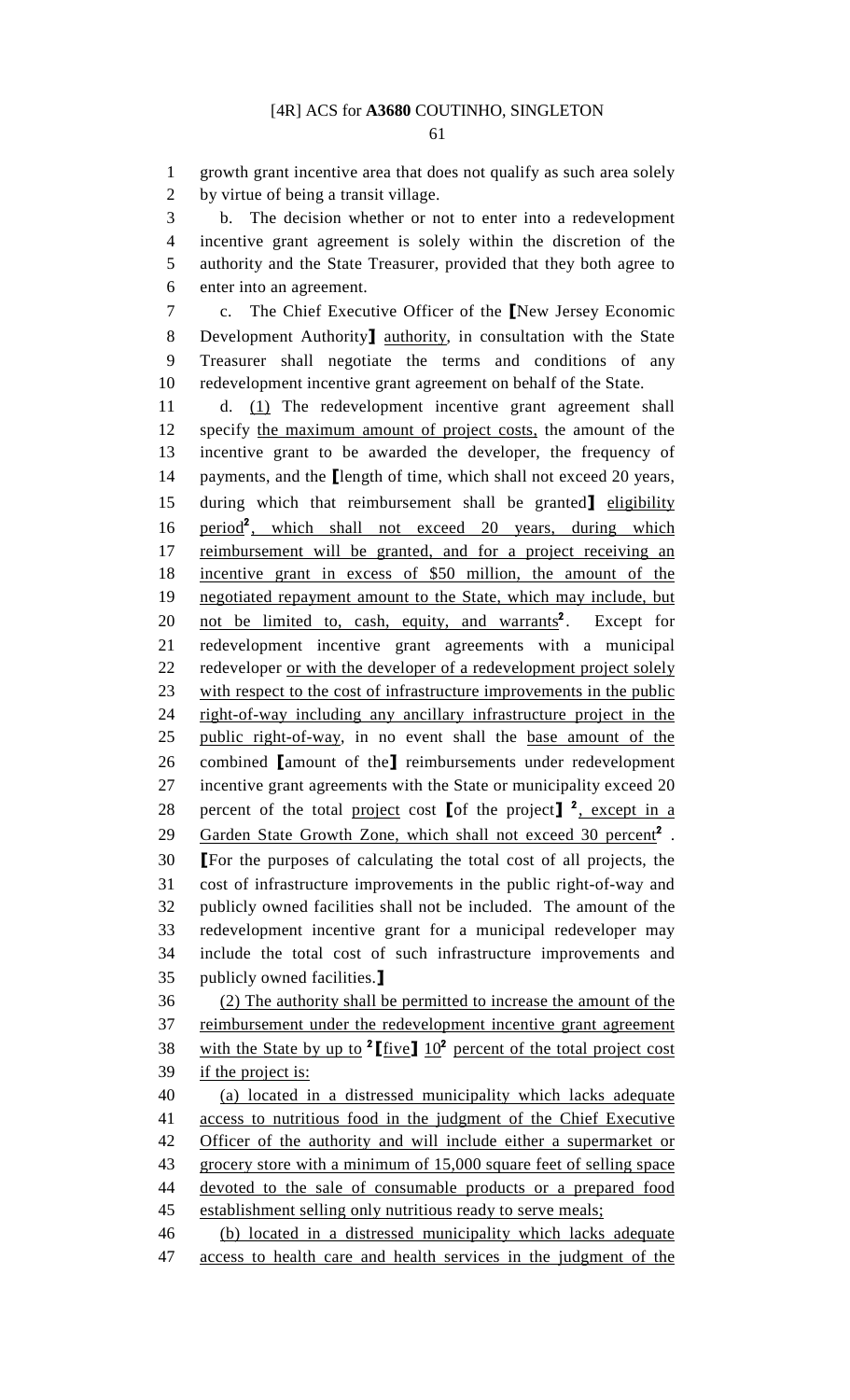62

1 Chief Executive Officer of the authority and will include a health 2 care and health services center with a minimum of 10,000 square 3 feet of space devoted to the provision of health care and health 4 services; 5 (c) located in a distressed municipality which has a business 6 located therein that is required to respond to a request for proposal 7 to fulfill a contract with the federal government as set forth in 8 subsection d. of section 3 of P.L.2011, c.149 (C.34:1B-244); 9 (d) a transit project;  $^{2}$ [or]<sup>2</sup> 10 (e) a qualified residential project in which at least 10 percent of 11 the residential units are constructed as and reserved for moderate 12 income housing  $2$ ; 13 (f) located in a highlands development credit receiving area or 14 redevelopment area; 15 (g) located in a Garden State Growth Zone; 16 (h) a disaster recovery project; 17 (i) an aviation project; 18 (j) a tourism destination project; or 19 (k) substantial rehabilitation or renovation of an existing 20 structure or structures<sup>2</sup>. 21  $(3)$  <sup>2</sup> If there remains a project financing gap after the maximum 22 combined amounts provided in paragraph (2) of this subsection are 23 considered, then the authority shall be permitted to make a bonus 24 award increasing the amount of the reimbursement under the 25 redevelopment incentive grant agreement with the State by up to 10 26 percent of the total project cost. In making a bonus award to a 27 developer, the authority shall consider any factors that are found to 28 contribute to the remaining project financing gap, such as whether 29 the project: 30 (a) is located in a distressed municipality and there exists a 31 financial gap between the fair market commercial rental rates in the 32 relevant marketplace and the commercial rental rates that are 33 necessary to make the redevelopment project economically feasible; 34 (b) is located on an environmentally contaminated site requiring 35 remediation; 36 (c) is a qualified residential project in which at least ten percent 37 of the residential units are constructed as and reserved for low 38 income housing; 39 (d) would include energy efficiency or renewable energy 40 features, measures or upgrades in excess of the green building 41 requirements of the Economic Redevelopment and Growth Grant 42 program which requirements shall be as set forth in the New Jersey 43 Green Building Manual prepared by the Department of Community 44 Affairs; 45 (e) is a qualified incubator facility; or 46 (f) is a disaster recovery project having unique added costs of 47 construction associated therewith.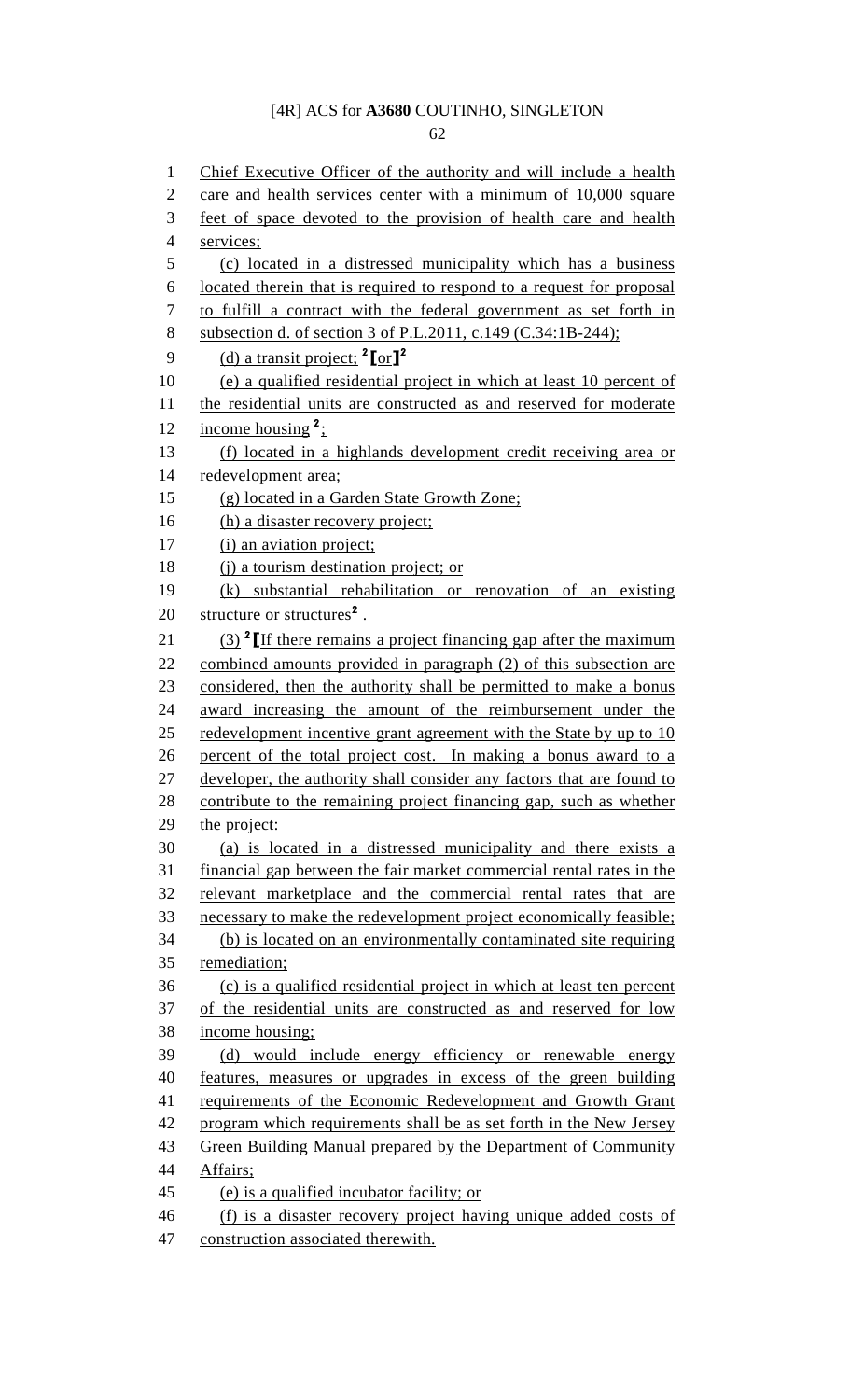63

 $(4)$ <sup>2</sup> The maximum amount of any redevelopment incentive 2 grant shall be equal to  $2 \times 2$  if the sum of 75 percent of the environmental 3 remediation costs, 100 percent of the costs of infrastructure 4 improvements in the public right-of-way including any ancillary 5 infrastructure project in the public right-of-way, and 35 percent of 6 the amount determined by subtracting the costs of infrastructure 7 improvements in the public right-of-way, including any ancillary 8 infrastructure project in the public right-of way, from the total 9 project costs] up to 30 percent of the total project costs, except for 10 projects located in a Garden State Growth Zone, in which case the 11 maximum amount of any redevelopment incentive grant shall be 12 equal to up to 40 percent of the total project costs<sup>2</sup>. <sup>1</sup> [The 13 maximum amount of eligible reimbursements, including any 14 increase or bonus award, shall not exceed 35 percent of the total 15 project cost. $\mathbf{I}^1$ 16 e. **[The]** Except in the case of a qualified residential project, 17 the authority and the State Treasurer may enter into a 18 redevelopment incentive grant agreement only if they make a 19 finding that the State revenues to be realized from the 20 redevelopment project will be in excess of the amount necessary to 21 reimburse the developer for its project financing gap. This finding 22 may be made by an estimation based upon the professional 23 judgment of the Chief Executive Officer of the [New Jersey 24 Economic Development Authority] authority and the State 25 Treasurer. 26 f. In deciding whether or not to recommend entering into a 27 redevelopment incentive grant agreement and in negotiating a 28 redevelopment agreement with a developer, the Chief Executive 29 Officer of the [New Jersey Economic Development Authority] 30 authority shall consider the following factors: 31 (1) the economic feasibility of the redevelopment project; 32 (2) the extent of economic and related social distress in the 33 municipality and the area to be affected by the redevelopment 34 project or the level of site specific distress to include dilapidated 35 conditions, brownfields designation, environmental contamination, 36 pattern of vacancy, abandonment, or under utilization of the 37 property, rate of foreclosures, or other site conditions as determined 38 by the authority; 39 (3) the degree to which the redevelopment project will advance 40 State, regional, and local development and planning strategies; 41 (4) the likelihood that the redevelopment project shall, upon 42 completion, be capable of generating new tax revenue in an amount 43 in excess of the amount necessary to reimburse the developer for 44 project costs incurred as provided in the redevelopment incentive 45 grant agreement, provided, however, that any tax revenue generated 46 by a redevelopment project that is a disaster recovery project shall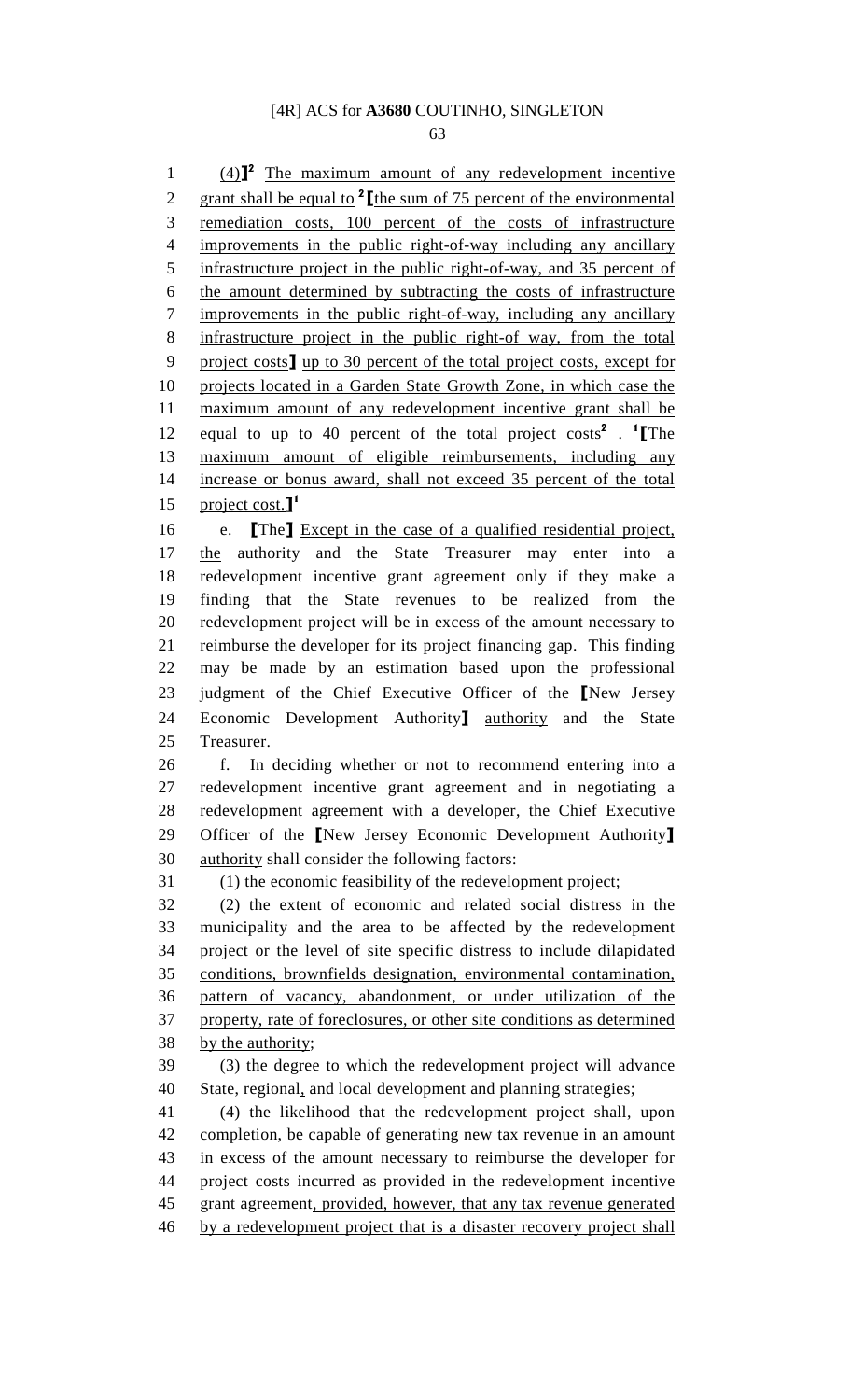64

1 be considered new tax revenue even if the same or more tax revenue 2 was generated at or on the site prior to the disaster;

3 (5) the relationship of the redevelopment project to a 4 comprehensive local development strategy, including other major 5 projects undertaken within the municipality;

6 (6) the need of the redevelopment incentive grant agreement to 7 the viability of the redevelopment project or the promotion of the 8 use of public transportation; and

9 (7) the degree to which the redevelopment project enhances and 10 promotes job creation and economic development or the promotion 11 of the use of public transportation.

12 g. (1) A developer that has entered into a redevelopment 13 incentive grant agreement with the authority and the State Treasurer 14 pursuant to this section may, upon notice to and consent of the 15 authority and the State Treasurer, pledge [and], assign [as security 16 or support for any loan or bond], transfer, or sell any or all of its 17 right, title and interest in and to such agreements and in the 18 incentive grants payable thereunder, and the right to receive same, 19 along with the rights and remedies provided to the developer under 20 such agreement. Any such assignment shall be an absolute 21 assignment for all purposes, including the federal bankruptcy code.

22 (2) Any pledge of incentive grants made by the developer shall 23 be valid and binding from the time when the pledge is made and 24 filed in the records of the authority. The incentive grants so 25 pledged and thereafter received by the developer shall immediately 26 be subject to the lien of the pledge without any physical delivery 27 thereof or further act, and the lien of any pledge shall be valid and 28 binding as against all parties having claims of any kind in tort, 29 contract, or otherwise against the developer irrespective of whether 30 the parties have notice thereof. Neither the redevelopment 31 incentive grant agreement nor any other instrument by which a 32 pledge under this section is created need be filed or recorded except 33 with the authority.

34 (cf: P.L.2010, c.10, s.9)

35

36 <sup>1</sup>[19.] 20.<sup>1</sup> Section 11 of P.L.2009, c.90 (C.52:27D-489k) is 37 amended to read as follows:

38 11. a. The governing body of a municipality is authorized to 39 enter into a redevelopment incentive grant agreement with a 40 developer, which shall not be effective until adopted by ordinance, 41 for any redevelopment project located within a qualifying economic 42 redevelopment and growth grant incentive area.

43 b. The redevelopment incentive grant agreement shall specify 44 the maximum amount of project costs, the amount of the incentive 45 grant to be awarded the developer, the frequency of payments, and 46 the [length of time, which shall not exceed 20 years, during which 47 that reimbursement shall be granted] eligibility period. The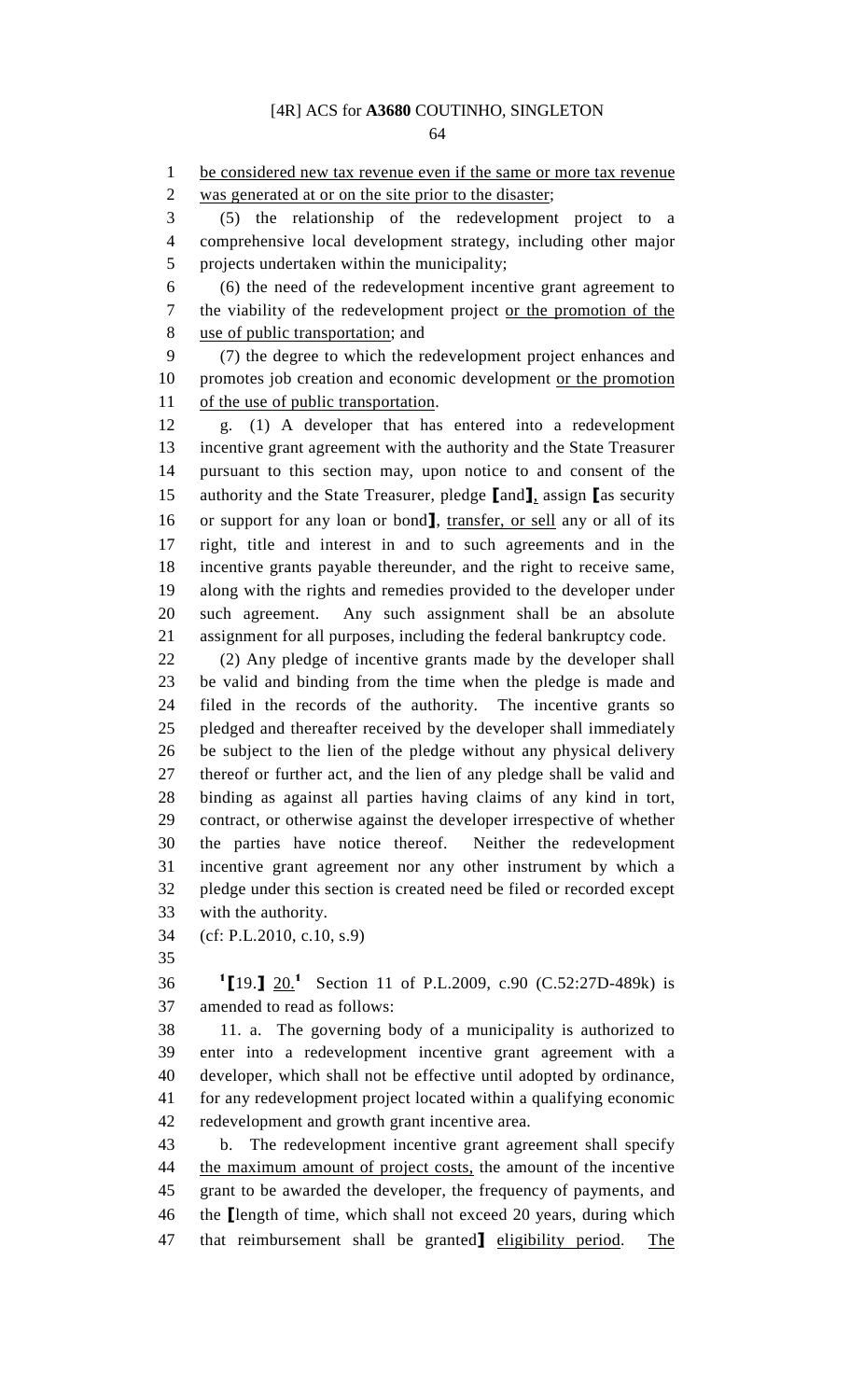1 maximum amount of any municipal redevelopment incentive grant 2 shall be equal to: 3 (1) 100 percent of the project costs in the case of a municipal 4 redeveloper, or  $(2)$  for all other developers, <sup>2</sup> [the sum of 75 percent of the costs 6 of environmental remediation, 100 percent of the costs of 7 infrastructure improvements in the public right-of-way, including 8 any ancillary infrastructure project in the public right-of-way, and 9 20 percent of the amount determined by subtracting the costs of 10 infrastructure improvements in the public right-of-way including 11 any ancillary infrastructure project in the public right-of-way from 12 the total project costs] the maximum amount of any redevelopment 13 incentive grant agreement shall be 30 percent of the total project 14 costs, or 40 percent if located in a Garden State Growth Zone<sup>2</sup> .  $15$  <sup>2</sup> [Except for redevelopment incentive grants with a municipal 16 redeveloper <u>or with the developer of a redevelopment project solely</u> 17 with respect to the cost of infrastructure improvements in the public 18 right-of-way including any ancillary infrastructure project in the 19 public right-of-way, in no event shall the combined amount of the 20 reimbursements under redevelopment incentive grant agreements 21 with the State or municipality exceed 20 percent of the total project 22 cost [of the project] plus any increase or bonus award of the State 23 portion of such combined amount as set forth in subsection d. of 24 section 9 of P.L.2009, c.90 (C.52:27D-489i).<sup>2</sup> [For the purposes] 25 of calculating the total cost of all projects, the cost of publicly 26 owned facilities shall not be included. The amount of the 27 redevelopment incentive grant for a municipal redeveloper may 28 include the total cost of such infrastructure improvements and 29 publicly owned facilities.] 30 c. [The] Except in the case of a qualified residential project,

31 the municipality may enter into a redevelopment incentive grant 32 agreement only if the chief financial officer of the municipality 33 makes a finding that the incremental revenues to be realized from 34 the redevelopment project will be in excess of the amount necessary 35 to reimburse the developer for its project financing gap. Such 36 finding shall be based upon appropriate documentation and 37 calculations supporting the decision.

38 d. Within a qualifying economic redevelopment and growth 39 grant incentive area a municipality that has entered into a local 40 redevelopment incentive grant agreement may pledge eligible 41 revenues it is authorized to collect as follows:

42 (1) incremental payments in lieu of taxes, with respect to 43 property located in the district, made pursuant to the "Five-Year 44 Exemption and Abatement Law," P.L.1991, c.441 (C.40A:21-1 et 45 seq.), or the "Long Term Tax Exemption Law," P.L.1991, c.431 46 (C.40A:20-1 et al.);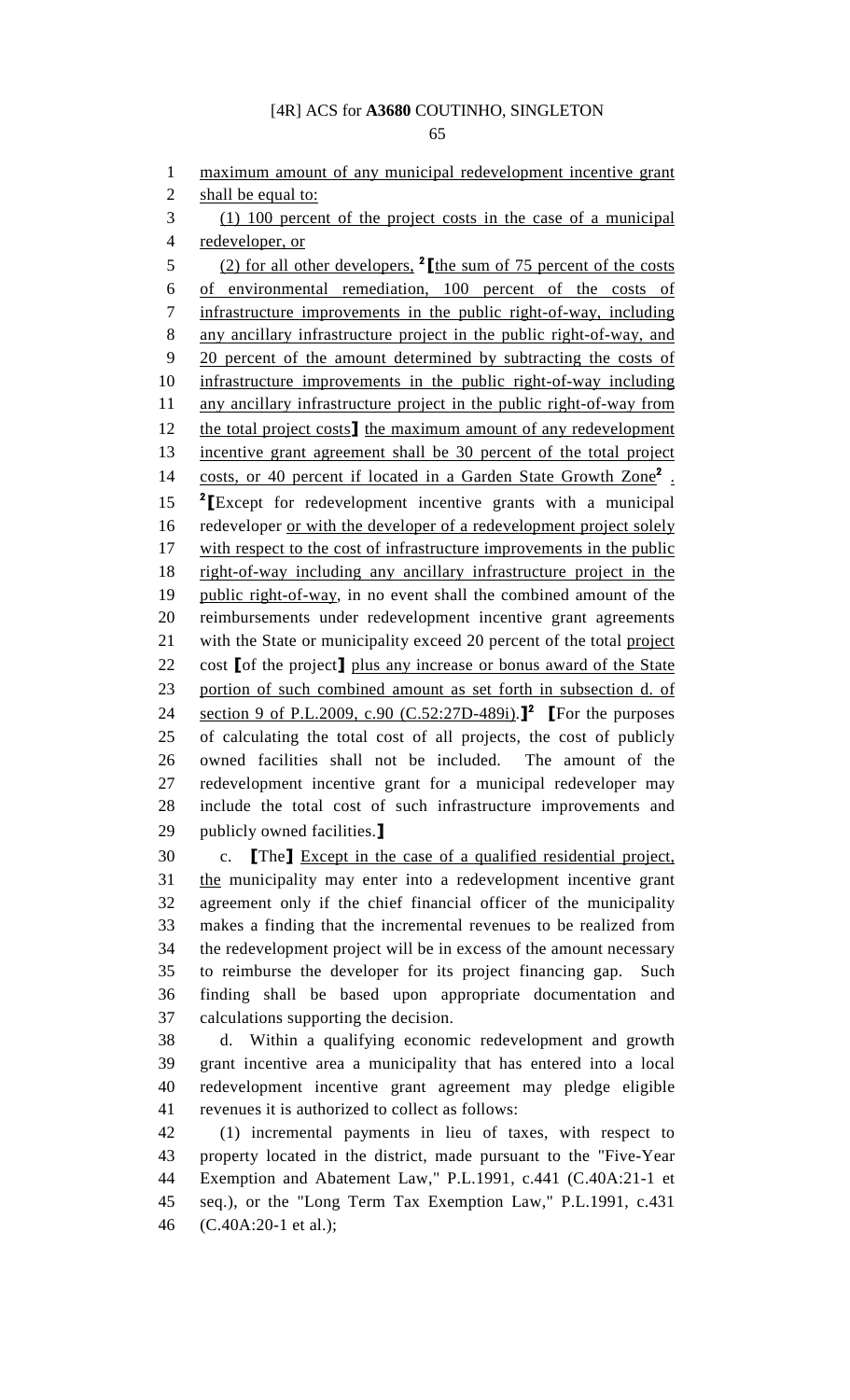66

1 (2) incremental revenues collected from payroll taxes, with 2 respect to business activities carried on within the area, pursuant to 3 section 15 of P.L.1970, c.326 (C.40:48C-15);

4 (3) incremental revenue from lease payments made to the 5 municipality, the developer, or the developer's successors with 6 respect to property located in the area;

7 (4) incremental revenue collected from parking taxes derived 8 from parking facilities located within the area pursuant to section 7 9 of P.L.1970, c.326 (C.40:48C-7);

10 (5) incremental admissions and sales taxes derived from the 11 operation of a public facility within the area pursuant to section 1 of 12 P.L.2007, c.302 (C.40:48G-1);

13 (6) (a) incremental sales and excise taxes which are derived from 14 activities within the area and which are rebated to or retained by the 15 municipality pursuant to the "New Jersey Urban Enterprise Zones 16 Act," P.L.1983, c.303 (C.52:27H-60 et seq.) or any other law 17 providing for such rebate or retention;

18 (b) within Planning Area 1 (Metropolitan) under the State 19 Development and Redevelopment Plan adopted pursuant to the 20 "State Planning Act," sections 1 through 12 of P.L.1985, c.398 21 (C.52:18A-196 et seq.), a municipality may impose the entire State 22 sales tax on business activities within a redevelopment project 23 located in an urban enterprise zone that would ordinarily be entitled 24 to collect reduced rate revenues under section 21 of P.L.1983, c.303 25 (C.52:27H-80), and pledge the excess revenues to a local 26 redevelopment incentive grant agreement;

27 (7) incremental parking revenue collected, pursuant to section 7 28 of P.L.1970, c.326 (C.40:48C-7), from public parking facilities built 29 as part of a redevelopment project, except for public parking 30 facilities owned by parking authorities pursuant to the "Parking 31 Authority Law," P.L.1948, c.198 (C.40:11A-1 et seq.);

32 (8) incremental revenues collected, pursuant to section 3 of 33 P.L.2003, c.114 (C.40:48F-1), P.L.1981, c.77 (C.40:48E-1 et seq.), 34 or P.L.1947, c.71 (C.40:48-8.15 et seq.), from hotel and motel 35 taxes;

36 (9) upon approval by the Local Finance Board, other incremental 37 municipal revenues that may become available;

 $(10)$  the property tax increment  $\frac{2}{x}$ , except in the case of a Garden 39 State Growth Zone, in which such property tax increment and any 40 other incremental revenues are calculated as those incremental 41 revenues that would have existed notwithstanding the provisions of 42 the "New Jersey Economic Opportunity Act of 2013," P.L. 43 c. (C. ) (pending before the Legislature as this bill)<sup>2</sup>.

44 The incremental revenue for the revenues listed in this 45 subsection, when applicable, shall be calculated as the difference 46 between the amount collected in any fiscal year from any eligible 47 revenue source included in the local redevelopment incentive grant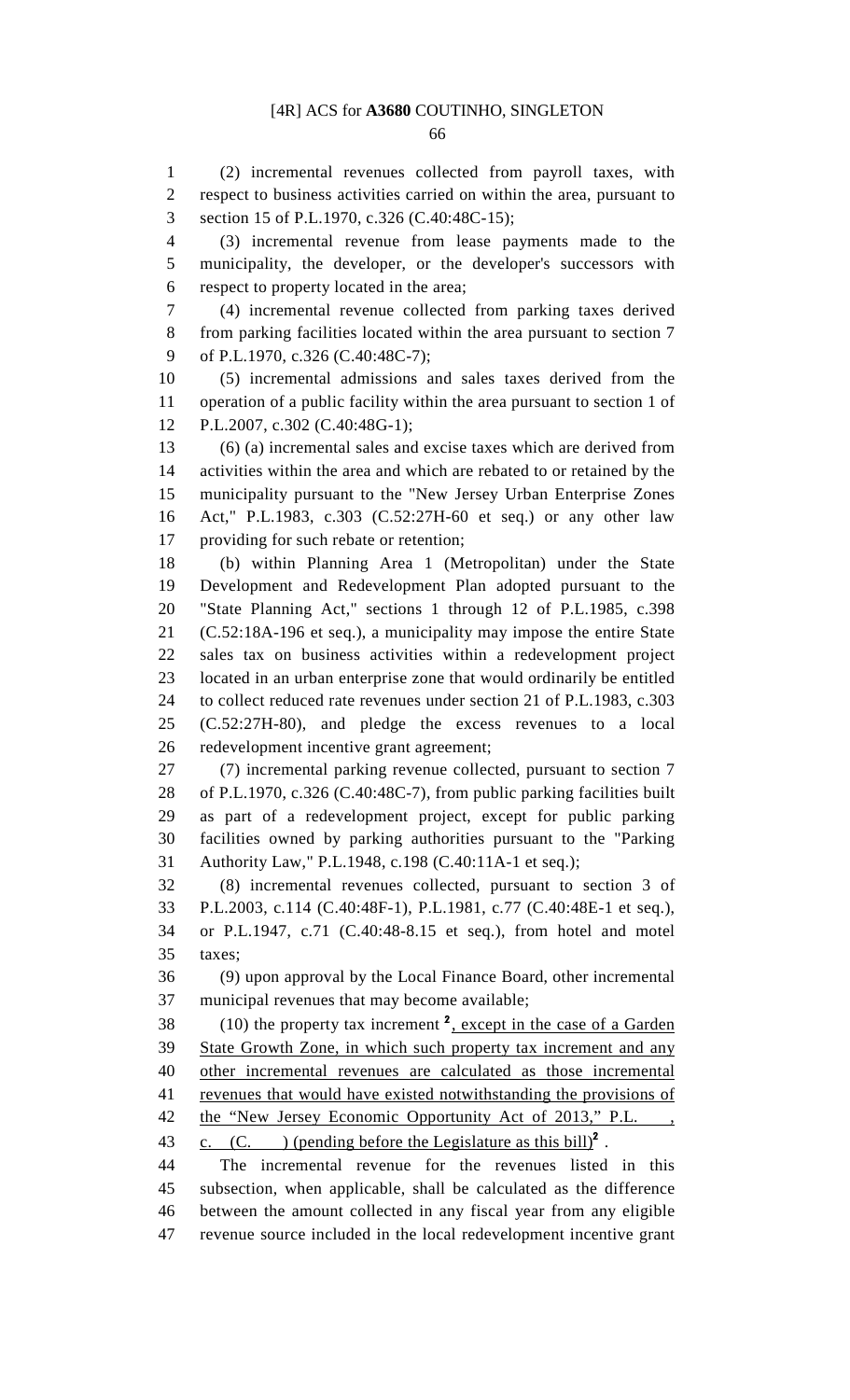1 agreement, less the revenue increment base for that eligible 2 revenue.

3 e. (1) In calculating the general tax rate of a municipality each 4 year, the aggregate amount of the incremental ratable value over the 5 property tax increment base in the redevelopment project area that 6 is pledged as part of a redevelopment incentive grant agreement 7 shall be excluded from the ratable base of a municipality.

8 (2) The amount of property tax increment not pledged toward a 9 redevelopment incentive grant agreement shall be allocated 10 pursuant to the normal tax rate distribution.

11 The full incremental value of a project area shall be included in 12 the value used for county and regional school tax apportionment 13 until such time that the Director of the Division of Taxation in the 14 Department of the Treasury can certify that property tax 15 management systems are capable of handling the technical and legal 16 requirements of treating parcels in areas of redevelopment as 17 exempt from county and regional school apportionment.

18 f. In addition to the incremental revenues that may be pledged 19 in subsection d. of this section, any amount of tax proceeds 20 collected from the tax on the rental of motor vehicles pursuant to 21 section 20 of P.L.2009, c.90 (C.40:48H-2), may be included in a 22 redevelopment incentive grant agreement with a developer, 23 regardless of whether or not the redevelopment project area is 24 within or outside of the designated industrial zone from which the 25 tax on the rental of motor vehicles is collected.

26 g. (1) A developer that has entered into a redevelopment 27 incentive grant agreement with a municipality pursuant to this 28 section may, upon notice to and consent of the municipality, pledge 29 [and], assign [as security or support for any loan or bond], 30 transfer, or sell any or all of its right, title and interest in and to 31 such agreements and in the incentive grants payable thereunder, and 32 the right to receive same, along with the rights and remedies 33 provided to the developer under such agreement. Any such 34 assignment shall be an absolute assignment for all purposes, 35 including the federal bankruptcy code.

36 (2) Any pledge of incentive grants made by the developer shall 37 be valid and binding from the time when the pledge is made and 38 filed in the office of the municipal clerk. The incentive grants so 39 pledged and thereafter received by the developer shall immediately 40 be subject to the lien of the pledge without any physical delivery 41 thereof or further act, and the lien of any pledge shall be valid and 42 binding as against all parties having claims of any kind in tort, 43 contract, or otherwise against the developer irrespective of whether 44 the parties have notice thereof. Neither the redevelopment 45 incentive grant agreement nor any other instrument by which a 46 pledge under this section is created need be filed or recorded except 47 with the municipality.

48 (cf: P.L.2010, c.10, s.10)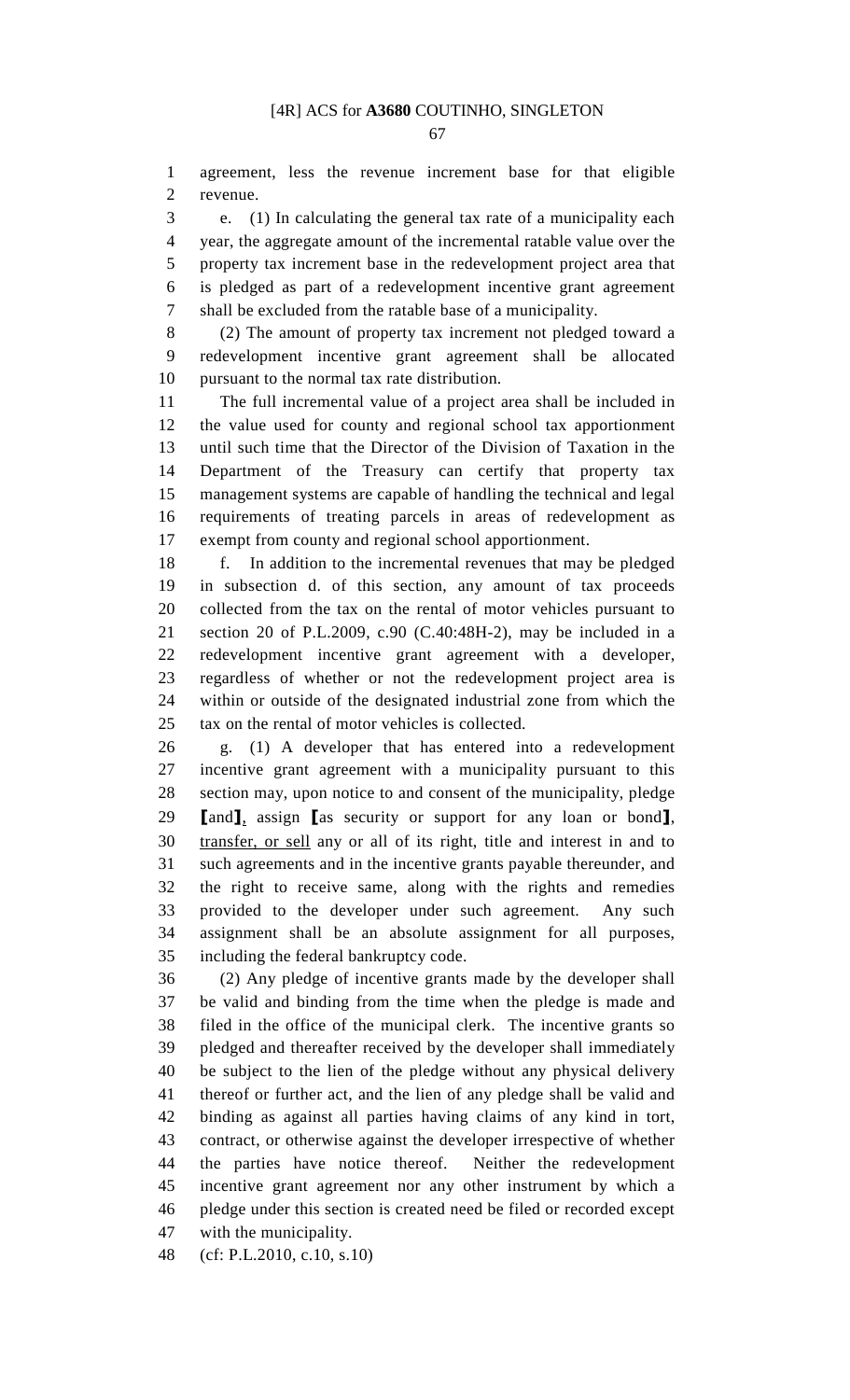68

1  $\text{I}[20.]\, 21.1$  (New section) On or before  $\text{I}[J]$  July<sup>2</sup> 1, 2 2018, the authority shall submit a written report to the Governor 3 and the Legislature providing a comprehensive review and analysis 4 of the Grow New Jersey Assistance Program, established pursuant 5 to P.L.2011, c.149 (C.34:1B-242 et seq.), the State Economic 6 Redevelopment and Growth Grant program, established pursuant to 7 section 5 of P.L.2009, c.90 (C.52:27D-489e), and other economic 8 incentive laws under the authority's jurisdiction  $2$ , with particular 9 emphasis on the recalibration of those programs and the creation of 10 Garden State Growth Zones, pursuant to of P.L., c. (C. 11 (pending before the Legislature as this bill), and the effectiveness of 12 those programs on economic development and private-sector job 13 retention and growth<sup>2</sup>. In order to ensure the independence and 14 objectivity of the report, the authority shall retain a premier, not-15 for-profit, non-partisan entity to undertake the review and analysis 16 of the State economic incentive laws, which shall include a cost-17 benefit analysis of each incentive program, an assessment of the 18 success of each program in meeting the goals of the program, and 19 any recommendations for improving the operation and effectiveness 20 of each program, including recommendations for legislation. 21  $22 \qquad$  <sup>4</sup> $\llbracket^2$   $22 \qquad$  (New section) As used in section 23 of P.L., 23 c. (C. ) (pending before the Legislature as this bill): 24 "Authority" means the New Jersey Economic Development 25 Authority established by section 4 of P.L.1974, c.80 (C.34:1B-4). 26 "Developer" means a person who undertakes the repurposing of 27 a qualified health care facility. 28 "Capital investment" in a qualified health care facility means 29 expenses incurred after the effective date of P.L., c. (C.) 30 (pending before the Legislature as this bill) for: the acquisition, site 31 preparation and construction, repair, renovation, improvement, 32 equipping, or furnishing of a building, structure, facility or 33 improvement to real property. 34 "Full-time employee" means a person employed for 35 consideration for at least 35 hours a week, or who renders any other 36 standard of service generally accepted by custom or practice as full-37 time employment and whose wages are subject to withholding as 38 provided in the "New Jersey Gross Income Tax Act," N.J.S.54A:1-1 39 et seq., or who is a partner of a partnership who works for the 40 partnership for at least 35 hours a week, or who renders any other 41 standard of service generally accepted by custom or practice as full-42 time employment, and whose distributive share of income, gain, 43 loss, or deduction, or whose guaranteed payments, or any 44 combination thereof, is subject to the payment of estimated taxes, as 45 provided in the "New Jersey Gross Income Tax Act," N.J.S.54A:1-1 46 et seq., and includes only a person whose employer provides 47 employee health benefits under a group health plan as defined under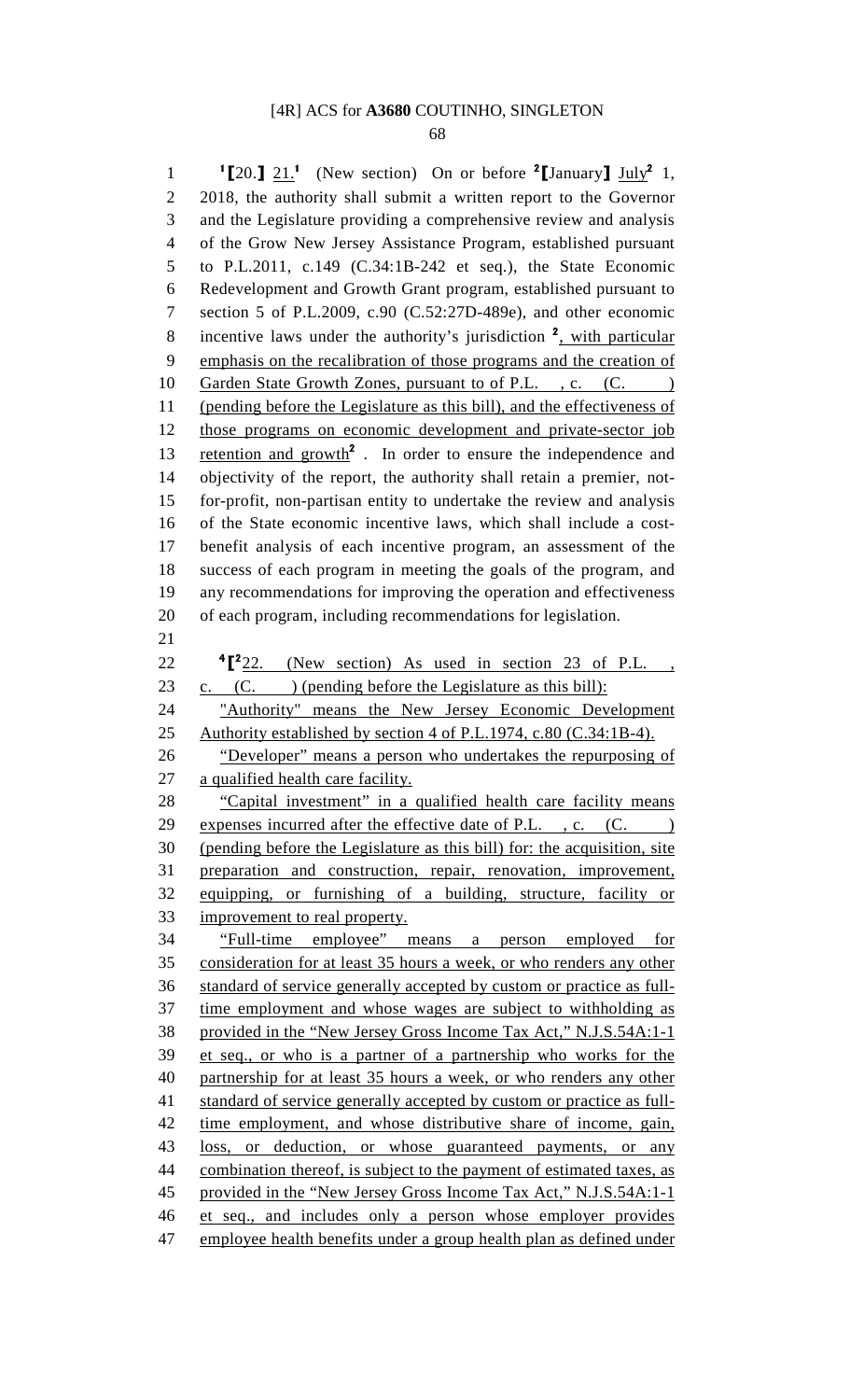69

1 section 14 of P.L.1997, c.146 (C.17B:27-54), a health benefits plan 2 as defined under section 1 of P.L.1992, c.162 (C.17B:27A-17), or a 3 policy or contract of health insurance covering more than one 4 person issued pursuant to Article 2 of Title 17B of the New Jersey 5 Statutes. "Full-time employee" shall not include a person who 6 works as an independent contractor or on a consulting basis for the 7 business. 8 "Qualified health care facility" means a building, complex of 9 buildings, or structural components of buildings previously licensed 10 by the Department of Health which have been granted a certificate 11 of need to cease all or partial operation. 12 "Repurposing of a qualified health care facility" means the 13 renovation and redevelopment of a qualified health care facility as a 14 non-acute health care and health support services center.<sup>2</sup>]<sup>4</sup> 15 16  $\int_{0}^{4}$   $\int_{0}^{2}$  23. (New section) a. (1) A developer, upon application to and 17 approval from the authority, shall be allowed a credit of 75 percent, 18 or by determination of the authority of up to 100 percent, of its 19 capital investment, made after the effective date of P.L. , c. (C. ) 20 (pending before the Legislature as this bill) but prior to its 21 submission of documentation pursuant to subsection b. of this 22 section, for the repurposing of a qualified health care facility. The 23 non-acute health care and health support services components of the 24 repurposed facility shall comprise no less than 50 percent of the net 25 leasable space of the repurposed facility, provided however that the 26 50 percent requirement may be waived by the authority if the 27 requirement is not economically feasible or if the inclusion of 28 additional non-health care and non-health support services elements 29 would improve the utilization and development of the health care 30 and health support services components. To be eligible for any tax 31 credits authorized under this section, a developer shall demonstrate 32 to the authority, at the time of application, that the State's financial 33 support of the proposed capital investment in a qualified health care 34 facility will not destabilize the supply and delivery of acute care 35 health services in its market, will yield a net positive benefit to the 36 State and local government, and, through a project pro forma 37 analysis at the time of application, that the repurposing of the 38 qualified health care facility is likely to be realized with the 39 provision of tax credits at the level requested but is not likely to be 40 accomplished by private enterprise without the tax credits. 41 (2) A developer shall make or acquire capital investments 42 totaling not less than \$10,000,000 in a qualified health care facility, 43 at which the tenant businesses shall employ not fewer than 100 full-44 time employees, to be eligible for a credit under this section. A 45 successor to a developer that acquires a repurposed qualified health 46 care facility shall also be deemed to have acquired the capital 47 investment made or acquired by the developer.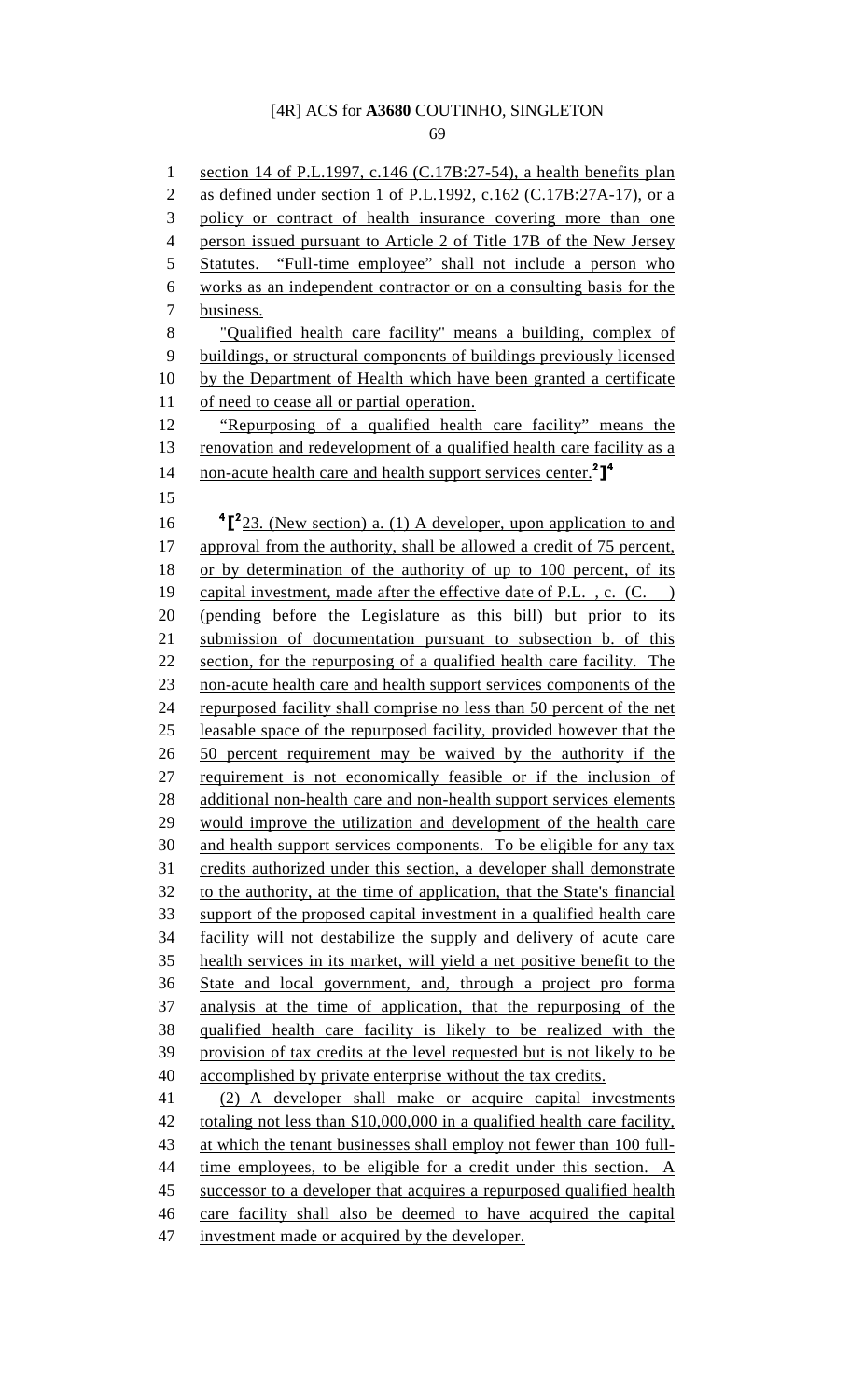1 (3) Full-time employment for a privilege period or taxable year 2 shall be determined as the average of the monthly full-time 3 employment for the period. 4 (4) All construction projects for the repurposing of a qualified 5 health care facility entered into pursuant to this section shall contain 6 a project labor agreement. The project labor agreement shall be 7 subject to the provisions of P.L.2002, c.44 (C.52:38-1 et seq.). A 8 general contractor, construction manager, design-build team, or 9 subcontractor for a construction project proposed in accordance 10 with this paragraph shall be registered pursuant to the provisions of 11 P.L.1999, c.238 (C.34:11-56.48 et seq.). 12 b. A developer shall apply for the credit and submit its 13 documentation for approval of its credit amount prior to July 1, 14 2019. The authority shall not approve an application for tax credits 15 unless the application was submitted to the authority prior to July 1, 16 2019. 17 c. (1) The amount of credit allowed shall, except as otherwise 18 provided, be equal to the capital investment made by the developer, 19 and shall be taken over a 10-year period, at the rate of one-tenth of 20 the total amount of the developer's credit for each privilege period 21 or taxable year of the developer, beginning with the privilege period 22 or taxable year in which the developer is first approved by the 23 authority as having met the investment capital and employment 24 qualifications, subject to any reduction or disqualification as 25 provided by subsection d. of this section as determined by annual 26 review by the authority. In conducting its annual review, the 27 authority may require a developer to submit any information 28 determined by the authority to be necessary and relevant to its 29 review. 30 (2) The amount of credit allowed may be applied against the 31 corporation business tax liability otherwise due pursuant to section 32 5 of P.L.1945, c.162 (C.54:10A-5) or the tax liability otherwise due 33 pursuant to the "New Jersey Gross Income Tax Act," N.J.S.54A:1-1 34 et seq. 35 (3) A business entity that is classified as a partnership for 36 federal income tax purposes shall not be allowed a credit directly, 37 but the amount of credit of a taxpayer in respect of a distributive 38 share of partnership income, shall be determined by allocating to 39 the taxpayer that proportion of the credit acquired by the 40 partnership that is equal to the taxpayer's share, whether or not 41 distributed, of the total distributive income or gain of the 42 partnership for its taxable year ending within or with the taxpayer's 43 taxable year. 44 A New Jersey S Corporation shall not be allowed a credit 45 directly under the gross income tax, but the amount of credit of a 46 taxpayer in respect of a pro rata share of S Corporation income, 47 shall be determined by allocating to the taxpayer that proportion of 48 the credit acquired by the New Jersey S Corporation that is equal to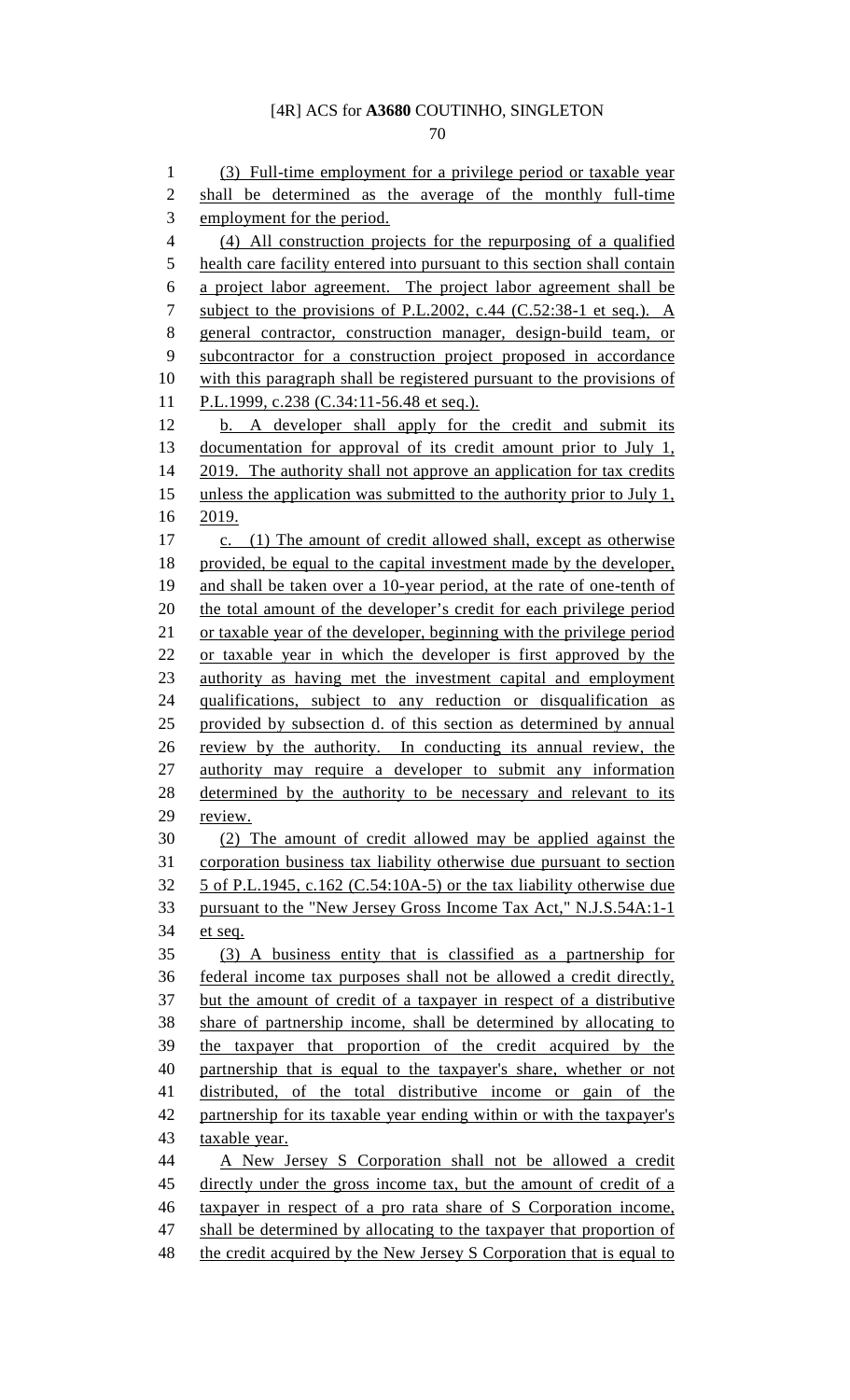71

1 the taxpayer's share, whether or not distributed, of the total pro rata 2 share of S Corporation income of the New Jersey S Corporation for 3 its privilege period ending within or with the taxpayer's taxable 4 year. 5 d. If, in any privilege period or taxable year, the number of 6 full-time employees employed at the repurposed qualified health 7 care facility is fewer than 80 then the amount of credit otherwise 8 allowed to the developer for the privilege period or taxable year 9 shall be reduced by the percentage determined by dividing 100 10 minus the number of employees employed at the facility for that tax 11 period by 100 and similarly for each subsequent tax period, until the 12 first tax period for which documentation demonstrating the 13 restoration of the number of full-time employees employed at the 14 repurposed qualified health care facility to 100 has been reviewed 15 and approved by the authority, for which tax period and each 16 subsequent tax period the full amount of the credit shall be allowed. 17 e. The authority, in consultation with the Director of the 18 Division of Taxation in the Department of the Treasury, shall adopt 19 rules in accordance with the "Administrative Procedure Act," 20 P.L.1968, c.410 (C.52:14B-1 et seq.) as are necessary to implement 21 the provisions of this section, including but not limited to: examples 22 of and the determination of capital investment; the promulgation of 23 procedures and forms necessary to apply for a credit; and provisions 24 for credit applicants to be charged an initial application fee, and 25 ongoing service fees, to cover the administrative costs related to the 26 credit.<sup>2</sup>]<sup>4</sup> 27 28  $\frac{4}[^{2}24.]$  22.<sup>4</sup> (New section) The Legislature finds and declares 29 that: 30 a. Healthy, thriving municipalities are vital to the health, 31 safety, and economic well-being of the State. 32 b. Municipalities that are economically distressed adversely 33 impact not only that municipality, but also affect the county and 34 region where they are located as well as the whole State. 35 c. Numerous programs have been previously established to 36 assist municipalities in economic and fiscal distress to enable them 37 to regain health and vitality, including programs to provide 38 increasing degrees of oversight and to provide substantial amounts 39 of financial aid and incentives. 40 d. While these existing programs have proven successful in 41 aiding a number of municipalities, others are in such difficult straits 42 that such measures have not proven sufficient. Thus, extraordinary 43 measures are required now to turn around the fate of such 44 municipalities. 45 e. The new programs provided herein will have a substantial 46 likelihood of achieving success where prior programs have not, and 47 employing these programs now is crucial to the economic well-48 being of the county, region, and State.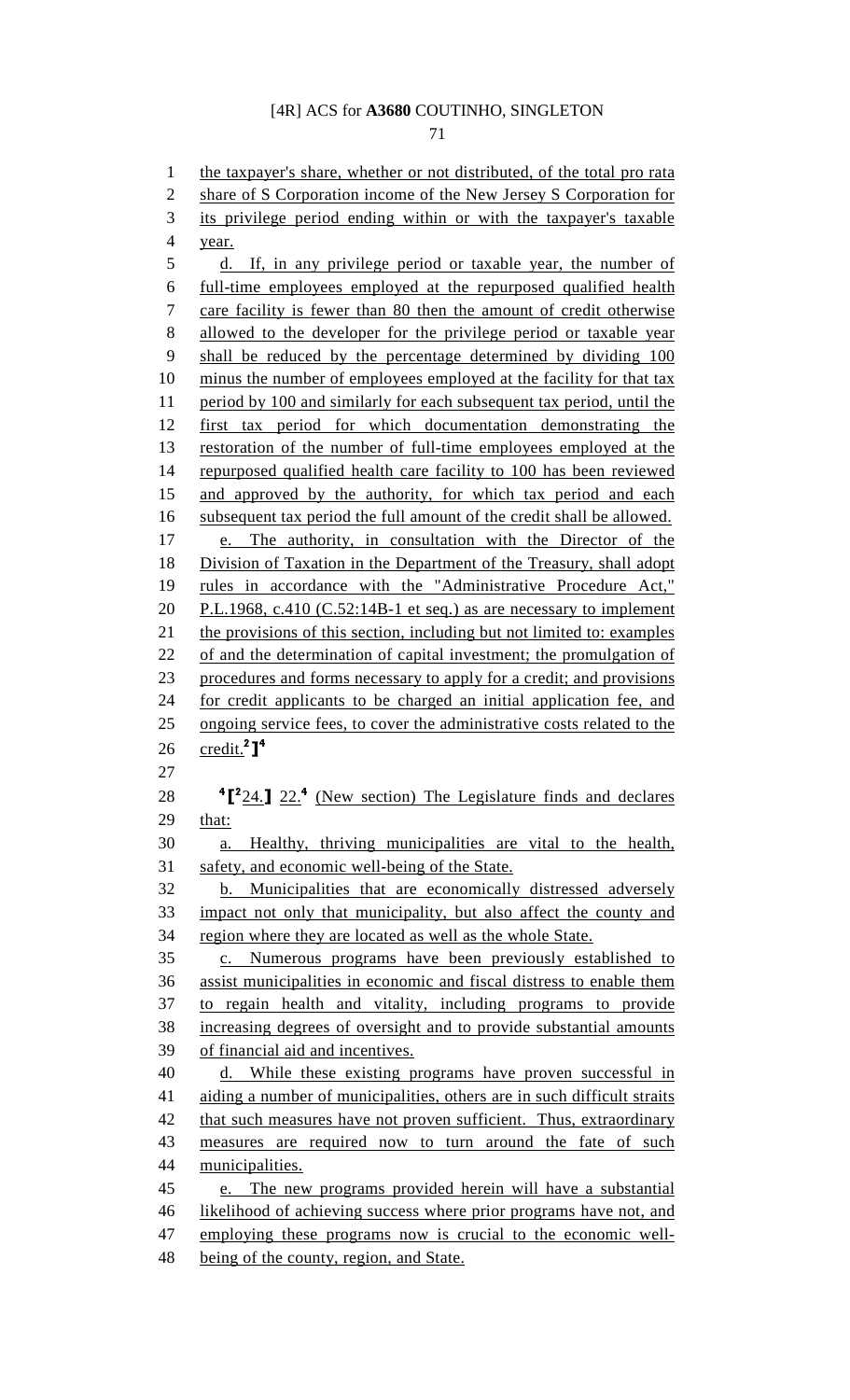72

1 f. Accordingly, the municipalities identified as Garden State 2 Growth Zones are hereby declared blighted areas and areas in need 3 of rehabilitation, provided however, that this declaration alone shall 4 not be used to allow any property to be taken or acquired.<sup>2</sup> 5  $\rm 6$   $\rm ^4$  [<sup>2</sup>25.] 23.<sup>4</sup> (New section) As used in section  $\rm ^4$  [26] 24<sup>4</sup> of 7 P.L., c. (C. ) (pending before the Legislature as this bill): 8 "Director" means the Direction of the Division of Taxation. 9 "Division of Codes and Standards" means the Division of Codes 10 and Standards located in the Department of Community Affairs. 11 "Eligible person" means any individual purchasing or renting an 12 eligible residential residence within a growth zone after the 13 enactment of P.L., c. (C.) (pending before the Legislature 14 as this bill). For the purpose of this definition, an eligible person is 15 limited to those who establish a permanent residency at the eligible 16 residential residence, are subject to the "New Jersey Gross Income 17 Tax Act," N.J.S.54A:1-1 et seq., and are current with all State and 18 local tax obligations. 19 "Eligible property" means any residential, commercial, 20 industrial, or other business property, located in a Garden State 21 Growth Zone, that receives a Certificate of Occupancy or is 22 transferred in a legal sale on or after July 1, 2013. Purchasers of 23 newly constructed homes are not the applicant. 24 "Exemption" means that portion of the assessor's full and true 25 value of any improvement, conversion, alteration, redevelopment, 26 rehabilitation, or construction not regarded as increasing the taxable 27 value of a property pursuant to P.L. , c.  $(C.$  ) (pending 28 before the Legislature as this bill) for the purposes of encouraging 29 the construction, conversion, improvement, and redevelopment of 30 real property conducted by eligible businesses or residents within a 31 growth zone pursuant to P.L., c.  $(C.$  ) (pending before the 32 Legislature as this bill). 33 "Garden State Growth Zone" or "growth zone" means the four 34 New Jersey cities with the lowest median family income based on 35 the 2009 American Community Survey from the US Census, (Table 36 708. Household, Family, and Per Capita Income and Individuals, 37 and Families Below Poverty Level by City: 2009). 38 "Garden State Growth Zone Development Entity" means a 39 private corporation incorporated pursuant to Title 14A of the New 40 Jersey Statutes, or established pursuant to Title 42 of the Revised 41 Statutes, for which the profits of the entity are limited as follows. 42 The allowable net profits of the entity shall be determined by 43 applying the allowable profit rate to the total project cost, and all 44 capital costs, determined in accordance with generally accepted 45 accounting principles, of any other entity whose revenue is included 46 in the computation of excess profits, for the period commencing on 47 the date on which the construction of the project is completed, and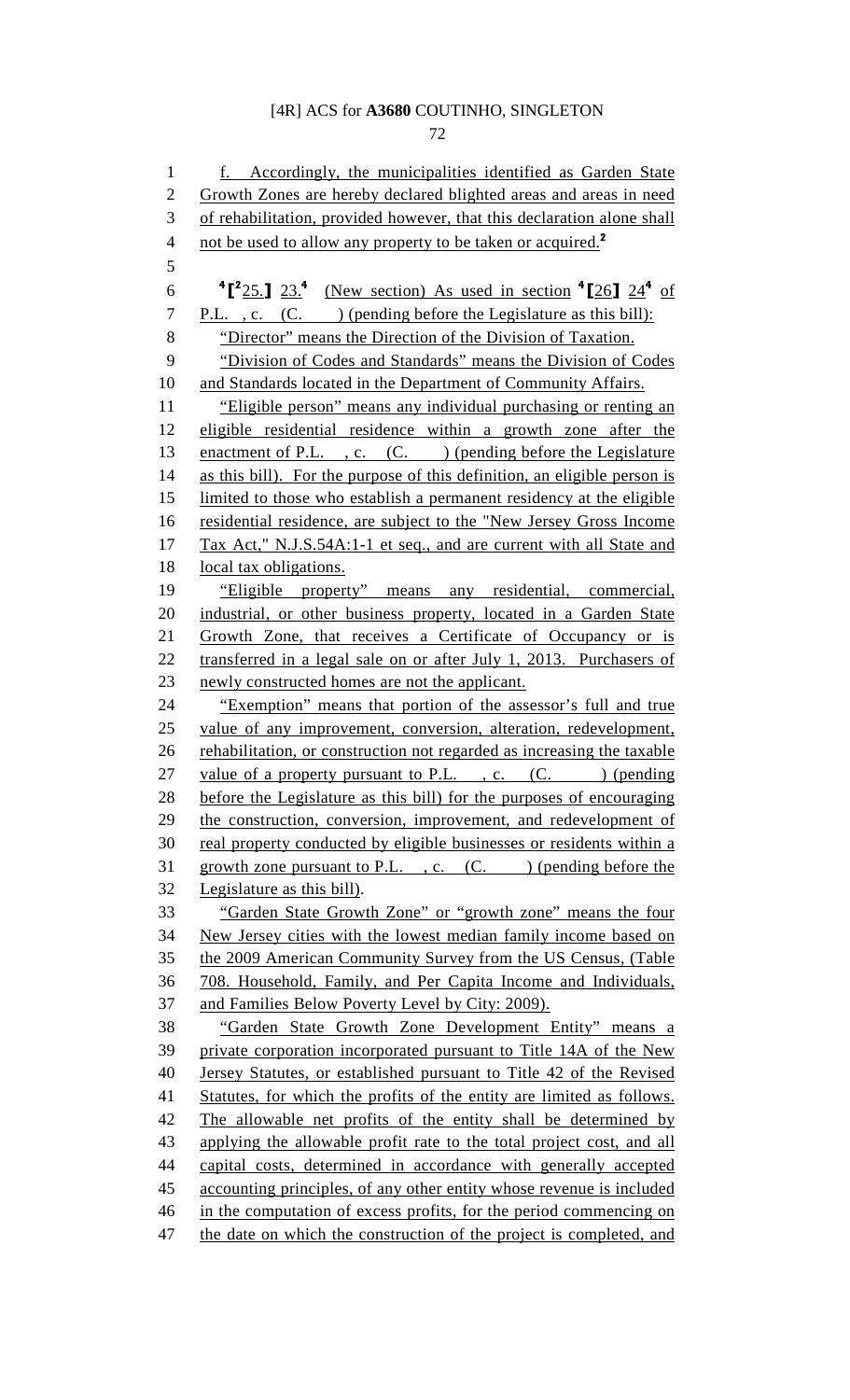73

1 terminating at the close of the fiscal year of the entity preceding the 2 date on which the computation is made, where: 3 "Allowable profit rate" means the greater of 12 percent or the 4 percentage per annum arrived at by adding one and 1/4 percent to 5 the annual interest percentage rate payable on the entity's initial 6 permanent mortgage financing. If the initial permanent mortgage is 7 insured or guaranteed by a governmental agency, the mortgage 8 insurance premium or similar charge, if payable on a per annum 9 basis, shall be considered as interest for this purpose. If there is no 10 permanent mortgage financing the allowable profit rate shall be the 11 greater of 12 percent or the percentage per annum arrived at by 12 adding one and 1/4 percent per annum to the interest rate per annum 13 which the municipality determines to be the prevailing rate on 14 mortgage financing on comparable improvements in the county. 15 "Improvements" means any repair, construction, or 16 reconstruction, including alterations and additions, having the effect 17 of rehabilitating a deteriorated property so that it becomes habitable 18 or attains higher standards of safety, health, economic use or 19 amenity, or is brought into compliance with laws, ordinances or 20 regulations governing such standards. Ordinary upkeep and 21 maintenance shall not be deemed an improvement.<sup>2</sup> 22 23  $\frac{4[^{2}26.]}{24.}$  (New section) a. A Garden State Growth Zone 24 Development Entity is authorized to undertake clearance, re-25 planning, development, or redevelopment of property within a 26 Garden State Growth Zone. 27 b. Notwithstanding any other law to the contrary, every Garden 28 State Growth Zone Development Entity that owns real property 29 within a Garden State Growth Zone and that undertakes the 30 clearance, re-planning, development, or redevelopment of such 31 property is hereby granted an exemption on improvements to such 32 eligible property for any new construction, improvements, or 33 substantial rehabilitation of structures on real property for a period 34 of 20 years from receiving a final Certificate of Occupancy, 35 provided however, that a municipality located within the Garden 36 State Growth Zone shall, by ordinance, opt-in to such program 37 within 90 calendar days of the enactment of P.L., c. (C.) 38 (pending before the legislature as this bill). The exemption allowed 39 by this subsection shall be dependent upon: (1) the owner of the real 40 property making improvements to the real property after the 41 enactment of P.L., c. (C.) (pending before the Legislature as 42 this bill); and (2) the Division of Codes and Standards, in 43 consultation with the eligible municipality, issuing a final 44 Certificate of Occupancy within 10 years of the date of enactment 45 of P.L., c. (C.) (pending before the Legislature as this 46 bill). 47 c. The exemption granted by subsection b. of this section shall 48 be for a period of 20 years. For the first 10 years immediately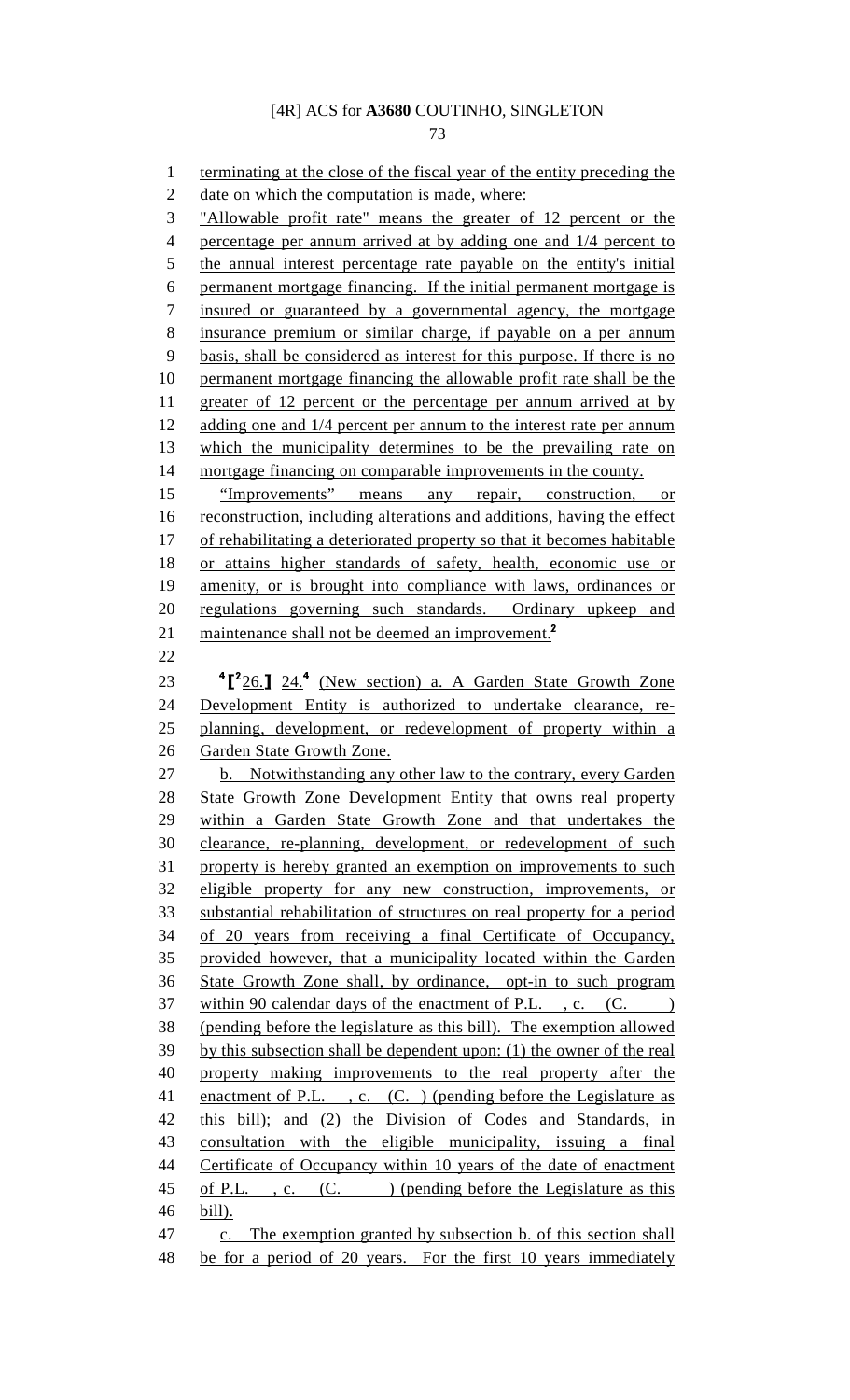74

| $\mathbf{1}$   | subsequent to the issuance of a Certificate of Occupancy, the           |
|----------------|-------------------------------------------------------------------------|
| $\overline{2}$ | Garden State Growth Zone Development Entity shall be exempt             |
| 3              | from the payment of taxes on the improvements to the eligible           |
| $\overline{4}$ | property. Thereafter, the Garden State Growth Zone Development          |
| 5              | Entity shall pay to the municipality in lieu of full property tax       |
| 6              | payments an amount equal to a percentage of taxes otherwise due,        |
| 7              | according to the following schedule:                                    |
| 8              | (1) In the eleventh year after completion, 10 percent of taxes          |
| 9              | otherwise due;                                                          |
| 10             | (2) In the twelfth year after completion, 20 percent of taxes           |
| 11             | otherwise due;                                                          |
| 12             | (3) In the thirteenth year after completion, 30 percent of taxes        |
| 13             | otherwise due;                                                          |
| 14             | (4) In the fourteenth year after completion, 40 percent of taxes        |
| 15             | otherwise due;                                                          |
| 16             | (5) In the fifteenth year after completion, 50 percent of taxes         |
| 17             | otherwise due;.                                                         |
| 18             | (6) In the sixteenth year after completion, 60 percent of taxes         |
| 19             | otherwise due;                                                          |
| 20             | (7) In the seventeenth year after completion, 70 percent of taxes       |
| 21             | otherwise due;                                                          |
| 22             | (8) In the eighteenth year after completion, 80 percent of taxes        |
| 23             | otherwise due;                                                          |
| 24             | In the nineteenth full year after completion, 90 percent of<br>(9)      |
| 25             | taxes otherwise due;                                                    |
| 26             | (10) In the twentieth year after completion, and each year              |
| 27             | thereafter, 100 percent of taxes.                                       |
| 28             | An amount not less than five percent of all payments pursuant to        |
| 29             | this subsection shall be paid to the county in which the municipality   |
| 30             | is located.                                                             |
| 31             | d. Upon the termination of the exemption granted pursuant to            |
| 32             | subsection c. of this section, the project, all affected parcels, land, |
| 33             | and all improvements made thereto shall be assessed and subject to      |
| 34             | taxation as are other taxable properties in the municipality. After     |
| 35             | the date of termination, all restrictions and limitations upon the      |
| 36             | Garden State Growth Zone Development Entity shall terminate and         |
| 37             | be at an end upon the entity's rendering its final accounting to and    |
| 38             | with the municipality.                                                  |
| 39             | e. Notwithstanding subsection b. of this section, the owner of          |
| 40             | any property located within a Garden State Growth Zone, that does       |
| 41             | not qualify as a Garden State Growth Zone Development Entity,           |
| 42             | that performs any new construction, improvements, or substantial        |
| 43             | rehabilitation improvements to property, shall be entitled to an        |
| 44             | exemption from taxation regarding such improvements as provided         |
| 45             | For purposes of such exemption, the municipality shall<br>herein.       |
| 46             | consider the assessor's full and true value of the improvements as      |
| 47             | not increasing the value of the property for a period of five years,    |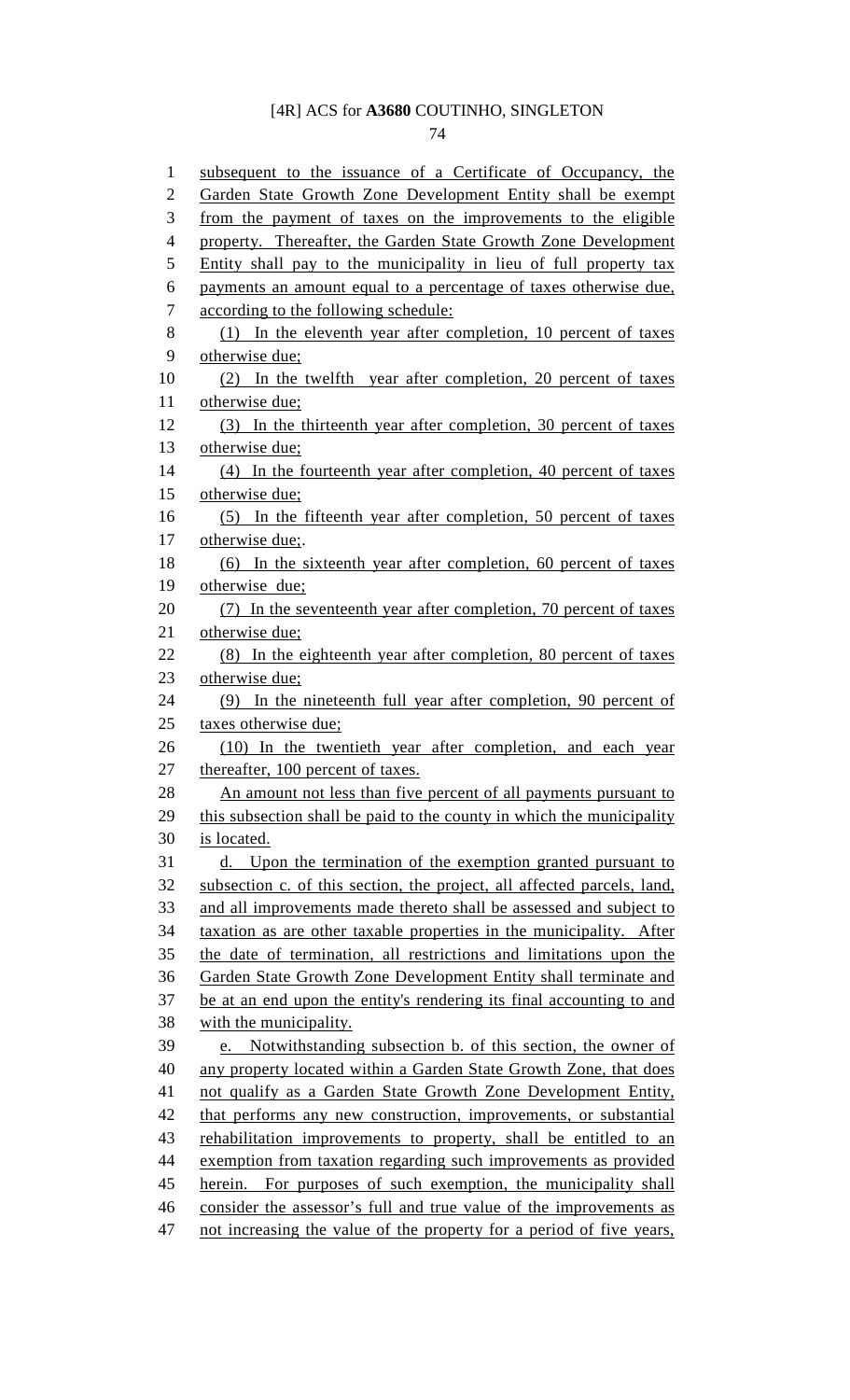75

1 notwithstanding that the value of the property to which the 2 improvements are made is increased thereby. 3 f. Any exemption obtained under this section shall be fully 4 transferable upon the sale of real property, as long as the new owner 5 meets all requirements for exemption set forth pursuant to this 6 section. $2$ 7 8  $\text{\textbf{4}}$   $\text{\textbf{27.}}$   $\text{\textbf{25.}}^4$  Section 6 of P.L.2010, c.57 (C.34:1B-209.4) is 9 amended to read as follows: 10 6. a. (1) A business, upon application to and approval from the 11 authority, shall be allowed a credit of 100 percent of its capital 12 investment, made after the effective date of P.L.2010, c.57 (C.48:3- 13 87.1 et al.) but prior to its submission of documentation pursuant to 14 subsection c. of this section, in a qualified wind energy facility 15 located within an eligible wind energy zone, pursuant to the 16 restrictions and requirements of this section. To be eligible for any 17 tax credits authorized under this section, a business shall 18 demonstrate to the authority, at the time of application, that the 19 State's financial support of the proposed capital investment in a 20 qualified wind energy facility will yield a net positive benefit to the 21 State. The value of all credits approved by the authority pursuant to 22 this section may be up to \$100,000,000, except as may be increased 23 by the authority [as set forth below; provided, however, that the 24 combined value of all credits approved by the authority pursuant to 25 P.L.2007, c.346 (C.34:1B-207 et seq.), P.L.2009, c.90 (C.52:27D-26 489a et al.), and P.L.2010, c.57 (C.48:3-87.1 et al.) shall not exceed 27 \$1,750,000,000. The authority shall monitor application and 28 allocation activity under P.L.2007, c.346 after taking into account 29 the allocation under P.L.2007, c.346 and if sufficient credits are 30 available to those qualified business facilities for which 31 applications have been filed or for which applications are 32 reasonably anticipated, and] if the chief executive officer judges 33 certain qualified offshore wind projects to be meritorious [, the 34 aforementioned cap may, in the discretion of the chief executive 35 officer, be exceeded for allocation to qualified wind energy 36 facilities in such amounts as the chief executive officer deems 37 reasonable, justified and appropriate]. Credits provided pursuant to 38 this section shall not be applicable to the cap on the credits 39 provided in section 3 of P.L.2007, c.346 (C.34:1B-209). 40 (2) (a) A business, other than a tenant eligible pursuant to 41 subparagraph (b) of this paragraph, shall make or acquire capital 42 investments totaling not less than \$50,000,000 in a qualified wind 43 energy facility, at which the business, including tenants at the 44 qualified wind energy facility, shall employ at least 300 new, full-45 time employees, to be eligible for a credit under this section. A 46 business that acquires a qualified wind energy facility after the

47 effective date of P.L.2010, c.57 (C.48:3-87.1 et al.) shall also be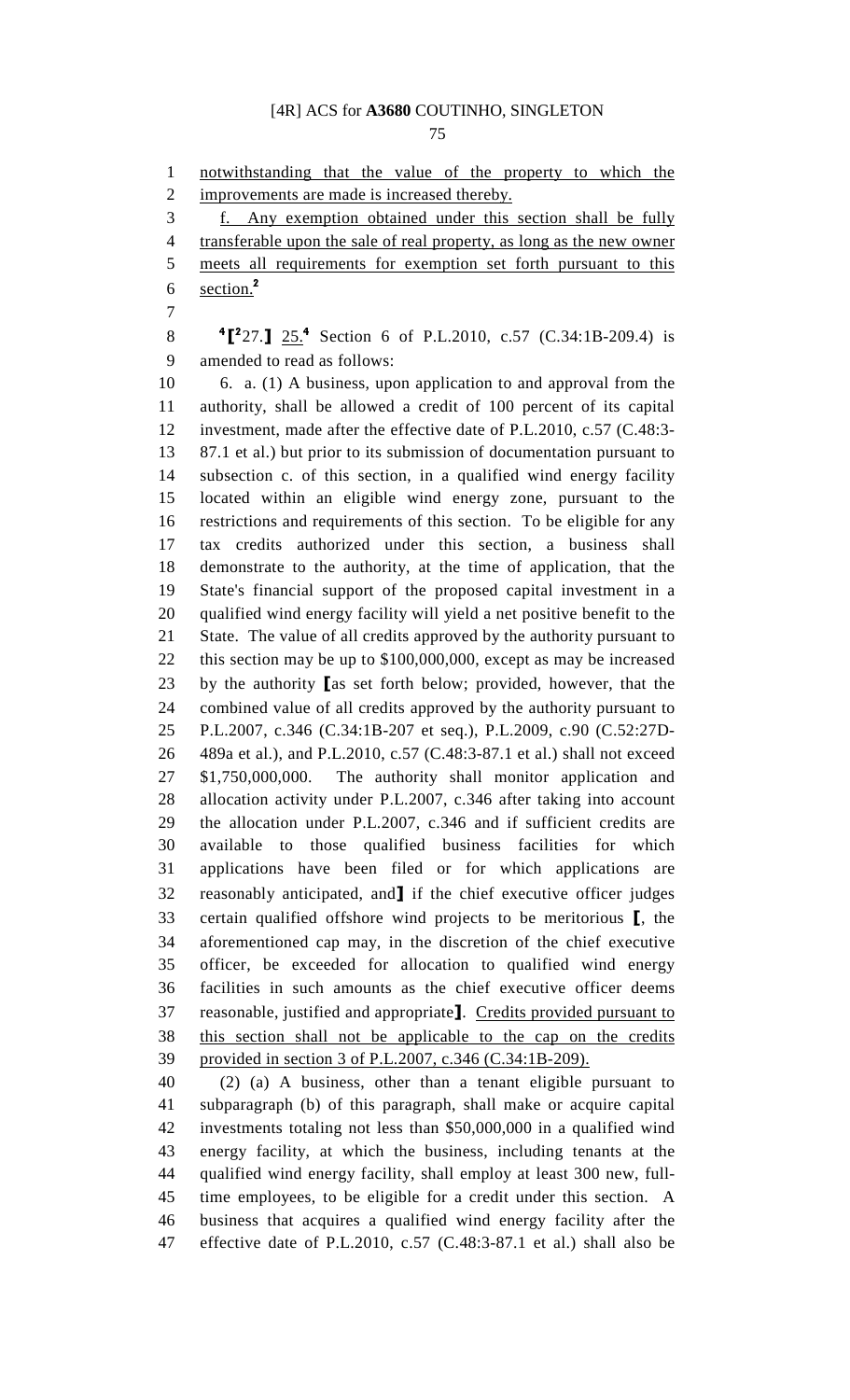76

1 deemed to have acquired the capital investment made or acquired 2 by the seller.

3 (b) A business that is a tenant in the qualified wind energy 4 facility, the owner of which has made or acquired capital 5 investments in the facility totaling more than \$50,000,000, shall 6 occupy a leased area of the qualified wind energy facility that 7 represents at least \$17,500,000 of the capital investment in the 8 qualified wind energy facility at which at least 300 new, full-time 9 employees in the aggregate are employed, to be eligible for a credit 10 under this section. The amount of capital investment in a facility 11 that a leased area represents shall be equal to that percentage of the 12 owner's total capital investment in the facility that the percentage of 13 net leasable area leased by the tenant is of the total net leasable area 14 of the qualified business facility. Capital investments made by a 15 tenant shall be deemed to be included in the calculation of the 16 capital investment made or acquired by the owner, but only to the 17 extent necessary to meet the owner's minimum capital investment of 18 \$50,000,000. Capital investments made by a tenant and not 19 allocated to meet the owner's minimum capital investment threshold 20 of \$50,000,000 shall be added to the amount of capital investment 21 represented by the tenant's leased area in the qualified wind energy 22 facility.

23 (c) The calculation of the number of new, full-time employees 24 required pursuant to subparagraphs (a) and (b) of this paragraph 25 may include the number of new, full-time positions resulting from 26 an equipment supply coordination agreement with equipment 27 manufacturers, suppliers, installers and operators associated with 28 the supply chain required to support the qualified wind energy 29 facility.

30 For the purposes of this paragraph, "full time employee" shall 31 not include an employee who is a resident of another state and 32 whose income is not subject to the "New Jersey Gross Income Tax 33 Act," N.J.S.54A:1-1 et seq., unless that state has entered into a 34 reciprocity agreement with the State of New Jersey, provided that 35 any employee whose work is provided pursuant to a collective 36 bargaining agreement with the port district in the wind energy zone 37 may be included.

38 (3) A business shall not be allowed a tax credit pursuant to this 39 section if the business participates in a business employment 40 incentive grant relating to the same capital and employees that 41 qualify the business for this credit, or if the business receives 42 assistance pursuant to the "Business Retention and Relocation 43 Assistance Act," P.L.1996, c.25 (C.34:1B-112 et seq.). A business 44 that is allowed a tax credit under this section shall not be eligible 45 for incentives authorized pursuant to the "Municipal Rehabilitation 46 and Economic Recovery Act," P.L.2002, c.43 (C.52:27BBB-1 et 47 al.).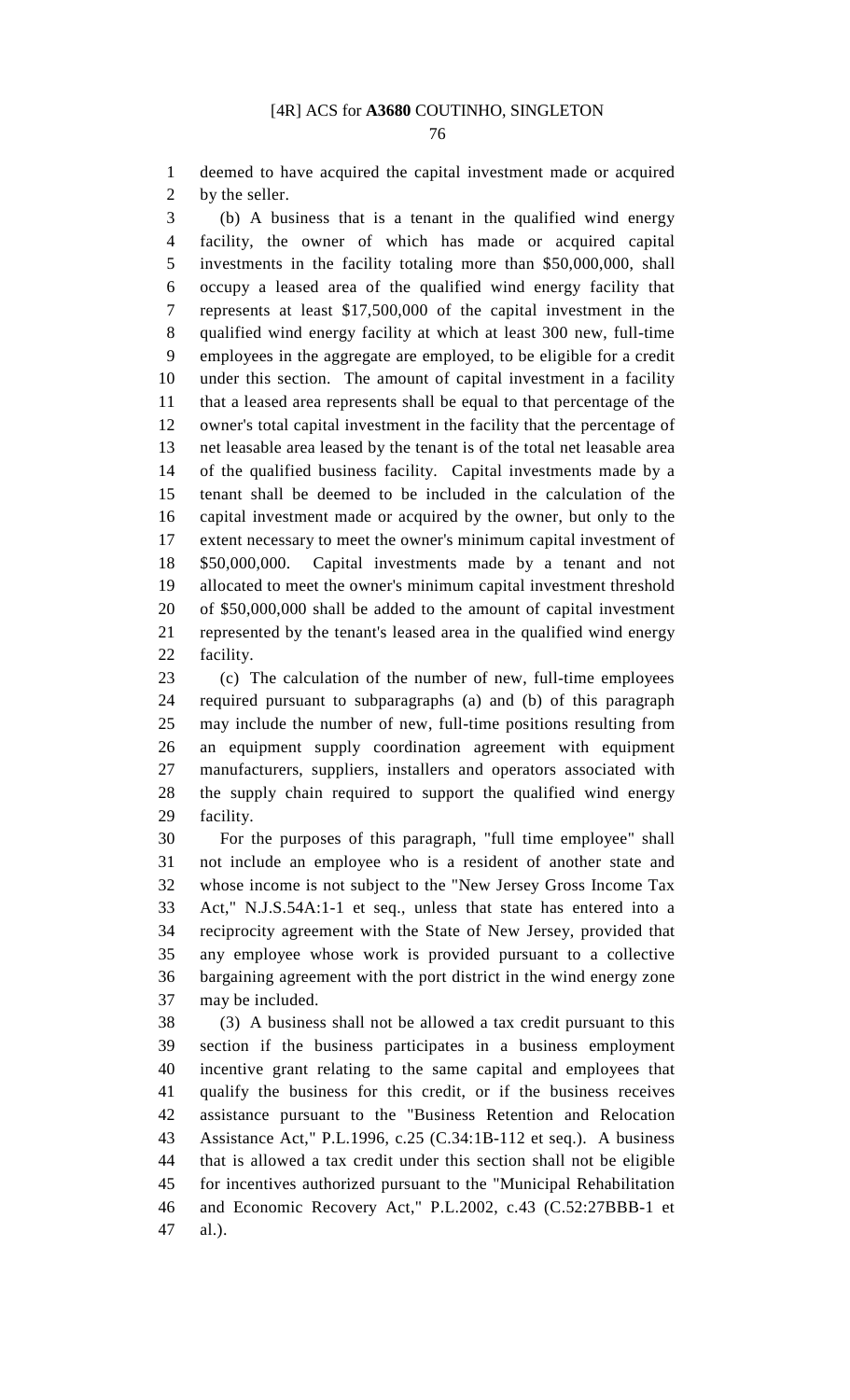77

1 (4) Full-time employment for an accounting or privilege period 2 shall be determined as the average of the monthly full-time 3 employment for the period.

4 b. A business shall apply for the credit [within five years after 5 the effective date of P.L.2007, c.346 (C.34:1B-207 et seq.)] by 6 August 1, 2016, and a business shall submit its documentation for 7 approval of its credit amount [within eight years after the effective 8 date of P.L.2007, c.346] by August 1, 2019.

9 c. The credit allowed pursuant to this section shall be 10 administered in accordance with the provisions of subsection c. of 11 section 3 of P.L.2007, c.346 (C.34:1B-209) and section 33 of 12 P.L.2009, c.90 (C.34:1B-209.1), except that all references therein to 13 "qualified business facility" shall be deemed to refer to "qualified 14 wind energy facility," as that term is defined in subsection f. of this 15 section.

16 d. The amount of the credit allowed pursuant to this section 17 shall, except as otherwise provided, be equal to the capital 18 investment made by the business, or the capital investment 19 represented by the business' leased area, and shall be taken over a 20 10-year period, at the rate of one-tenth of the total amount of the 21 business' credit for each tax accounting or privilege period of the 22 business, beginning with the tax period in which the business is first 23 approved by the authority as having met the investment capital and 24 employment qualifications, subject to any disqualification as 25 determined by annual review by the authority. In conducting its 26 annual review, the authority may require a business to submit any 27 information determined by the authority to be necessary and 28 relevant to its review. The credit amount for any tax period ending 29 after the date eight years after the effective date of P.L.2007, c.346 30 (C.34:1B-207 et seq.) during which the documentation of a 31 business' credit amount remains unapproved shall be forfeited, 32 although credit amounts for the remainder of the years of the 10- 33 year credit period shall remain available. The amount of the credit 34 allowed for a tax period to a business that is a tenant in a qualified 35 wind energy facility shall not exceed the business' total lease 36 payments for occupancy of the qualified wind energy facility for the 37 tax period.

38 e. The authority shall adopt rules in accordance with the 39 "Administrative Procedure Act," P.L.1968, c.410 (C.52:14B-1 et 40 seq.) as are necessary to implement this section, including but not 41 limited to: examples of and the determination of capital investment; 42 nature of businesses and employment positions constituting and 43 participating in an equipment supply coordination agreement; 44 determination of the types of businesses that may be eligible and 45 expenses that may constitute capital improvements; promulgation of 46 procedures and forms necessary to apply for a credit; and provisions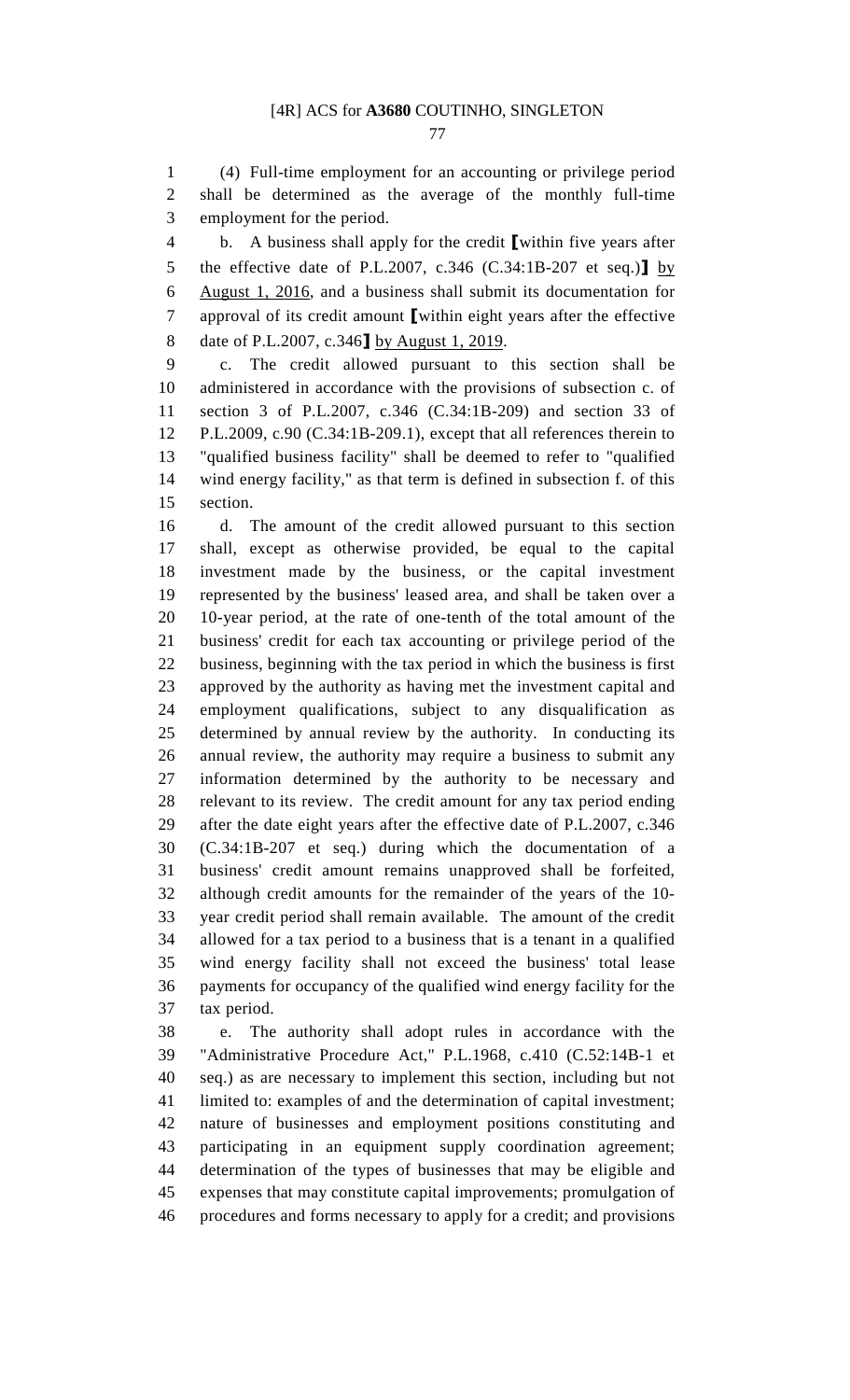78

1 for applicants to be charged an initial application fee, and ongoing 2 service fees, to cover the administrative costs related to the credit. 3 The rules established by the authority pursuant to this subsection 4 shall be effective immediately upon filing with the Office of 5 Administrative Law and shall be effective for a period not to exceed 6 12 months and may, thereafter, be amended, adopted or readopted 7 in accordance with the provisions of the "Administrative Procedure 8 Act," P.L.1968, c.410 (C.52:14B-1 et seq.). 9 f. As used in this section: the terms "authority," "business," 10 and "capital investment" shall have the same meanings as defined in 11 section 2 of the "Urban Transit Hub Tax Credit Act," P.L.2007, 12 c.346 (C.34:1B-208), except that all references therein to "qualified 13 business facility" shall be deemed to refer to "qualified wind energy 14 facility" as defined in this subsection. 15 In addition, as used in this section: 16 "Equipment supply coordination agreement" means an agreement 17 between a business and equipment manufacturer, supplier, installer, 18 and operator that supports a qualified offshore wind project, or 19 other wind energy project as determined by the authority, and that 20 indicates the number of new, full-time jobs to be created by the 21 agreement participants towards the employment requirement as set 22 forth in paragraph (2) of subsection a. of this section. 23 "Qualified offshore wind project" means the same as the term is 24 defined in section 3 of P.L.1999, c.23 (C.48:3-51). 25 "Qualified wind energy facility" means any building, complex of 26 buildings, or structural components of buildings, including water 27 access infrastructure, and all machinery and equipment used in the 28 manufacturing, assembly, development or administration of 29 component parts that support the development and operation of a 30 qualified offshore wind project, or other wind energy project as 31 determined by the authority, and that are located in a wind energy 32 zone. 33 "Wind energy zone" means property located in the South Jersey 34 Port District established pursuant to "The South Jersey Port 35 Corporation Act," P.L.1968, c.60 (C.12:11A-1 et seq.).<sup>2</sup> 36 (cf: P.L.2012, c.35, s.3) 37 38 <sup>4</sup><sup>2</sup>28.<sup>4</sup> 2<u>6.<sup>4</sup> Section 43 of P.L.2009, c.90 (C.18A:64-85)</u> is 39 amended to read as follows: 40 43. a. (1) A State college or county college may enter into a 41 contract with a private entity, subject to subsection f. of this section, 42 to be referred to as a public-private partnership agreement, that 43 permits the private entity to assume full financial and administrative 44 responsibility for the on-campus construction, reconstruction, 45 repair, alteration, improvement, extension, management, or 46 operation of a building, structure, or facility of, or for the benefit of, 47 the institution, provided that the project is financed in whole by the 48 private entity and that the State or institution of higher education, as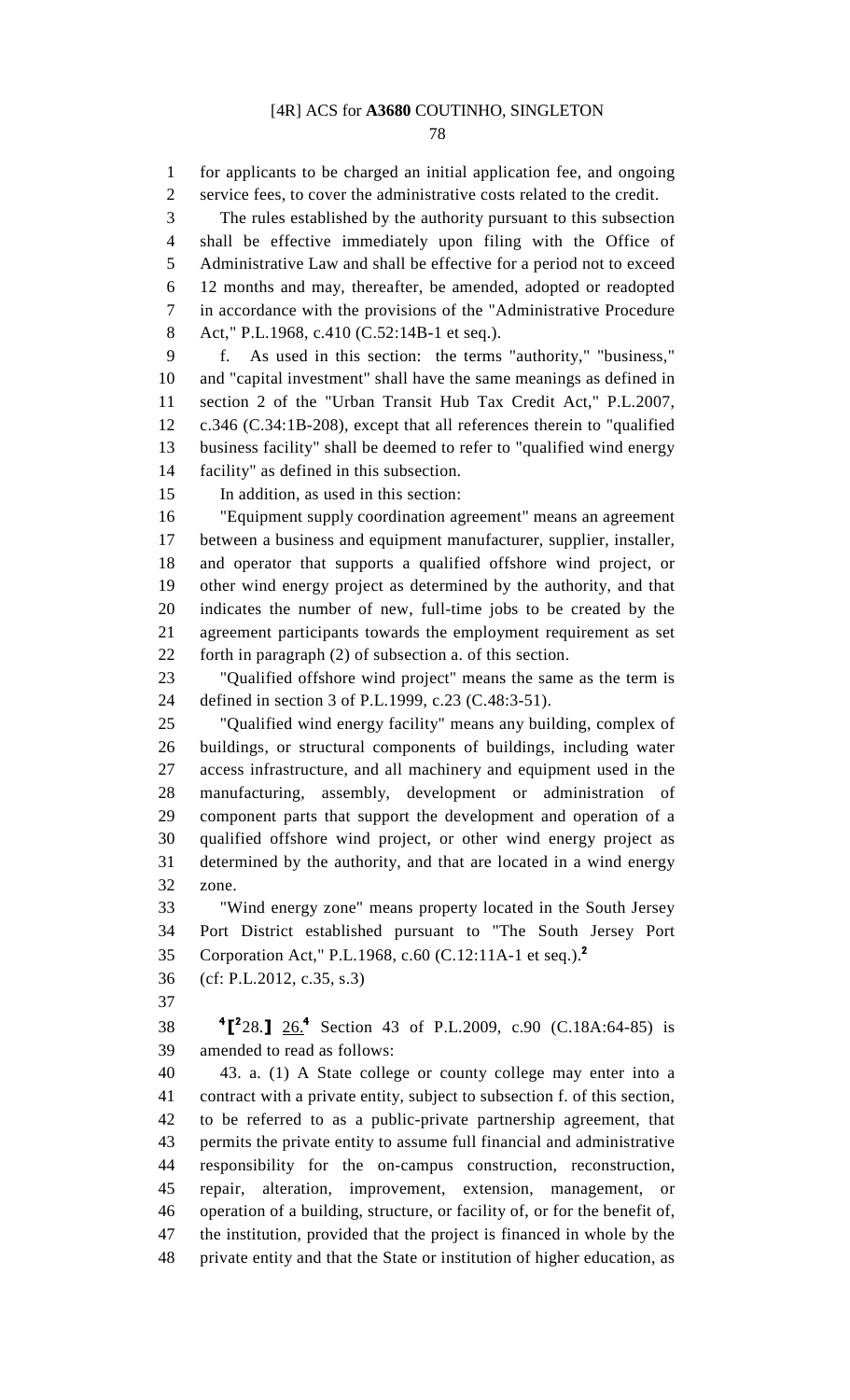1 applicable, retains full ownership of the land upon which the project 2 is completed.

3 (2) A public-private partnership agreement may include an 4 agreement under which a State or county college leases to a private 5 entity the operation of a dormitory or other revenue-producing 6 facility to which the college holds title, in exchange for up-front or 7 structured financing by the private entity for the construction of 8 classrooms, laboratories, or other academic buildings. Under the 9 lease agreement, the college shall continue to hold title to the 10 facility, and the private entity shall be responsible for the 11 management, operation, and maintenance of the facility. The 12 private entity shall receive some or all, as per the agreement, of the 13 revenue generated by the facility and shall operate the facility in 14 accordance with college standards. A lease agreement shall not 15 affect the status or employment rights of college employees who are 16 assigned to, or provide services to, the leased facility. At the end of 17 the lease term, subsequent revenue generated by the facility, along 18 with management, operation, and maintenance responsibility, shall 19 revert to the college.

20 b. (1) A private entity that assumes financial and administrative 21 responsibility for a project pursuant to subsection a. of this section 22 shall not be subject to the procurement and contracting 23 requirements of all statutes applicable to the institution of higher 24 education at which the project is completed, including, but not 25 limited to, the "State College Contracts Law," P.L.1986, c.43 26 (C.18A:64-52 et seq.), and the "County College Contracts Law," 27 P.L.1982, c.189 (C.18A:64A-25.1 et seq.). For the purposes of 28 facilitating the financing of a project pursuant to subsection a. of 29 this section, a public entity may become the owner or lessee of the 30 project or the lessee of the land, or both, may become the lessee of a 31 dormitory or other revenue-producing facility to which the college 32 holds title, may issue indebtedness in accordance with the public 33 entity's enabling legislation and, notwithstanding any provision of 34 law to the contrary, shall be empowered to enter into contracts with 35 a private entity and its affiliates without being subject to the 36 procurement and contracting requirements of any statute applicable 37 to the public entity provided that the private entity has been selected 38 by the institution of higher education pursuant to a solicitation of 39 proposals or qualifications. For the purposes of this section, a 40 public entity shall include the New Jersey Economic Development 41 Authority, and any project undertaken pursuant to subsection a. of 42 this section of which the authority becomes the owner or lessee, or 43 which is situated on land of which the authority becomes the lessee, 44 shall be deemed a "project" under the "New Jersey Economic 45 Development Authority Act," P.L.1974, c.80 (C.34:1B-1 et seq.).

46 (2) As the carrying out of any project described pursuant to this 47 section constitutes the performance of an essential public function, 48 all projects predominantly used in furtherance of the educational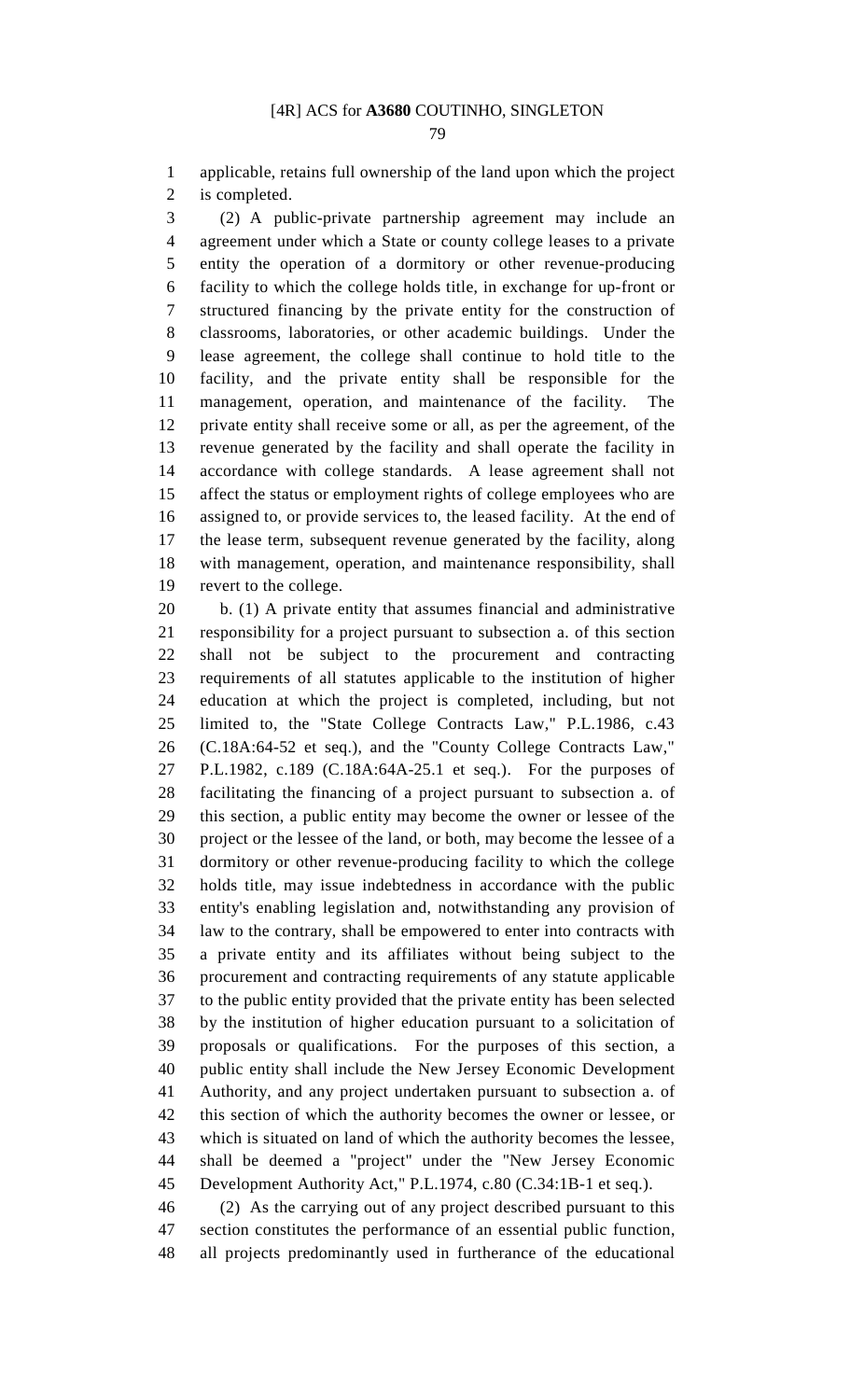80

1 purposes of the institution undertaken pursuant to this section, 2 provided it is owned by or leased to a public entity, non-profit 3 business entity, foreign or domestic, or a business entity wholly 4 owned by such non-profit business entity, shall at all times be 5 exempt from property taxation and special assessments of the State, 6 or any municipality, or other political subdivision of the State and, 7 notwithstanding the provisions of section 15 of P.L.1974, c.80 8 (C.34:1B-15) [or], section 2 of P.L.1977, c.272 (C.54:4-2.2b), or 9 any other section of law to the contrary, shall not be required to 10 make payments in lieu of taxes. The land upon which the project is 11 located shall also at all times be exempt from property taxation. 12 Further, the project and land upon which the project is located shall 13 not be subject to the provisions of section 1 of P.L.1984, c.176 14 (C.54:4-1.10) regarding the tax liability of private parties 15 conducting for profit activities on tax exempt land, or section 1 of 16 P.L.1949, c.177 (C.54:4-2.3) regarding the taxation of leasehold 17 interests in exempt property that are held by nonexempt parties.

18 c. Each worker employed in the construction, rehabilitation, or 19 building maintenance services of facilities by a private entity that 20 has entered into a public-private partnership agreement with a State 21 or county college pursuant to subsection a. of this section shall be 22 paid not less than the prevailing wage rate for the worker's craft or 23 trade as determined by the Commissioner of Labor and Workforce 24 Development pursuant to P.L.1963, c.150 (C.34:11-56.25 et seq.) 25 and P.L.2005, c.379 (C.34:11-56.58 et seq.).

26 d. (1) All construction projects under a public-private partnership 27 agreement entered into pursuant to this section shall contain a 28 project labor agreement. The project labor agreement shall be 29 subject to the provisions of P.L.2002, c.44 (C.52:38-1 et seq.), and 30 shall be in a manner that to the greatest extent possible enhances 31 employment opportunities for individuals residing in the county of 32 the project's location. Further, the general contractor, construction 33 manager, design-build team, or subcontractor for a construction 34 project proposed in accordance with this paragraph shall be 35 registered pursuant to the provisions of P.L.1999, c.238 (C.34:11- 36 56.48 et seq.), and shall be classified by the Division of Property 37 Management and Construction to perform work on a public-private 38 partnership higher education project. All construction projects 39 proposed in accordance with this paragraph shall be submitted to 40 the New Jersey Economic Development Authority for its review 41 and approval and, when practicable, are encouraged to adhere to the 42 Leadership in Energy and Environmental Design Green Building 43 Rating System as adopted by the United States Green Building 44 Council.

45 (2) Where no public fund has been established for the financing 46 of a public improvement, the chief financial officer of the public 47 owner shall require the private entity for whom the public 48 improvement is being made to post, or cause to be posted, a bond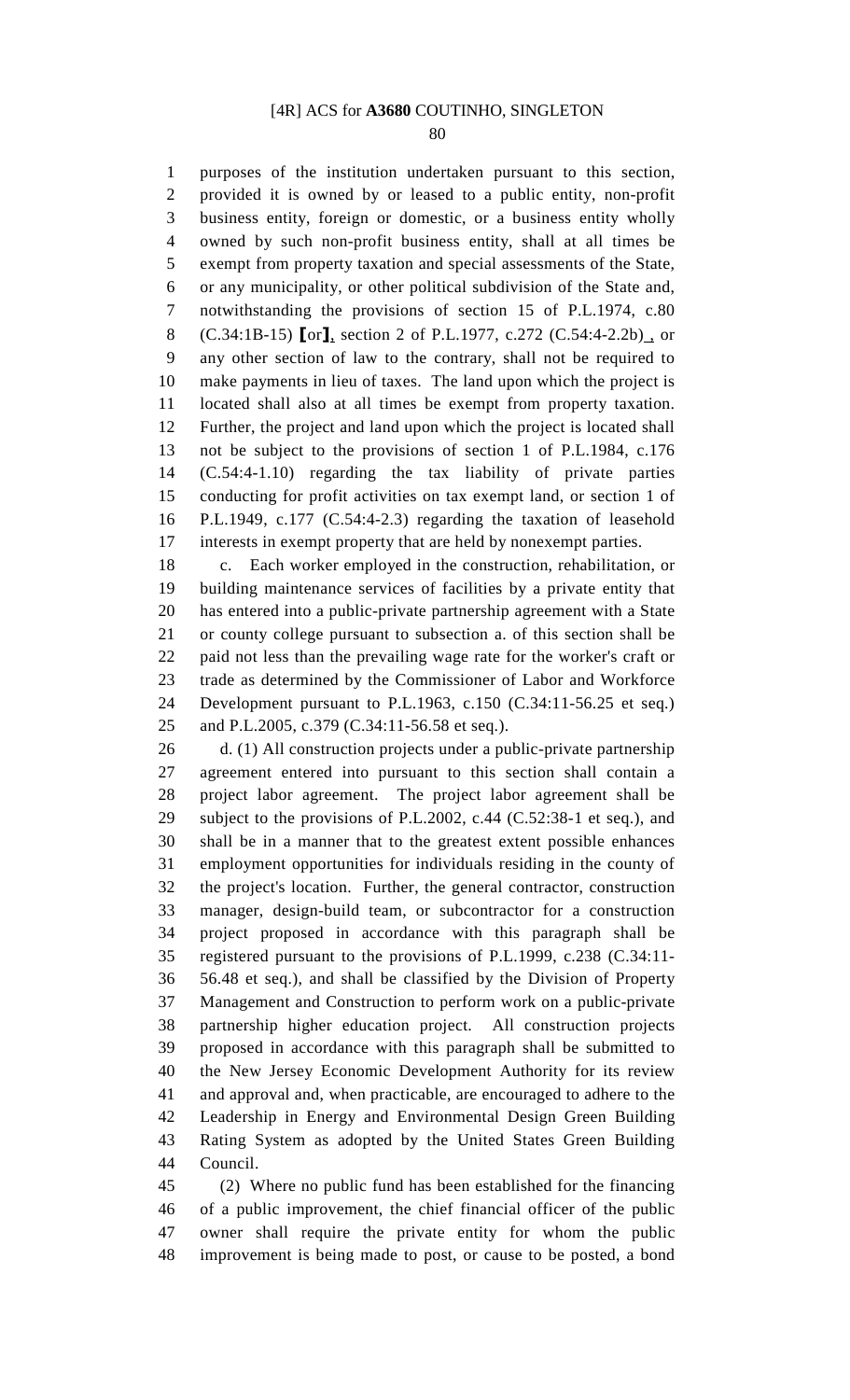81

1 guaranteeing prompt payment of moneys due to the contractor, his 2 or her subcontractors and to all persons furnishing labor or 3 materials to the contractor or his or her subcontractors in the 4 prosecution of the work on the public improvement.

5 e. A general contractor, construction manager, design-build 6 team, or subcontractor shall be registered pursuant to the provisions 7 of P.L.1999, c.238 (C.34:11-56.48 et seq.), and shall be classified 8 by the Division of Property Management and Construction to 9 perform work on a public-private partnership higher education 10 project.

11 f. (1) On or before August 1, [2013] 2015, all projects proposed 12 in accordance with this section shall be submitted to the New Jersey 13 Economic Development Authority for [its] the authority's review 14 and approval; except that in the case of projects proposed in 15 accordance with paragraph (2) of subsection a. of this section, all 16 projects shall be submitted on or before August 1, [2014] 2016. 17 The projects are encouraged, when practicable, to adhere to the 18 green building manual prepared by the Commissioner of 19 Community Affairs pursuant to section 1 of P.L.2007, c.132 20 (C.52:27D-130.6). Any application that is deemed to be incomplete 21 on August 2, [2013] 2015, or on August 2, [2014] 2016 in the case 22 of an application submitted pursuant to paragraph (2) of subsection 23 a. of this section, shall not be eligible for consideration.

24 (2) (a) In order for an application to be complete and considered 25 by the authority  $\left[$ it $\right]$ , the application shall include, but not be 26 limited to: (i) a public-private partnership agreement between the 27 State or county college and the private developer; (ii) a full 28 description of the project, including a description of any agreement 29 for the lease of a revenue-producing facility related to the project; 30 (iii) the estimated costs and financial documentation for the project; 31 (iv) a timetable for completion of the project extending no more 32 than five years after consideration and approval; and (v) any other 33 requirements that the authority deems appropriate or necessary.

34 (b) As part of the estimated costs and financial documentation 35 for the project, the application shall contain a long-range 36 maintenance plan and shall specify the expenditures that qualify as 37 an appropriate investment in maintenance. [This] The long-range 38 maintenance plan shall be approved by the authority pursuant to 39 regulations promulgated by the authority that reflect national 40 building maintenance standards and other appropriate building 41 maintenance benchmarks. All contracts to implement a long-range 42 maintenance plan pursuant to this paragraph shall contain a project 43 labor agreement. The project labor agreement shall be subject to 44 the provisions of P.L.2002, c.44 (C.52:38-1 et seq.), and shall be in 45 a manner that to the greatest extent possible enhances employment 46 opportunities for individuals residing in the county of the project's 47 location.